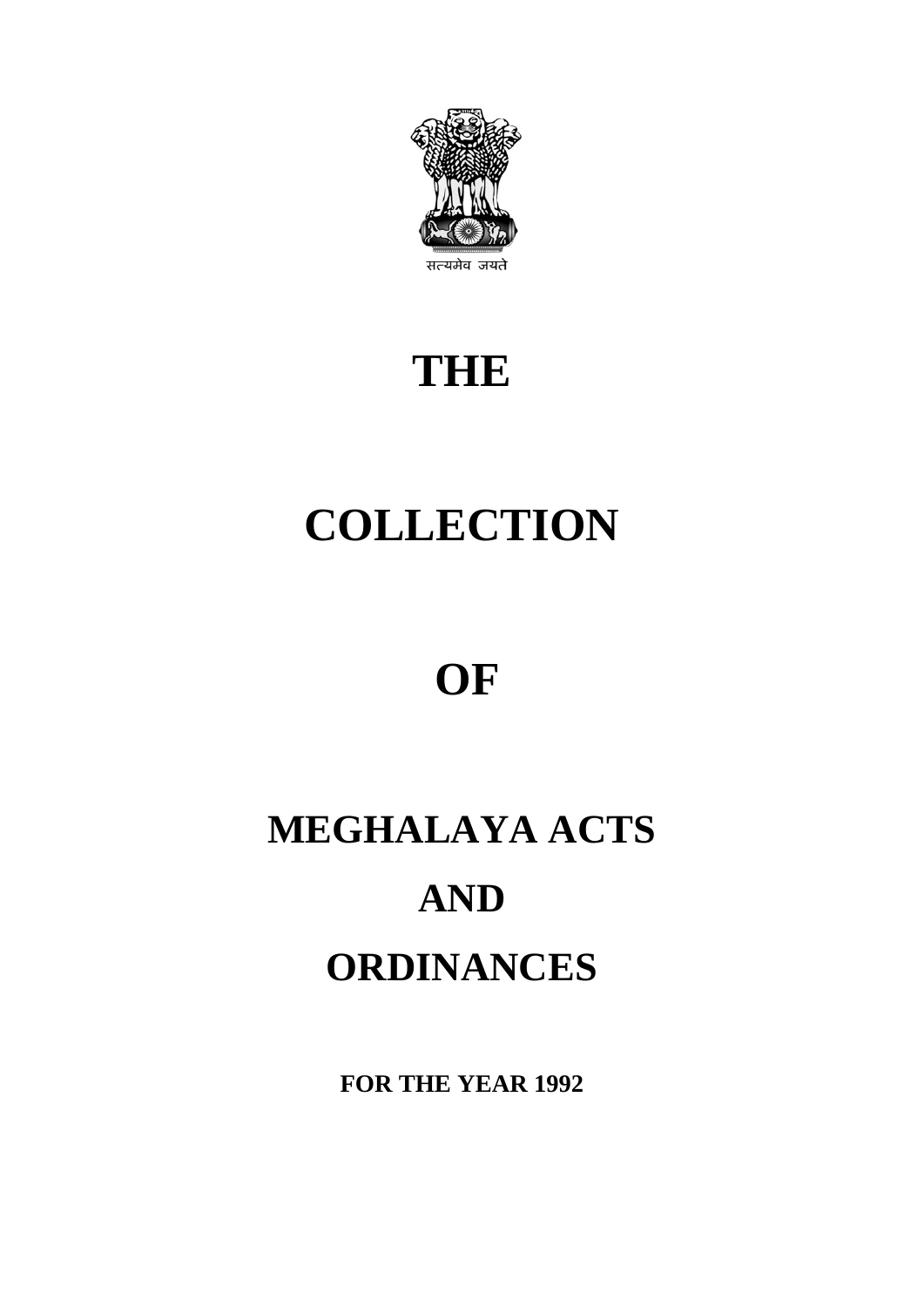## **INDEX**

## **LIST OF MEGHALAYA ACTS, AND ORDINANCE, 1992**

| Acts Nos.      | <b>Title of the Acts</b>                                                                    | Page      |
|----------------|---------------------------------------------------------------------------------------------|-----------|
| $\mathbf{1}$   | The Meghalaya Appropriation (No. I) Act, 1992                                               | $1 - 11$  |
| 2              | The Meghalaya Appropriation (Vote-on-Account) Act, 1992                                     | $12 - 27$ |
| 3              | The Meghalaya Interpretation and General Clauses (Amendment)<br>Act, 1992                   | $-28$     |
| $\overline{4}$ | The Meghalaya Protection of Catchment Areas Act, 1992                                       | 29-34     |
| 5              | The Meghalaya Nursing Council Act, 1992                                                     | $35 - 40$ |
| 6              | The Meghalaya Legislative Assembly of Meghalaya (Members' Pension)<br>(Amendment) Act, 1992 | $41 - 42$ |
| $\overline{7}$ | The Meghalaya Taxation Laws (Amendment) Act, 1989                                           | $43 - 46$ |
| 8              | The Meghalaya Appropriation (No. II) Act, 1992                                              | $47 - 63$ |
|                |                                                                                             |           |

|   | <b>Title of the Ordinance</b><br><b>Ordinance Nos.</b>              | Page      |
|---|---------------------------------------------------------------------|-----------|
| 1 | The Contingency Fund of Meghalaya (Amendment) Ordinance, 1992       | -64       |
| 2 | The Meghalaya State Council for Technical Education Ordinance, 1992 | $65 - 73$ |
| 3 | The Meghalaya State Housing Board (Amendment) Ordinance, 1992       | $74 - 75$ |
| 4 | The Meghalaya Preventive Detention Ordinance, 1992                  | 76-82     |
| 5 | The Contingency Fund of Meghalaya (Second Amendment)                |           |
|   | Ordinance, 1992                                                     | -83       |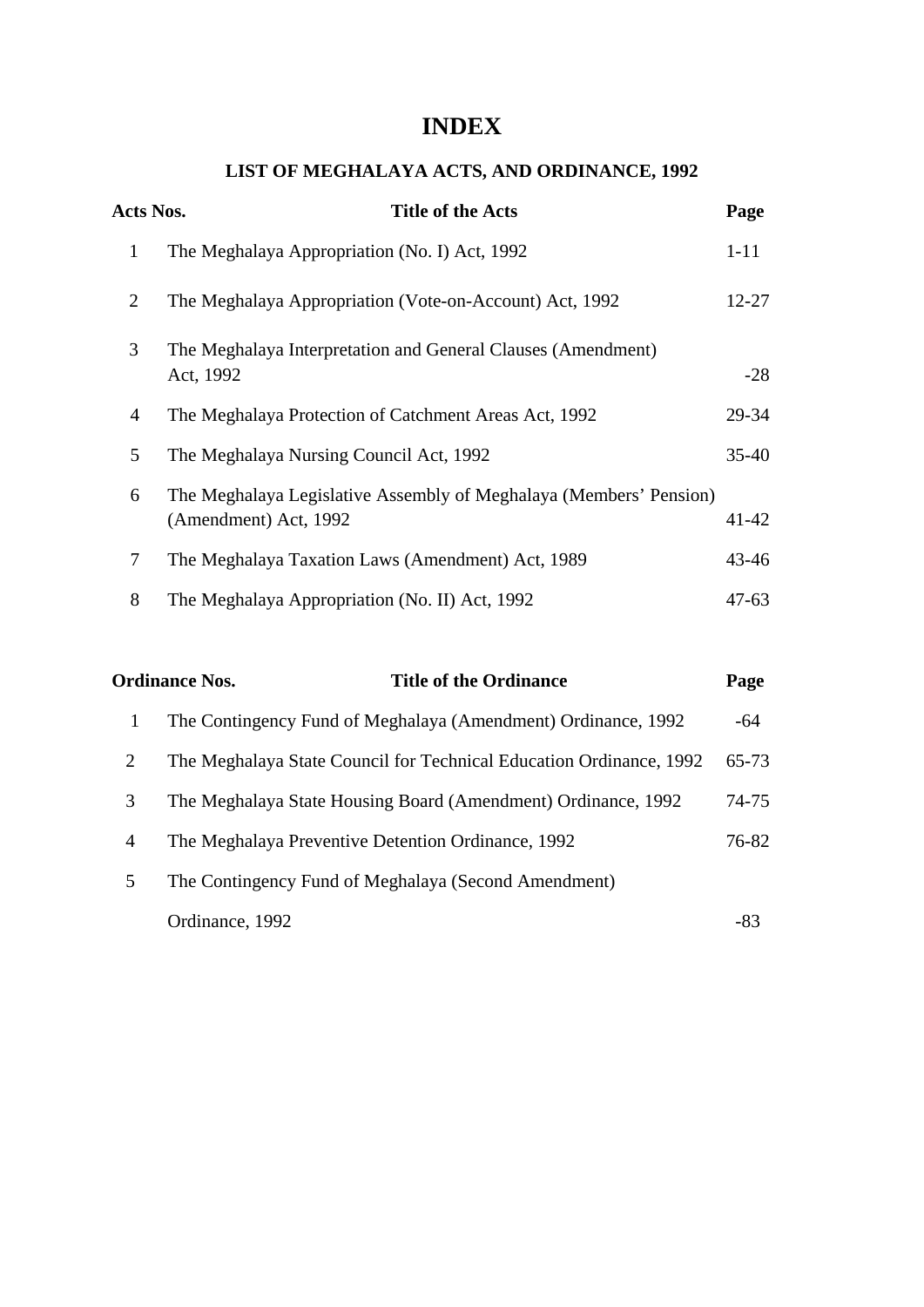#### **MEGHALAYA ACT NO. 1 OF 1992**

#### **THE MEGHALAYA APPROPRIATION (No. I) ACT, 1992**

(As passed by the Meghalaya Legislative Assembly on the  $26<sup>th</sup>$  March, 1992 and which received the assent of the Governor on the  $28<sup>th</sup>$  March, 1992

(Published in the *Gazette of* Meghalaya, Extra-ordinary Issue, dated 28<sup>th</sup> March, 1992)

An

#### Act

To authorise payment and appropriation of certain further sums from and out of the Consolidated Fund of Meghalaya for the services of the financial year 1991-92.

Be it enacted by the Legislature of the State of Meghalaya in the Forty-third Year of the Republic of India as follows:-

| Short title                                                                                                                      | 1 | (1) This Act may be called the Meghalaya Appropriation<br>(No. 1) Act, 1992.                                                                                                                                                                                                                                                                                                                                                                                                         |
|----------------------------------------------------------------------------------------------------------------------------------|---|--------------------------------------------------------------------------------------------------------------------------------------------------------------------------------------------------------------------------------------------------------------------------------------------------------------------------------------------------------------------------------------------------------------------------------------------------------------------------------------|
| Withdrawal of Rs.<br>29,12,10,231 from and<br>out of the Consolidated<br>Fund of Meghalaya for<br>the financial year 1991-<br>92 | 2 | From and out of the Consolidated Fund of Meghalaya there<br>may be paid and applied sums not exceeding those specified<br>in Column (3) of the Scheduled amounting in the aggregate<br>to the sums of rupees twenty nine crores, twelve lakhs, ten<br>thousand, two hundred thirty one towards defraying the<br>several charges which will come in the course of payment<br>during the financial year 1991-92 in respect of the services<br>specified in Column (2) of the Schedule. |
| Appropriation                                                                                                                    | 3 | The sums authorised to be withdrawn from and out of the<br>Consolidated Fund of Meghalaya by this Act, shall be<br>appropriated for the services and purposes expressed in the<br>Schedule in relation to the said year.                                                                                                                                                                                                                                                             |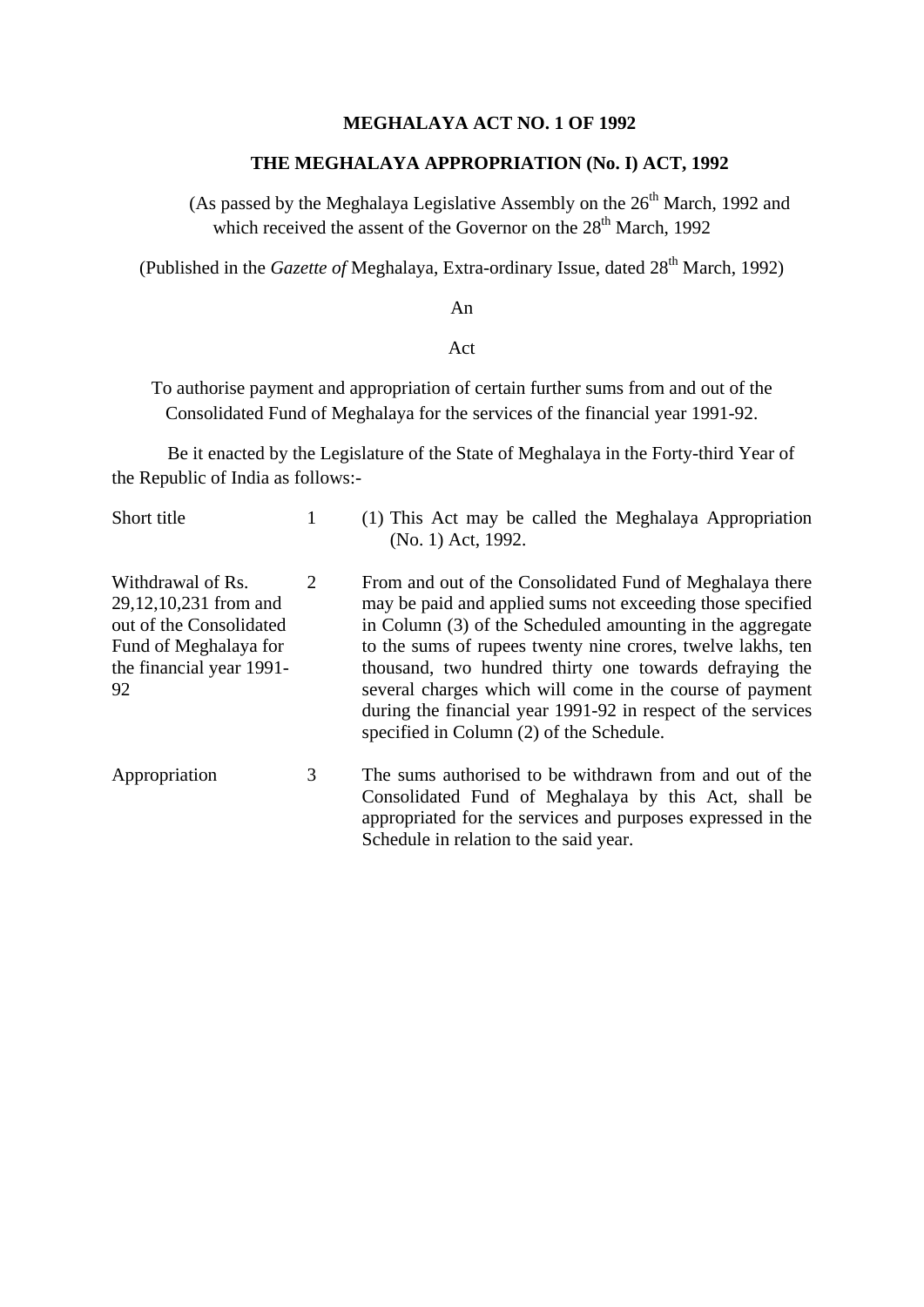## SCHEDULE (See Section 2 & 3)

| (1)       | (2)                                                                                                                                                                                     |             | (3)                |             |
|-----------|-----------------------------------------------------------------------------------------------------------------------------------------------------------------------------------------|-------------|--------------------|-------------|
| Grant No. | Services and Purposes                                                                                                                                                                   |             | Sums not exceeding |             |
|           | (Major Heads)                                                                                                                                                                           |             |                    |             |
|           |                                                                                                                                                                                         | Voted by    | Charged on         | Total       |
|           |                                                                                                                                                                                         | the         | the Consolidated   |             |
|           |                                                                                                                                                                                         | Assembly    | Fund               |             |
|           |                                                                                                                                                                                         | Rs.         | Rs.                | Rs.         |
|           | 2011-Parliamentary/State/Union<br>Revenue                                                                                                                                               | 7,29,000    |                    | 7,29,000    |
|           | <b>Territory Legislature</b>                                                                                                                                                            |             |                    |             |
| 1.        | 2058-Stationery and Printing                                                                                                                                                            |             |                    |             |
|           | 4058-Capital Outlay on Stationery<br>Capital                                                                                                                                            |             |                    |             |
|           | and Printing                                                                                                                                                                            |             |                    |             |
| 4.        | 2014-Administration of Justice<br>Revenue                                                                                                                                               | 5,64,850    |                    | 5,64,850    |
| 5.        | 2015-Elections<br>Revenue<br>2029-Land Revenue                                                                                                                                          | 1,12,68,400 |                    | 1,12,68,400 |
|           | 2245-Relief on account of Natural<br>Calamities<br>2250-Other Social Services<br>Revenue<br>3475-Other General Economic<br>Services-201-Land Ceilings                                   | 1,09,23,407 |                    | 1,09,23,407 |
| 6.        | 6225-Loans for Welfare of<br>Scheduled Castes, Scheduled<br>Tribes and other Backward<br>Classes<br>Capital<br>6250-Loans for Other Social<br>Services<br>6401-Loans for Crop Husbandry |             |                    |             |
| 8.        | 2039-State Excise<br>Revenue                                                                                                                                                            | 7,00,000    |                    | 7,00,000    |
| 9.        | 2040-Sales Tax<br>2045-I-Other Taxes and Duties on<br>$\&$ Revenue<br><b>Commodities and Services</b>                                                                                   | 58, 52, 715 |                    | 58, 52, 715 |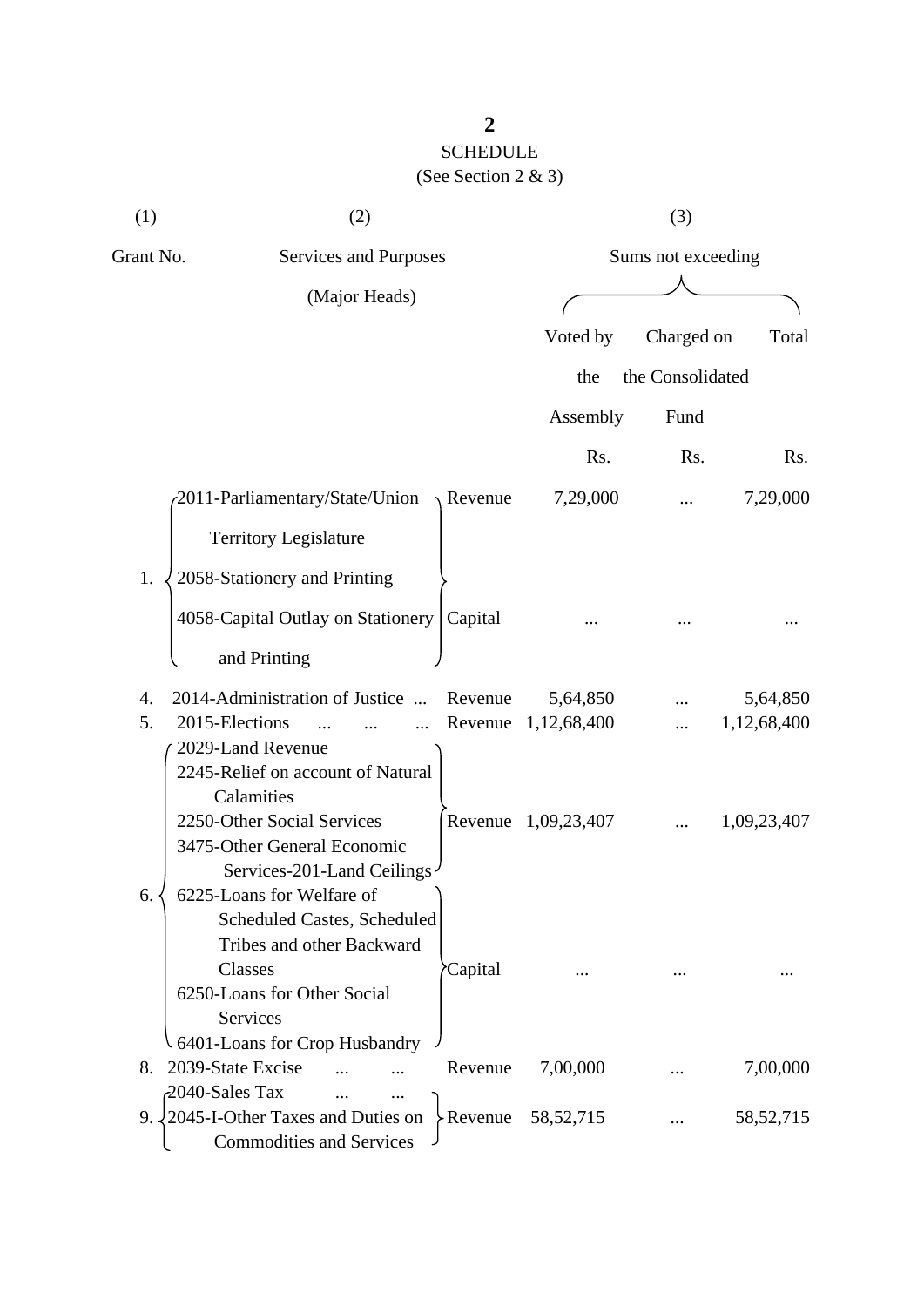| (1)               | (2)                                                       |         |             | (3)                |             |
|-------------------|-----------------------------------------------------------|---------|-------------|--------------------|-------------|
| Grant No.         | Services and Purposes                                     |         |             | Sums not exceeding |             |
|                   | (Major Heads)                                             |         |             |                    |             |
|                   |                                                           |         | Voted by    | Charged on         | Total       |
|                   |                                                           |         | the         | the Consolidated   |             |
|                   |                                                           |         | Assembly    | Fund               |             |
|                   |                                                           |         | Rs.         | Rs.                | Rs.         |
|                   | 2041-Taxes on vehicles                                    |         |             |                    |             |
|                   | 2070-Other Administrative                                 | Revenue | 17,66,812   |                    | 17,66,812   |
|                   | Services-Purchase and                                     |         |             |                    |             |
|                   | Maintenance of Transport                                  |         |             |                    |             |
|                   | 10.3055-Road Transport                                    |         |             |                    |             |
|                   | 5055-Capital Outlay on Road                               | Capital |             |                    |             |
|                   | Transport                                                 |         |             |                    |             |
|                   | 2045-Other Taxes and Duties on                            |         |             |                    |             |
|                   | <b>Commodities and Services-II</b>                        |         |             |                    |             |
|                   | -Inspectorate of Electricity.                             |         |             |                    |             |
|                   | 2501-Special Programme for                                | Revenue |             |                    |             |
|                   | Rural Development-Integra-                                |         |             |                    |             |
|                   | ted Rural Energy Programme                                |         |             |                    |             |
| 11.<br>2801-Power |                                                           |         |             |                    |             |
|                   | 2810-Non-Conventional Sources                             |         |             |                    |             |
|                   | of Energy                                                 |         |             |                    |             |
|                   | 6801-Loans for Power Project                              | Capital | 5,74,00,000 |                    | 5,74,00,000 |
|                   | 12. 2051-Public Services Commission Revenue<br>(Charged). |         | $\cdots$    | 4,95,610           | 4,95,610    |
|                   | 2052-Secretariat General Services                         |         |             |                    |             |
|                   | -I-Civil Departments                                      |         |             |                    |             |
|                   | 2251-Secretariat Social and Com-                          | Revenue | 29,000      |                    | 29,000      |
| 13 <sub>5</sub>   | munity Services-I-Civil                                   |         |             |                    |             |
|                   | Departments                                               |         |             |                    |             |
|                   | 3451-Secretariat Economic                                 |         |             |                    |             |
|                   | Services-I-Civil Departments                              |         |             |                    |             |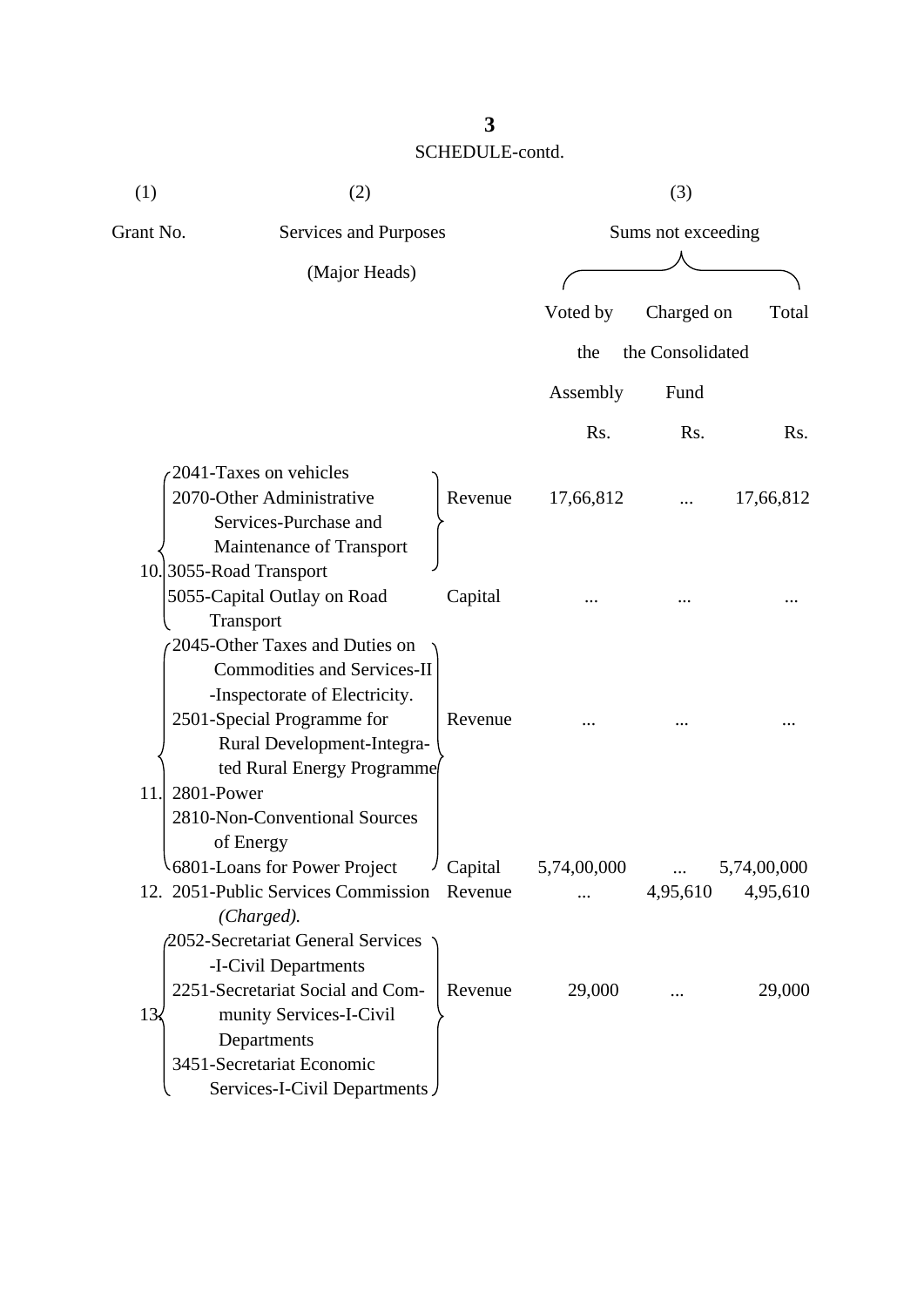| (1)       | (2)                                                                                                                                               |         |             | (3)                |             |
|-----------|---------------------------------------------------------------------------------------------------------------------------------------------------|---------|-------------|--------------------|-------------|
| Grant No. | Services and Purposes                                                                                                                             |         |             | Sums not exceeding |             |
|           | (Major Heads)                                                                                                                                     |         |             |                    |             |
|           |                                                                                                                                                   |         | Voted by    | Charged on         | Total       |
|           |                                                                                                                                                   |         |             |                    |             |
|           |                                                                                                                                                   |         | the         | the Consolidated   |             |
|           |                                                                                                                                                   |         | Assembly    | Fund               |             |
|           |                                                                                                                                                   |         | Rs.         | Rs.                | Rs.         |
| 16.       | 2055-Police<br>2070-Other Administrative<br>Services-Fire Protection and<br>Control<br>2216-Housing-01-Government<br><b>Residential Buildings</b> | Revenue | 3,65,00,202 |                    | 3,65,00,202 |
|           | 4059-Capital Outlay on Public<br>Works (Police)<br>4216-Capital Outlay on Housing<br>(Police)                                                     | Capital |             |                    |             |
|           | 17, 2056-Jails                                                                                                                                    | Revenue | 5,08,657    |                    | 5,08,657    |
|           | 4059-Capital Outlay on Public                                                                                                                     | Capital |             | $\cdots$           |             |
|           | Works (Jails)<br>(2058-Stationery and Printing<br>4058-Capital Outlay on Stationery                                                               | Revenue | 3,99,990    |                    | 3,99,990    |
| 18.       | and Printing<br>4216-Capital Outlay on Housing-<br>01-Government Residential<br><b>Buildings</b>                                                  | Capital |             |                    |             |
|           | 2070-Other Administrative<br>Services-Civil defence and<br>Home Guards                                                                            | Revenue | 43,52,602   |                    | 43,52,602   |
|           | 20.) 4059-Capital Outlay on Public<br>Works (Civil Defence and<br>Home Guards).                                                                   | Capital |             |                    |             |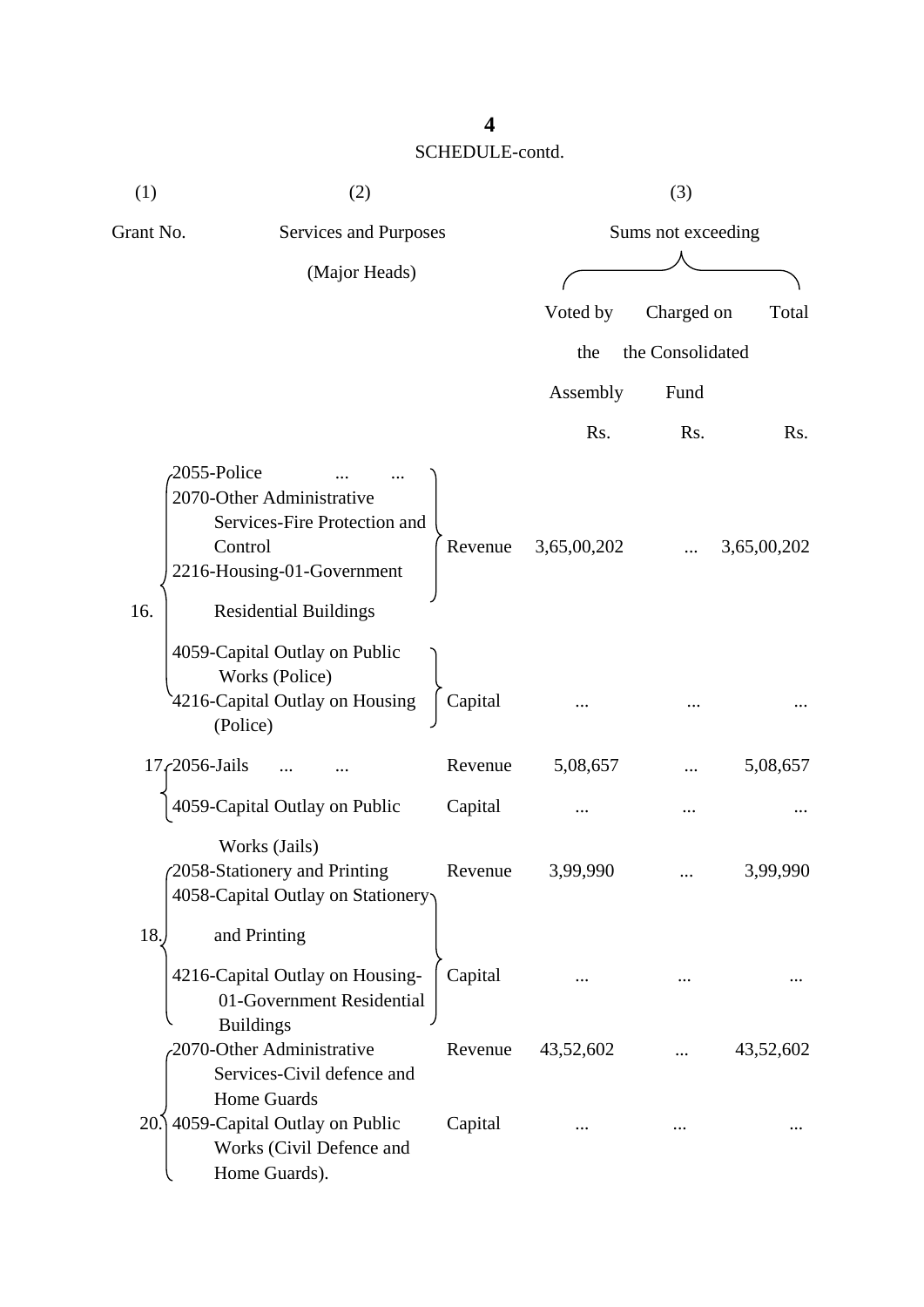| (1)       | (2)                                          |         |             | (3)                |             |
|-----------|----------------------------------------------|---------|-------------|--------------------|-------------|
| Grant No. | Services and Purposes                        |         |             | Sums not exceeding |             |
|           | (Major Heads)                                |         |             |                    |             |
|           |                                              |         | Voted by    | Charged on         | Total       |
|           |                                              |         | the         | the Consolidated   |             |
|           |                                              |         |             |                    |             |
|           |                                              |         | Assembly    | Fund               |             |
|           |                                              |         | Rs.         | Rs.                | Rs.         |
|           | 2075-Miscellaneous General                   |         |             |                    |             |
|           | Services-104-Pension and                     |         |             |                    |             |
|           | Awards in consideration of                   |         |             |                    |             |
|           | Distinguished Services                       |         |             |                    |             |
|           | 2202-General Education                       |         |             |                    |             |
|           | 2203-Technical Education<br>$\ddotsc$        |         |             |                    |             |
|           | 2204-Sports and Youth Services               |         |             |                    |             |
|           | 2205-Art and Culture                         | Revenue | 1,83,99,575 |                    | 1,83,99,575 |
|           | 2236-Nutrition                               |         |             |                    |             |
|           | 3425-Other Scientific Research               |         |             |                    |             |
| 21        | 3454-Census, Survey and                      |         |             |                    |             |
|           | <b>Statistics</b>                            |         |             |                    |             |
|           | 4202-Capital Outlay on Education,            |         |             |                    |             |
|           | Sports, Art and Culture                      |         |             |                    |             |
|           | 4204-Capital Outlay on Education, Capital    |         |             |                    |             |
|           | Sports, Art and Culture                      |         |             |                    |             |
|           | 6202-Loans for Education, Art<br>and Culture |         |             |                    |             |
|           | 2070-Other Administrative                    | Revenue | 5,172       |                    | 5,172       |
|           | Services-IV-Guest Houses,                    |         |             |                    |             |
|           | Government Hostels etc                       |         |             |                    |             |
| 22.       | 2216-Housing-01-Government                   |         |             |                    |             |
|           | <b>Residential Buildings</b>                 |         |             |                    |             |
|           | (i/c. G.A.D)                                 |         |             |                    |             |
|           | 4059-Total Outlay on Public                  | Capital |             |                    |             |
|           | Works (i/c. G.A.D)                           |         |             |                    |             |
| 23.       | 2070-Other Administrative ServicesRevenue    |         | 6,93,650    |                    | 6,93,650    |
|           | -V-Training, Vigilance, Admi-                |         |             |                    |             |
|           | nistrative of Citizenship Act etc            |         |             |                    |             |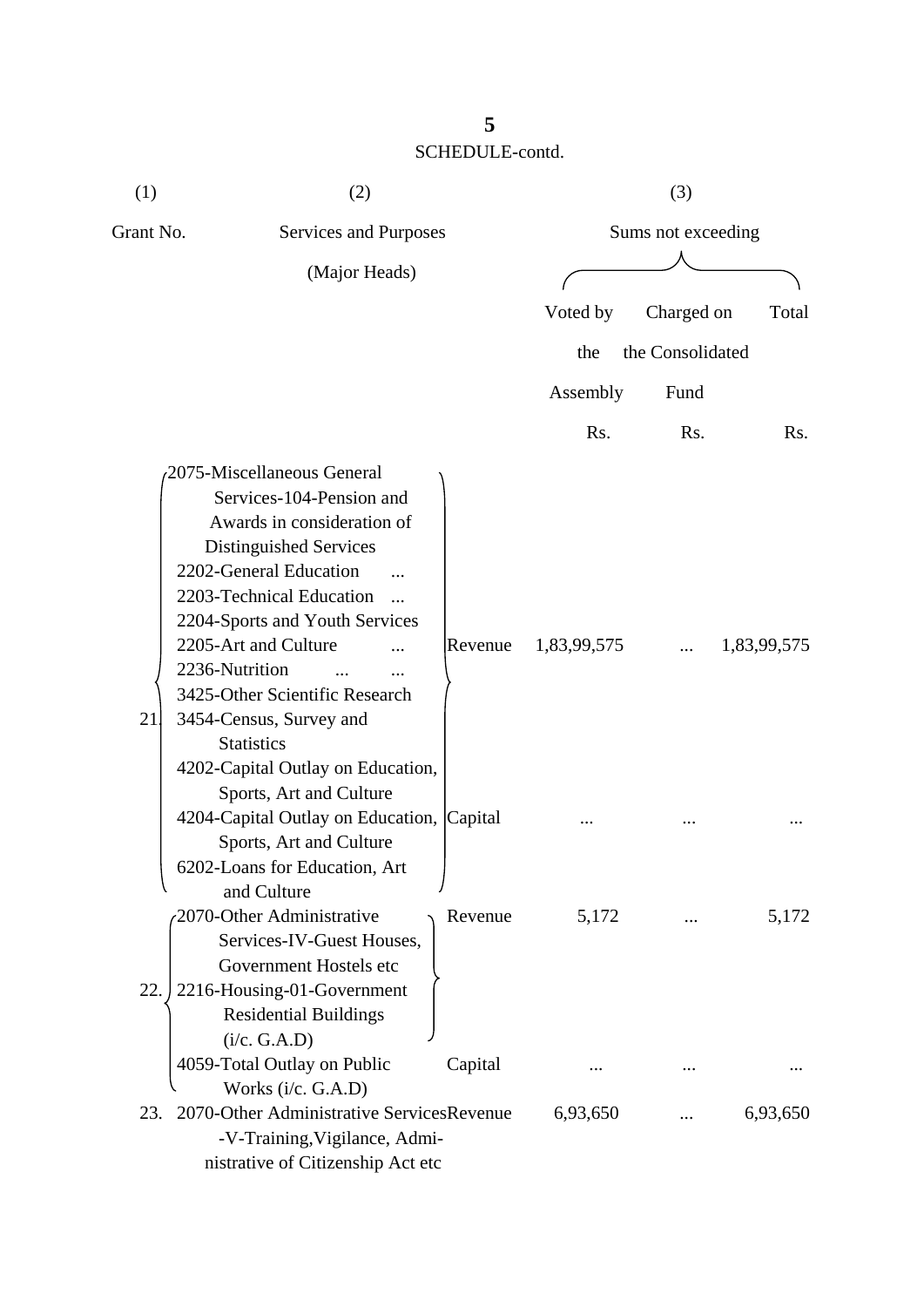| (1)       | (2)                                                                                                                   |                    |                   | (3)                     |                  |
|-----------|-----------------------------------------------------------------------------------------------------------------------|--------------------|-------------------|-------------------------|------------------|
| Grant No. | Services and Purposes                                                                                                 |                    |                   | Sums not exceeding      |                  |
|           | (Major Heads)                                                                                                         |                    |                   |                         |                  |
|           |                                                                                                                       |                    | Voted by          | Charged on              | Total            |
|           |                                                                                                                       |                    | the               | the Consolidated        |                  |
|           |                                                                                                                       |                    | Assembly          | Fund                    |                  |
|           |                                                                                                                       |                    | Rs.               | Rs.                     | R <sub>s</sub> . |
|           | 24. 2071-Pensions and other<br><b>Retirements Benefits</b>                                                            | Revenue            | 31,38,924         |                         | 31,38,924        |
|           | 2210-Medical and Public Health<br>2211-Family Welfare<br>4210-Capital Outlay on Medical                               | Revenue            | 64,55,000         |                         | 64,55,000        |
| 26.       | and Public Health<br>4216-Capital Outlay on Family<br>Welfare                                                         | Capital            |                   |                         |                  |
| 27.       | 2215-Water Supply and Sanitation<br>2216-Housing<br>4215-Capital Outlay on Water<br>Supply and Sanitation             | Revenue            |                   | 1,20,53,400 1,20,53,400 |                  |
|           | 4216-Capital Outlay on Housing<br>-01-Government residential<br><b>Buildings</b><br>6215-Loans for Sanitation and     | Capital            |                   |                         |                  |
| 28.       | Water Supply<br>2216-Housing<br>4216-Capital Outlay on Housing                                                        | Revenue            |                   |                         |                  |
|           | 6216-Loans for Housing                                                                                                | Capital            | 1,00,000          |                         | 1,00,000         |
| 30.       | 2217-Urban Development<br>4216-Capital Outlay on Housing<br>4217-Capital Outlay on Urban                              | Capital            | Revenue 32,00,000 |                         | 32,00,000        |
|           | Development<br>31. 2220-Information and Publicity<br>4059-Capital Outlay on Public<br><b>Works (Public Relations)</b> | Revenue<br>Capital | 20,00,000         |                         | 20,00,000        |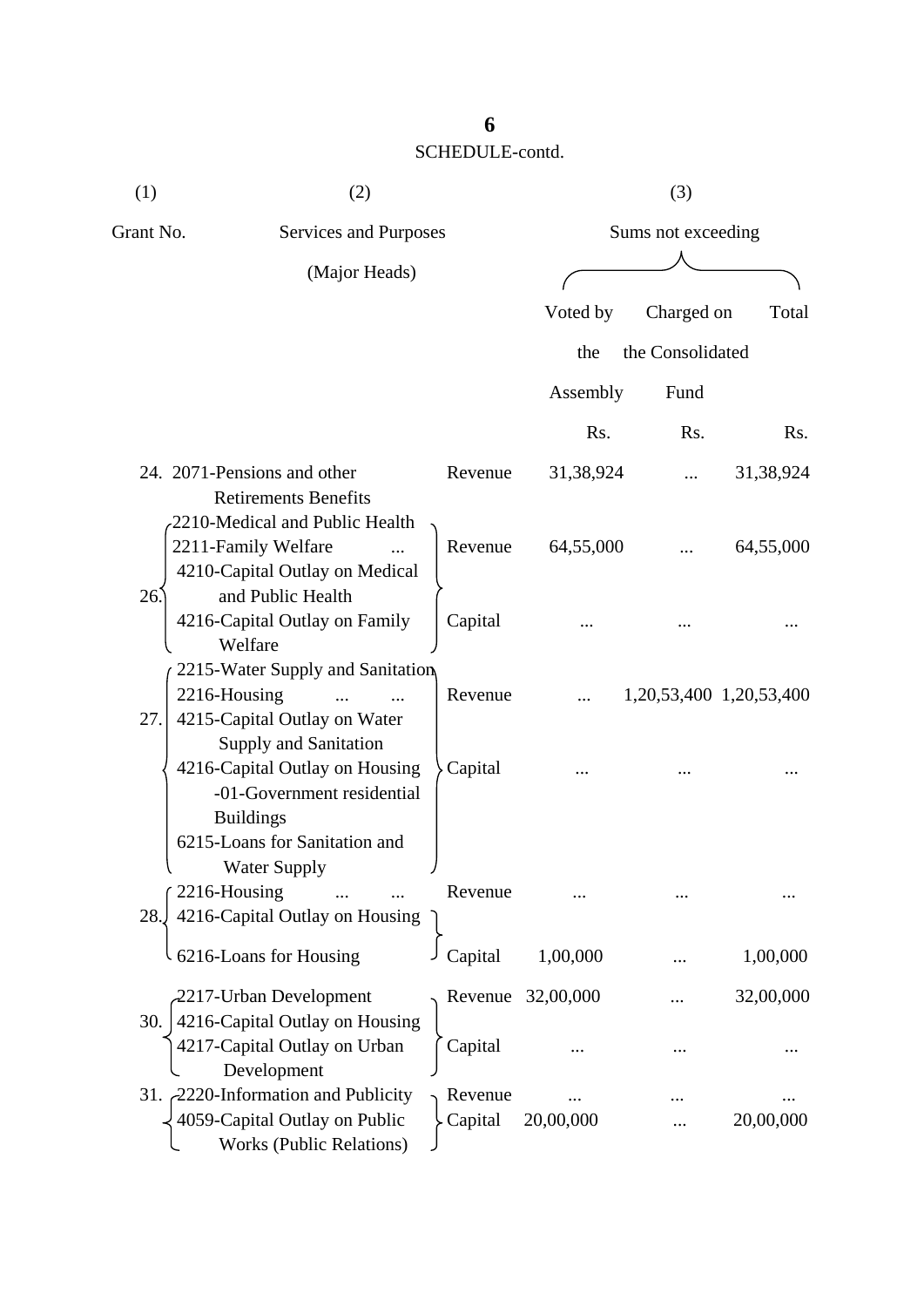| (1)       | (2)                                                    |         |           | (3)                |                  |
|-----------|--------------------------------------------------------|---------|-----------|--------------------|------------------|
| Grant No. | Services and Purposes                                  |         |           | Sums not exceeding |                  |
|           | (Major Heads)                                          |         |           |                    |                  |
|           |                                                        |         | Voted by  | Charged on         | Total            |
|           |                                                        |         | the       | the Consolidated   |                  |
|           |                                                        |         | Assembly  | Fund               |                  |
|           |                                                        |         | Rs.       | Rs.                | R <sub>s</sub> . |
|           | 2230-Labour and Employment-01                          |         |           |                    |                  |
|           | Labour                                                 |         |           |                    |                  |
|           | 2230-Labour and Employment-01-                         |         |           |                    |                  |
|           | Labour-(A)-Inspectorate of                             |         |           |                    |                  |
| 32        | <b>Factories and Steam Boilers</b>                     | Revenue | 36,57,105 |                    | 36,57,105        |
|           | 2230-Labour and Employment                             |         |           |                    |                  |
|           | -02-Employment and -02-                                |         |           |                    |                  |
|           | Training.                                              |         |           |                    |                  |
|           | 3456-Civil Supplies                                    |         |           |                    |                  |
|           | 33 2408- Food Storage and Ware-<br>Housing             | Revenue | 5,12,700  |                    | 5,12,700         |
|           | 4408-Capital outlay on Food<br>Storage and Warehousing | Capital |           |                    |                  |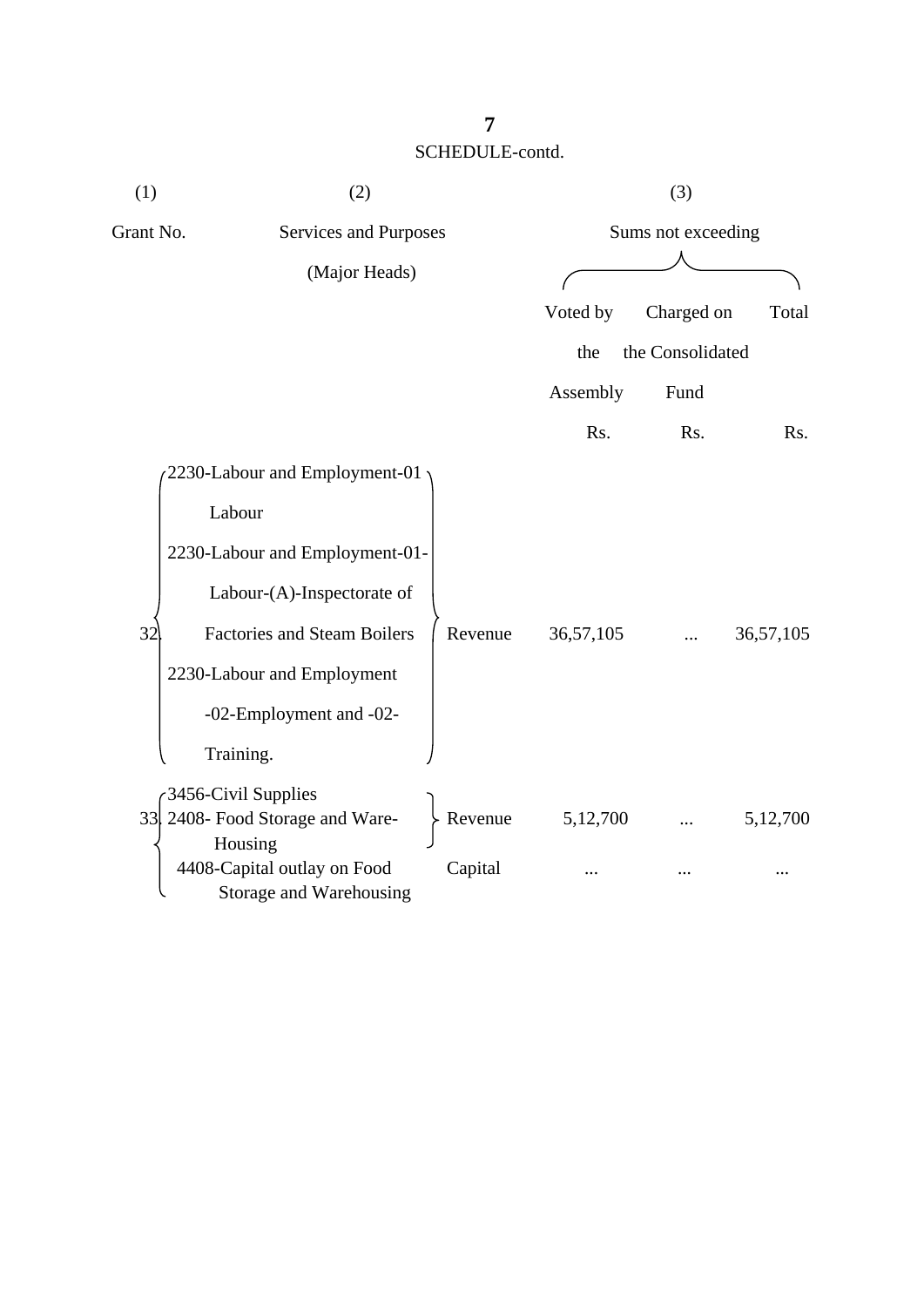| (1)          | (2)                                                                                                                                                               |                    |             | (3)              |             |
|--------------|-------------------------------------------------------------------------------------------------------------------------------------------------------------------|--------------------|-------------|------------------|-------------|
| Grant No.    | Services and Purposes                                                                                                                                             | Sums not exceeding |             |                  |             |
|              | (Major Heads)                                                                                                                                                     |                    |             |                  |             |
|              |                                                                                                                                                                   |                    | Voted by    | Charged on       | Total       |
|              |                                                                                                                                                                   |                    | the         | the Consolidated |             |
|              |                                                                                                                                                                   |                    | Assembly    | Fund             |             |
|              |                                                                                                                                                                   |                    | Rs.         | Rs.              | Rs.         |
| $35\sqrt{ }$ | 2225-Welfare of Scheduled Castes,<br>Scheduled Tribes and other<br><b>Backward Classes</b><br>2235-Social Security and Welfare<br>2236-Nutrition (Social Welfare) | Revenue            | 1,00,00,000 |                  | 1,00,00,000 |
|              | 4059-Capital Outlay on Public                                                                                                                                     | Capital            |             |                  |             |
|              | Works (Social Welfare)<br>2235- Social Security and Welfare<br>-60-Other Social Security and                                                                      | Revenue            | 3,97,362    |                  | 3,97,362    |
|              | Welfare programmes.<br>36 6235-Loans for Social Security and Capital<br>Welfare -60-Other Social<br>Security and Welfare Program-<br>mes.                         |                    |             |                  |             |
|              | 37. 2235-Social Security and Welfare-<br>E-60-Other Social Security                                                                                               |                    |             |                  |             |
|              | and Welfare Programmes                                                                                                                                            | Revenue            | 12,87,045   |                  | 12,87,045   |
|              | 2075-Miscellaneous General                                                                                                                                        |                    |             |                  |             |
|              | Services-104-Pension and                                                                                                                                          |                    |             |                  |             |
|              | distinguished services                                                                                                                                            |                    |             |                  |             |
|              | 42. 3454-Census, Surveys and                                                                                                                                      | Revenue            | 10,86,841   |                  | 10,86,841   |
|              | Statistics-02- Surveys and<br><b>Statistics</b>                                                                                                                   |                    |             |                  |             |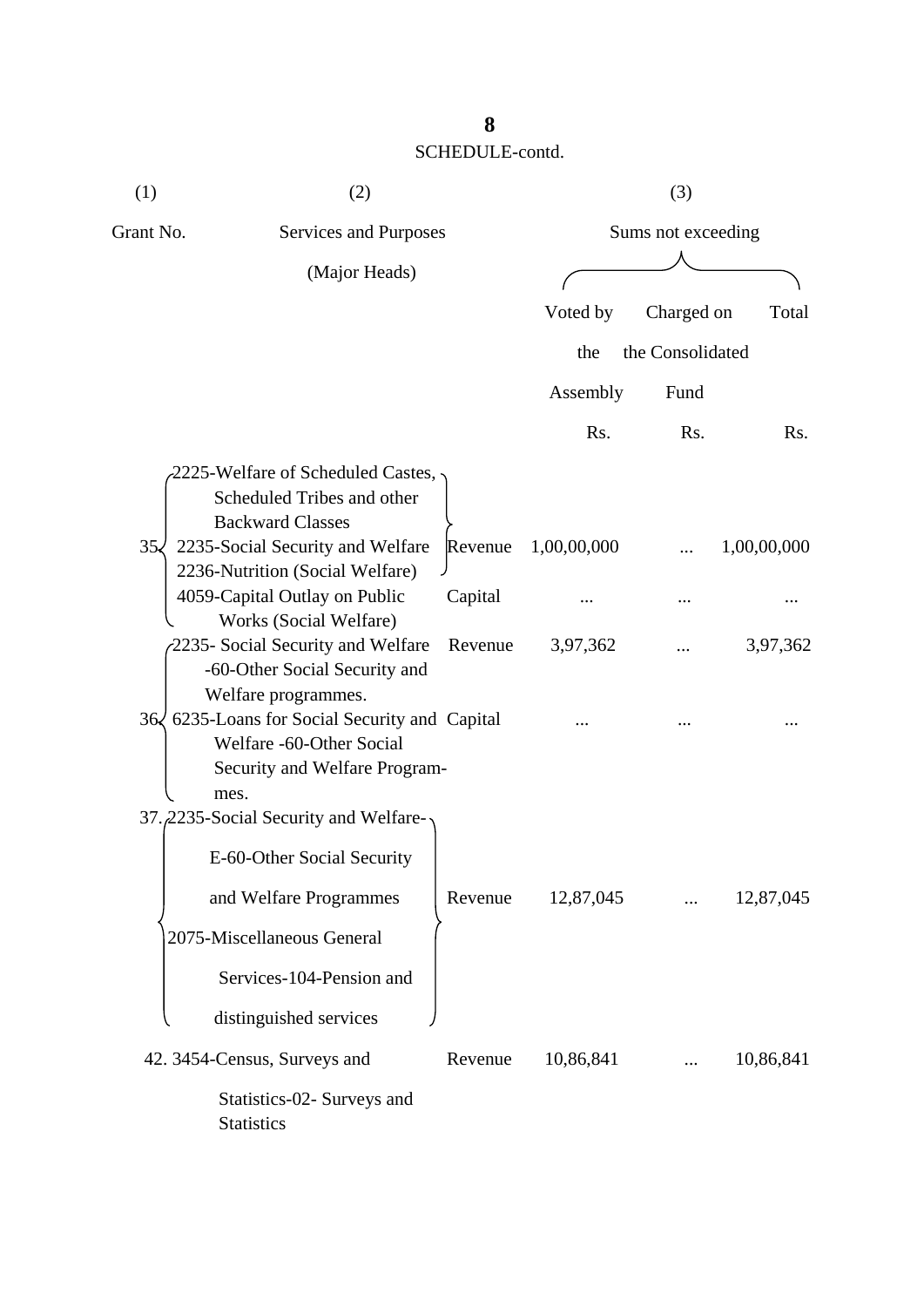| (1)       | (2)                                      |         |             | (3)                |             |
|-----------|------------------------------------------|---------|-------------|--------------------|-------------|
| Grant No. | Services and Purposes                    |         |             | Sums not exceeding |             |
|           | (Major Heads)                            |         |             |                    |             |
|           |                                          |         | Voted by    | Charged on         | Total       |
|           |                                          |         |             |                    |             |
|           |                                          |         | the         | the Consolidated   |             |
|           |                                          |         | Assembly    | Fund               |             |
|           |                                          |         | Rs.         | Rs.                | Rs.         |
|           | 3475-Other General Economic              |         |             |                    |             |
|           | Services-Regulation of                   |         |             |                    |             |
| 43.       | <b>Weights and Measure</b>               | Revenue |             | 6,212              | 6,212       |
|           | 2216-Housing-01-Government               |         |             |                    |             |
|           | <b>Residential Buildings</b>             |         |             |                    |             |
|           | 2401-Crop Husbandry                      |         |             |                    |             |
|           | 2415-Agricultural Research and           |         |             |                    |             |
|           | Education                                |         |             |                    |             |
|           | 2435-Other Agricultural                  |         |             |                    |             |
|           | Programmes                               |         |             |                    |             |
| 44.       | 2702-Minor Irrigation                    | Revenue | 87,35,000   |                    | 87, 35, 000 |
|           | 2250-Other Social Services               |         |             |                    |             |
|           | 2216-Housing                             |         |             |                    |             |
|           | 4401-Capital Outlay on Crop              |         |             |                    |             |
|           | Husbandry                                |         |             |                    |             |
|           | 4702-Capital Outlay on Minor             |         |             |                    |             |
|           | Irrigation                               |         |             |                    |             |
|           | 4416-Investments in Agricultural         | Capital |             |                    |             |
|           | <b>Financial Institution</b>             |         |             |                    |             |
|           | 6401-Loans for Crop Husbandry            |         |             |                    |             |
|           | 2402-Soil and Water Conservation Revenue |         | 1,00,00,000 |                    | 1,00,00,000 |
| 46.       | 2415-Agricultural Research and           |         |             |                    |             |
|           | Education                                |         |             |                    |             |
|           | 2216-Housing-01-Government               |         |             |                    |             |
|           | <b>Residential Buildings</b>             |         |             |                    |             |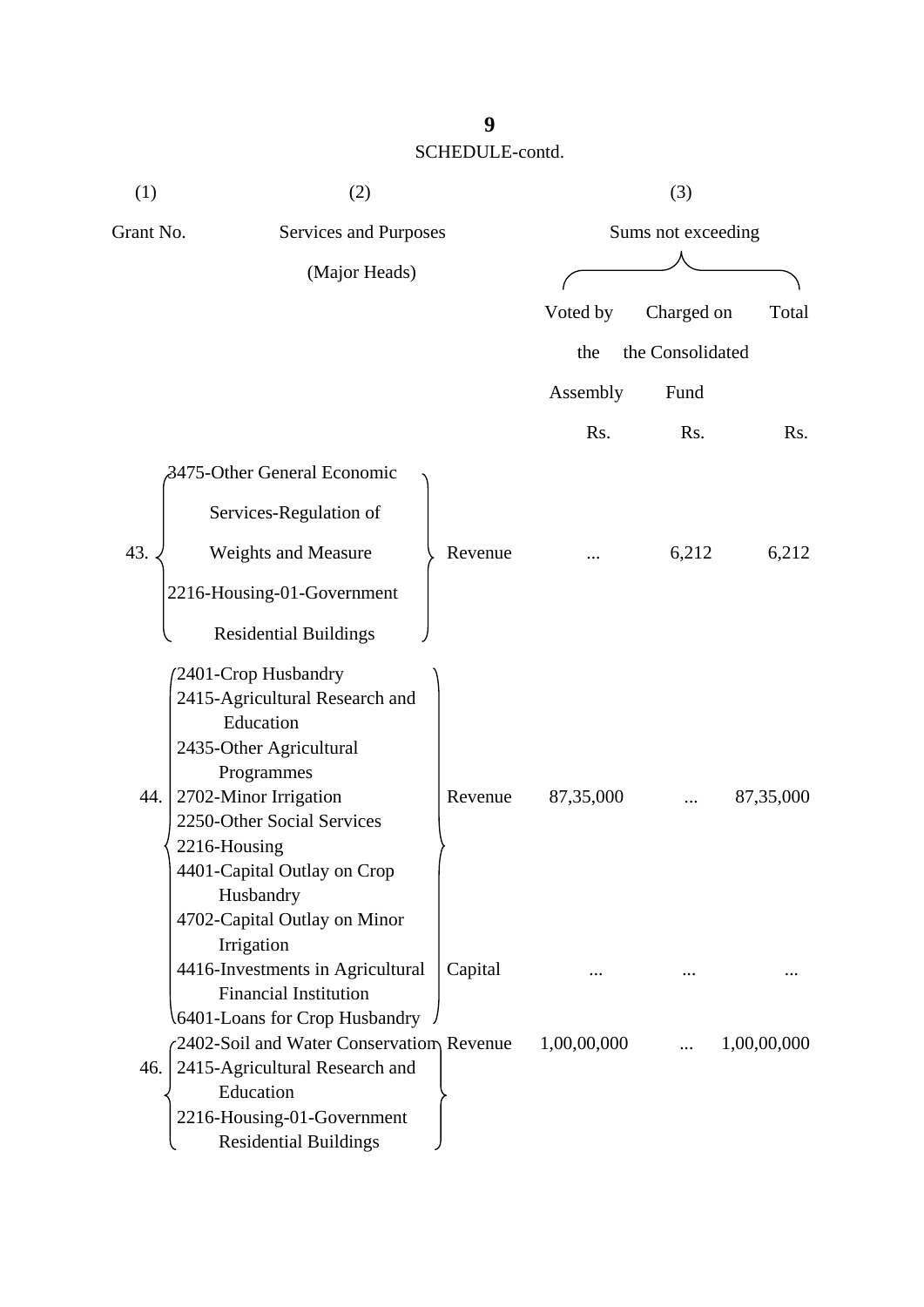| (1)       | (2)                                        |             | (3)                |             |
|-----------|--------------------------------------------|-------------|--------------------|-------------|
| Grant No. | Services and Purposes                      |             | Sums not exceeding |             |
|           | (Major Heads)                              |             |                    |             |
|           |                                            | Voted by    | Charged on         | Total       |
|           |                                            |             |                    |             |
|           |                                            | the         | the Consolidated   |             |
|           |                                            | Assembly    | Fund               |             |
|           |                                            | Rs.         | Rs.                | Rs.         |
|           | 2403-Animal Husbandry                      |             |                    |             |
|           | 2415-Agricultural Research and<br>Revenue  | 40,00,000   |                    | 40,00,000   |
|           | <b>Education (Animal Husbandry)</b>        |             |                    |             |
| 48.       | 2216-Housing-01-Government                 |             |                    |             |
|           | <b>Residential Building</b>                |             |                    |             |
|           | 4059-Capital Outlay on Public<br>Works     |             |                    |             |
|           | 6403-Loans for Animal Husbandry Capital    |             |                    |             |
|           | 2406-Forestry and Wild Life                |             |                    |             |
| 51.       | 2415-Agricultural Research and<br>>Revenue | 2,78,000    |                    | 2,78,000    |
|           | Education                                  |             |                    |             |
|           | 4406-Capital Outlay on Forests<br>Capital  |             |                    |             |
|           | 2401-Crop Husbandry                        |             |                    |             |
|           | 2501-Special Programme for                 |             |                    |             |
|           | <b>Rural Development</b>                   |             |                    |             |
|           | 2015-Other Rural Development<br>Revenue    | 6,17,90,000 |                    | 6,17,90,000 |
|           | Programmes                                 |             |                    |             |
|           | 2216-Housing-01 Government                 |             |                    |             |
|           | <b>Residential Buildings</b>               |             |                    |             |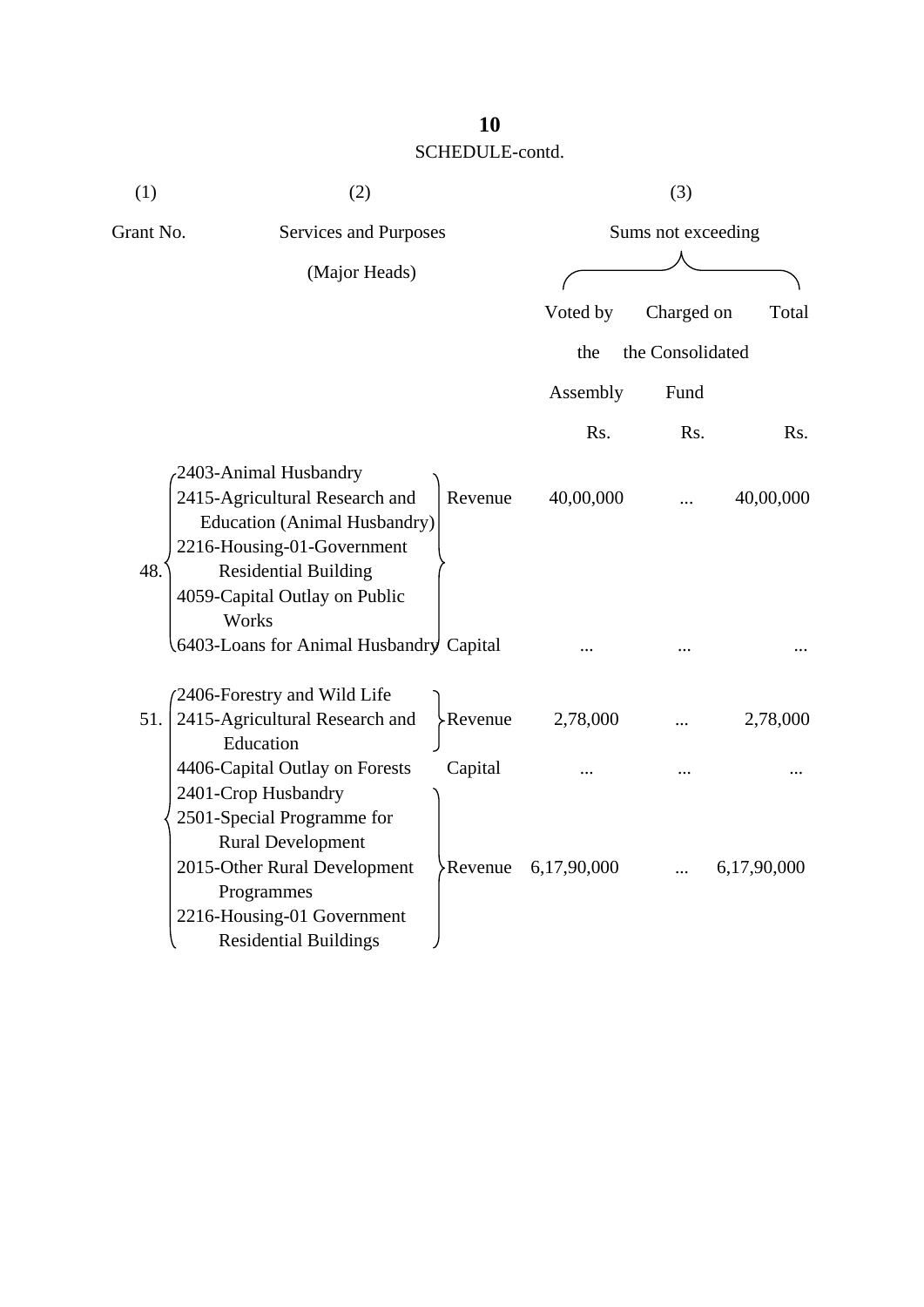| (1)       | (2)                                                                                                                                                                                                                                                                                       |         |                                       | (3)                |           |
|-----------|-------------------------------------------------------------------------------------------------------------------------------------------------------------------------------------------------------------------------------------------------------------------------------------------|---------|---------------------------------------|--------------------|-----------|
| Grant No. | Services and Purposes                                                                                                                                                                                                                                                                     |         |                                       | Sums not exceeding |           |
|           | (Major Heads)                                                                                                                                                                                                                                                                             |         |                                       |                    |           |
|           |                                                                                                                                                                                                                                                                                           |         | Voted by                              | Charged on         | Total     |
|           |                                                                                                                                                                                                                                                                                           |         | the                                   | the Consolidated   |           |
|           |                                                                                                                                                                                                                                                                                           |         | Assembly                              | Fund               |           |
|           |                                                                                                                                                                                                                                                                                           |         | Rs.                                   | Rs.                | Rs.       |
| 52.       | 2515-Other Rural Development<br>Programmes<br>2216-Housing-01-Government<br><b>Residential Buildings</b><br>2236-Nutrition<br>2505-Rural Employment<br>2416-Capital Outlay on Housing<br>4515 Capital Outlay on Rural<br>Development<br>6515-Loans for Rural Develop-<br>ment Programmes. | Capital |                                       |                    |           |
|           | 3452-Tourism<br>4059-Capital Outlay on Public                                                                                                                                                                                                                                             | Revenue |                                       |                    |           |
| 58.       | Works (Tourism)<br>5275-Capital Outlay on other<br><b>Communication Services</b><br>5452-Capital Outlay on Tourism<br>7452-Loans for Tourism                                                                                                                                              | Capital | 4,70,000                              |                    | 4,70,000  |
|           | 60. 5465-Investment in General                                                                                                                                                                                                                                                            | Capital | 3,75,000                              |                    | 3,75,000  |
|           | <b>Financial and Training</b>                                                                                                                                                                                                                                                             |         |                                       |                    |           |
|           | Institutions<br>61.7610-Loans to Government<br>Servants etc                                                                                                                                                                                                                               | Capital | 37,75,000                             |                    | 37,75,000 |
|           | Total                                                                                                                                                                                                                                                                                     |         | 27,86,55,000 1,25,55,222 29,12,10,231 |                    |           |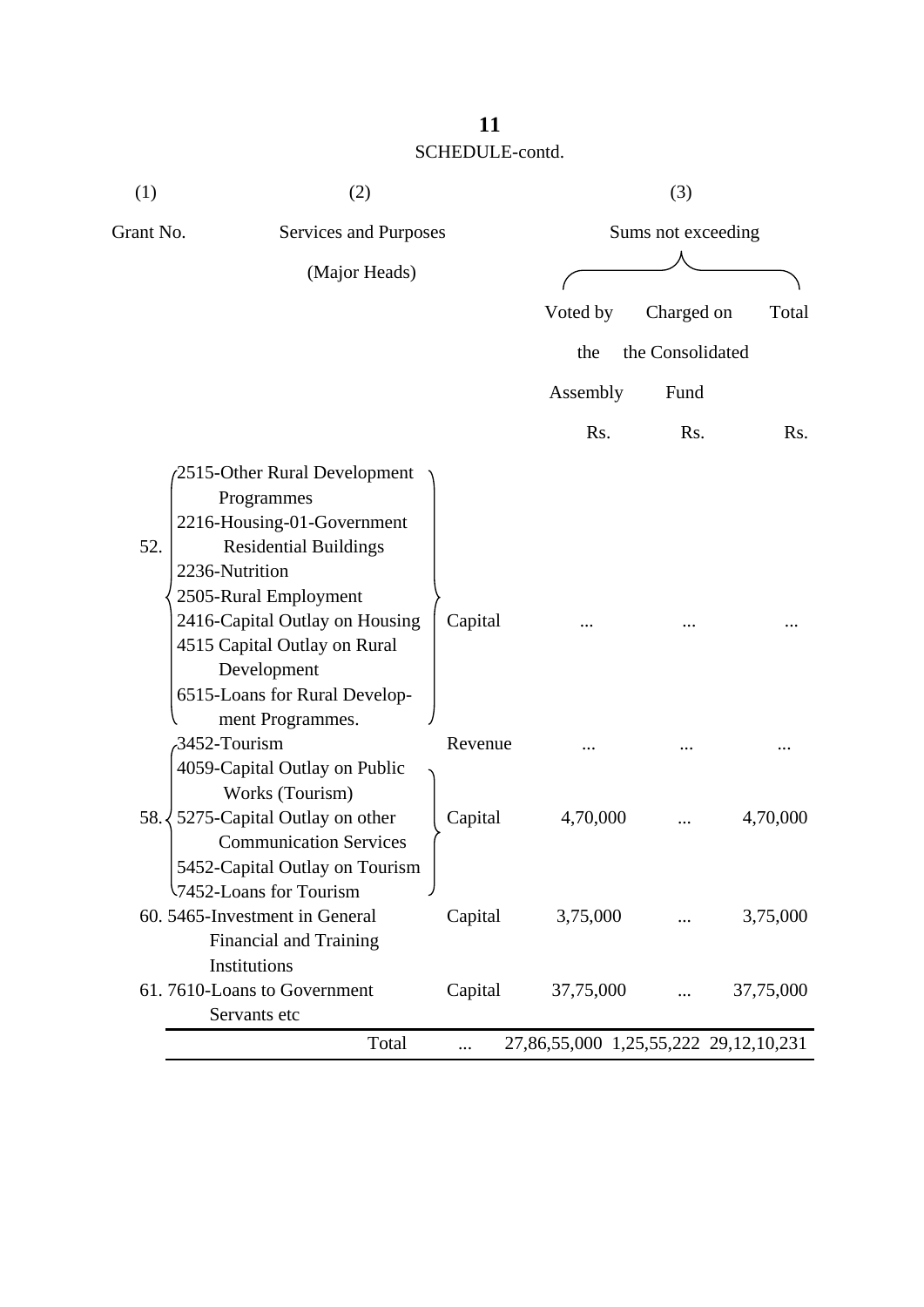#### **MEGHALAYA ACT NO. 2 OF 1992**

#### **THE MEGHALAYA APPROPRIATION (VOTE-ON-ACCOUNT) ACT, 1992**

(As passed by the Meghalaya Legislative Assembly)

[Received the assent of the Governor on the  $30<sup>th</sup>$  March, 1992]

(Published in the *Gazette of* Meghalaya, Extra-ordinary Issue, dated 31<sup>st</sup> March, 1992)

#### An

#### Act

To provide for the withdrawal of certain sums from and out of the Consolidated Fund of Meghalaya for the services of a part of financial year 1992-93.

Be it enacted by the Legislature of the State of Meghalaya in the Forty-third Year of the Republic of India as follows:-

| Short title and<br>commencement                                                                                                   |   | (1) This Act may be called the Meghalaya Appropriation<br>(Vote-On-Account) Act, 1992<br>(2) It shall come into force on the first day of April, 1992                                                                                                                                                                                                                                                                                                                                                                                       |
|-----------------------------------------------------------------------------------------------------------------------------------|---|---------------------------------------------------------------------------------------------------------------------------------------------------------------------------------------------------------------------------------------------------------------------------------------------------------------------------------------------------------------------------------------------------------------------------------------------------------------------------------------------------------------------------------------------|
| Withdrawal of Rs.<br>153,60,16,425 from and<br>out of the Consolidated<br>Fund of Meghalaya for<br>the financial year 1992-<br>93 | 2 | From and out of the Consolidated Fund of Meghalaya<br>there may be withdrawn sums not exceeding those<br>specified in Column (3) of the Scheduled amounting in the<br>aggregate to the sums of rupees one hundred fifty three<br>crores, sixty lakhs, sixteen thousand, four hundred twenty<br>five towards defraying the several charges which will<br>come in the course of payment during the period of three<br>months beginning on the first day of April, 1999 in respect<br>of the services specified in Column (2) of the Schedule. |
| Appropriation                                                                                                                     | 3 | The sums authorised to be withdrawn from and out of the<br>Consolidated Fund of Meghalaya by this Act, shall be<br>appropriated for the services and purposes expressed in<br>the Schedule in relation to the Financial year 1992-93.                                                                                                                                                                                                                                                                                                       |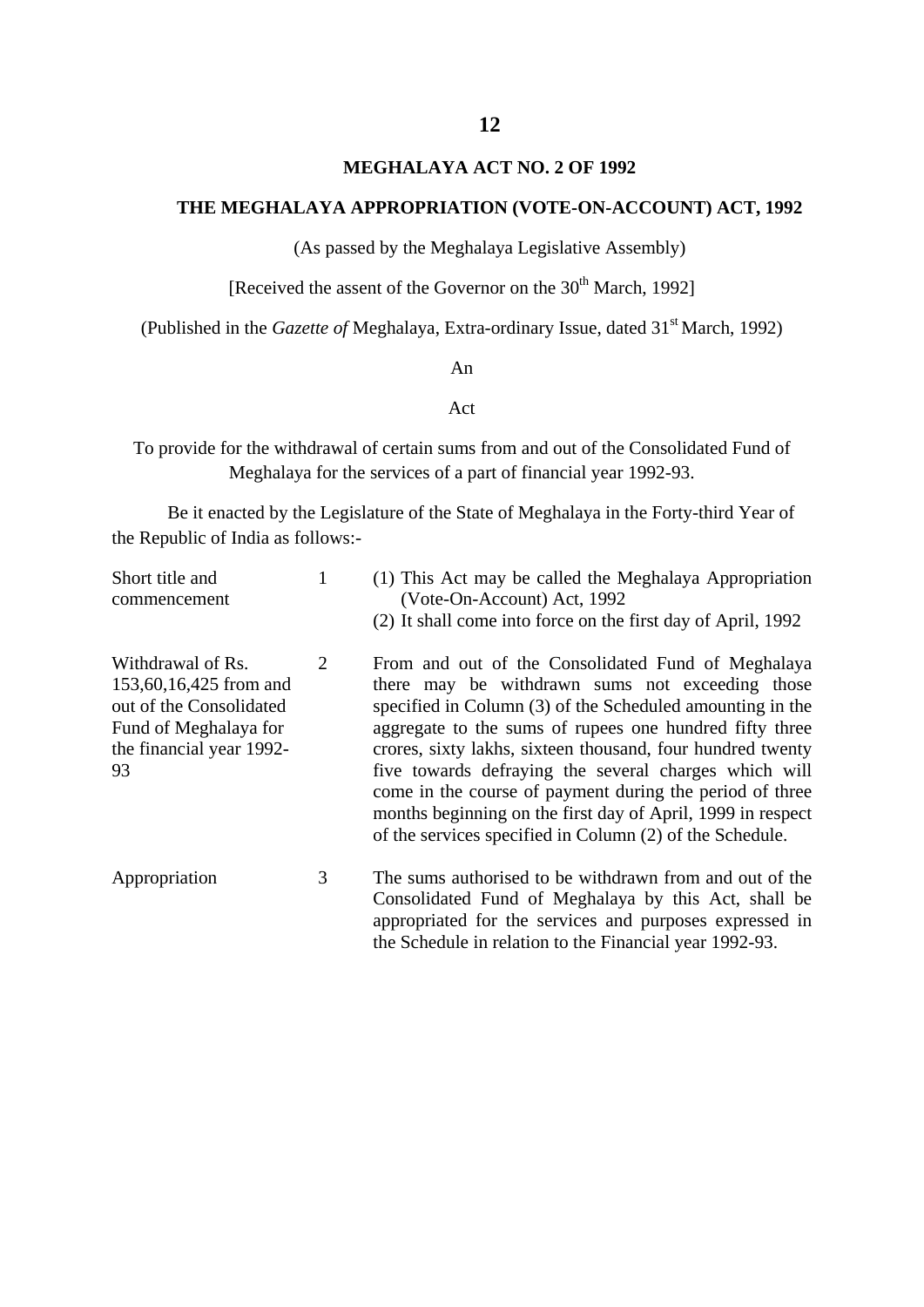## **13** SCHEDULE

| SCHEDULE               |  |
|------------------------|--|
| (See Section 2 $\&$ 3) |  |

| (1)       | (2)                                                                                      |                  |                     | (3)                |             |  |
|-----------|------------------------------------------------------------------------------------------|------------------|---------------------|--------------------|-------------|--|
| Grant No. | Services and Purposes                                                                    |                  |                     | Sums not exceeding |             |  |
|           | (Major Heads)                                                                            |                  |                     |                    |             |  |
|           |                                                                                          |                  | Voted by            | Charged on         | Total       |  |
|           |                                                                                          |                  | the                 | the Consolidated   |             |  |
|           |                                                                                          |                  |                     |                    |             |  |
|           |                                                                                          |                  | Assembly            | Fund               |             |  |
|           |                                                                                          |                  | Rs.                 | Rs.                | Rs.         |  |
|           | 2011-Parliamentary/State/Union                                                           | $\sqrt{$ Revenue | 49,74,250           | 2,36,750           | 52,11,000   |  |
|           | <b>Territory Legislature</b>                                                             |                  |                     |                    |             |  |
| 1.        | 2058-Stationery and Printing                                                             |                  |                     |                    |             |  |
|           | 4058-Capital Outlay on Stationery                                                        | Capital          | 5,00,000            |                    | 5,00,000    |  |
|           | and Printing                                                                             |                  |                     |                    |             |  |
| 2.        | 2012-Governor                                                                            | Revenue          | 6,250               | 18,92,500          | 18,97,750   |  |
| 3.        | 2013-Council of Ministers                                                                | Revenue          | 29,42,500           |                    | 29,42,500   |  |
| 4.        | 2014-Administration of Justice                                                           | Revenue          | 23,54,500           | 4,65,000           | 28,17,500   |  |
| 5.        | 2015-Elections                                                                           | Revenue          | 58,58,000           |                    | 58,58,000   |  |
|           | 2029-Land Revenue<br>2245-Relief on account of Natural<br>Calamities                     |                  |                     |                    |             |  |
|           | 2250-Other Social Services<br>3475-Other General Economic<br>Services-201-Land Ceilings. |                  | Revenue 1,23,00,250 |                    | 1,23,00,250 |  |
| 6.        | 6225-Loans for Welfare of<br><b>Scheduled Castes, Scheduled</b><br>Tribes etc.           |                  |                     |                    |             |  |
|           | 6250-Loans for Other Social<br><b>Services</b><br>6401-Loans for Crop Husbandry          | Capital          | 2,500               |                    | 2,500       |  |
| 7.        | 2030-Stamps and Registration                                                             | Revenue          | 3,67,750            |                    | 3,67,750    |  |
| 8.        | 2039-State Excise                                                                        | Revenue          | 23,72,750           |                    | 23,72,750   |  |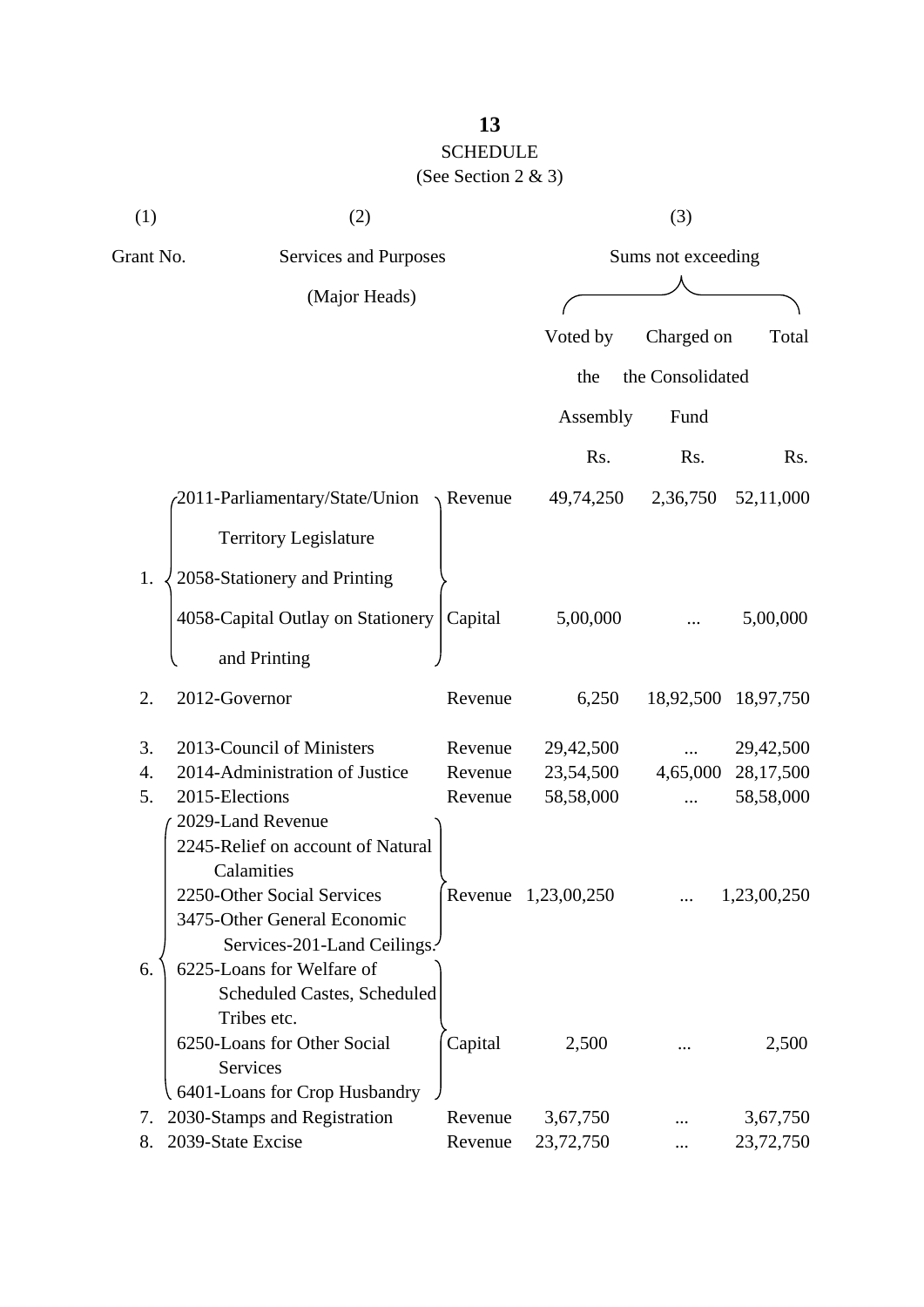| (1)       | (2)                                                       |          | (3)                |                  |                         |
|-----------|-----------------------------------------------------------|----------|--------------------|------------------|-------------------------|
| Grant No. | Services and Purposes                                     |          | Sums not exceeding |                  |                         |
|           | (Major Heads)                                             |          |                    |                  |                         |
|           |                                                           |          | Voted by           | Charged on       | Total                   |
|           |                                                           |          | the                | the Consolidated |                         |
|           |                                                           |          | Assembly           | Fund             |                         |
|           |                                                           |          | Rs.                | Rs.              | Rs.                     |
|           | 2040-Sales Tax                                            |          |                    |                  |                         |
| $9. \, .$ | 2045-Other Taxes and Duties on                            | -Revenue | 25,54,250          |                  | 25,54,250               |
|           | <b>Commodities and Services</b><br>2041-Taxes on vehicles |          |                    |                  |                         |
|           | 2070-Other Administrative                                 | Revenue  | 92,64,000          |                  | 92,64,000               |
|           | Services-Purchase &                                       |          |                    |                  |                         |
|           | Maintenance of Transport                                  |          |                    |                  |                         |
|           | 10.3055-Road Transport                                    |          |                    |                  |                         |
|           | 5055-Capital Outlay on Road                               | Capital  | 53,25,000          |                  | 53,25,000               |
|           | Transport<br>2045-Other Taxes and Duties on               |          |                    |                  |                         |
|           | <b>Commodities and Services-II</b>                        |          |                    |                  |                         |
|           | -Inspectorate of Electricity                              |          |                    |                  |                         |
|           | 2501-Special Programme for                                | Revenue  | 1,99,44,750        |                  | 1,99,44,750             |
|           | Rural Development Integrated                              |          |                    |                  |                         |
|           | <b>Rural Energy Programme</b>                             |          |                    |                  |                         |
|           | 2801-Power                                                |          |                    |                  |                         |
|           | 2810-Non-Conventional Sources                             |          |                    |                  |                         |
|           | of Energy                                                 |          |                    |                  |                         |
|           | 6801-Loans for Power Project                              | Capital  | 1,43,50,000        |                  | 1,43,50,000             |
|           | 12. 2047-Other Fiscal Services                            | Revenue  | 1,14,000           |                  | 1,14,000                |
|           | Promotion of Small Savings                                |          |                    |                  |                         |
|           | 2048-Appropriation for reduction                          | Revenue  |                    |                  |                         |
|           | or avoidance of Debt (Charged)                            |          |                    |                  |                         |
|           | 2049-Interest Payments (Charged)                          | Revenue  |                    |                  | 6,77,05,250 6,77,05,250 |
|           | 2051-Public Services Commission                           | Revenue  |                    |                  |                         |
|           | (Charged)                                                 |          |                    |                  |                         |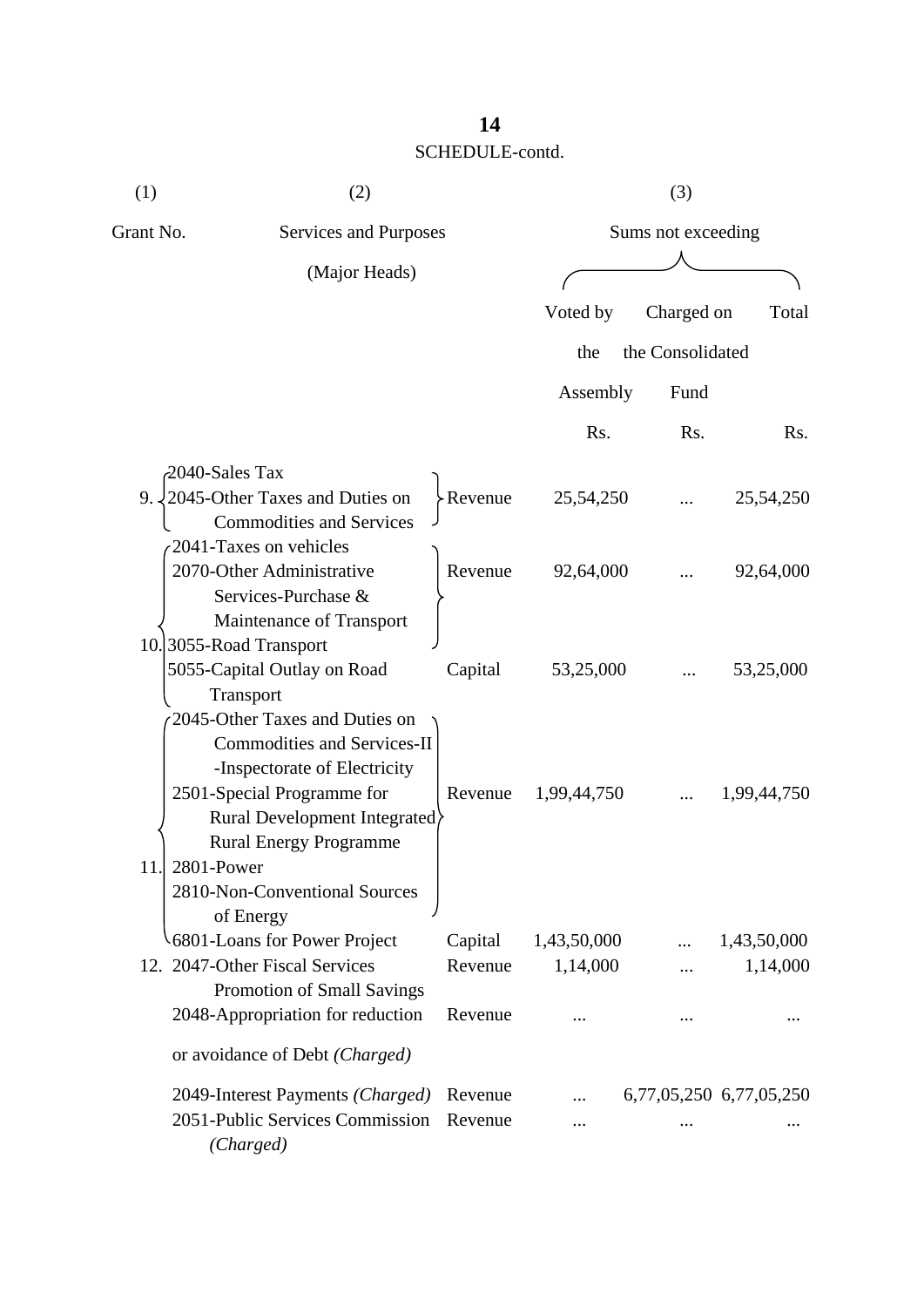| (1)       | (2)                                                                                                               |         |                    | (3)              |             |
|-----------|-------------------------------------------------------------------------------------------------------------------|---------|--------------------|------------------|-------------|
| Grant No. | Services and Purposes                                                                                             |         | Sums not exceeding |                  |             |
|           | (Major Heads)                                                                                                     |         |                    |                  |             |
|           |                                                                                                                   |         | Voted by           | Charged on       | Total       |
|           |                                                                                                                   |         |                    |                  |             |
|           |                                                                                                                   |         | the                | the Consolidated |             |
|           |                                                                                                                   |         | Assembly           | Fund             |             |
|           |                                                                                                                   |         | Rs.                | Rs.              | Rs.         |
|           | <b>2052-Secretariat General Services-</b><br><b>I-Civil Departments</b><br>13. 2251-Secretariat Social Commu-     | Revenue | 2,50,06,000        |                  | 2,50,06,000 |
|           | nity services-I-Civil Depart-<br>ments.<br>3451-Secretariat-Economic<br>Services-I-Civil Departments              |         |                    |                  |             |
|           | 14. 2053-District Administration                                                                                  | Revenue | 71,53,500          |                  | 71,53,500   |
|           | 15. 2054-Treasury and Accounts<br>Administration<br>2055-Police                                                   | Revenue | 38,18,250          |                  | 38, 18, 250 |
|           | 2070-Other Administrative<br>Services-Fire Protection and<br>Control                                              |         |                    |                  |             |
|           | 16. 2216-Housing-01-Government<br><b>Residential Buildings</b><br>4059-Capital Outlay on Public<br>Works (Police) | Revenue | 8,51,51,250        |                  | 8,51,51,250 |
|           | 4216-Capital Outlay on Housing<br>(Police)                                                                        | Capital | 12,50,000          |                  | 12,50,000   |
|           | $-2056$ -Jails                                                                                                    | Revenue | 26, 17, 250        |                  | 26, 17, 250 |
|           | 17. 4059-Capital Outlay on Public<br>Works (Jails)                                                                | Capital |                    |                  |             |
|           | 2058-Stationery and Printing<br>4058-Capital Outlay on Stationery                                                 | Revenue | 65,73,750          |                  | 65,73,750   |
| 18.       | and Printing<br>4216-Capital Outlay on Housing<br>-01-Government Residential<br><b>Buildings</b>                  | Capital | 28,50,000          |                  | 28,50,000   |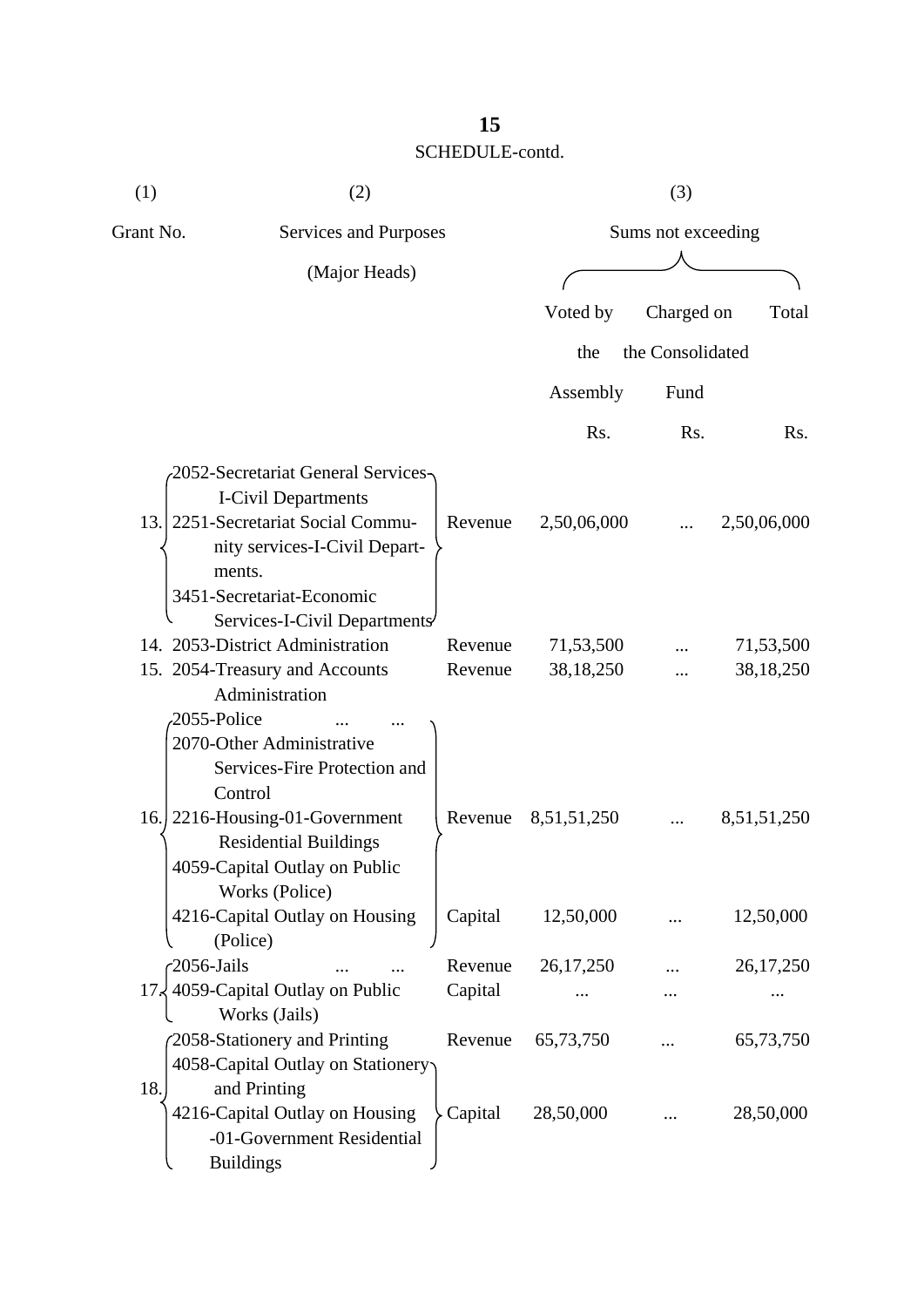| (1)       | (2)                                                                                                                                                                                                                                                                                                                                                    |         |                | (3)                |                |
|-----------|--------------------------------------------------------------------------------------------------------------------------------------------------------------------------------------------------------------------------------------------------------------------------------------------------------------------------------------------------------|---------|----------------|--------------------|----------------|
| Grant No. | Services and Purposes                                                                                                                                                                                                                                                                                                                                  |         |                | Sums not exceeding |                |
|           | (Major Heads)                                                                                                                                                                                                                                                                                                                                          |         |                |                    |                |
|           |                                                                                                                                                                                                                                                                                                                                                        |         | Voted by       | Charged on         | Total          |
|           |                                                                                                                                                                                                                                                                                                                                                        |         | the            | the Consolidated   |                |
|           |                                                                                                                                                                                                                                                                                                                                                        |         | Assembly       | Fund               |                |
|           |                                                                                                                                                                                                                                                                                                                                                        |         | Rs.            | Rs.                | Rs.            |
|           | 2052-Secretariat-General Services<br>-II-Public works Department-<br>Secretariat<br>2059-Public Works<br>2202-General Education<br>2203-Technical Education<br><b>Buildings</b><br>2204-Sports, etc, Buildings<br>2205-Art and Culture<br>2210-Medical and Public Health<br>2216-Housing-01-Government<br><b>Residential Buildings</b><br>(i/c. P.W.D) | Revenue | 4,86,14,000    |                    | 4,86,14,000    |
| 19.       | 4059-Capital Outlay on Public<br>Works<br>4202-Capital Outlay on Education,<br>Sports, etc<br>4210-Capital Outlay on Medical<br>and Public Health<br>4216-Capital Outlay on Housing<br>-01-Government Residential<br>Buildings (i/c. P.W.D)<br>4403-Capital Outlay on Animal<br>Husbandry<br>4404-Capital Outlay on Dairy<br>Development               | Capital | 3, 34, 53, 500 |                    | 3, 34, 53, 500 |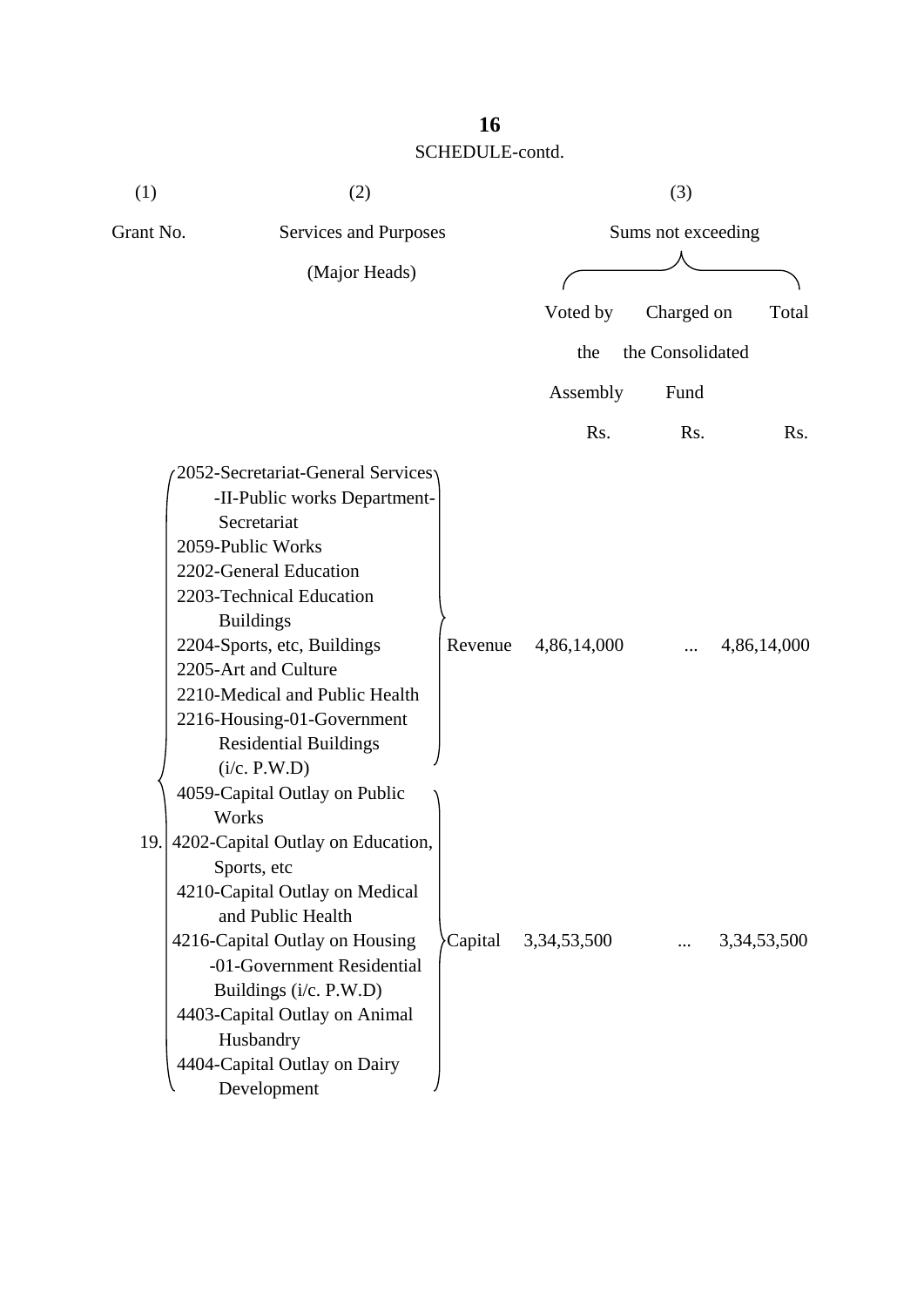| (1)       | (2)                                                                                                                                                                                                                                                                                                                         |                       |                      | (3)                |              |  |
|-----------|-----------------------------------------------------------------------------------------------------------------------------------------------------------------------------------------------------------------------------------------------------------------------------------------------------------------------------|-----------------------|----------------------|--------------------|--------------|--|
| Grant No. |                                                                                                                                                                                                                                                                                                                             | Services and Purposes |                      | Sums not exceeding |              |  |
|           | (Major Heads)                                                                                                                                                                                                                                                                                                               |                       |                      |                    |              |  |
|           |                                                                                                                                                                                                                                                                                                                             |                       | Voted by             | Charged on         | Total        |  |
|           |                                                                                                                                                                                                                                                                                                                             |                       | the                  | the Consolidated   |              |  |
|           |                                                                                                                                                                                                                                                                                                                             |                       | Assembly             | Fund               |              |  |
|           |                                                                                                                                                                                                                                                                                                                             |                       | Rs.                  | Rs.                | Rs.          |  |
|           | 2070-Other Administrative<br>Services-Civil Defence<br>and Home Guards                                                                                                                                                                                                                                                      | Revenue               | 1,01,12,500          |                    | 1,01,12,500  |  |
| 20.       | 4059-Capital Outlay on Public<br><b>Works (Civil Defence</b><br>and Home Guards)                                                                                                                                                                                                                                            | Capital               |                      |                    |              |  |
| 21        | 2075-Miscellaneous General<br>Services-104-Pension and<br>Awards in consideration of<br>Distinguished Services<br>2202-General Education<br>2203-Technical Education<br>$\dddotsc$<br>2204-Sports and Youth Services<br>2205-Art and Culture<br>2236-Nutrition<br>3425-Other Scientific Research<br>3454-Census, Survey and |                       | Revenue 20,54,84,000 |                    | 20,54,84,000 |  |
|           | <b>Statistics</b><br>4202-Capital Outlay on Education,<br>Sports, Art and Culture<br>6202-Loans for Education, Sports,<br>Art and Culture                                                                                                                                                                                   | Capital               | 2,50,000             |                    | 2,50,000     |  |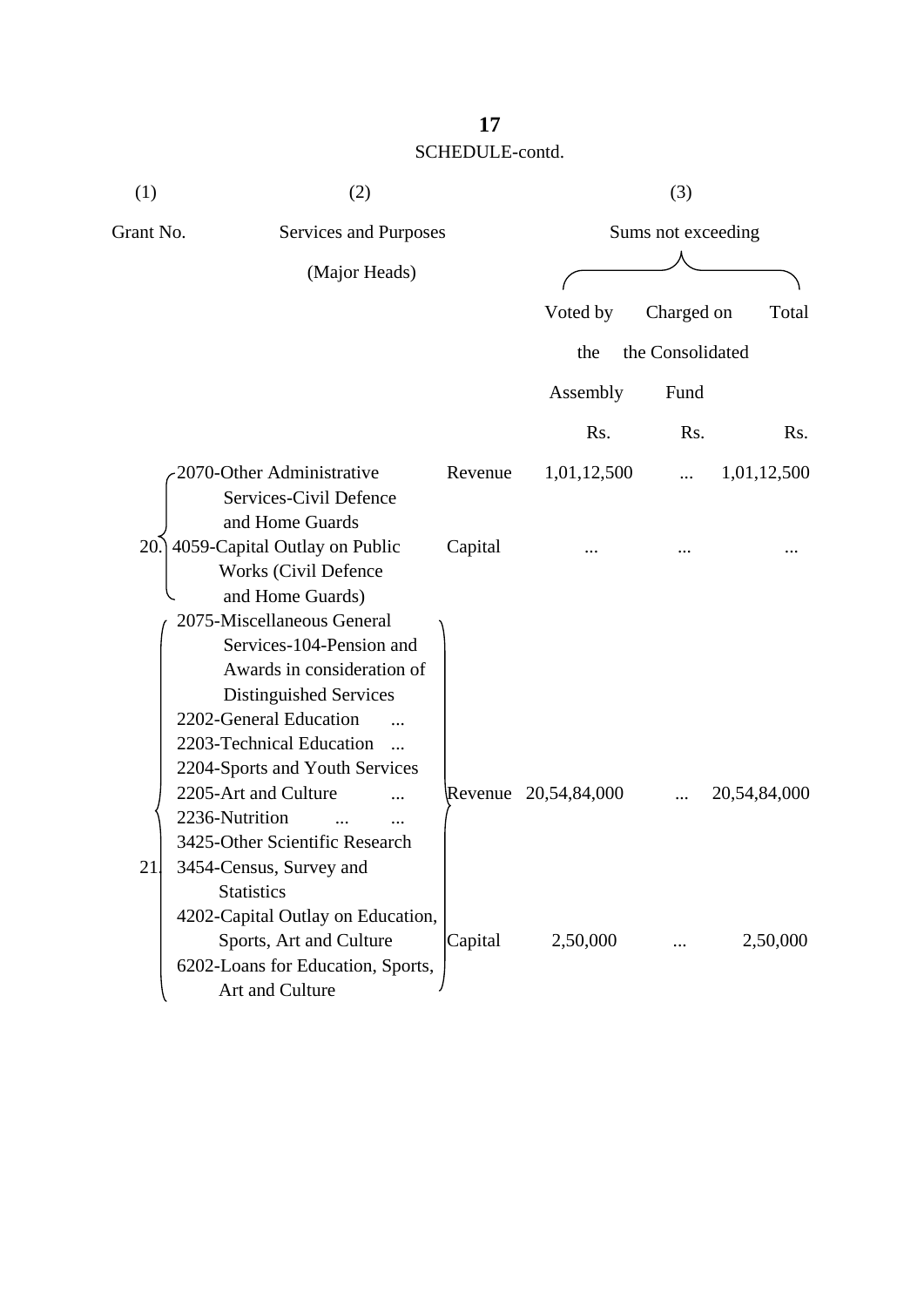| (1)       | (2)                                                                                                             |         |                     | (3)                |             |
|-----------|-----------------------------------------------------------------------------------------------------------------|---------|---------------------|--------------------|-------------|
| Grant No. | Services and Purposes                                                                                           |         |                     | Sums not exceeding |             |
|           | (Major Heads)                                                                                                   |         |                     |                    |             |
|           |                                                                                                                 |         | Voted by            | Charged on         | Total       |
|           |                                                                                                                 |         | the                 | the Consolidated   |             |
|           |                                                                                                                 |         | Assembly            | Fund               |             |
|           |                                                                                                                 |         | Rs.                 | R <sub>s</sub> .   | Rs.         |
|           | 2070-Other Administrative<br>Services-IV-Guest Houses,<br>Government Hostels, etc                               |         |                     |                    |             |
| 22.       | 2216-Housing-01-Government<br><b>Residential Buildings</b><br>(i/c. G.A.D)                                      | Revenue | 53,19,000           |                    | 53,19,000   |
|           | 4059-Total Outlay on Public                                                                                     | Capital |                     |                    |             |
| 23.       | Works (i/c. G.A.D)<br>2070-Other Administrative<br>Services-V-Training Vigi-<br>lance, Administration of        | Revenue | 8,77,500            |                    | 8,77,500    |
|           | Citizenship Act, etc<br>24. 2071-Pensions and other<br><b>Retirements Benefits</b><br>2070-Other Administrative |         | Revenue 1,47,12,500 |                    | 1,47,12,500 |
| 25        | <b>Services-VI-State Lotteries</b><br>2075-Miscellaneous General<br>Services                                    | Revenue | 2,94,000            |                    | 2,94,000    |
|           | 2210-Medical and Public Health<br>2211-Family Welfare<br>4210-Capital Outlay on Medical                         |         | Revenue 7,24,90,950 |                    | 7,24,90,950 |
| 26.       | and Public Health<br>4211-Capital Outlay on Family<br>Welfare                                                   | Capital | 79,25,000           |                    | 79,25,000   |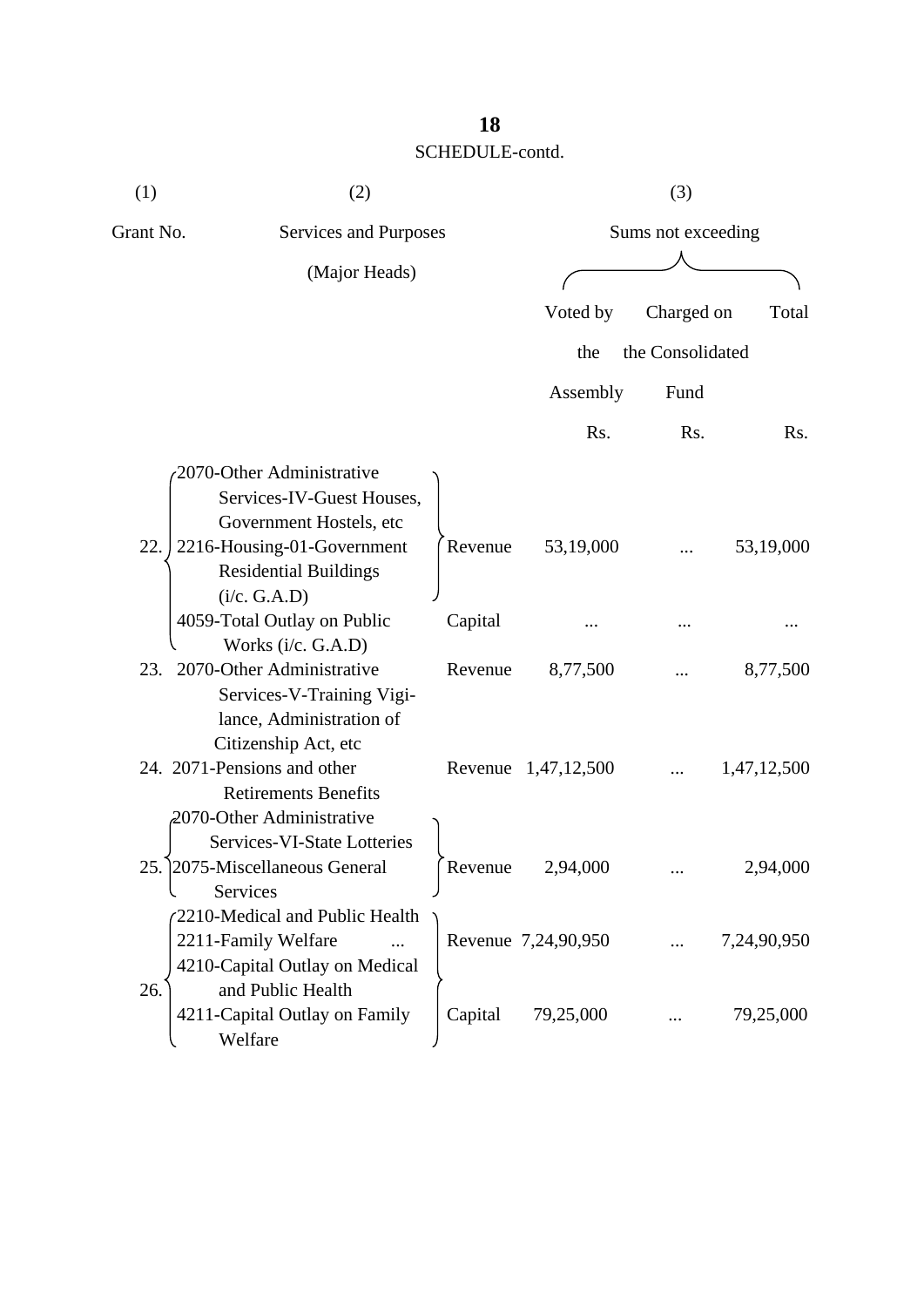| (1)       | (2)                                                           |                    |                              | (3)              |                  |
|-----------|---------------------------------------------------------------|--------------------|------------------------------|------------------|------------------|
| Grant No. | Services and Purposes                                         |                    | Sums not exceeding           |                  |                  |
|           | (Major Heads)                                                 |                    |                              |                  |                  |
|           |                                                               |                    | Voted by                     | Charged on       | Total            |
|           |                                                               |                    |                              |                  |                  |
|           |                                                               |                    | the                          | the Consolidated |                  |
|           |                                                               |                    | Assembly                     | Fund             |                  |
|           |                                                               |                    | R <sub>s</sub> .             | Rs.              | R <sub>s</sub> . |
|           | 2215-Water Supply and Sanitatiom Revenue                      |                    | 4, 20, 18, 500               |                  | 4,20,18,500      |
|           | 2216-Housing                                                  |                    |                              |                  |                  |
| 27.       | 4215-Capital Outlay on Water                                  |                    |                              |                  |                  |
|           | Supply and Sanitation<br>4216-Capital Outlay on Housing-      | Capital            | 6,95,43,750                  |                  | 6,95,43,750      |
|           | -01-Government Residential                                    |                    |                              |                  |                  |
|           | <b>Buildings</b>                                              |                    |                              |                  |                  |
|           | 6215-Loans for Sanitation                                     |                    |                              |                  |                  |
|           | and Water Supply                                              |                    |                              |                  |                  |
|           | 2216-Housing                                                  | Revenue            | 72,16,000                    |                  | 72,16,000        |
|           | 28. $\frac{1}{2}$ 4216-Capital Outlay on Housing              |                    |                              |                  |                  |
|           | 6216-Loans for Housing                                        | Capital<br>Revenue | 19,00,000                    |                  | 19,00,000        |
|           | 2217-Urban Development<br>Municipal Administration            |                    |                              |                  |                  |
| 29.       | 6217-Loans for Urban Develop-                                 | Capital            |                              |                  |                  |
|           | ment                                                          |                    |                              |                  |                  |
|           | 2217-Urban Development                                        |                    | $\Gamma$ Revenue 1,78,45,250 |                  | 1,78,45,250      |
|           | 30. 4216-Capital Outlay on Housing                            |                    |                              |                  |                  |
|           | 4217-Capital Outlay on Urban                                  | Capital            | 78, 37, 500                  |                  | 78, 37, 500      |
|           | Development                                                   |                    |                              |                  |                  |
| 31.       | 2220-Information and Publicity                                | Revenue            | 46,78,750                    |                  | 46,78,750        |
|           | 32. 2230-Labour and Employment                                |                    |                              |                  |                  |
|           | -01-Labour                                                    |                    |                              |                  |                  |
|           | 2230-Labour and Employment                                    |                    |                              |                  |                  |
|           | -01-Labour-(A)-Inspectorate<br>of Factories and Steal Boilers | Revenue            | 54, 57, 250                  |                  | 54, 57, 250      |
|           | 2230-Labour and Employment                                    |                    |                              |                  |                  |
|           | -02-Employment and -03-                                       |                    |                              |                  |                  |
|           | Training                                                      |                    |                              |                  |                  |
|           |                                                               |                    |                              |                  |                  |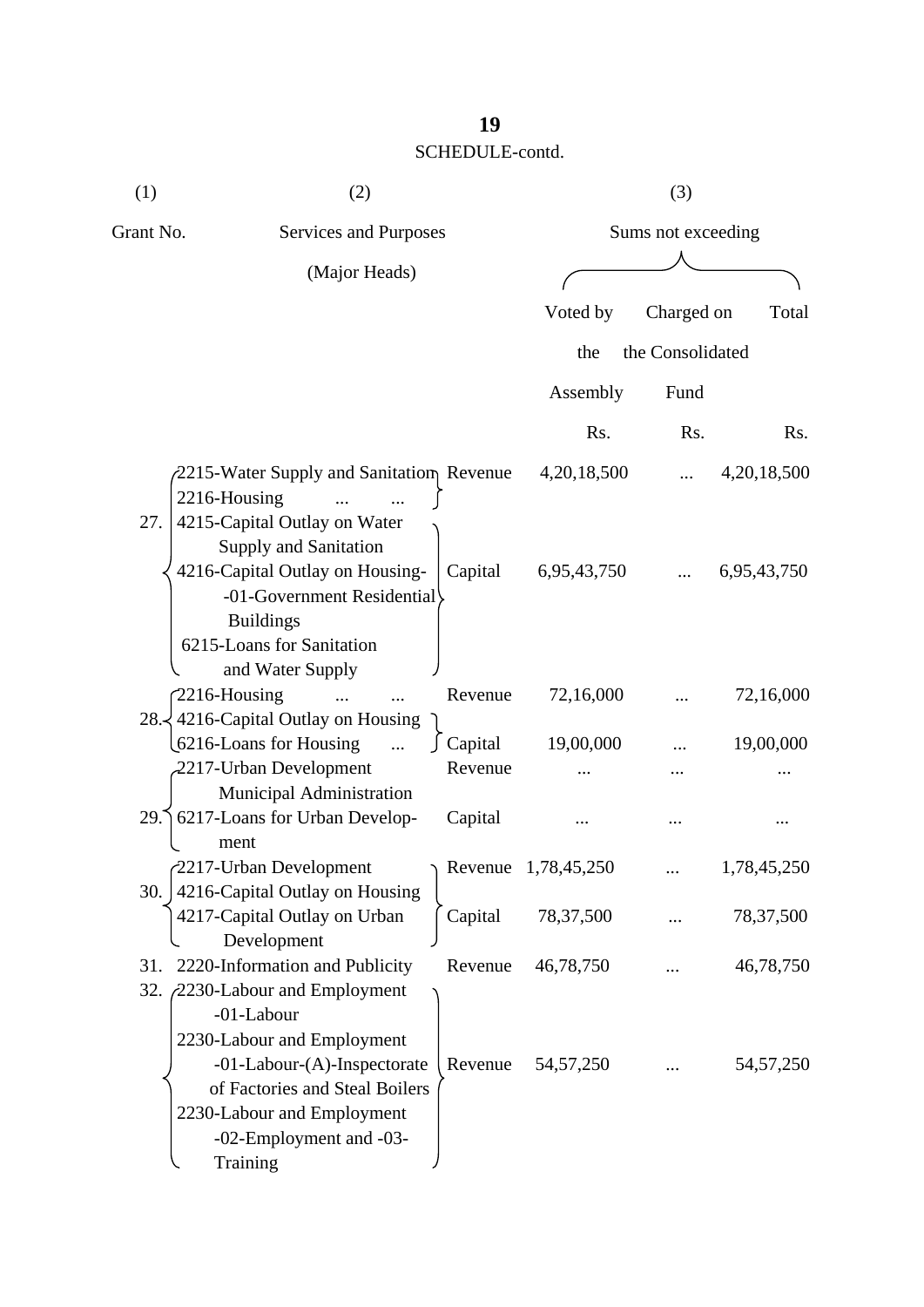| (1)       | (2)                                                                                                                       |         |             | (3)                |             |
|-----------|---------------------------------------------------------------------------------------------------------------------------|---------|-------------|--------------------|-------------|
| Grant No. | Services and Purposes                                                                                                     |         |             | Sums not exceeding |             |
|           | (Major Heads)                                                                                                             |         |             |                    |             |
|           |                                                                                                                           |         | Voted by    | Charged on         | Total       |
|           |                                                                                                                           |         | the         | the Consolidated   |             |
|           |                                                                                                                           |         | Assembly    | Fund               |             |
|           |                                                                                                                           |         | Rs.         | Rs.                | Rs.         |
|           | 3456-Civil Supplies                                                                                                       |         |             |                    |             |
| 33.       | 2408- Food Storage and Warehou Revenue                                                                                    |         | 31,43,250   |                    | 31,43,250   |
|           | sing<br>4408-Capital Outlay on Food<br>Storage and Warehousing                                                            | Capital |             |                    |             |
|           | 34. / 2235-Social Security and Welfare- Revenue                                                                           |         |             |                    |             |
|           | 01-Rehabilitation<br>6235-Loans for Social Security<br>and Welfare-60 Other Social<br>Security and Welfare Progra-        | Capital |             |                    |             |
|           | mmes<br>2225-Welfare of Scheduled Castes,<br>Scheduled Tribes and other                                                   |         |             |                    |             |
| 35.5      | <b>Backward Classes</b><br>2235-Social Security and Welfare<br>2236-Nutrition (Social Welfare)                            | Revenue | 2,92,59,000 |                    | 2,92,59,000 |
|           | 4059-Capital Outlay on Public                                                                                             | Capital | 2,75,000    |                    | 2,75,000    |
|           | Works (Social Welfare)<br>2235- Social Security and Welfare<br>-60-Other Social Security and<br><b>Welfare Programmes</b> | Revenue | 1,62,500    |                    | 1,62,500    |
|           | 36 6235-Loans for Social Security<br>and Welfare-60-Other Social<br>Security and Welfare<br>Programmes                    | Capital |             |                    |             |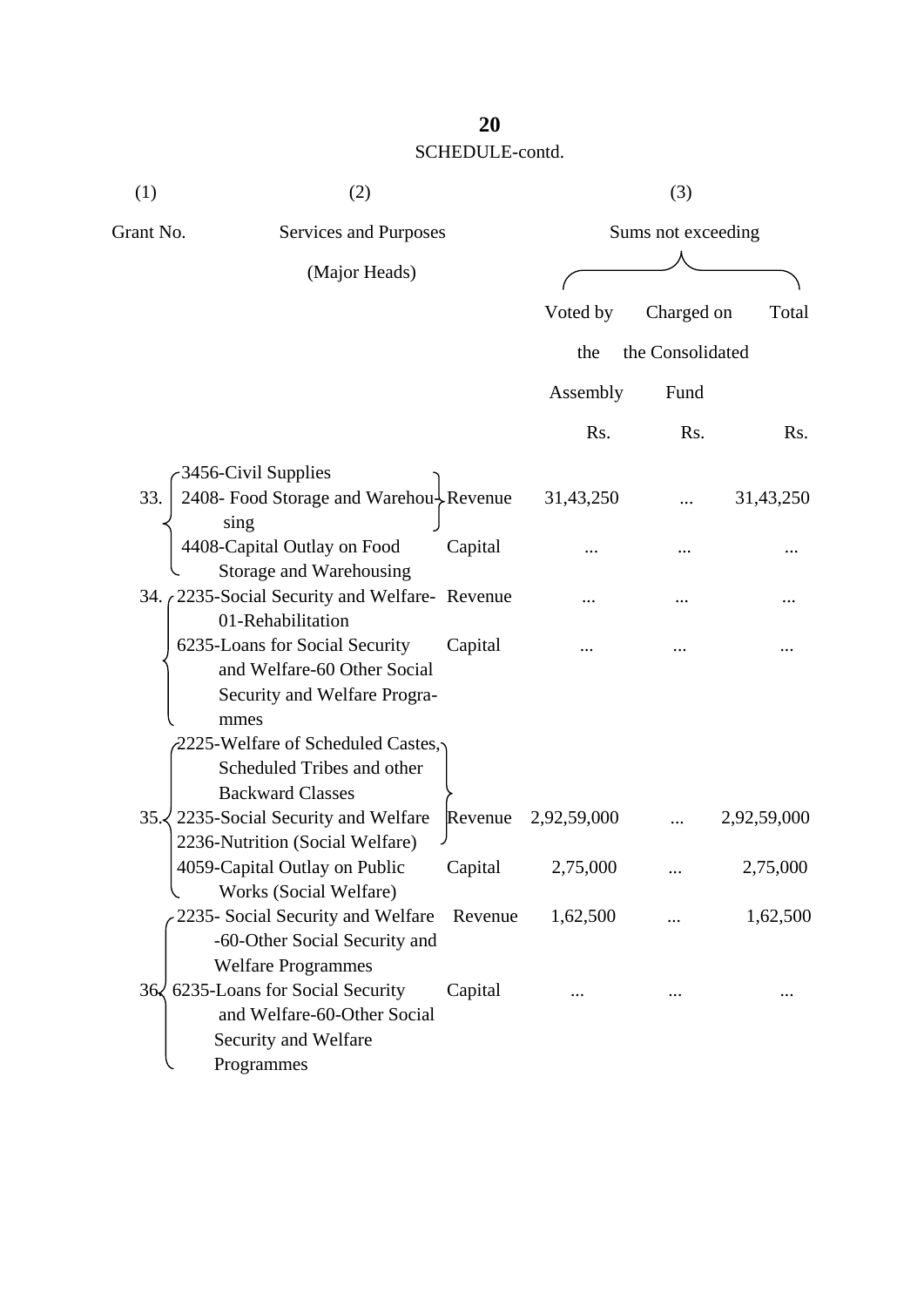| (1)                             | (2)                                                      |                    |                     | (3)                |                    |  |  |
|---------------------------------|----------------------------------------------------------|--------------------|---------------------|--------------------|--------------------|--|--|
| Grant No.                       | Services and Purposes                                    |                    |                     | Sums not exceeding |                    |  |  |
|                                 | (Major Heads)                                            |                    |                     |                    |                    |  |  |
|                                 |                                                          |                    | Voted by            | Charged on         | Total              |  |  |
|                                 |                                                          |                    | the                 | the Consolidated   |                    |  |  |
|                                 |                                                          |                    | Assembly            | Fund               |                    |  |  |
|                                 |                                                          |                    | Rs.                 | Rs.                | Rs.                |  |  |
|                                 | 2235-Social Security and Welfare                         |                    |                     |                    |                    |  |  |
|                                 |                                                          |                    |                     |                    |                    |  |  |
|                                 | -E-60-Other Social Security                              |                    |                     |                    |                    |  |  |
|                                 | and welfare programmes                                   |                    |                     |                    |                    |  |  |
| 37.                             | 2075-Miscellaneous General                               | Revenue            | 2,08,000            |                    | 2,08,000           |  |  |
|                                 | Services-101-Pension and                                 |                    |                     |                    |                    |  |  |
|                                 | Awards in consideration of                               |                    |                     |                    |                    |  |  |
|                                 | distinguished services<br>38. 2250-Other Social Services |                    |                     |                    |                    |  |  |
|                                 | 39. 3451-Secretariat-Economic                            | Revenue<br>Revenue | 8,750<br>35,86,250  |                    | 8,750<br>35,86,250 |  |  |
|                                 | Services-II-Planning Boards                              |                    |                     |                    |                    |  |  |
|                                 | and attached Offices                                     |                    |                     |                    |                    |  |  |
| 40. <i>(2425-Co-operation</i> ) |                                                          | Revenue            | 90,38,125           |                    | 90, 38, 125        |  |  |
|                                 | 4425-Capital Outlay on                                   |                    |                     |                    |                    |  |  |
|                                 | Co-operation                                             |                    |                     |                    |                    |  |  |
|                                 | 4435-Capital Outlay of other                             | Capital            | 1,07,35,625         |                    | 1,07,35,625        |  |  |
|                                 | <b>Agricultural Programmes</b>                           |                    |                     |                    |                    |  |  |
|                                 | 6425-Loans for Co-operation                              |                    |                     |                    |                    |  |  |
|                                 | 2552-North Eastern Areas                                 | Revenue            | 38,00,000           |                    | 38,00,000          |  |  |
|                                 | 4552-Capital Outlay on North                             |                    |                     |                    |                    |  |  |
| $41\leq$                        | <b>Eastern Areas</b>                                     |                    |                     |                    |                    |  |  |
|                                 | 6552-Loans for North Easter                              |                    | Capital 2,00,00,000 |                    | 2,00,00,000        |  |  |
|                                 | Areas                                                    |                    |                     |                    |                    |  |  |
|                                 | 42. 3454-Census, Surveys and                             |                    | Revenue 27,60,500   |                    | 27,60,500          |  |  |
|                                 | Statistics-02-Survey and                                 |                    |                     |                    |                    |  |  |
|                                 | <b>Statistics</b>                                        |                    |                     |                    |                    |  |  |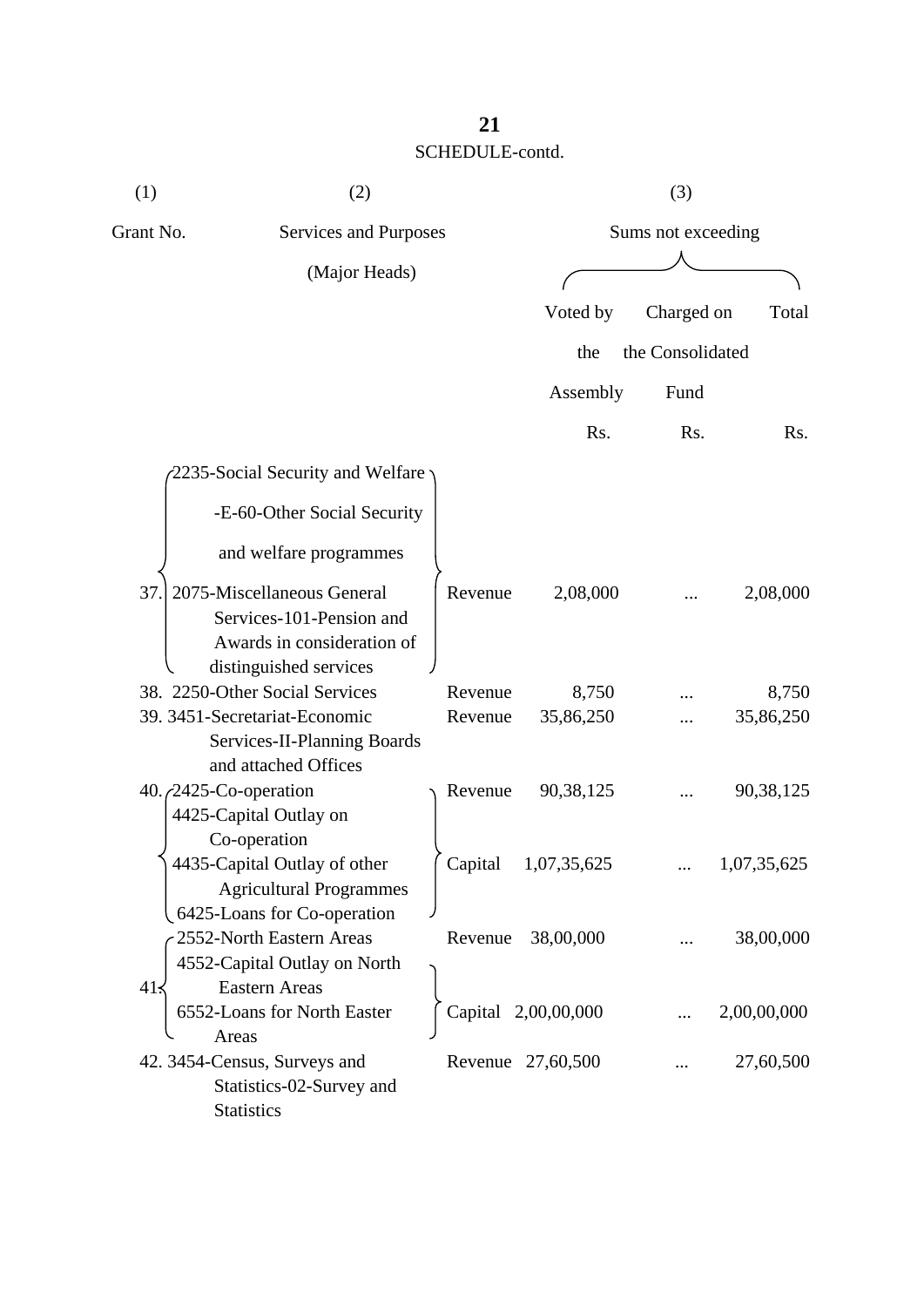| (1)       | (2)                                                                                                                                                                                                                          |         |             | (3)                |                  |
|-----------|------------------------------------------------------------------------------------------------------------------------------------------------------------------------------------------------------------------------------|---------|-------------|--------------------|------------------|
| Grant No. | Services and Purposes                                                                                                                                                                                                        |         |             | Sums not exceeding |                  |
|           | (Major Heads)                                                                                                                                                                                                                |         |             |                    |                  |
|           |                                                                                                                                                                                                                              |         | Voted by    | Charged on         | Total            |
|           |                                                                                                                                                                                                                              |         |             |                    |                  |
|           |                                                                                                                                                                                                                              |         | the         | the Consolidated   |                  |
|           |                                                                                                                                                                                                                              |         | Assembly    | Fund               |                  |
|           |                                                                                                                                                                                                                              |         | Rs.         | Rs.                | R <sub>s</sub> . |
|           | 43. 3475-Other General Economic<br>Services-Regulation of<br><b>Weights and Measures</b><br>2216-Housing-01-Government<br><b>Residential Buildings</b><br>2401-Crop Husbandry                                                | Revenue | 10,46,250   |                    | 10,46,000        |
| 44.       | 2415-Agricultural Research and<br>Education<br>2435-Other Agricultural<br>Programmes<br>2702-Minor Irrigation<br>2250-Other Social Services<br>2216-Housing<br>4216-Capital Outlay on Housing<br>4401-Capital Outlay on Crop | Revenue | 5,99,76,000 |                    | 5,99,76,000      |
|           | Husbandry<br>4702-Capital Outlay on Minor<br>Irrigation<br>4416-Investments in Agricultural<br><b>Financial Institutions</b><br>6401-Loans for Crop Husbandry                                                                | Capital | 1,15,20,000 |                    | 1,15,20,000      |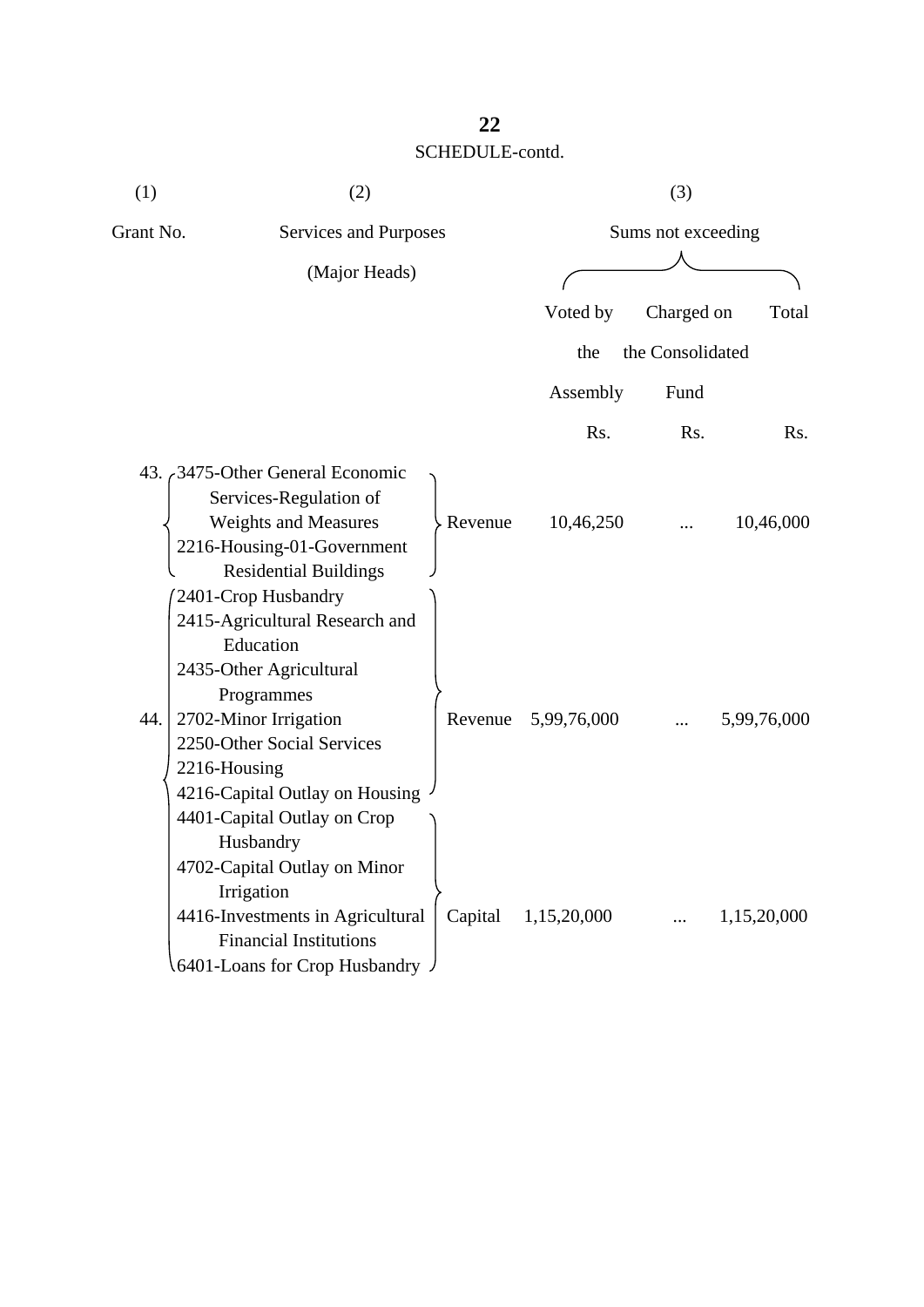| (1)       | (2)                                                                                                                                                                                                                                              |                       | (3)                |             |  |  |
|-----------|--------------------------------------------------------------------------------------------------------------------------------------------------------------------------------------------------------------------------------------------------|-----------------------|--------------------|-------------|--|--|
| Grant No. | Services and Purposes                                                                                                                                                                                                                            |                       | Sums not exceeding |             |  |  |
|           | (Major Heads)                                                                                                                                                                                                                                    |                       |                    |             |  |  |
|           |                                                                                                                                                                                                                                                  | Voted by              | Charged on         | Total       |  |  |
|           |                                                                                                                                                                                                                                                  | the                   | the Consolidated   |             |  |  |
|           |                                                                                                                                                                                                                                                  |                       |                    |             |  |  |
|           |                                                                                                                                                                                                                                                  | Assembly              | Fund               |             |  |  |
|           |                                                                                                                                                                                                                                                  | Rs.                   | Rs.                | Rs.         |  |  |
| 45.       | 2701-Medium Irrigation-II-Works<br><b>Under Embankment and</b><br>Drainage Wing P.W.D<br><b>Medium Irrigation Projects</b><br>Revenue<br>2711-Irrigation, Navigation,<br>Drainage and Flood Control<br>Projects<br>4701-Capital Outlay on Medium | 8,93,750              |                    | 8,93,750    |  |  |
|           | Irrigation<br>4711-Capital Outlay on Flood<br>Capital<br><b>Control Projects</b>                                                                                                                                                                 | 1,12,31,250           |                    | 1,12,31,250 |  |  |
| 46.       | 2402-Soil and Water Conservation<br>2415-Agricultural Research and<br>Education<br>2216-Housing-01-Government<br><b>Residential Buildings</b>                                                                                                    | Revenue $3,45,75,500$ |                    | 3,45,75,500 |  |  |
|           | 47. (2501-Special Programmes for<br>Revenue                                                                                                                                                                                                      | 72,82,500             | .                  | 72,82,500   |  |  |
|           | <b>Rural Development</b><br>6402-Loans for Soil and Water<br>Capital<br>Conservation                                                                                                                                                             |                       |                    |             |  |  |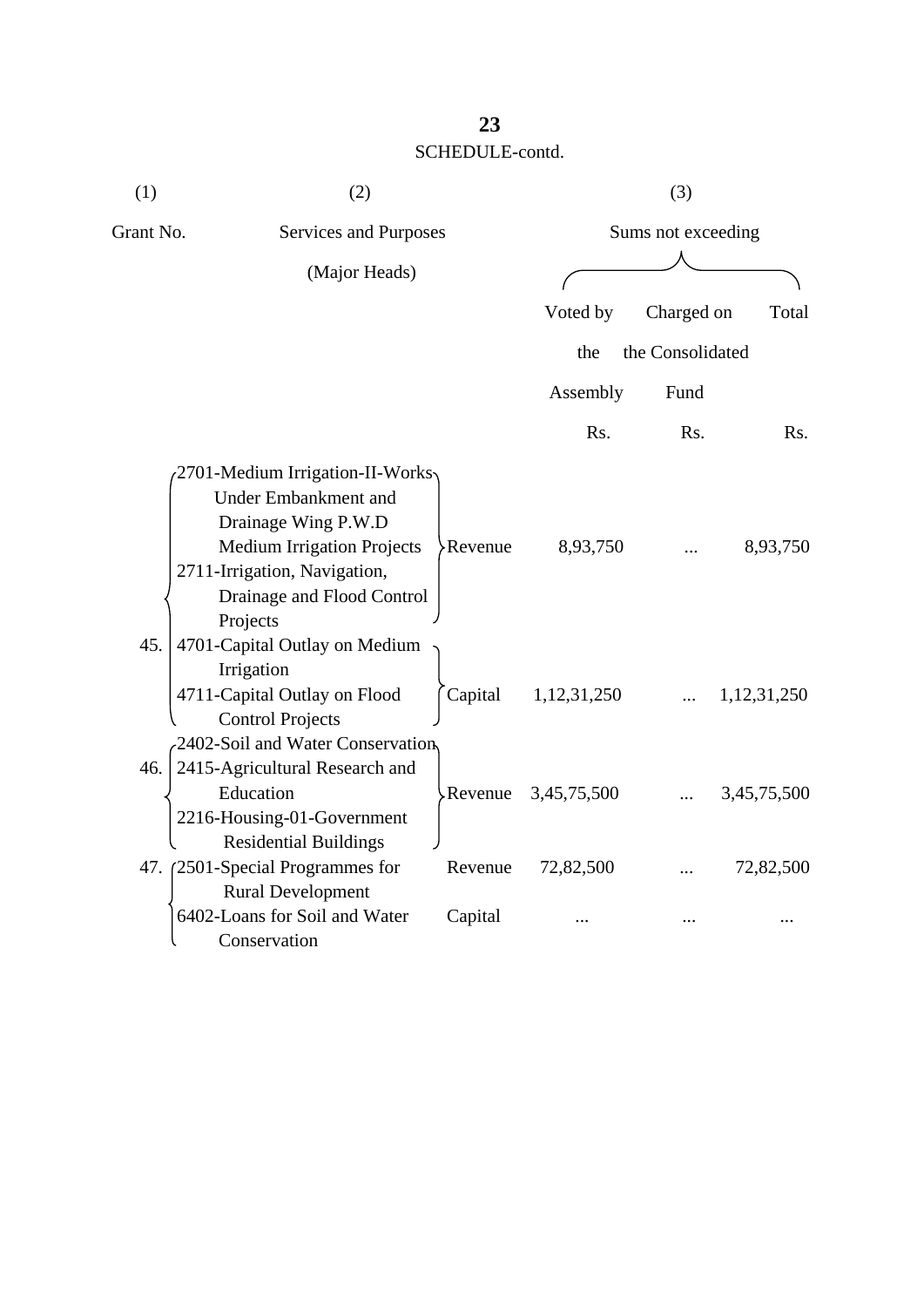| (1)       | (2)                                                                                                                                |                       |                | (3)                |                |  |  |
|-----------|------------------------------------------------------------------------------------------------------------------------------------|-----------------------|----------------|--------------------|----------------|--|--|
| Grant No. |                                                                                                                                    | Services and Purposes |                | Sums not exceeding |                |  |  |
|           | (Major Heads)                                                                                                                      |                       |                |                    |                |  |  |
|           |                                                                                                                                    |                       | Voted by       | Charged on         | Total          |  |  |
|           |                                                                                                                                    |                       | the            | the Consolidated   |                |  |  |
|           |                                                                                                                                    |                       | Assembly       | Fund               |                |  |  |
|           |                                                                                                                                    |                       | Rs.            | Rs.                | Rs.            |  |  |
|           | 2403-Animal Husbandry<br>2415-Agricultural Research and<br>Education<br>2216-Housing-01-Government<br><b>Residential Buildings</b> | Revenue               | 2,69,06,250    |                    | 2,69,06,250    |  |  |
| 48.       | 4059-Capital Outlay on Public<br>Works<br>4403-Capital Outlay on Animal                                                            | Capital               |                |                    |                |  |  |
| 49.       | Husbandry<br>6403-Loans for Animal Husbandry<br>2404-Dairy Development<br>2216-Housing-01-Governmen                                |                       |                |                    |                |  |  |
|           | <b>Residential Buildings</b><br>2415-Agricultural Research and<br>Education                                                        | <b>Revenue</b>        | 49,96,250      |                    | 49,96,250      |  |  |
| 50.       | 2405-Fisheries<br>2415-Agricultural Research and<br>Education                                                                      | Revenue               | 45,57,250      |                    | 45, 57, 250    |  |  |
|           | 2216-Housing-01-Government<br><b>Residential Buildings</b><br>4216-Capital Outlay on Housing                                       |                       |                |                    |                |  |  |
|           | $\triangle$ 4405-Capital Outlay on Fisheries $\angle$ Capital<br>2406-Forestry and Wild Life                                       |                       | 3,00,000       |                    | 3,00,000       |  |  |
| 51.       | 2415-Agricultural Research and<br>Education                                                                                        | Revenue               | 7, 18, 11, 750 |                    | 7, 18, 11, 750 |  |  |
|           | 4406-Capital Outlay on Forestry                                                                                                    | Capital               | 2,50,000       |                    | 2,50,000       |  |  |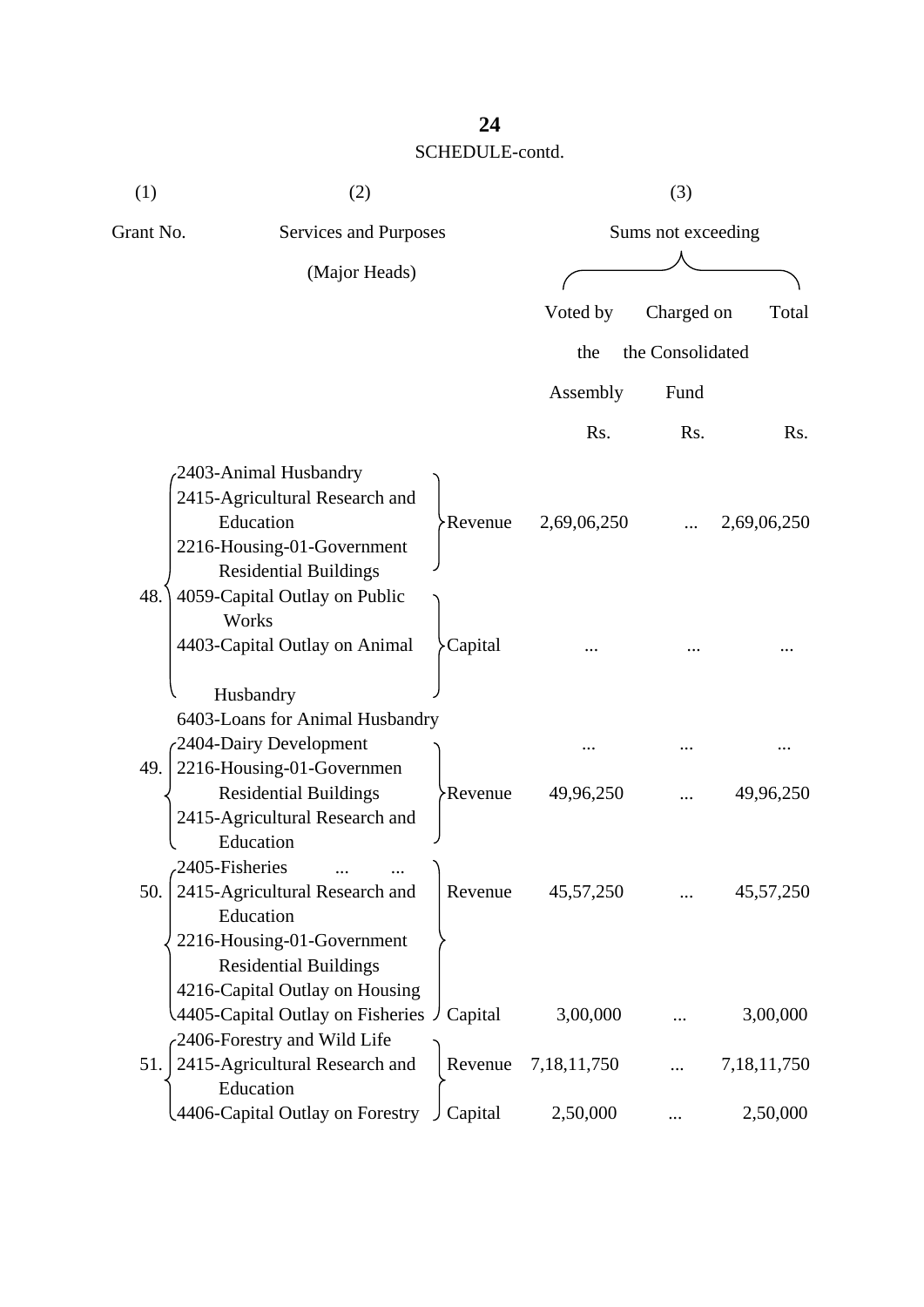| (1) | (2)                                                                                                                                                                                                                                                                                                                                                                                 |         |                     | (3)              |             |  |
|-----|-------------------------------------------------------------------------------------------------------------------------------------------------------------------------------------------------------------------------------------------------------------------------------------------------------------------------------------------------------------------------------------|---------|---------------------|------------------|-------------|--|
|     | Grant No.<br>Services and Purposes                                                                                                                                                                                                                                                                                                                                                  |         | Sums not exceeding  |                  |             |  |
|     | (Major Heads)                                                                                                                                                                                                                                                                                                                                                                       |         |                     |                  |             |  |
|     |                                                                                                                                                                                                                                                                                                                                                                                     |         | Voted by            | Charged on       | Total       |  |
|     |                                                                                                                                                                                                                                                                                                                                                                                     |         | the                 | the Consolidated |             |  |
|     |                                                                                                                                                                                                                                                                                                                                                                                     |         | Assembly            | Fund             |             |  |
|     |                                                                                                                                                                                                                                                                                                                                                                                     |         | Rs.                 | Rs.              | Rs.         |  |
| 52. | 2401-Crop Husbandry<br>2501-Special Programmes for<br><b>Rural Development</b><br>2515-Other Rural Development<br>Programmes<br>2216-Housing-01-Government<br><b>Residential Buildings</b><br>2515-Other Rural Development<br>Programmes<br>2216-Housing-01-Government<br><b>Residential Buildings</b><br>2236-Nutrition<br>2205-Rural Employment<br>4216-Capital Outlay on Housing | Revenue | 3,91,80,250         |                  | 3,91,80,250 |  |
|     | 4515-Capital Outlay on Rural<br>Development                                                                                                                                                                                                                                                                                                                                         | Capital | 47,50,000           |                  | 47,50,000   |  |
|     | 6515-Loans for other Rural<br><b>Development Programmes</b><br>2852-Industries<br>4885-Capital Outlay on Industries<br>and Minerals                                                                                                                                                                                                                                                 | Revenue | 31,26,500           |                  | 31,26,500   |  |
| 53. | 4858-Capital Outlay on Engineering<br>Industries<br>4860 Capital Outlay on Consumer<br>Industries<br>6885-Loans for Other Industries<br>and Minerals                                                                                                                                                                                                                                |         | Capital 1,05,25,000 |                  | 1,05,25,000 |  |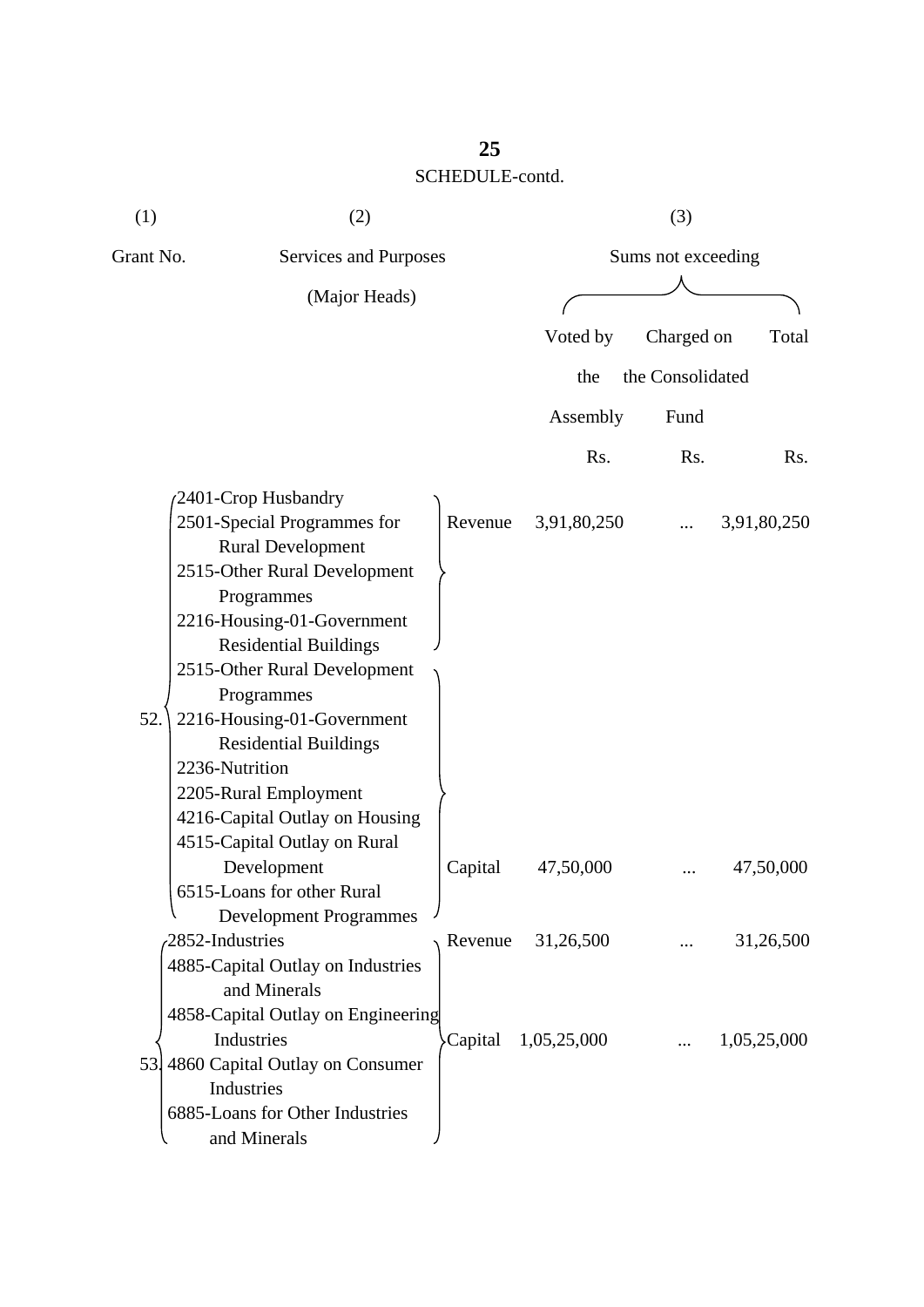| (1)       | (2)                                                                                                                                                                                               |         |                    | (3)              |             |  |
|-----------|---------------------------------------------------------------------------------------------------------------------------------------------------------------------------------------------------|---------|--------------------|------------------|-------------|--|
| Grant No. | Services and Purposes                                                                                                                                                                             |         | Sums not exceeding |                  |             |  |
|           | (Major Heads)                                                                                                                                                                                     |         |                    |                  |             |  |
|           |                                                                                                                                                                                                   |         | Voted by           | Charged on       | Total       |  |
|           |                                                                                                                                                                                                   |         | the                | the Consolidated |             |  |
|           |                                                                                                                                                                                                   |         | Assembly           | Fund             |             |  |
|           |                                                                                                                                                                                                   |         | R <sub>s</sub> .   | R <sub>s</sub> . | Rs.         |  |
|           | 2851-Village and Small Industries<br>2216-Housing-01-Government                                                                                                                                   |         |                    |                  |             |  |
|           | <b>Residential Buildings</b><br>4851-Capital Outlay on Village<br>and Small Industries                                                                                                            | Revenue | 91,67,000          |                  | 91,67,000   |  |
| 54.       | 6851-Loans for Village and Small<br>and Mineral<br>Industries                                                                                                                                     | Capital | 4,82,500           |                  | 4,82,500    |  |
|           | 2851-Village and Small Industries<br>2216-Housing-01-Government<br><b>Residential Buildings</b>                                                                                                   | Revenue | 1,26,91,750        |                  | 1,26,91,750 |  |
| 55.       | 4216-Capital Outlay on Housing<br>4851-Capital Outlay on Village<br>and Small Industries                                                                                                          | Capital | 50,80,000          |                  | 50,80,000   |  |
|           | 2853-Non-Ferrous Mining and<br><b>Metallurgical Industries</b><br><b>Regulation and Development</b><br>of Mines                                                                                   | Revenue | 42,70,750          |                  | 42,70,250   |  |
| 56.       | 4216-Capital Outlay on Housing-<br>01-Government Residential<br><b>Buildings</b><br>4853-Capital Outlay on Non-<br>Ferrous Mining and Metal-<br>lurgical Industries-Non-<br><b>Ferrous Metals</b> | Capital | 4,00,000           |                  | 4,00,000    |  |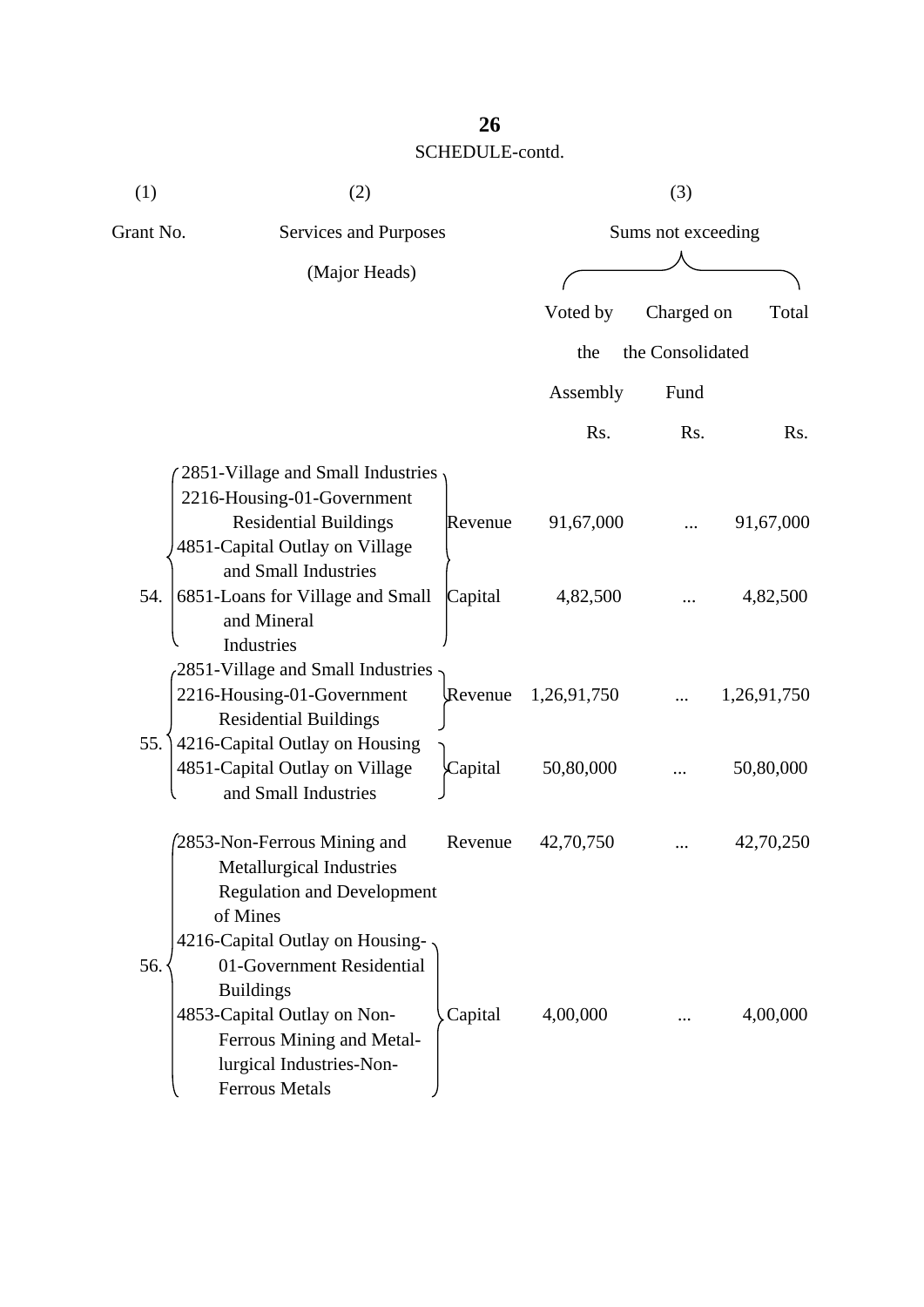| (1)       | (2)                                                                                                                           |         |                                            | (3)              |                         |  |
|-----------|-------------------------------------------------------------------------------------------------------------------------------|---------|--------------------------------------------|------------------|-------------------------|--|
| Grant No. | Services and Purposes                                                                                                         |         | Sums not exceeding                         |                  |                         |  |
|           | (Major Heads)                                                                                                                 |         |                                            |                  |                         |  |
|           |                                                                                                                               |         | Voted by                                   | Charged on       | Total                   |  |
|           |                                                                                                                               |         | the                                        | the Consolidated |                         |  |
|           |                                                                                                                               |         | Assembly                                   | Fund             |                         |  |
|           |                                                                                                                               |         | Rs.                                        | Rs.              | Rs.                     |  |
|           | 3054-Roads and Bridges                                                                                                        | Revenue | 5,48,37,500                                |                  | 5,48,37,500             |  |
| 57.       | 5054-Capital Outlay on Roads<br>and Bridges                                                                                   | Capital | 11, 17, 35, 500                            |                  | 11, 17, 35, 500         |  |
|           | 3452-Tourism<br>4059-Capital Outlay on Public<br>Works (Tourism)                                                              | Revenue | 36,44,750                                  |                  | 36,44,750               |  |
|           | 58. 5275-Capital Outlay on other<br><b>Communication Services</b><br>5452-Capital Outlay on Tourism<br>7452-Loans for Tourism | Capital | 62,50,000                                  |                  | 62,50,000               |  |
|           | 59. 3606-Aid Materials and Equipment                                                                                          | Revenue | 4,43,750                                   |                  | 4,43,750                |  |
|           | 6003-Internal Debt. Of the State<br>Government (Charged)                                                                      | Capital |                                            |                  | 5,94,59,225 5,94,59,225 |  |
|           | 6004-Loans and Advances from<br>the Central Government<br>(Charged)                                                           | Capital |                                            |                  | 3,44,46,000 3,44,46,000 |  |
|           | 60. 5465-Investment in General<br>Financial and Training<br>Institutions                                                      | Capital |                                            | .                |                         |  |
|           | 61.7610-Loans to Government<br>Servants etc                                                                                   | Capital | 1,25,00,000                                |                  | 1,25,00,000             |  |
|           | 62. 7615-Miscellaneous Loans                                                                                                  | Capital |                                            |                  |                         |  |
|           | 63. 7810-Inter-State Settlement                                                                                               | Capital |                                            |                  |                         |  |
|           | 64. 7999-Appropriation to Contingency<br>Fund                                                                                 | Capital |                                            |                  |                         |  |
|           | Total                                                                                                                         |         | 1,37,10,89,700 16,49,26,750 1,53,60,16,425 |                  |                         |  |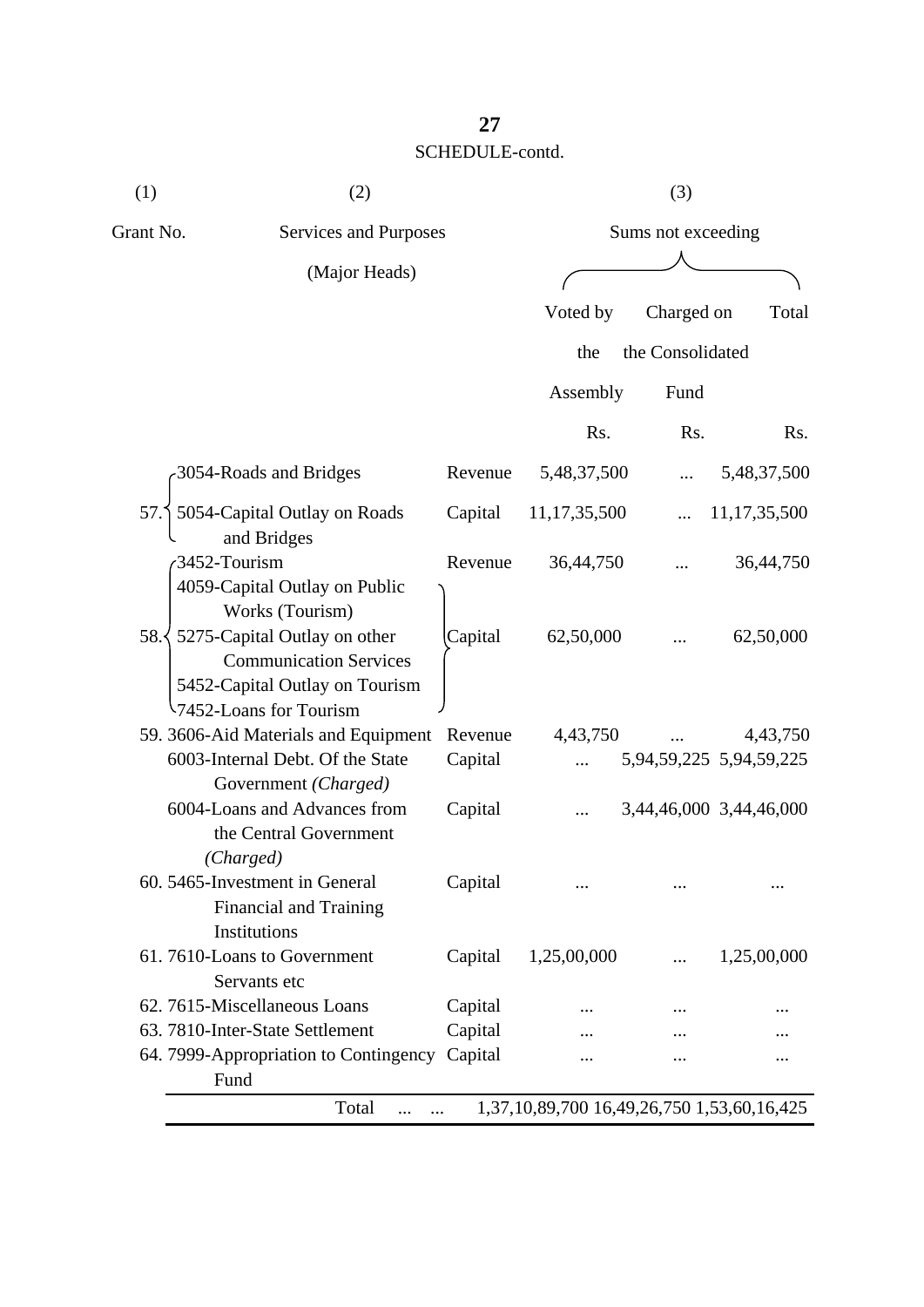#### **MEGHALAYA ACT NO. 3 OF 1992**

#### **THE MEGHALAYA INTERPRETATION AND GENERAL CLAUSES (AMENDMENT) ACT, 1992**

(As passed by the Meghalaya Legislative Assembly)

[Received the assent of the Governor on the  $8<sup>th</sup>$  April, 1992]

(Published in the *Gazette of* Meghalaya, Extra-ordinary Issue, dated 8<sup>th</sup> April, 1992)

An

#### Act

To amend the Meghalaya Interpretation and General Clause Act, 1992

Be it enacted by the Legislature of the State of Meghalaya in the Forty-third Year of the Republic of India as follows:-

| Short title                                    |   | This Act may be called the Meghalaya Interpretation and<br>General Clauses (Amendment) Act, 1992                                                                                                                                                                                                                                     |
|------------------------------------------------|---|--------------------------------------------------------------------------------------------------------------------------------------------------------------------------------------------------------------------------------------------------------------------------------------------------------------------------------------|
| Amendment of<br>Section 40 of Act 7 of<br>1972 | 2 | In Section 40 of the Meghalaya Interpretation and General<br>Clauses Act, 1972, sub-section (2) shall be committed and<br>the following new sub-section (2) shall be inserted, namely-                                                                                                                                               |
|                                                |   | "(2) Every rule made by the Government of Meghalaya under<br>any Central Act applying in the State shall be laid, as soon as<br>may be after it is made before the Legislative Assembly of<br>Meghalaya and the provisions of sub-section (1) shall apply<br>as they apply in the case of a rule made under any State<br>enactment". |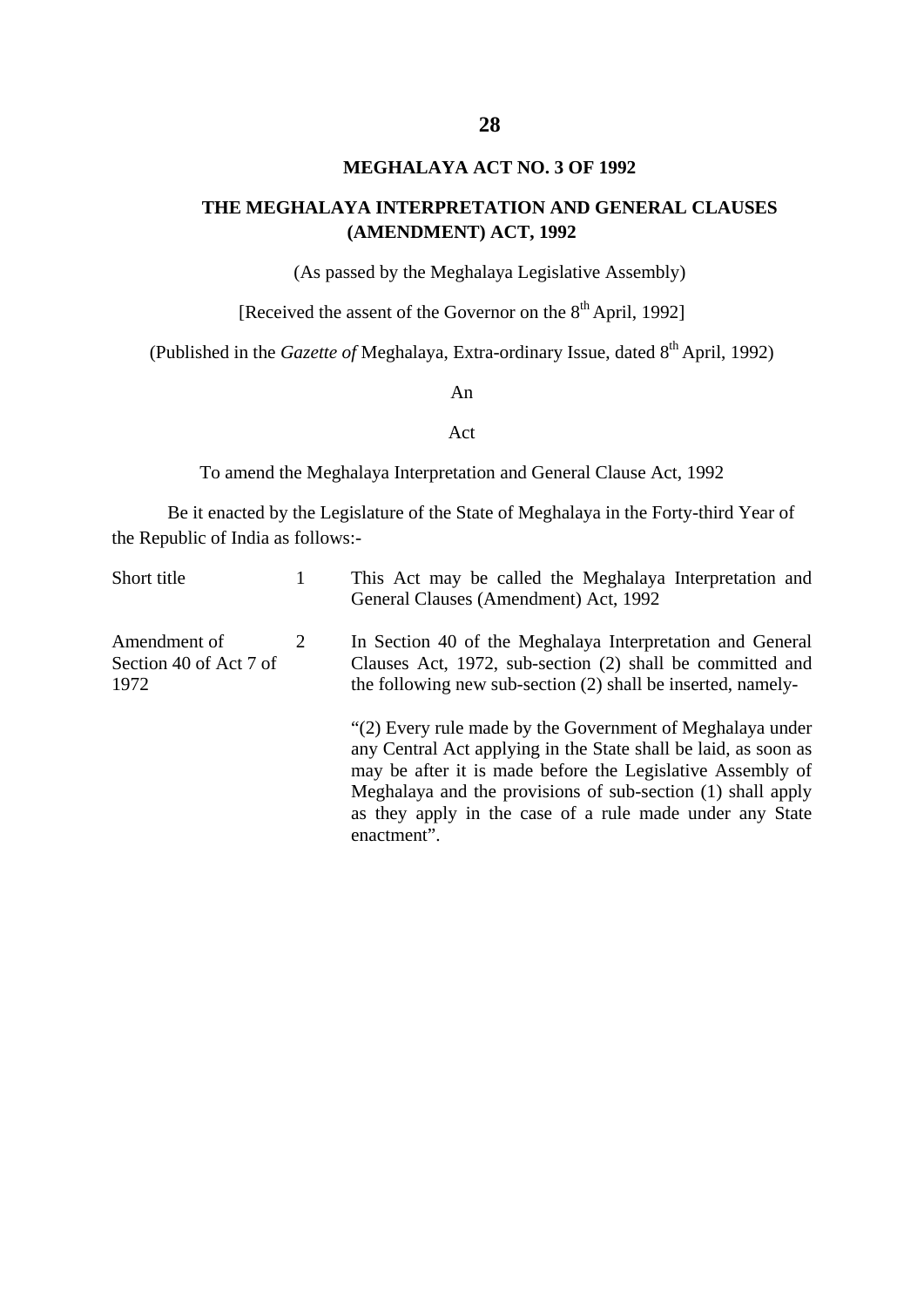#### **MEGHALAYA ACT NO. 4 OF 1992**

#### **THE MEGHALAYA PROTECTION OF CATCHMENT AREAS ACT, 1990**

(As passed by the Meghalaya Legislative Assembly)

[Received the assent of the Governor on the  $27<sup>th</sup>$  April, 1992]

(Published in the *Gazette of* Meghalaya, Extra-ordinary Issue, dated 27<sup>th</sup> April, 1992)

An

#### Act

To provide for the protection of catchment areas with a view to preserve water sources and to make provisions for matter connected therewith.

WHEREAS, water is so vital to human life and community;

AND, WHEREAS, water sources in the hill areas are dwindling due to denudation of and inconsistent activities in the catchment areas.

AND, WHEREAS, it has become necessary to take regulatory measures to protect and improve the environment and the catchment areas and thereby preserve the water sources therein and augment the yield of water from such sources, streams and rivulets;

BE, it enacted by the Legislature of the State of Meghalaya in Forty-first year of the Republic of India as follows:-

| Short title, extent and<br>commencement, | 1 | (1) This Act may be called the Meghalaya protection of<br>Catchment Areas Act, 1990.<br>(2) It extends to the whole of the State.<br>(3) It shall come into force on such date as Government<br>may by notification appoint.                                                                                                                  |
|------------------------------------------|---|-----------------------------------------------------------------------------------------------------------------------------------------------------------------------------------------------------------------------------------------------------------------------------------------------------------------------------------------------|
| Definitions                              | 2 | In this Act unless there is anything repugnant in the<br>subject or context-                                                                                                                                                                                                                                                                  |
|                                          |   | (a) 'Act' means the Meghalaya Protection of Catchment<br>Areas Act, 1990;<br>(b) 'Advisory Board' means the Catchment Areas<br>Advisory Board constituted under section 3;<br>(c) Catchment area' means as area where springs<br>streams, rivulets and water sources originate and serve<br>as a potential source of perential flow of water; |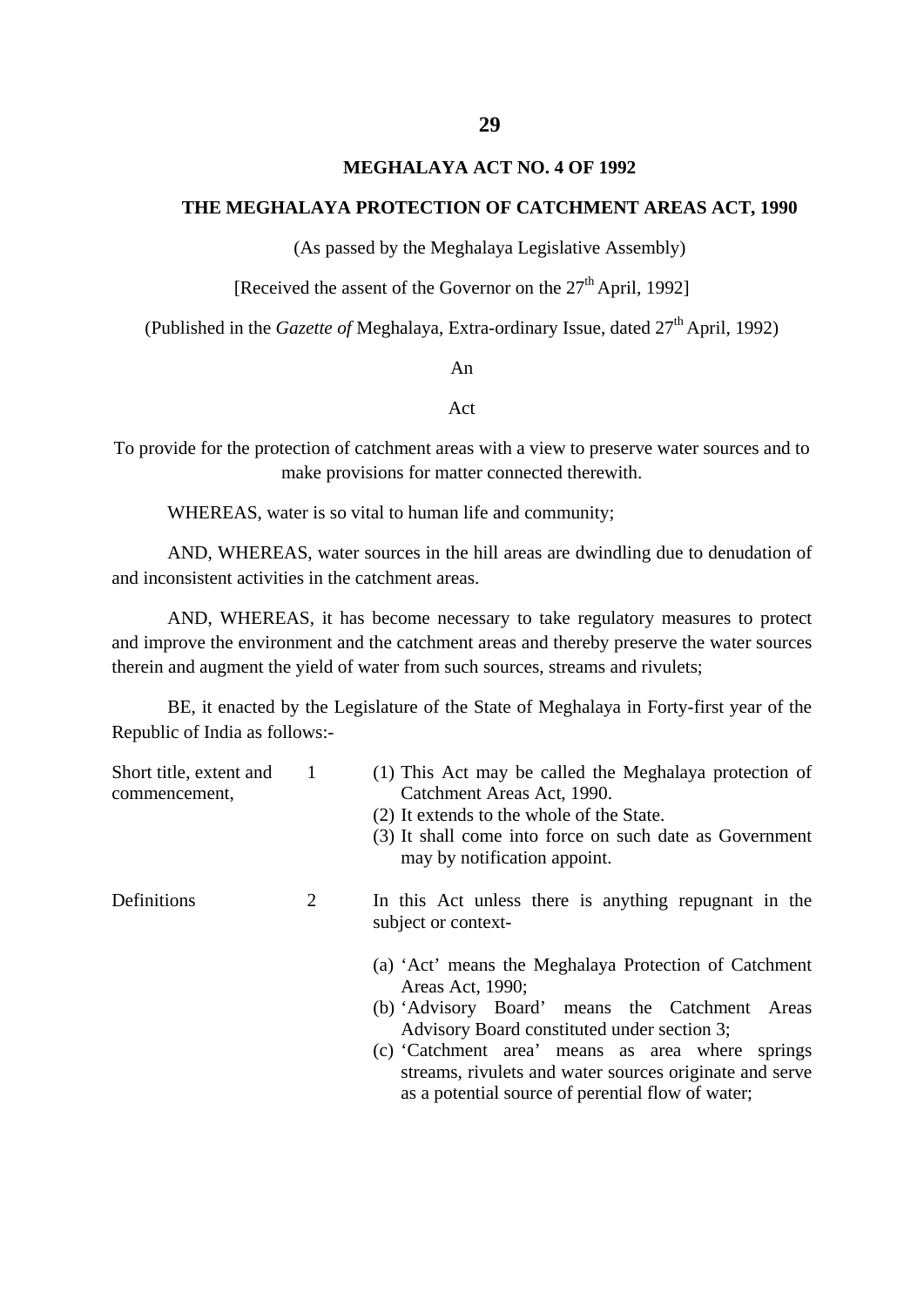- (d) 'Critical catchment area' means the area from where springs, streams, rivulets and water heads originate and serve or can potentially serve the water supply system of any village or town or a group of them and the preservation of which is so vital for the life and health of the community;
- (e) 'Competent Authority' means the competent authority appointed under section 12;
- (f) 'Government' means the Government of the State of Meghalaya;
- (g) 'Land owner' means a proprietor or patta holder and includes a person having interest in the land under this Act;

*Explanation:* 'land' for the purpose of this Act includes trees, buildings and standing crops on it

- (h) 'measures' means the measures specified in section 6;
- (i) 'non-critical catchment area' means a catchment area which is not a critical catchment area:
- (j) 'notification' means notification by Government published in the *Gazette of Meghalaya*;
- (k) 'prescribed' means prescribed by rule made under this Act;
- (l) 'section' means a section of the Act
- Constitution of a 3 (1) There shall be constituted a Board to be known as the Catchment Area Meghalaya Catchment Areas Advisory Board to Advisory Board. **advise the Government on matter connected with the** catchment areas and their protection;
	- (2) The Advisory Board shall consist of the following members: namely:-
		- (a) The special Secretary/Secretary, Forest and Environment Department of the Government as Chairman;
		- (b) The Chief Conservation of Forest;
		- (c) The Director of Soil Conservation;
		- (d) The Director of Agriculture;
		- (e) The Chief Public Health Engineer;
		- (f) The Director of Health Services;
		- (g) The Director of Mineral Resources;
		- (h) The Director of Urban Development;
		- (i) The Chief Executive Officer/Chairman of the Municipality concerned;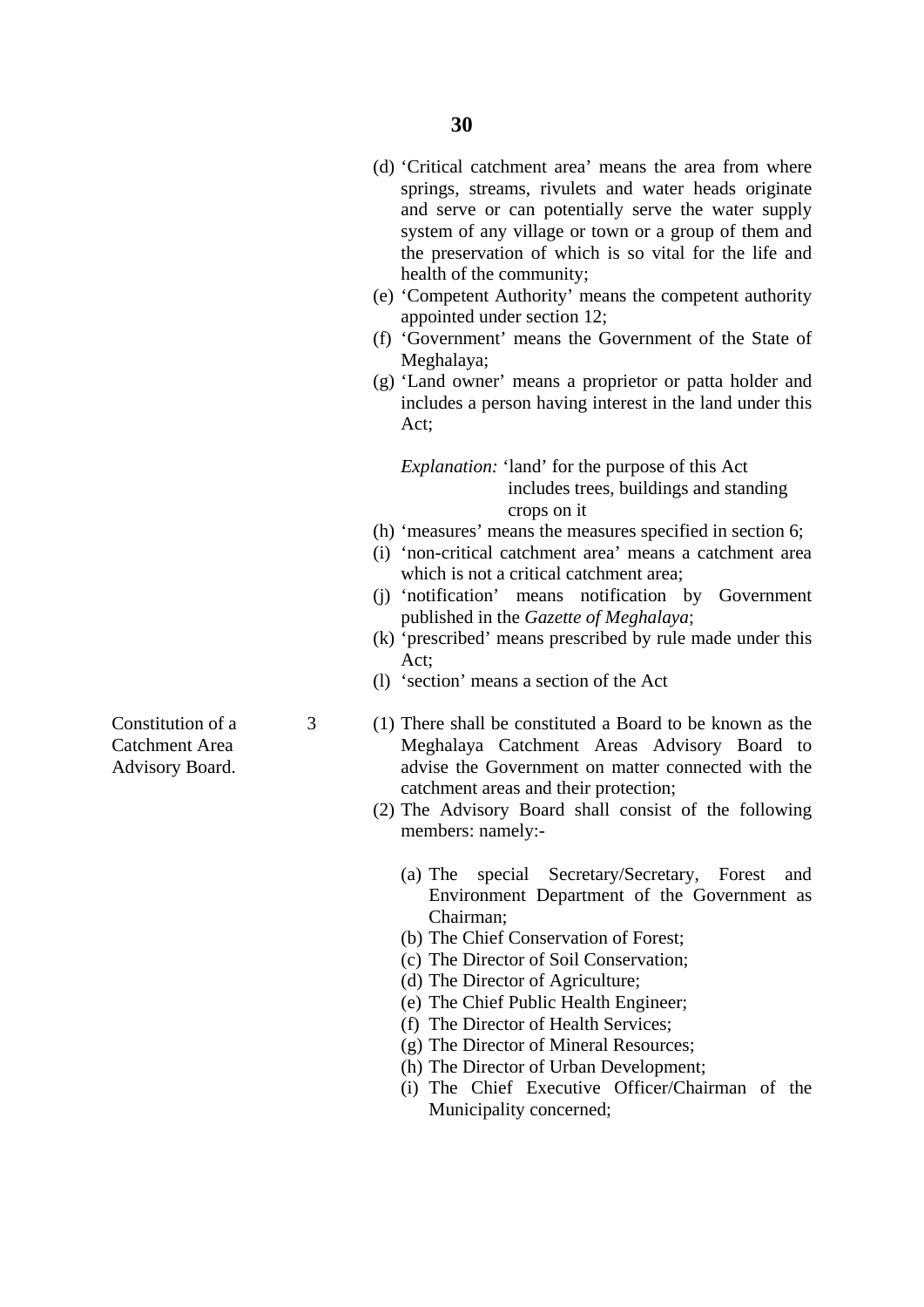- (j) The Chief Executive members of the Autonomous District Councils of their representatives on where there are no Chief Executive members by reasons of the functions of the District Councils having been taken over by the Governor of Meghalaya, the respective administrators appointed by him to administer the functions of the Council;
- (k) Non-official members to be nominated by Government from time to time; and
- (l) Environment experts to be nominated by Government from time to time.
- (3) The Board may if it thinks necessary co-opt any person or functionality in any of its sitting to resolve any particular issue or issues.
- Functions of the 4 (1) The functions of the Advisory Board shall be to advise Advisory Board Government on-
	- (a) The declaration of any area as catchment area;
	- (b) The preservation and protection of catchment areas, streams, rivulets, water sources an on measures to be adopted thereof;
	- (c) The appropriate method of management of catchment areas vis-a-vis the activities customarily practiced in such areas;
	- (d) Whether payment of any amount in any form is called for, for the tress and other cultivation but not for the land;
	- (e) The basis, terms and conditions of the agreement to be made with the land owners after negotiation with them for the purpose; and
	- (f) On such other matter connected with the improvement and augmentation of yield of water from sources therein.
	- (2) The Advisory Board shall meet as often as may be necessary but not less than twice in a calendar year.
- Declaration of an area 5 (1) Government may on the advice of the Advisory Board as catchment area. and on receipt of the consent of land owners in writing in the form to be prescribed for this purpose and whose terms and conditions are binding on the parties concerned by notification, declare an are to be a catchment area.
	- (2) A catchment area to be declared under sub-section (2) may be either a critical catchment area or a non-critical catchment area.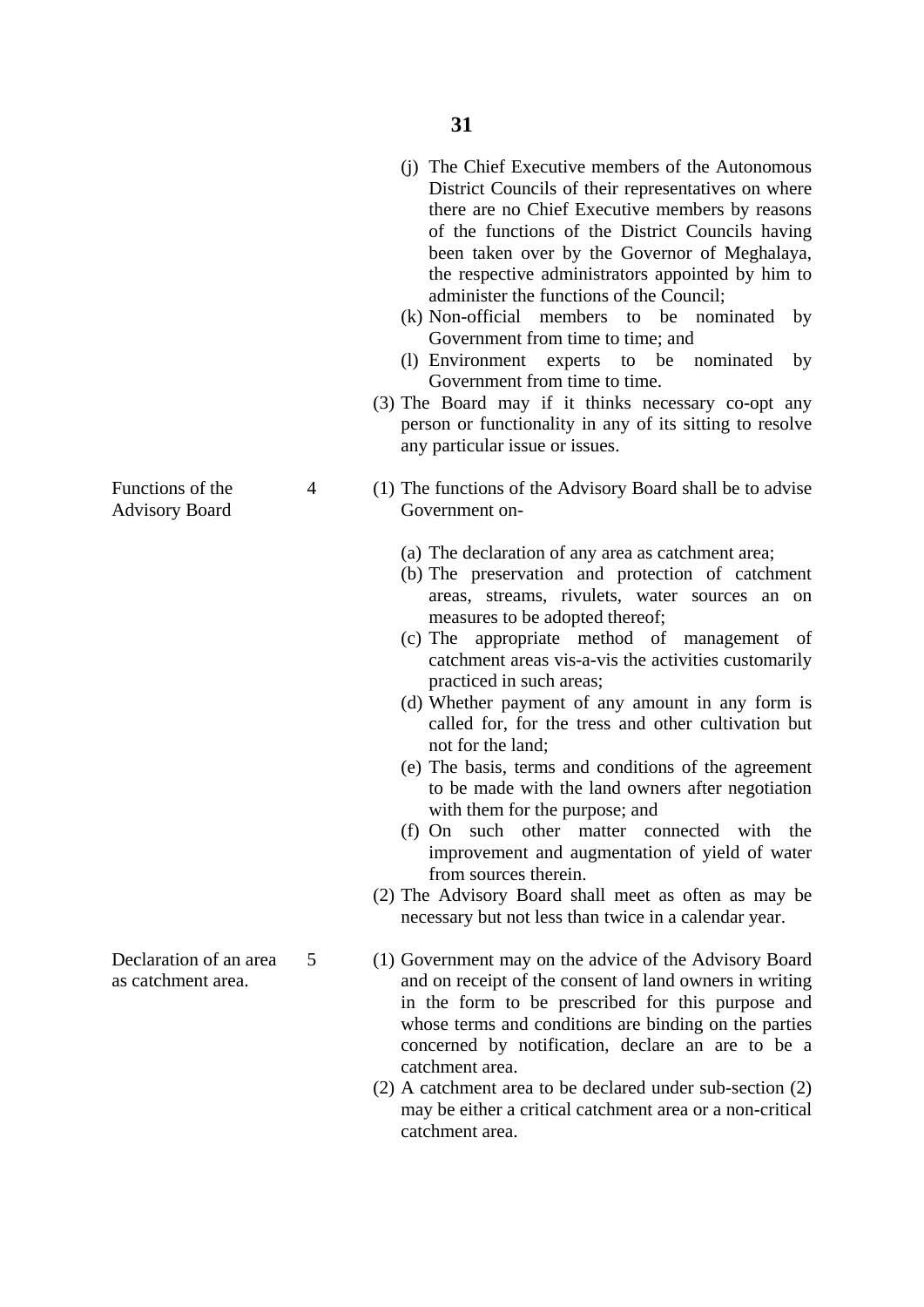- Measures for protection 6 (1) On the declaration of an area as catchment area under of catchment areas. section 5 Government shall have the power to take such measures as it deems necessary or expedient for the purpose of protecting the catchment area.
	- (2) In particular and without prejudice to the generality of the provisions of sub-section (1) such measures may include all or any of the following matters, namely-
		- (a) Planting or advising the planting of trees and the taking of other steps to regenerate the forests;
		- (b) Testing of the soil samples;
		- (c) In the case of a critical catchment area, prohibiting therein or within a distance not exceeding two hundred metres from the periphery thereof-
			- (i) The felling of trees, destruction or clearance of groves, bushes or any vegetative cover;
			- (ii) Jhumming or cultivation or use of any insecticide or pesticide;
			- (iii) Quarrying of sand or stone;
			- (iv) Excavation of earth;
			- (v) The carrying of any activity which in the opinion is likely to damage the prings, treams rivulets or water scures in the area.
		- (d) In the case of non-critical catchment areas prohibiting therein or within such distance not exceeding one hundred metres from the periphery thereof any activity of the nature specified in clause (c) without permission of and subject to such conditions as the competent authority may think fit to impose.
- Guidelines for the 7 In granting or refusing to grant permission under clause competent authority in (d) of sub-section (2) section 6 the competent authority dealing with shall while dealing with application consider:-
	- (a) The nature of activity and the period the applicant for the permission has been carrying on such an activity in the area;
	- (b) Whether the activity is likely to cause damage to the catchment area the springs, streams, rivulets and water sources therein and if so the extent thereof; and
	- (c) Whether by not granting any permission, improvement of the catchment area is more likely to be achieved.

applications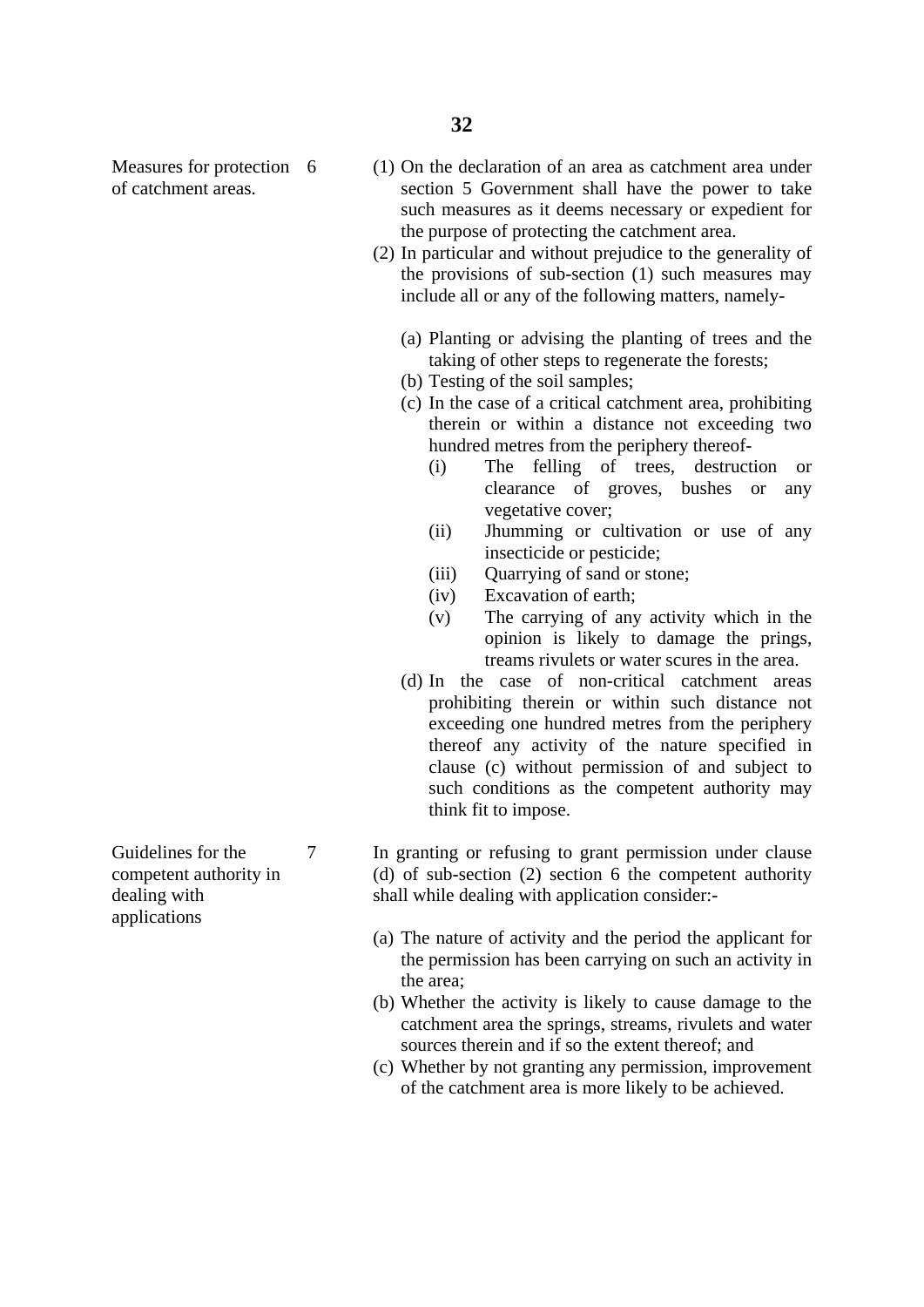Previous publication of

- notice and contemplated in sub-section (2) of section 6 it shall consideration of publish a previous notice of its intention to do so in a abjections manner as may be prescribed inviting objections from persons likely to be affected by the measures proposed. 8 (1) Where Government proposes to take any measure
	- (2) If after consideration of objections received under subsection (1) Government decides to take any of the measures contemplated in sub-section (2) of section 6 the same shall be notified in a manner as may be prescribed.
- Prohibition of activities 9 On the measures being so notified under sub-section (2) of in catchment area. section 8 no person shall undertake or carry on, in the critical catchment area, any activity which is so prohibited and, in the non-critical catchment area, any activity without the permission of the competent authority or otherwise than in accordance with such permission.
- Power of entry to 10 Any member of the Advisory Board or person empowered inspect and verify.<br>by the Government in this behalf shall have the right to by the Government in this behalf shall have the right to enter at any reasonable time, with such assistance as he considers necessary, upon any land declared as catchment area including the extent thereof as referred to in clause (c) and (d) of sub-section (2) of section 6, to inspect and verify the activities, if any, or in connection with any function under this Act or rules made there under and every person claiming to be the owner, occupier or otherwise of the land shall be bound to render all assistance and if he fails to do or if he wilfully delays or obstruct such member or person he shall be guilty of an offence under this Act.
- Offences 11 Whoever contravenes the provisions of section 9 or of section 10 shall for the first offence be punishable with fine which may extend to rupees two thousand and, in case of continuing offence, of rupees two hundred for each day the offence continues and for any subsequent offence with imprisonment for a term which may extend to six months with or without fines.
- Competent Authority 12 Special Secretary/Secretary Forest and Environment Department shall be the Competent Authority for the purpose of this Act, and Government may by notification appoint any other competent authority for the purpose of this Act.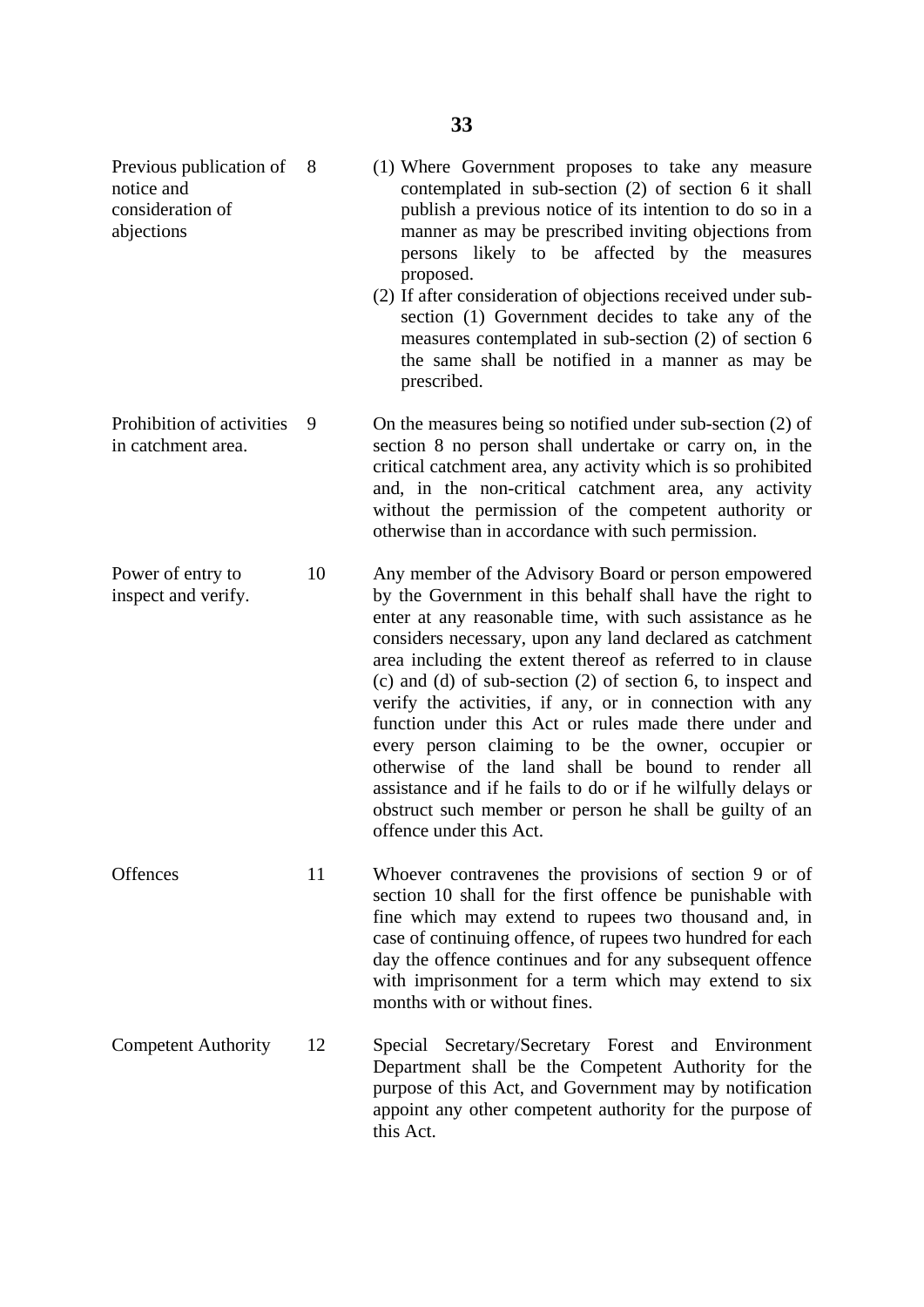| 13 | No Court shall take cognizance of any offence under this<br>Act except on a complaint made by the competent<br>authority                                                                                                                                                                                                                                                                                                                                                                                                                                                                                                                                                                                                                                                                                                                                                                                                                                                           |
|----|------------------------------------------------------------------------------------------------------------------------------------------------------------------------------------------------------------------------------------------------------------------------------------------------------------------------------------------------------------------------------------------------------------------------------------------------------------------------------------------------------------------------------------------------------------------------------------------------------------------------------------------------------------------------------------------------------------------------------------------------------------------------------------------------------------------------------------------------------------------------------------------------------------------------------------------------------------------------------------|
| 14 | No suit shall be in any civil court to set aside or modify<br>any order passed by Government or by the competent<br>authority under this Act or the rules framed there under.                                                                                                                                                                                                                                                                                                                                                                                                                                                                                                                                                                                                                                                                                                                                                                                                      |
| 15 | Any person aggrieved by the order of Government to<br>declare an area as a catchment area or to take any measure<br>as contemplated in the Act or by any orders of the<br>competent authority may within forty-five days from the<br>date of notification make an appeal to the Meghalaya<br>Board of Revenue and its order on the appeal shall be<br>final.                                                                                                                                                                                                                                                                                                                                                                                                                                                                                                                                                                                                                       |
| 16 | The provisions of this Act shall be in addition to and not<br>in derogation of the provisions of any other law for the<br>time being in force.                                                                                                                                                                                                                                                                                                                                                                                                                                                                                                                                                                                                                                                                                                                                                                                                                                     |
| 17 | (1) The Government may by notification make rules to<br>carry out purposes of this Act.<br>(2) Without prejudice to the generality of the foregoing<br>power such rules may provide for all or any of the<br>following matters, viz.                                                                                                                                                                                                                                                                                                                                                                                                                                                                                                                                                                                                                                                                                                                                               |
|    | (a) The manner and method of functioning of the<br><b>Advisory Board</b><br>(b) Fees, if any, to be paid to non-official members<br>and other persons connected with the functions of<br>the Board:<br>(c) The form and manner of application for permission<br>to carry on any activity in non-critical catchment<br>areas;<br>(d) The guidelines for the competent authority to deal<br>with applications for permission, subject to<br>provisions of section 7;<br>(e) The form and manner of notification to be issued<br>under sub-section (2) of section 8 regarding<br>measures to be taken;<br>(f) From and manner of issuing notice for entry upon<br>any land for inspection and verification under<br>section 10;<br>(g) The authorities and nodal agency to implement and<br>monitor the implementation of the Act;<br>(h) Supply or collection of information and data; and<br>(i) Any other matter that is required to be prescribed<br>for the purpose of this Act. |
|    |                                                                                                                                                                                                                                                                                                                                                                                                                                                                                                                                                                                                                                                                                                                                                                                                                                                                                                                                                                                    |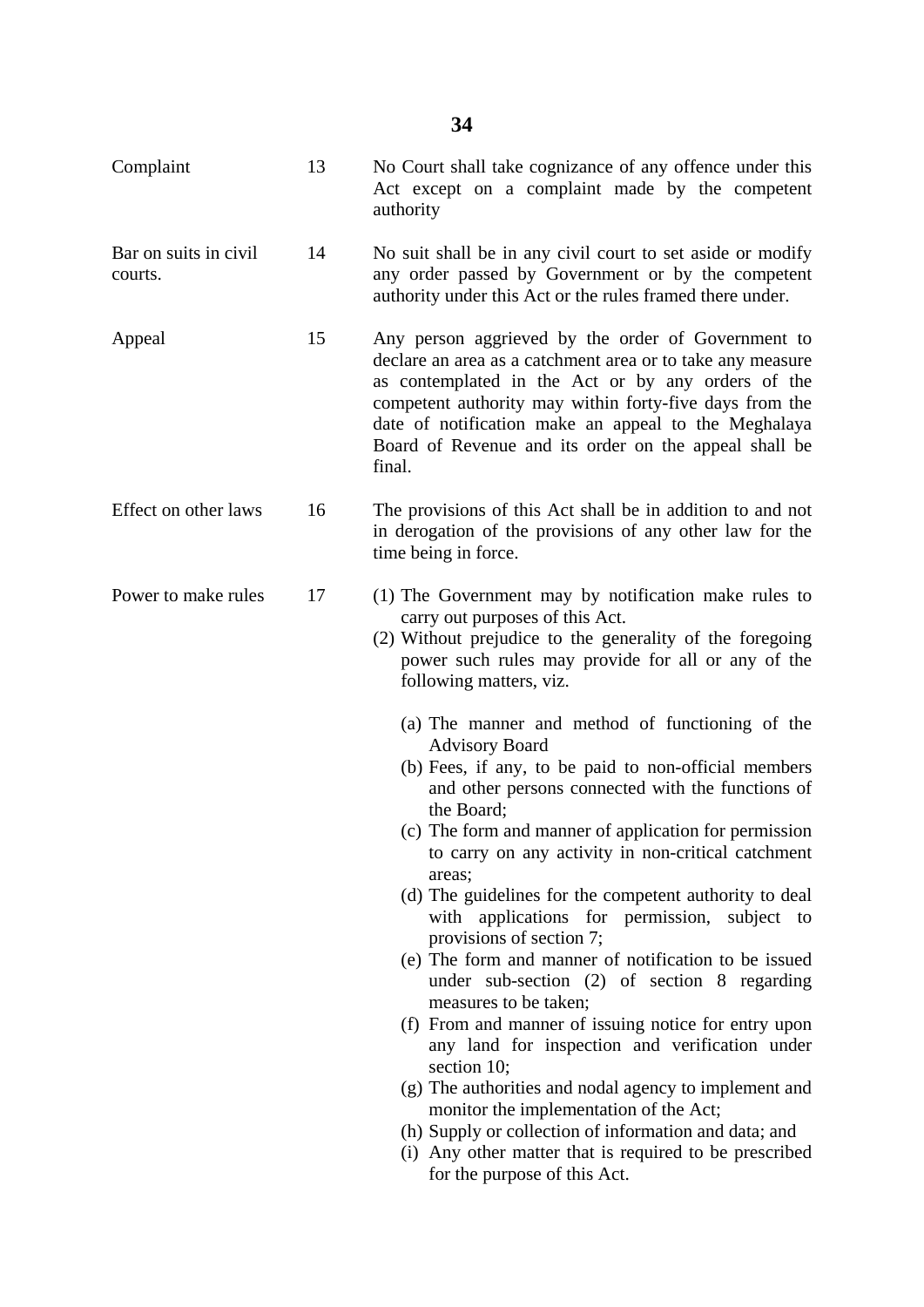## **MEGHALAYA ACT NO. 5 OF 1992**

### **THE MEGHALAYA NURSING COUNCIL ACT, 1992**

(As passed by the Meghalaya Legislative Assembly)

[Received the assent of the Governor on the  $3<sup>rd</sup>$  May, 1992]

(Published in the *Gazette of* Meghalaya, Extra-ordinary issue, dated 4<sup>th</sup> May, 1992)

### An

### Act

To provide for the establishment of a Nursing Council for the State of Meghalaya, registration of nurses with the Council and for matters ancillary thereto

Be, it enacted by the Legislature of the State of Meghalaya in Forty-third year of the Republic of India as follows:-

| $\mathbf{1}$<br>(1) This Act may be called the Meghalaya Nursing Council<br>Short title, extent and<br>Act, 1992<br>commencement. |                |                                                                                                                                                                                              |  |  |  |
|-----------------------------------------------------------------------------------------------------------------------------------|----------------|----------------------------------------------------------------------------------------------------------------------------------------------------------------------------------------------|--|--|--|
|                                                                                                                                   |                | (2) It extends to the whole of the State of Meghalaya.<br>(3) It shall come into force at once                                                                                               |  |  |  |
| Definition                                                                                                                        | $\overline{2}$ | In this Act unless there is anything repugnant in the subject<br>of context-                                                                                                                 |  |  |  |
|                                                                                                                                   |                | (a) "Act" means the Meghalaya Nursing Council Act, 1992<br>(b) "Council" means the Meghalaya Nursing Councils<br>established under section 3;<br>(c) "member" means a member of the Council; |  |  |  |
|                                                                                                                                   |                | (d) "nurse" includes a general nurse in auxiliary nurse<br>midwife and a health worker;                                                                                                      |  |  |  |
|                                                                                                                                   |                | (e) "prescribed" means prescribed by rules or by<br>regulations as the case may be;                                                                                                          |  |  |  |
|                                                                                                                                   |                | (f) "register" means the register maintained under section 9<br>where nurses are registered and the words 'registered'<br>and 'registration' shall be constructed accordingly;               |  |  |  |
|                                                                                                                                   |                | (g) "Registration" means the Registrar referred to in sub-<br>section $(1)$ of section 6;                                                                                                    |  |  |  |
|                                                                                                                                   |                | (h) "regulations" means the regulations made by the<br>Council under this Act;                                                                                                               |  |  |  |
|                                                                                                                                   |                | (i) "rules" means the rules made by the State Government<br>under this Act;                                                                                                                  |  |  |  |
|                                                                                                                                   |                | (i) "Section" means a section of the Act; and                                                                                                                                                |  |  |  |
|                                                                                                                                   |                | (k) "State Government" means the Government of the State<br>of Meghalaya.                                                                                                                    |  |  |  |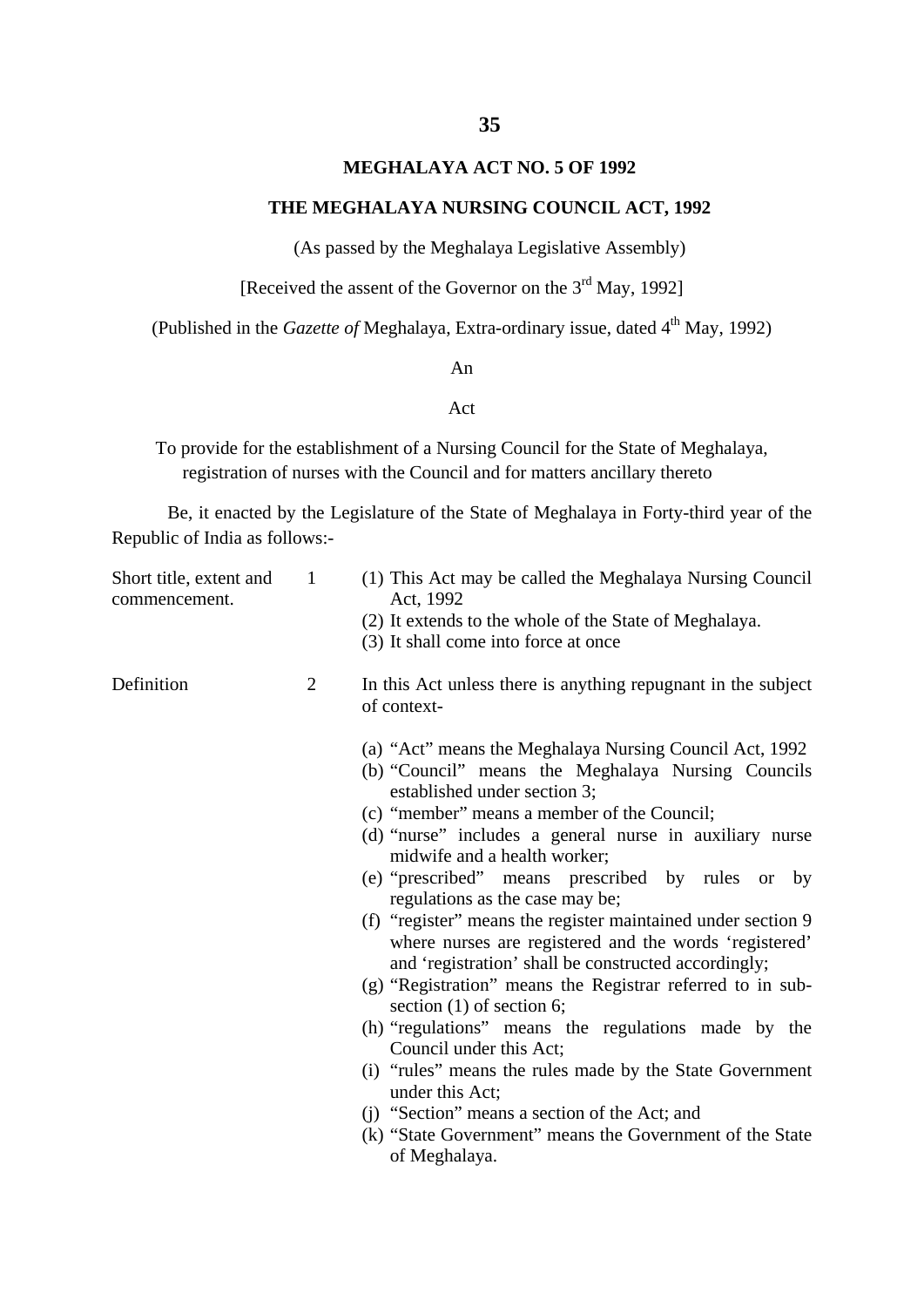Council Gazette, establish a Council to be called the Meghalaya Nursing Council, which shall be a body corporate having perpetual succession and shall by the said name sue and be sued Members of the 4 (1) The Council shall consist of the following persons Council nominated as members by the State government, namely:- (a) The Director of Health Services; (b) The Principal of the State Regional Training Institute (Family Welfare); or experience in obstetric or gynaecology; hospitals; Health Services; Government hospitals; and non-Government Schools of Nursing; and India, Meghalaya Branch. (2) The nomination of members under sub-section (1) shall prescribed. (3) The names of the members shall be notified in the rules, the members shall be eligible for renomination. hold office for the remaining period of the term. in or any defect in the act of the Council.

Establishment of the

3 The State Government may by notification in Official

- (c) Two medical doctors from Government hospitals not below the rank of a District Medical and Health Officer of whom one should possess a specialisation
- (d) Two medical doctors from non-Government
- (e) The State Nursing Superintendent and the Assistant State Nursing Superintendent in the Directorate of
- (f) Two Matrons, one each from Government and non-
- (g) Two principal tutors, one each from Government
- (h) The President of the Trained Nurses Association of
- be in as far as possible a manner as may by rules be
- Official Gazette and their team of office shall be three years from the date the notification is published in the Official Gazette and subject to the provisions of the
- (4) In the event of any vacancy in the Council due to death, resignation or otherwise of a member, another person shall be nominated in his place and such person shall
- (5) No act or proceedings of the Council shall be invalid merely on the ground of their existence of any vacancy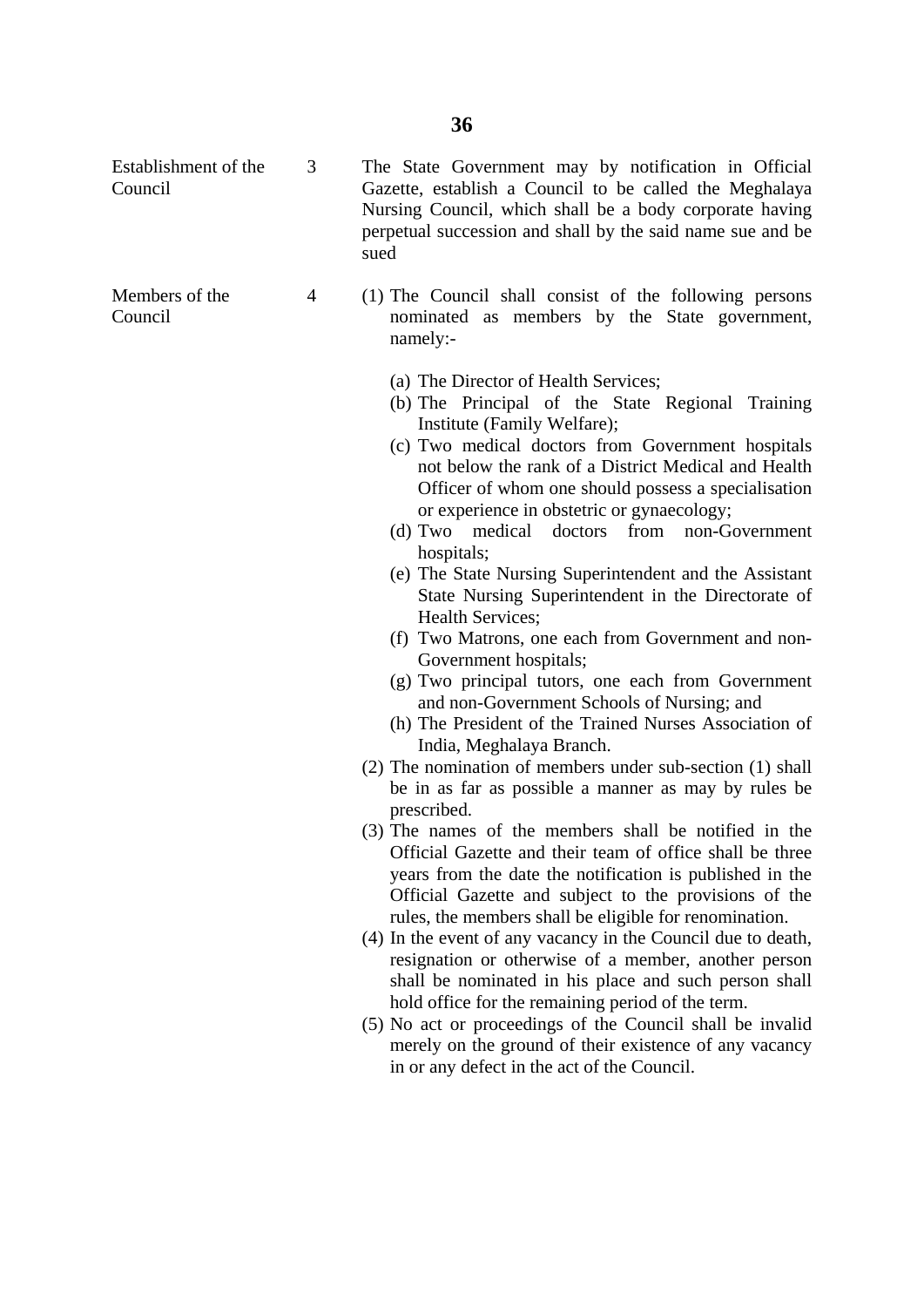| President ship of the<br>Council                            | 5 | The Director of Health Services shall be the President of the<br>established<br>immediately<br>first<br>Council<br>after<br>the<br>commencement of his Act and for subsequent Councils the<br>members shall elect its President from amongst themselves.                                                                                                                                                                                                                                |
|-------------------------------------------------------------|---|-----------------------------------------------------------------------------------------------------------------------------------------------------------------------------------------------------------------------------------------------------------------------------------------------------------------------------------------------------------------------------------------------------------------------------------------------------------------------------------------|
| Appointment of a<br>Register & Staff of the<br>Council      | 6 | (1) The State Government may appoint a person to be the<br>Registrar of the Council and his terms and conditions of<br>appointment as such Registrar shall be as may by rules<br>be prescribed.<br>(2) The Council may appoint other officers and staff on<br>terms and conditions as may by regulations<br>be<br>prescribed.                                                                                                                                                           |
| Meeting of the Council                                      | 7 | (1) A meeting of the Council shall be presided over by the<br>President and during his absence by a member elected<br>from amongst those present.<br>(2) All question arising at a meeting of the Council shall be<br>decided by the vote of the majority of the members<br>present and voting;                                                                                                                                                                                         |
|                                                             |   | Provided that the President or member presiding<br>shall not vote in the first instance but only in case of a<br>tie.<br>(3) The quorum for any meeting of the Council shall be of<br>six members.                                                                                                                                                                                                                                                                                      |
| Functions of the<br>Council                                 | 8 | Without derogation to any other law for the time being in<br>force, the functions of the Council shall be to:-                                                                                                                                                                                                                                                                                                                                                                          |
|                                                             |   | (a) Registers persons qualified to practise as nurses and to<br>grant certificates of registration;<br>(b) Recognise schools of nurses in the State;<br>(c) Hold and conduct examination of student nurses and<br>grant certificates;<br>(d) Arrange periodical inspection of schools of nurses; and<br>(e) Tender advise on training and maintenance of standard<br>by the schools of nursing and generally on any matter<br>pertaining to the nursing personnel and their profession. |
| Maintenance of a<br>Register and<br>Publication of extracts | 9 | (1) The Council shall maintain a register in the form<br>manner as may by regulations be prescribed in which<br>names of persons eligible to be registered as nurses<br>under this Act are entered.<br>(2) The register shall, from time to time be updated by<br>making corrections and changes in the address,<br>qualification, classification and appointment of the<br>nurses and such other particulars as may be necessary.                                                      |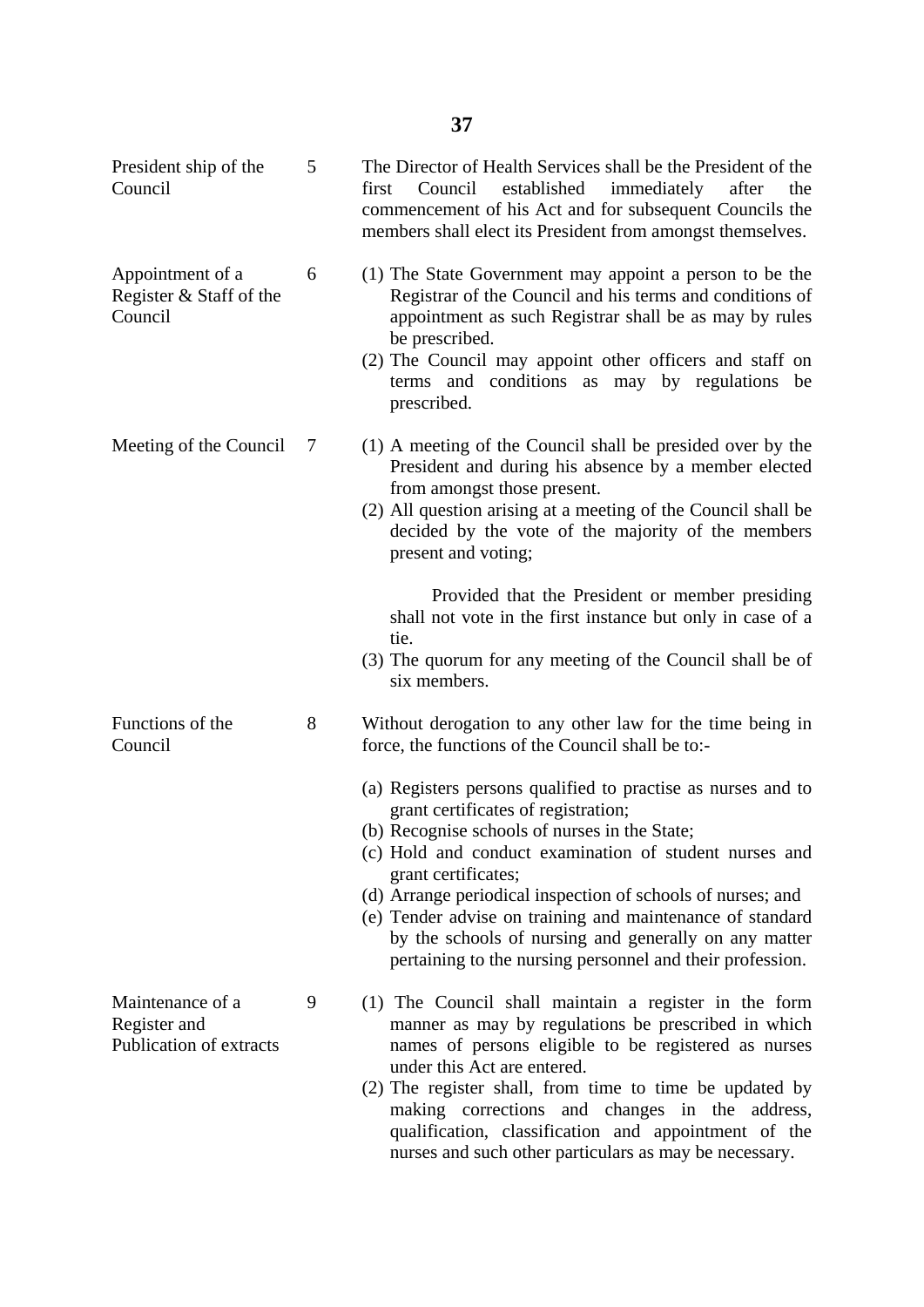|                                                        |    | (3) Extracts from the register relating to the names,<br>addresses and other relevant particulars of the nurses<br>shall be published in the Official Gazette once in every<br>two years.                                                                                                                                                                                                |
|--------------------------------------------------------|----|------------------------------------------------------------------------------------------------------------------------------------------------------------------------------------------------------------------------------------------------------------------------------------------------------------------------------------------------------------------------------------------|
| Removal of fraudulent<br>carries from the<br>Register  | 10 | An entry in the register which is subsequently found to be<br>fraudulent shall be removed by order of the Council.                                                                                                                                                                                                                                                                       |
|                                                        |    | Provided that no such order shall be made unless the<br>person effected has been given an opportunity to state his<br>case in the matter.                                                                                                                                                                                                                                                |
| Bar, etc for<br>Registration                           | 11 | The Council may order bar, suspend or remove the<br>registration of a person if-                                                                                                                                                                                                                                                                                                         |
|                                                        |    | (a) He has been convicted by a court of law for any<br>offence involving moral turpitude.<br>(b) He has been guilty of misconduct, negligence of duty<br>or lack of integrity or professional ethies; or<br>(c) There are defects in his character which in the opinion<br>of the Council may render the retention of its name in<br>the register undesirable.                           |
|                                                        |    | Provided that no action shall be taken on grounds<br>referred to in clauses (b) and (c) of this section unless in<br>enquiry at which an opportunity has been given to the<br>person concerned to state his case, has been made and the<br>Council by a majority of two-thirds of the members<br>present and voting decides that such action should be<br>taken.                         |
| Appeal                                                 | 12 | Any person aggrieved by order of the Council under<br>section 11 may within thirty days from the date on which<br>the notice has been served on him, appeal to the State<br>Government and its decision shall be final.                                                                                                                                                                  |
| Persons eligible for<br>registration under this<br>Act | 13 | Subject to the provisions of this Act, rules and regulations<br>and any law in force, the following persons shall be<br>eligible for registration, namely-                                                                                                                                                                                                                               |
|                                                        |    | (a) A person already registered the Assam Nurses,<br>'Midwives', 'Health Visitors' Registration Act, 1944,<br>and which persons are residing and practising as<br>nurses in the State of Meghalaya immediately before<br>the commencement of this Act;<br>(b) Persons who have successfully undergone the course<br>of training in a school of nursing recognised by the<br>Council; and |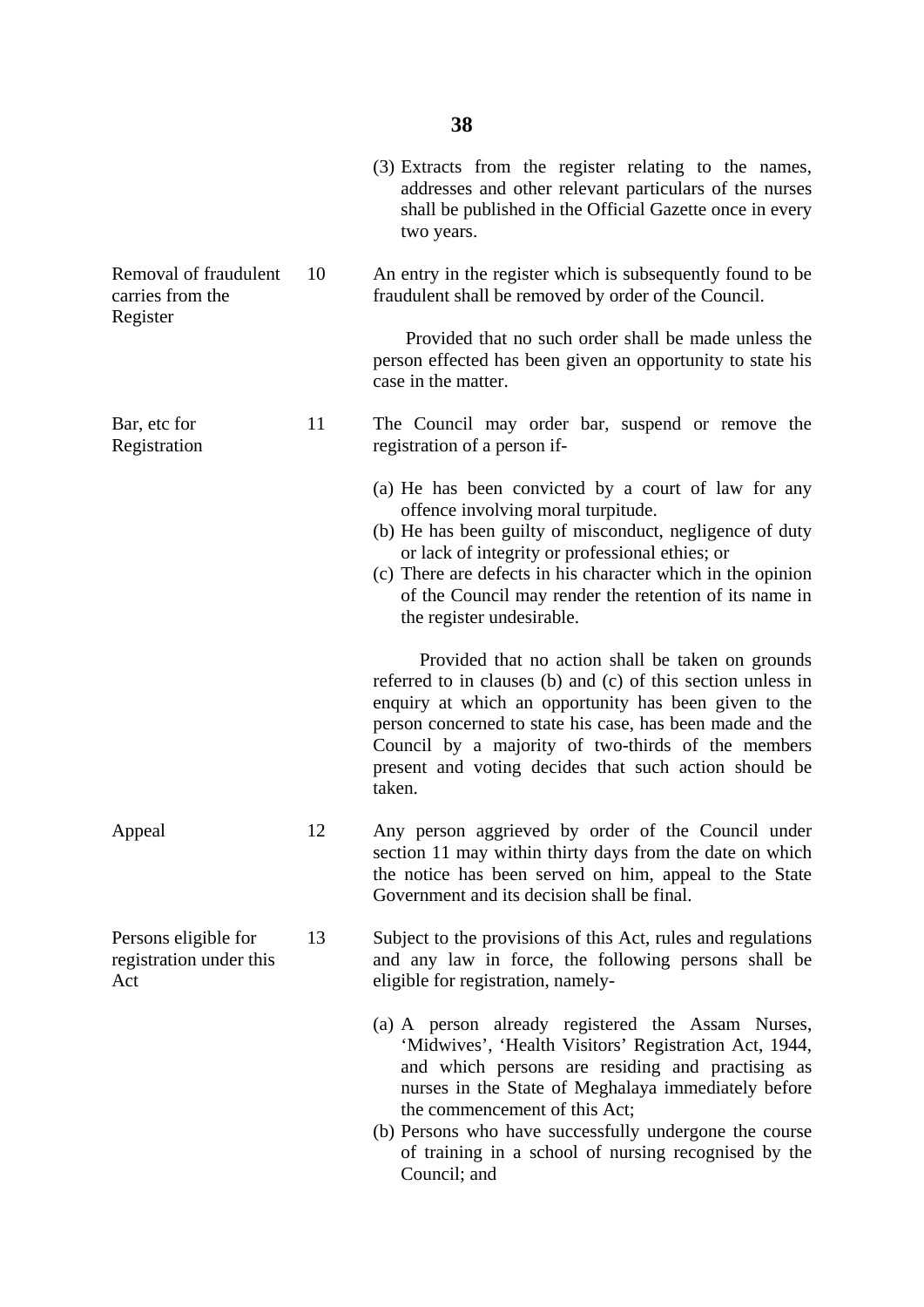|                                             |    | (c) Persons who have passed out from schools of nursing<br>of such other recognised institutions in other States in<br>India and who fulfil the conditions as may, by<br>regulations, be prescribed.                                                                                                                                                                                                                                                                                                                                                   |
|---------------------------------------------|----|--------------------------------------------------------------------------------------------------------------------------------------------------------------------------------------------------------------------------------------------------------------------------------------------------------------------------------------------------------------------------------------------------------------------------------------------------------------------------------------------------------------------------------------------------------|
| Bar to practise as<br><b>Nurses</b>         | 14 | No person shall practise and no hospital, dispensary,<br>nursing home or institution by whatever name called shall<br>engage any person as a nurse unless such person has been<br>registered with the Council under this Act.                                                                                                                                                                                                                                                                                                                          |
| Penalty                                     | 15 | Whoever practises or allows a person to practise as a nurse<br>in contravenes of section 14 shall be punished with a fine<br>which may extend up to rupees two thousand and up to<br>rupees two hundred for each day the offence continues<br>after conviction.                                                                                                                                                                                                                                                                                        |
| Power to inspect<br>Hospitals, etc.         | 16 | The Council may authorise the Registrar or any member<br>to inspect any hospital, dispensary, nursing home or<br>school of nursing to ascertain that the persons working<br>therein as nurses are registered with the Council and, in<br>the case of a school of nursing that it confirms to the<br>standards prescribed and the Registrar or member may call<br>for records and other information from the authority<br>concerned and such authority shall supply all true and<br>correct information in its possession                               |
| Derecognition of a<br>school of Nursing     | 17 | (1) The Council may, for reasons to be recognised in<br>writing, derocognise a school of nursing if it is of the<br>opinion that the training standard in the school has<br>fallen short of the requirement, or that it is otherwise<br>no longer desirable to recognise it in public internet.<br>(2) A person aggrieved by an order of derecognition under<br>sub-section (1) may appeal to the State Government<br>within one month from the date the order is served on<br>him and the decision of the State Government thereon<br>shall be final. |
| Protection of action<br>taken in goon faith | 18 | No suit or other legal proceedings shall lie against any<br>person for anything done or intended to be done in goon<br>faith under this Act, rules or regulation.                                                                                                                                                                                                                                                                                                                                                                                      |
| Ing cogces of offences.                     | 19 | No Court shall take cognizance of any offence under this<br>Act exception a complaint made by the Registrar.                                                                                                                                                                                                                                                                                                                                                                                                                                           |
| Members, etc to be<br>public servants       | 20 | The members, the Registrar and other officers of the<br>Council shall be deemed to be public servants within the<br>meaning of section 21 of the Indian Penal Code.                                                                                                                                                                                                                                                                                                                                                                                    |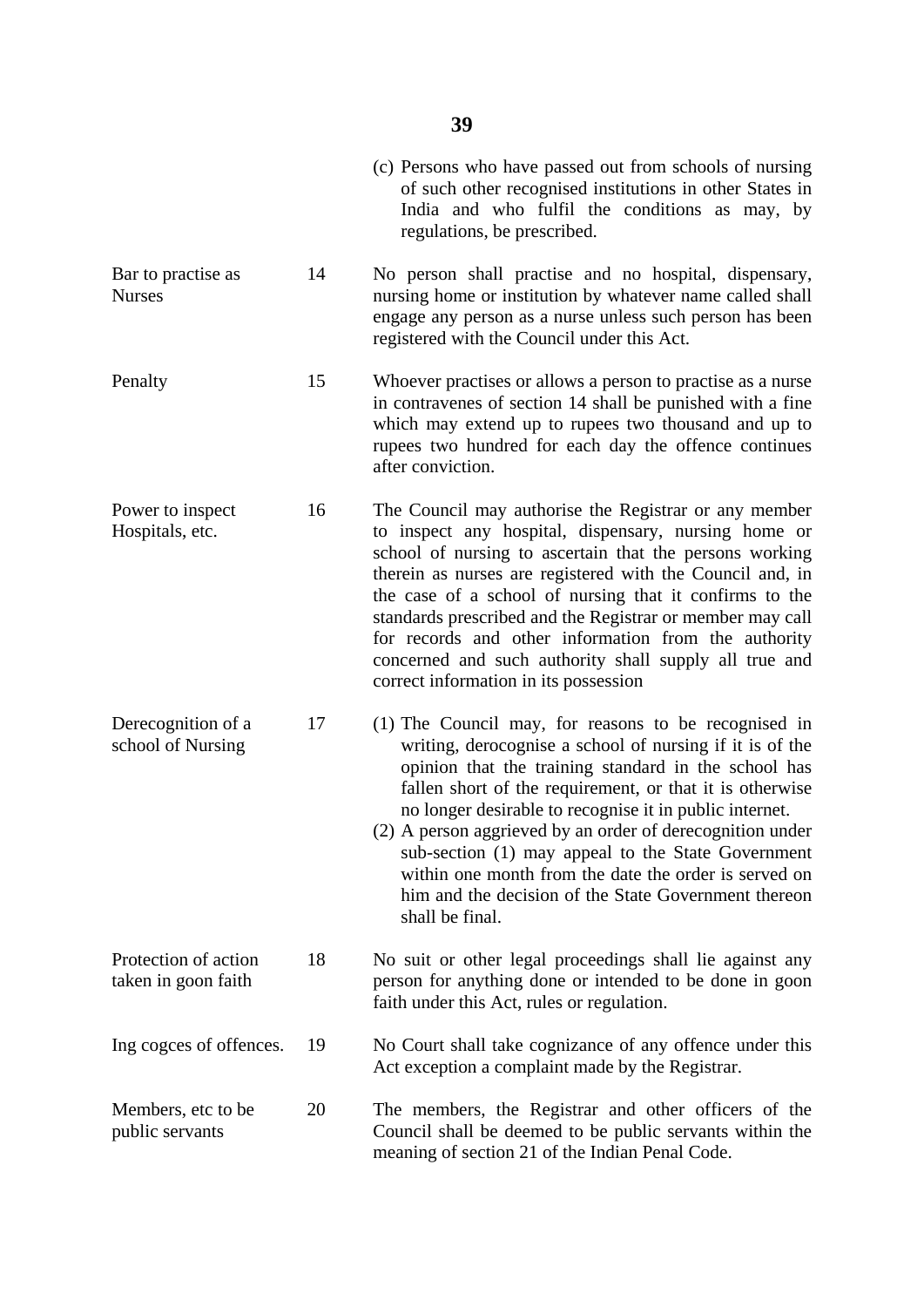- Power to make Rules 21 The State Government may make rules for carrying out the purposes of this Act and such rules may provide for-
	- (a) The manner contemplated in sub-section (2) of section 4 for nomination of members;
	- (b) The terms and conditions of appointment of a Registrar;
	- (c) Fees payable for an appeal under section 12 or sub section (2) of section 17; and
	- (d) Any other matter which is required to be prescribed by rules;
- Power to make 22 (1) The Council may with previous approval of the State regulations Government make regulations not inconsistent with the provisions of the rules for the purpose of this Act and such regulations may provide for-
	- (a) The manner for convening meetings of the Council and of transacting business and disposing of urgent matter;
	- (b) The sitting fees and travelling expences of the members;
	- (c) The form of application for registration and fess payable therefore;
	- (d) The form of application and conditions under which nurses of other States may be registered and fees payable therefore;
	- (e) The form in which the register shall be maintained and extracts there from published;
	- (f) The appointment of officers and employees of the Council their pay and other conditions of service;
	- (g) The conduct, practice and professional ethics for the nurses and;
	- (h) Any other matter which is required to be prescribed by regulations;

Laying of Rules  $\&$  23 All rules and regulations made under section 21 and 22 Regulations in the shall as soon as may be after they are made be laid in the Legislature Legislature of the State of Meghalaya.

- Repeal of Assam Act 2 24 (1) The Assam Nurses, Midwives, Health Visitors of 1944 Registration Act, 1944 is hereby repeated.
	- (2) Notwithstanding each repeal any action under the Act so repealed shall be deemed to have been taken under the corresponding provisions of this Act.
-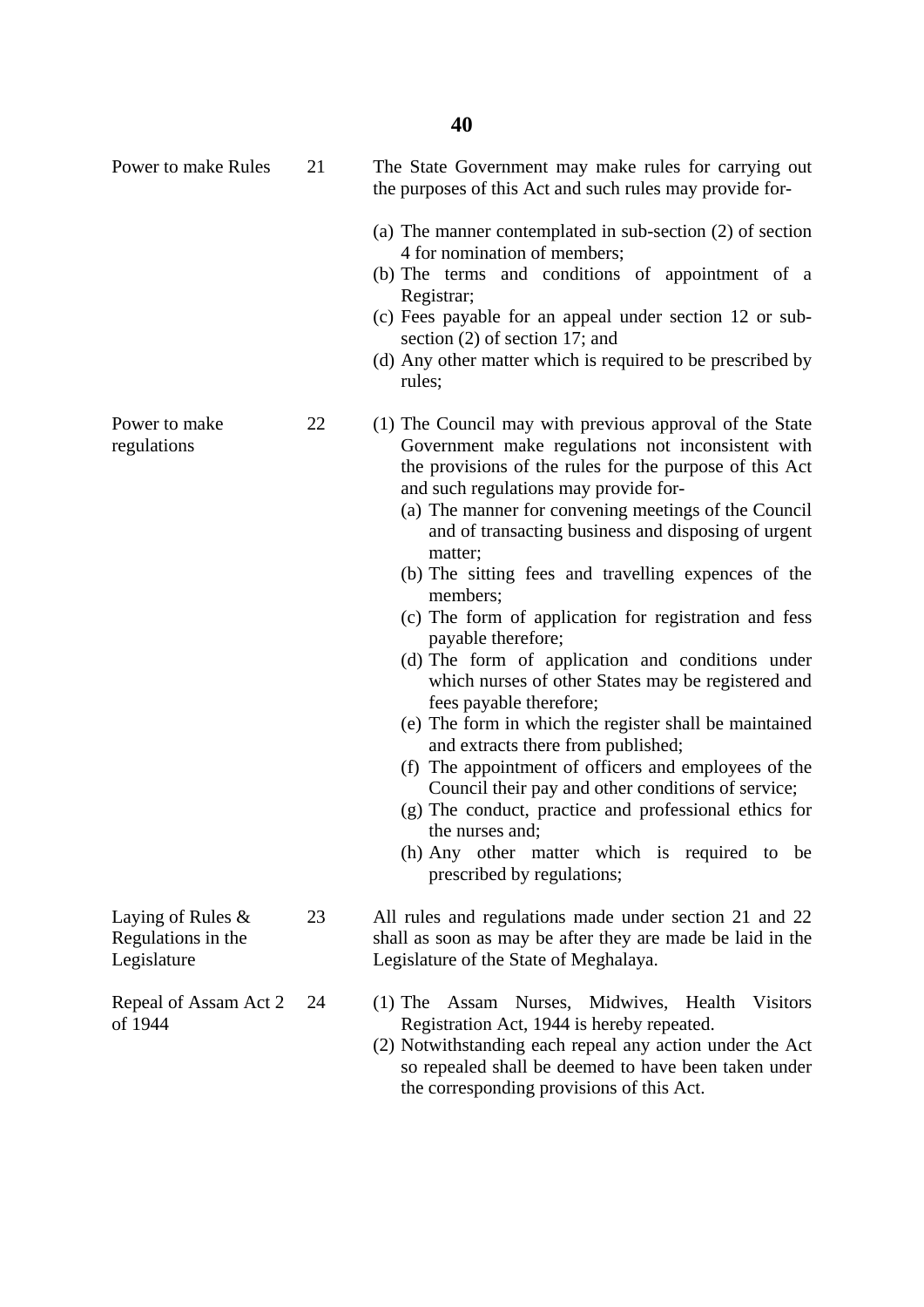## **MEGHALAYA ACT NO. 6 OF 1992**

## **THE MEGHALAYA ASSEMBLY OF MEGHALAYA (MEMBER'S PENSION) (AMENDMENT) ACT, 1992**

(As passed by the Meghalaya Legislative Assembly)

[Received the assent of the Governor on the 3<sup>rd</sup> May, 1992]

(Published in the *Gazette of* Meghalaya, Extra-ordinary issue, dated 4<sup>th</sup> May, 1992)

An

### Act

Further to amend the Legislature Assembly of Meghalaya (Members' Pension) Act, 1977

Be, it enacted by the Legislature of the State of Meghalaya in Forty-third year of the Republic of India as follows:-

| Short title and<br>commencement            | $\mathbf{1}$ | (1) This Act may be called the legislative Assembly of<br>Meghalaya (Members' Pension) (Amendment) Act,<br>1992                                                                                                                                                                                                                                                         |
|--------------------------------------------|--------------|-------------------------------------------------------------------------------------------------------------------------------------------------------------------------------------------------------------------------------------------------------------------------------------------------------------------------------------------------------------------------|
|                                            |              | (2) It shall be deemed to have come into force on the $1st$<br>April, 1992.                                                                                                                                                                                                                                                                                             |
| Amendment of section<br>3 of Act 6 of 1977 | 2            | In section 3 of the Legislature Assembly of Meghalaya<br>(Members' Pension) Act, 1977 as amended,                                                                                                                                                                                                                                                                       |
|                                            |              | (hereinafter referred to as the principal Act), in sub-<br>section $(1)$ -                                                                                                                                                                                                                                                                                              |
|                                            |              | (a) For the words "seven hundred and fifty rupees" the<br>words "one thousand rupees" shall be substituted;<br>(b) For the existing second proviso there to the following<br>shall be substituted, namely-                                                                                                                                                              |
|                                            |              | Provided further, that when any person has served<br>as a member of the Legislature Assembly for a period<br>exceeding five years there shall be paid to him an<br>additional pension of rupees one hundred per mensem for<br>every year in excess of the five so, however that in no case<br>shall the total pension payable exceed rupees two<br>thousand per mensem. |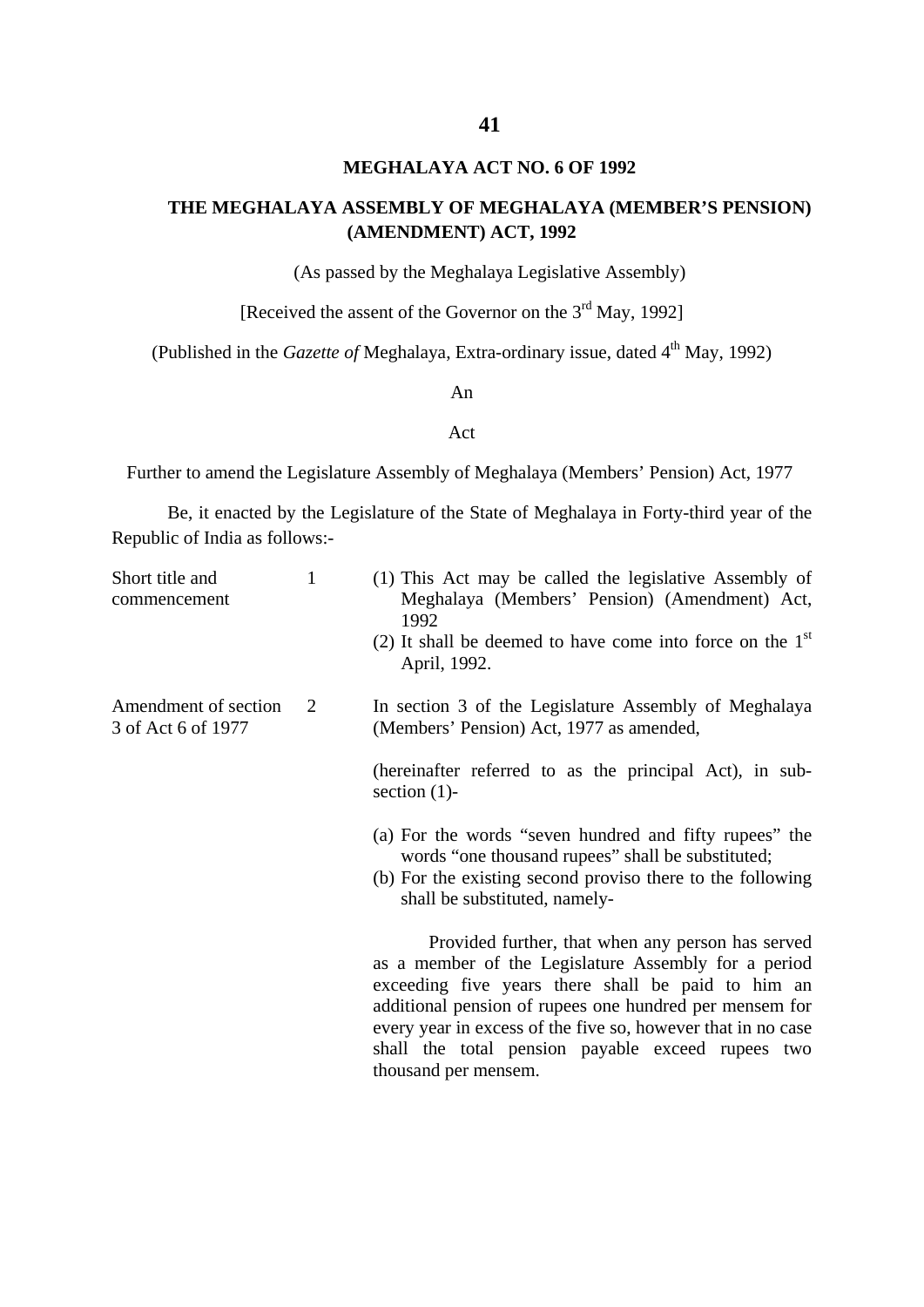Revised rate of pension 3 The revised rate of pension under Section 2 shall, with to apply to Members of effect from the commencement of this Act, also apply to Legislative Assembly all persons receiving pension under the provisions of the principal Act before its amendment by this Act.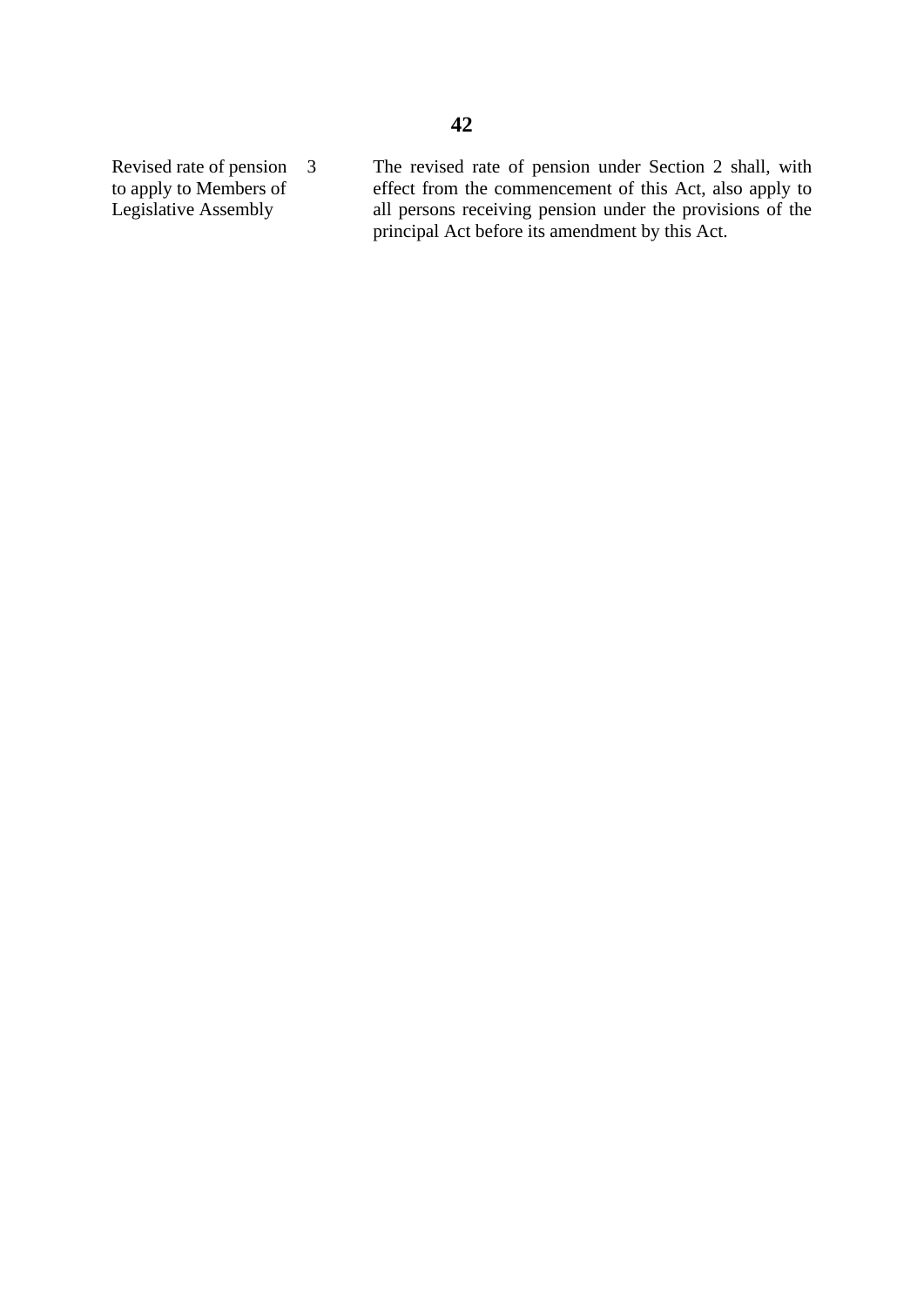## **MEGHALAYA ACT NO. 7 OF 1992**

### **THE MEGHALAYA TAXATION LAWS (AMENDMENT) ACT, 1992**

(As passed by the Meghalaya Legislative Assembly)

[Received the assent of the Governor on the  $3<sup>rd</sup>$  May, 1992]

(Published in the *Gazette of* Meghalaya, Extra-ordinary issue, dated 4<sup>th</sup> May, 1992)

#### An

## Act

Further to amend the Meghalaya Sales Tax Act, the Meghalaya Finance (Sales Tax) Act, the Meghalaya Purchase Tax Act and the Meghalaya Amusements and Betting Tax Act.

Be, it enacted by the Legislature of the State of Meghalaya in Forty-third year of the Republic of India as follows:-

| Short title and<br>commencement                              | $\mathbf{1}$ | (1) This Act may be called the Meghalaya Taxation Laws<br>(Amendment) Act, 1992<br>(2) Clause (a) and sub-clause (ii) of clause (b) of section 2<br>of this Act shall be deemed to have come into force on<br>the $31st$ day of July, 1991, clause (b) of section 4 on<br>the 5 <sup>th</sup> day of August, 1991 and the rest of the<br>provisions on the $1st$ day of April, 1992           |  |  |  |
|--------------------------------------------------------------|--------------|-----------------------------------------------------------------------------------------------------------------------------------------------------------------------------------------------------------------------------------------------------------------------------------------------------------------------------------------------------------------------------------------------|--|--|--|
| Amendment of<br>Schedules II and III to<br>Act XVII of 1947. | 2            | In the Meghalaya Sales Tax Act (Assam XVII) of 1947 as<br>adapted and amended by Meghalaya-<br>(a) In Schedule II for the existing item 2, the following<br>shall be substituted, namely-                                                                                                                                                                                                     |  |  |  |
|                                                              |              | "2. Ready-made garments and hosiery 5 paise in<br>(cotton, synthetic and otherwise) including the rupee.<br>school uniforms<br>(b) In Schedule III-<br>$(i)$ Against item 4, in column 2, for the<br>"tobacco"<br>words<br>and<br>all<br>its<br>products" the words "Tobacco and<br>all its products but not including<br>tobacco<br>leaf<br>and<br>raw<br>(unmanufactured) tobacco" shall be |  |  |  |

substituted;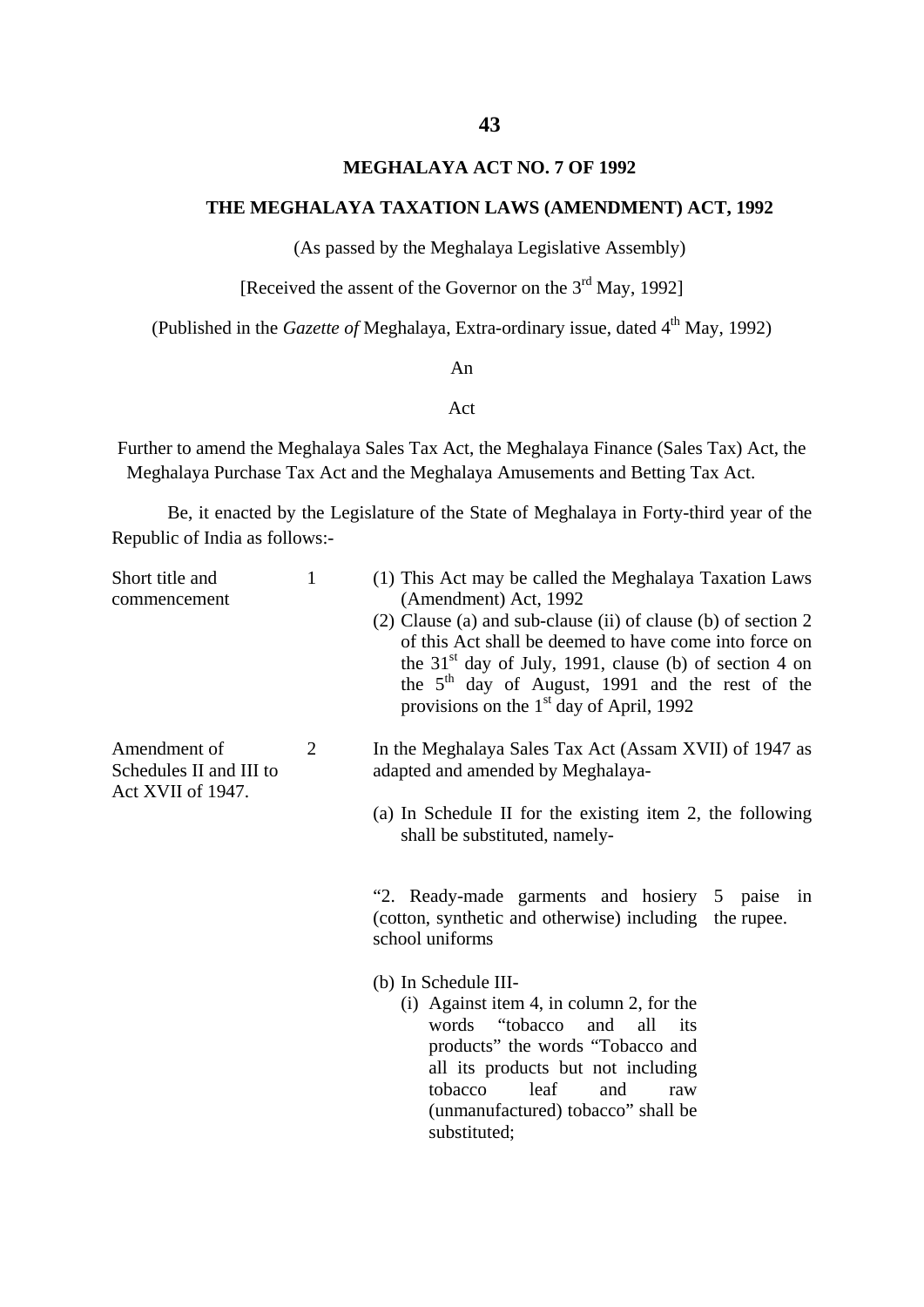Amendment of the Schedule to Act XI of 1956

In the Schedule to the Meghalaya Finance (Sales Tax) Act (Assam Act XI of 1956 as adapted and amended by Meghalaya)-

- (a) Against item 5, in column 3, for the figure and words "7 paise in the rupee" the figure and words "10 paise in the rupee" shall be substituted;
- (b) For the existing item 6, the following shall be substituted, namely-

"6. Dictaphones, tape recorders and other 12 paise in the similar apparatuses for recording sound and rupee" tapes of all description for use there with and parts and accessories thereof.

- (c) Against item 13, in column 3, for the figure and words "7 paise in the rupee", the figure and words "12 paise in the rupee" shall be substituted;
- (d) For the existing item 15, the following shall be substituted, namely-

"15. Television sets video cassette recorders, video cassette players, other wireless rupee" reception instruments and apparatus, radios, radio gramophones, electrical valves accumulators, amplifiers and loudspeakers parts and accessories thereof. 10 paise in the

(e) After items 15, the following new item 15A shall be inserted, namely-

"15A. Electronic goods or instruments, apparatus and appliances computers and computer software of all varieties and parts and accessories, thereof 10 paise in the including rupee"

- (f) Against item 16, in column 3, for the figure and words "8 paise in the rupee", the figure and words "10 paise in the rupee" shall be substituted;
- (g) After item 16, the following new item 16A shall be inserted, namely-

"16A. Switch boards, ceiling roses, battens 10 paise in the linked clips and other electrical fittings of a rupee" similar nature.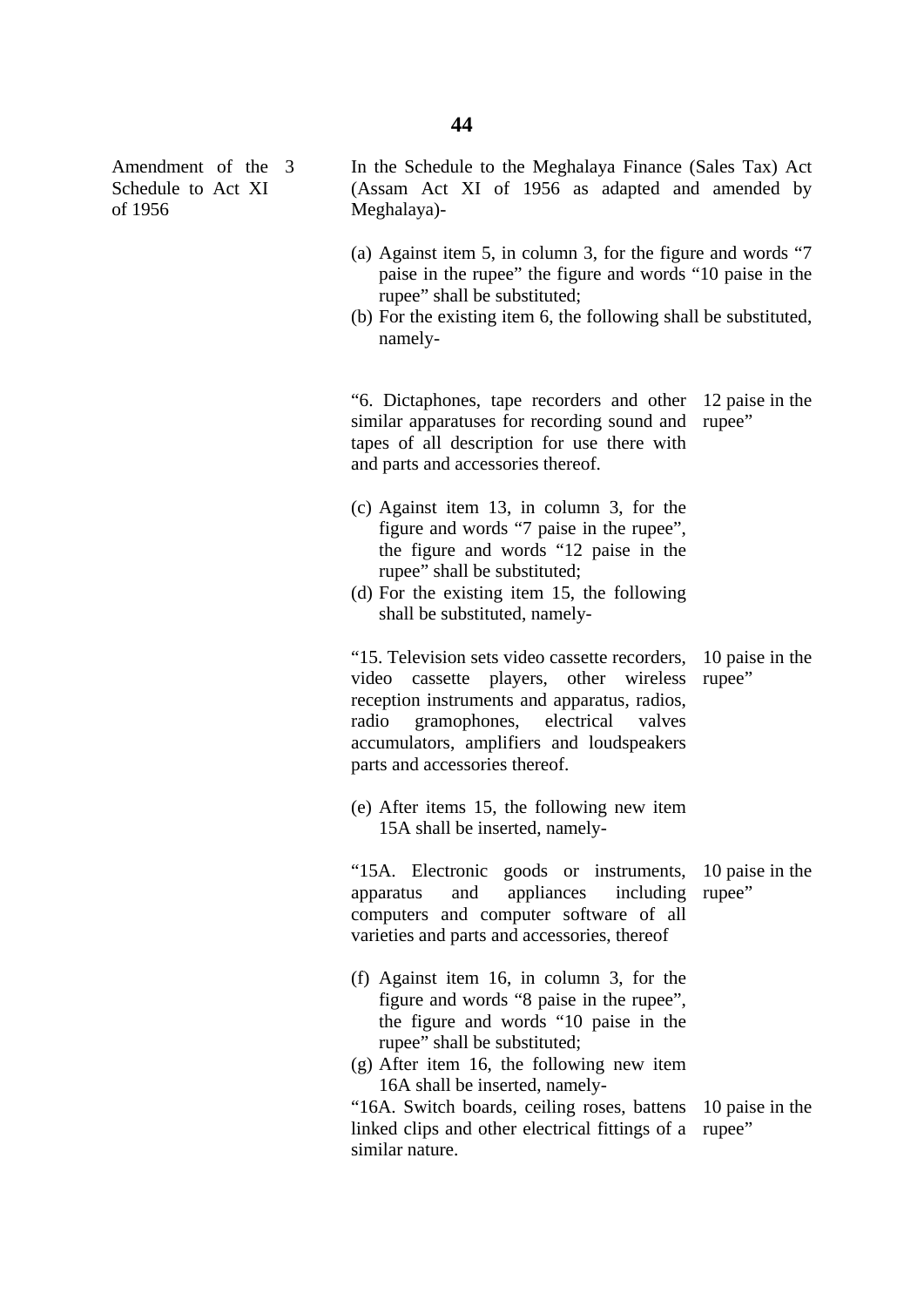| (h) Against item $17$ , in column 2, for the<br>words "All varieties of tractors and<br>bulldozers", the words "All varieties of<br>tractors including parts and accessories<br>thereof", shall be substituted;<br>(i) After item 17, the following new item<br>17A shall be inserted, namely- |                           |
|------------------------------------------------------------------------------------------------------------------------------------------------------------------------------------------------------------------------------------------------------------------------------------------------|---------------------------|
| "17A. All varieties of bulldozers including 8 paise in the<br>parts and accessories thereof;<br>(j) For the existing item 26, the following<br>shall be substituted, namely-                                                                                                                   | rupee"                    |
| "26. Leather goods of all varieties excluding<br>foot wear.<br>$(k)$ After item 26 the following new item<br>26A shall be <i>inserted</i> , namely-                                                                                                                                            | 8 paise in the<br>rupee"  |
| "26A. Footwear of all kinds                                                                                                                                                                                                                                                                    | 8 paise in the<br>rupee"  |
| (1) After item 29, the following new item<br>29A shall be inserted, namely-                                                                                                                                                                                                                    |                           |
| "29A. Brushes, sand papers and other 8 paise in the<br>abrasives by whatever name known.                                                                                                                                                                                                       | rupee"                    |
| $(m)$ Against item 33, in column 2, for the<br>words "sewing machines" the words<br>"sewing machines" knitting machines<br>and parts and accessories thereof" shall<br>be substituted;                                                                                                         |                           |
| (n) Against item 45, in column 2, for the<br>words "Foam rubber products"<br>the<br>words "Plastic foam rubber products and<br>similar other articles made wholly or<br>partly of artificial or synthetic resin"<br>shall be substituted;                                                      |                           |
| (o) After each of the items 48, 52 and 79<br>one each of the following new items<br>shall serially be inserted, namely-                                                                                                                                                                        |                           |
| "48A. Lenoleum and similar other floor<br>coverings                                                                                                                                                                                                                                            | 10 paise in the<br>rupee" |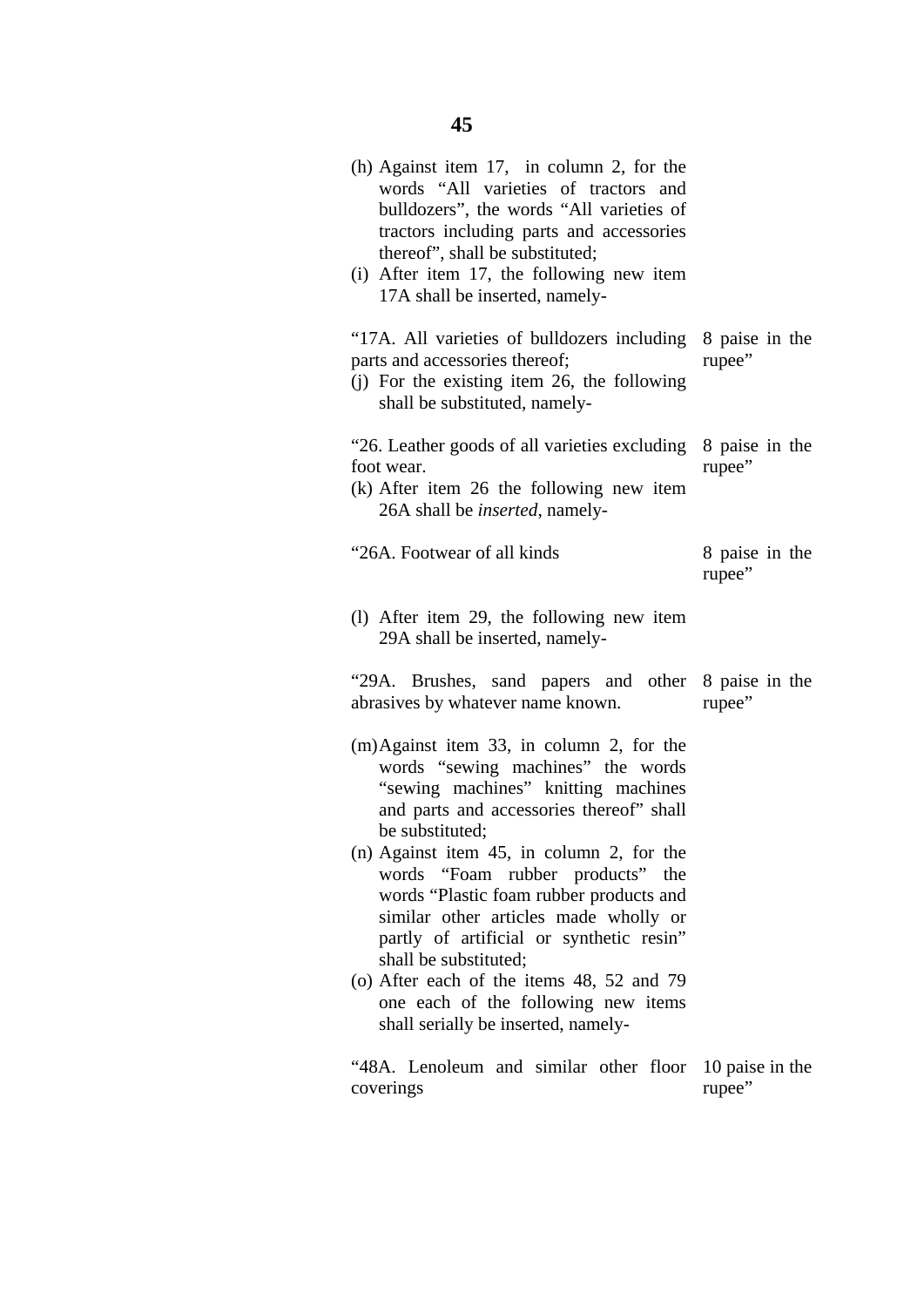|                                                         |   | "52A. Laminated sheets like sunmica,<br>10 paise in the<br>formica and decolum<br>rupee"                                                                |
|---------------------------------------------------------|---|---------------------------------------------------------------------------------------------------------------------------------------------------------|
|                                                         |   | "80. Industrial gases including oxygen,<br>8 paise in the<br>nitrogen, acetylene gas burners and other<br>rupee"<br>equipments and accessories thereof. |
| Amendment of the<br>Schedule to Act<br>XIX of 1967      | 4 | In the Schedule to the Meghalaya Purchase Tax Act (Assam<br>Act XIX of 1967 as adapted and amended by Meghalaya)-                                       |
|                                                         |   | (a) For the existing item 5, the following shall be<br>substituted, namely-                                                                             |
|                                                         |   | "5. Timber (converted and unconverted)<br>50 paise per<br>excluding firewood<br>rupee value<br>at which the<br>goods<br>are<br>purchased"               |
|                                                         |   | (b) After the existing item 7, the following shall be added<br>as new items 8,9 and 10 namely-                                                          |
|                                                         |   | "8. Bamboo<br>7 paise<br>in<br><br>the rupee                                                                                                            |
|                                                         |   | "9. Casia Bark<br>5 paise<br>in<br>$\cdots$<br>the rupee                                                                                                |
|                                                         |   | "10. Dhuplaki (kseh)<br>10 paise in<br>the rupee                                                                                                        |
| Amendment of<br>section $B(1)$ (b) of<br>Act VI of 1939 | 5 | In section 3 of the Meghalaya Amusement and Betting Tax<br>Act (Assam Act VI of 1939 as adapted by Meghalaya), in<br>clause (b) of sub-section $(1)$ -  |
|                                                         |   | "50", the figure " $100$ "<br>(a) In item $(i)$ , for the figure<br>shall be substituted;                                                               |
|                                                         |   | "80", the figure " $160$ "<br>(b) In item $(ii)$ , for the figure<br>shall be substituted;                                                              |
|                                                         |   | (c) In item (iii), for the figure " $100$ ", the figure<br>"200"<br>shall be substituted;                                                               |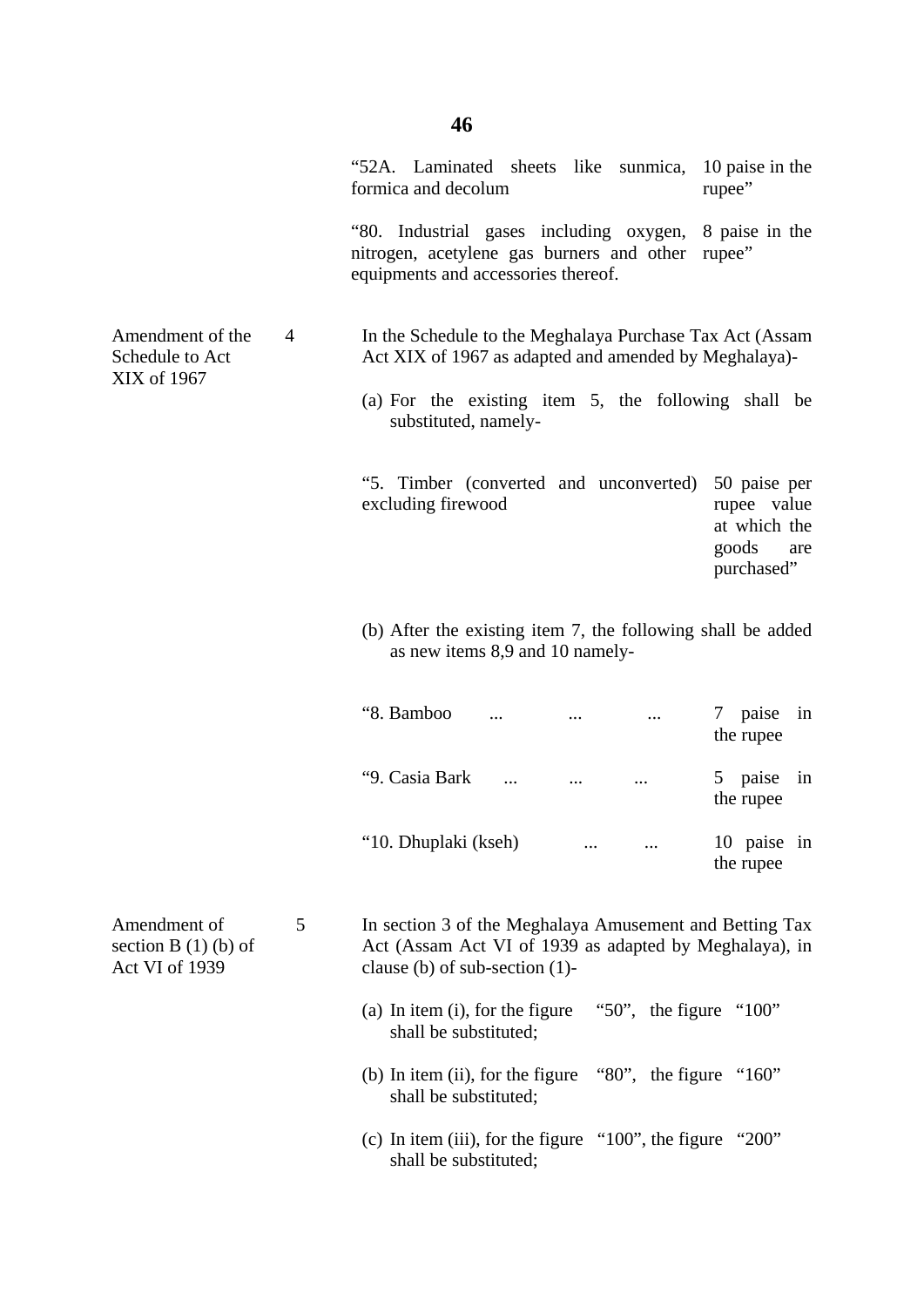### **MEGHALAYA ACT NO. 8 OF 1992**

### **THE MEGHALAYA APPROPRIATION (NO.II) ACT, 1992**

(As passed by the Meghalaya Legislative Assembly)

[Received the assent of the Governor on the  $3<sup>rd</sup>$  May, 1992]

(Published in the *Gazette of* Meghalaya, Extra-ordinary issue, dated 4<sup>th</sup> May, 1992)

#### An

### Act

To authorise payment and appropriation of certain sums from and out of the Consolidated Fund of Meghalaya for the services of the financial year ending on the thirty-first day of march, 1993

Be, it enacted by the Legislature of the State of Meghalaya in Forty-third year of the Republic of India as follows:-

| Short title and<br>commencement                                                                                                   | 1              | (1) This Act may be called the Meghalaya Appropriation<br>(No. II) Act, 1992<br>(2) It shall be deemed to have come into force on the<br>first day of April, 1992                                                                                                                                                                                                                                                                                                                                                                                                                                                                                                   |
|-----------------------------------------------------------------------------------------------------------------------------------|----------------|---------------------------------------------------------------------------------------------------------------------------------------------------------------------------------------------------------------------------------------------------------------------------------------------------------------------------------------------------------------------------------------------------------------------------------------------------------------------------------------------------------------------------------------------------------------------------------------------------------------------------------------------------------------------|
| Withdrawal of Rs.<br>6,14,40,65,700 from<br>and out of the<br>Consolidated Fund of<br>Meghalaya for the<br>financial year 1992-93 | $\overline{2}$ | From and out of the Consolidated fund of Meghalaya<br>there may be paid and applied sums not exceeding those<br>specified in Column (3) of the Schedule amounting in<br>the aggregate inclusive of the sum specified in column<br>(3) of the Schedule to the Meghalaya appropriation<br>(Vote-on-Account) Act, 1992 to the sums of Rupees six<br>hundred fourteen crores, forty lakhs, sixty five thousand,<br>seven hundred towards defraying the several charges<br>which will come in the course of payment during the<br>financial year ending on the thirty-first day of March,<br>1993 in respect of the services specified in Column (2)<br>of the Schedule. |
| Appropriation                                                                                                                     | 3              | The sums authorised to be withdrawn from and out of<br>the Consolidated Fund of Meghalaya by this Act, shall<br>be appropriated for the services and purposes expressed                                                                                                                                                                                                                                                                                                                                                                                                                                                                                             |

in the Schedule in relation to the said year.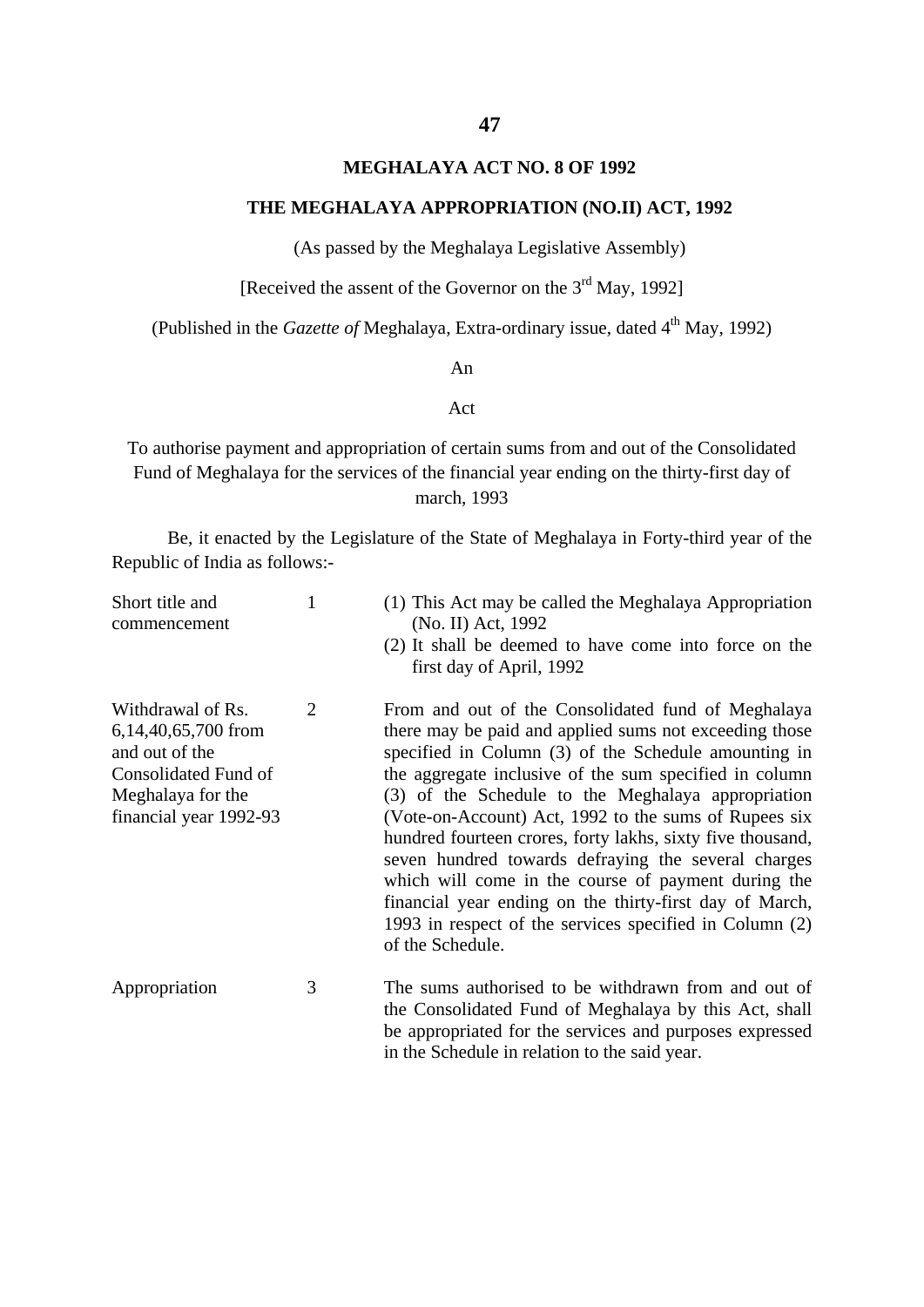## **48** SCHEDULE

## (See Section 2 & 3)

| (1)       | (2)                                                                                              |                  | (3)                 |                  |                       |
|-----------|--------------------------------------------------------------------------------------------------|------------------|---------------------|------------------|-----------------------|
| Grant No. | Services and Purposes                                                                            |                  | Sums not exceeding  |                  |                       |
|           | (Major Heads)                                                                                    |                  |                     |                  |                       |
|           |                                                                                                  |                  | Voted by            | Charged on       | Total                 |
|           |                                                                                                  |                  |                     | the Consolidated |                       |
|           |                                                                                                  |                  | the                 |                  |                       |
|           |                                                                                                  |                  | Assembly            | Fund             |                       |
|           |                                                                                                  |                  | Rs.                 | Rs.              | Rs.                   |
|           | 2011-Parliamentary/State/Union                                                                   | $\sqrt{$ Revenue | 1,98,97,000         |                  | 9,47,000 2,08,44,000  |
|           | <b>Territory Legislature</b>                                                                     |                  |                     |                  |                       |
| 1.        | 2058-Stationery and Printing                                                                     | Capital          | 20,00,000           |                  | 20,00,000             |
|           | 4058-Capital Outlay on Printing                                                                  |                  |                     |                  |                       |
|           | and Stationery                                                                                   |                  |                     |                  |                       |
| 2.        | 2012-Governor                                                                                    | Revenue          | 25,000              | 75,66,000        | 75,91,000             |
| 3.        | 2013-Council of Ministers                                                                        | Revenue          | 1,17,70,000         | $\ddotsc$        | 1,17,70,000           |
| 4.        | 2014-Administration of Justice                                                                   | Revenue          | 94,18,000           |                  | 18,52,000 1,17,70,000 |
| 5.        | 2015-Elections                                                                                   | Revenue          | 2,34,32,000         | $\cdots$         | 2,34,32,000           |
|           | 2029-Land Revenue<br>2245-Relief on account of Natural<br>calamities                             |                  |                     |                  |                       |
|           | 2250-Other Social Services<br>3475-Other General Economic<br>Services-201-Land Ceilings          |                  | Revenue 4,92,01,000 |                  | 4,92,01,000           |
| 6.        | 6225-Loans for Welfare of<br>Scheduled Castes, Scheduled<br>Tribes and other Backward<br>Classes |                  |                     |                  |                       |
|           | 6250-Loans for Other Social<br><b>Services</b><br>6401-Loans for Crop Husbandry                  | Capital          | 10,000              |                  | 10,000                |
| 7.        | 2030-Stamps and Registration                                                                     | Revenue          | 14,71,000           |                  | 14,71,000             |
| 8.        | 2039-State Excise                                                                                | Revenue          | 94,91,000           |                  | 94,91,000             |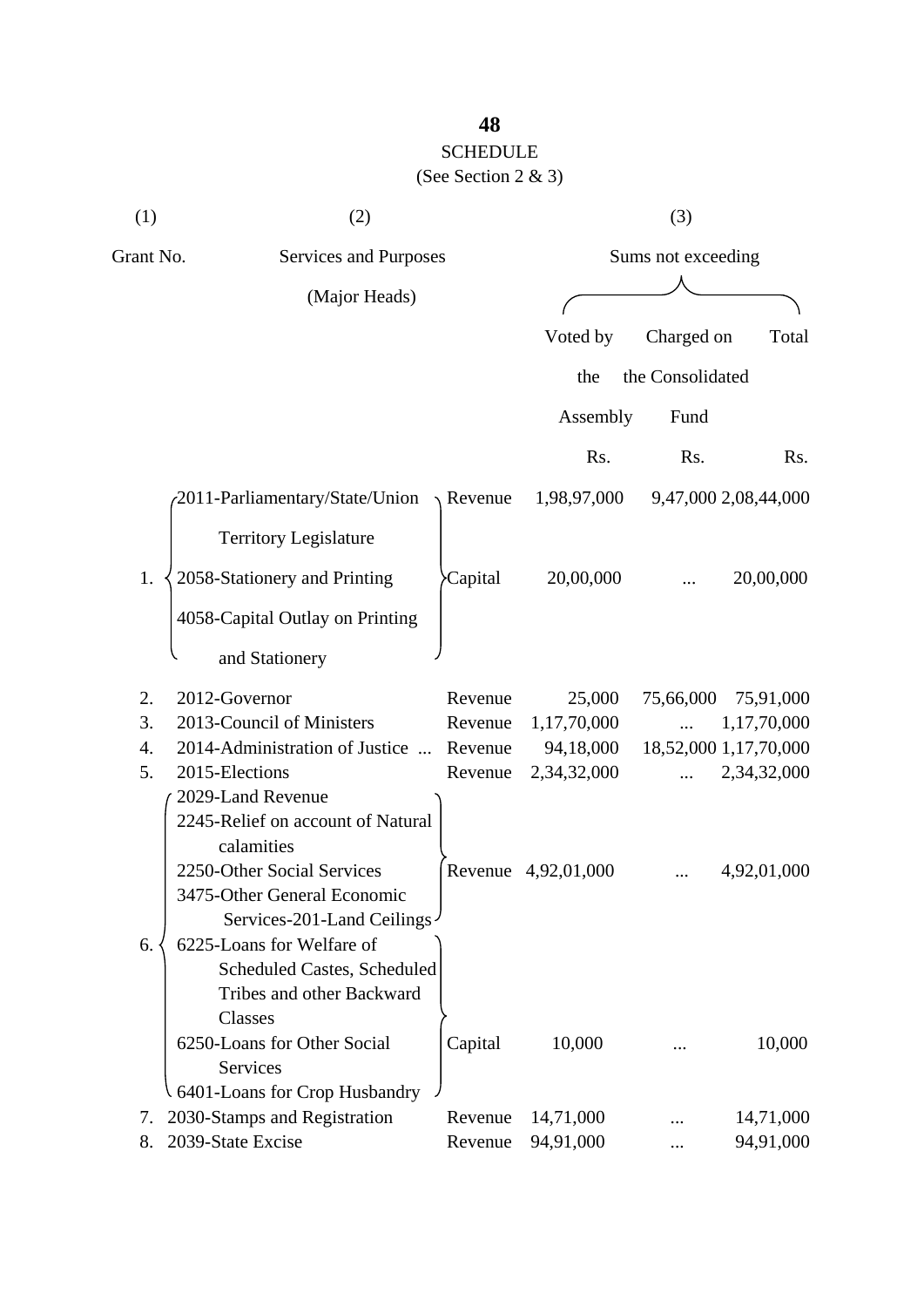| (1)       | (2)                              | (3)     |                    |                  |              |
|-----------|----------------------------------|---------|--------------------|------------------|--------------|
| Grant No. | Services and Purposes            |         | Sums not exceeding |                  |              |
|           | (Major Heads)                    |         |                    |                  |              |
|           |                                  |         |                    |                  |              |
|           |                                  |         | Voted by           | Charged on       | Total        |
|           |                                  |         | the                | the Consolidated |              |
|           |                                  |         | Assembly           | Fund             |              |
|           |                                  |         | Rs.                | Rs.              | Rs.          |
|           | 2040-Sales Tax                   |         |                    |                  |              |
| $9. -$    | 2045-Other Taxes and Duties on   | Revenue | 1,02,17,000        |                  | 1,02,17,000  |
|           | <b>Commodities and Services</b>  |         |                    |                  |              |
|           | 2041-Taxes on vehicles           |         |                    |                  |              |
|           | 2070-Other Administrative        | Revenue | 3,70,56,000        |                  | 3,70,56,000  |
|           | Services-Purchase & Mainte-      |         |                    |                  |              |
|           | nance of Transport               |         |                    |                  |              |
|           | 10 3055-Road Transport           |         |                    |                  |              |
|           | 5053-Capital Outlay on Civil     |         |                    |                  |              |
|           | Aviation                         |         |                    |                  |              |
|           | 5055-Capital Outlay on Road      | Capital | 2,13,00,000        |                  | 2,13,00,000  |
|           | Transport                        |         |                    |                  |              |
|           | 2045-Other Taxes and Duties on   |         |                    |                  |              |
|           | <b>Commodities and Services-</b> |         |                    |                  |              |
|           | II-Inspectorate of Electricity   |         |                    |                  |              |
|           | 2501-Special Programme for       | Revenue | 7,97,79,,000       |                  | 7,97,79,,000 |
|           | Rural Development-Integra-       |         |                    |                  |              |
|           | ted Rural Energy Programme       |         |                    |                  |              |
| 11.       | 2801-Power                       |         |                    |                  |              |
|           | 2810-Non-Conventional Sources    |         |                    |                  |              |
|           | of Energy                        |         |                    |                  |              |
|           | 6801-Loans for Power Project     | Capital | 5,74,00,000        |                  | 5,74,00,000  |

## **49**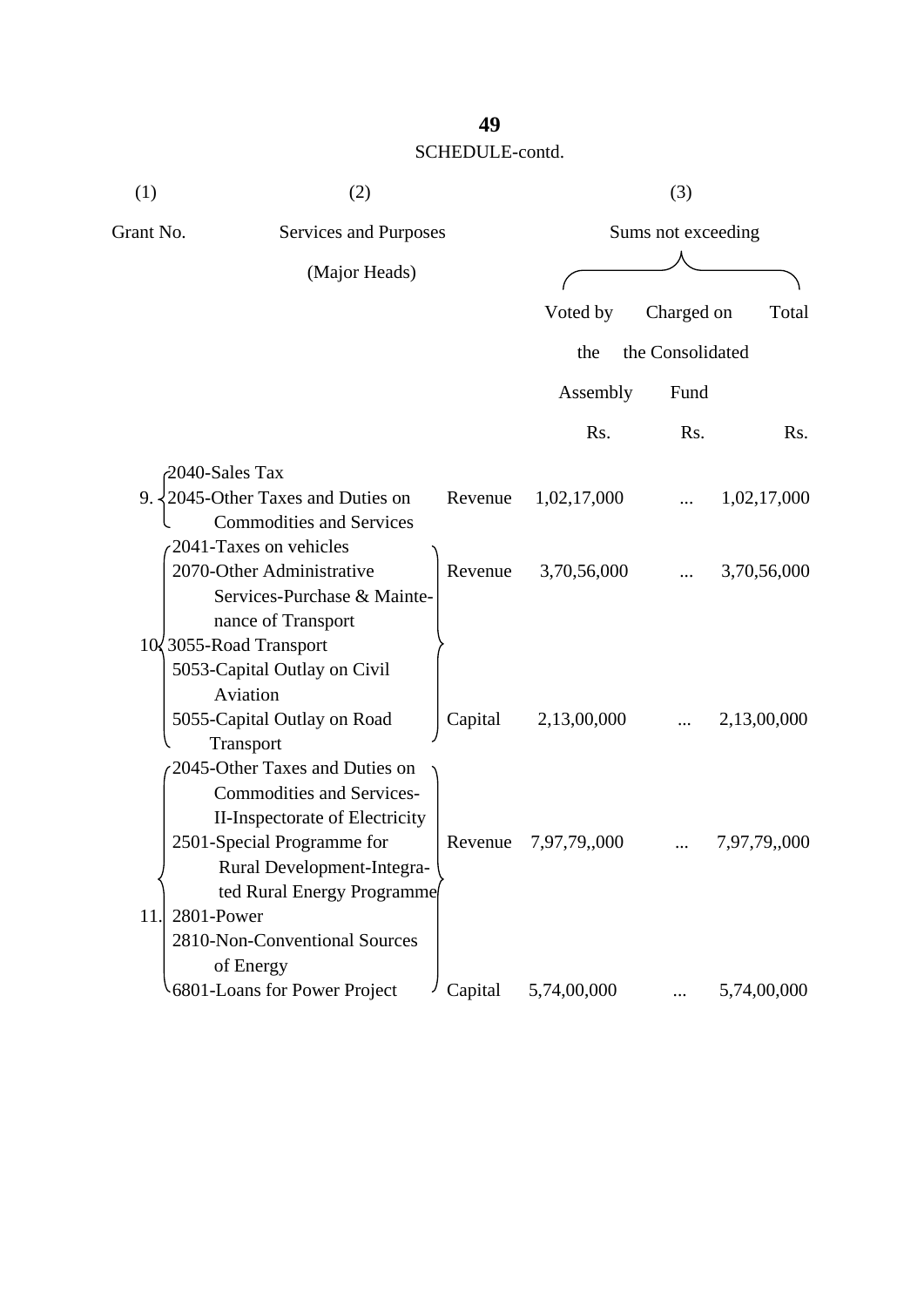| (1)       | (2)                                                                             |         |                      | (3)                |                           |
|-----------|---------------------------------------------------------------------------------|---------|----------------------|--------------------|---------------------------|
| Grant No. | Services and Purposes                                                           |         |                      | Sums not exceeding |                           |
|           | (Major Heads)                                                                   |         |                      |                    |                           |
|           |                                                                                 |         | Voted by             | Charged on         | Total                     |
|           |                                                                                 |         | the                  | the Consolidated   |                           |
|           |                                                                                 |         |                      |                    |                           |
|           |                                                                                 |         | Assembly             | Fund               |                           |
|           |                                                                                 |         | R <sub>s</sub> .     | Rs.                | R <sub>s</sub> .          |
|           | 12. 2047-Other Fiscal Services Promo-<br>tion of Small Savings                  | Revenue | 4,56,000             |                    | 4,56,000                  |
|           | 2048-Appropriation for reduction<br>or avoidance of Debt (Charged)              | Revenue |                      |                    |                           |
|           | 2049-Interest Payments (Charged)                                                | Revenue |                      |                    | 27,08,21,000 27,08,21,000 |
|           | 2051-Public Services Commission<br>(Charged)                                    | Revenue |                      | 28,15,000          | 28,15,000                 |
|           | 2052-Secretariat-General Services                                               |         |                      |                    |                           |
|           | -I-Civil Departments                                                            |         |                      |                    |                           |
| 13.       | 2251-Secretariat-Social and<br><b>Community Services-I-Civil</b><br>Departments | Revenue | 10,00,26,000         |                    | 10,00,25,000              |
|           | 3451-Secretariat-Economic                                                       |         |                      |                    |                           |
|           | Services-I-Civil Departments-                                                   |         |                      |                    |                           |
|           | 14. 2053-District Administration                                                | Revenue | 2,86,14,000          |                    | 2,86,14,000               |
|           | 15. 2054-Treasury Accounts and<br>Administration                                | Revenue | 1,52,73,000          |                    | 1,52,73,000               |
|           | 2055-Police<br>2070-Other Administrative                                        |         |                      |                    |                           |
|           | Services-Fire protection and                                                    |         |                      |                    |                           |
|           | Control                                                                         |         | Revenue 34,06,05,000 |                    | 85,000 34,06,90,000       |
| 16.       | 2216-Housing-01-Government<br><b>Residential Buildings</b>                      |         |                      |                    |                           |
|           | 4059-Capital Outlay on Public                                                   |         |                      |                    |                           |
|           | Works (Police)                                                                  |         |                      |                    |                           |
|           | 4216-Capital Outlay on Housing<br>(Police)                                      | Capital | 50,00,000            |                    | 50,00,000                 |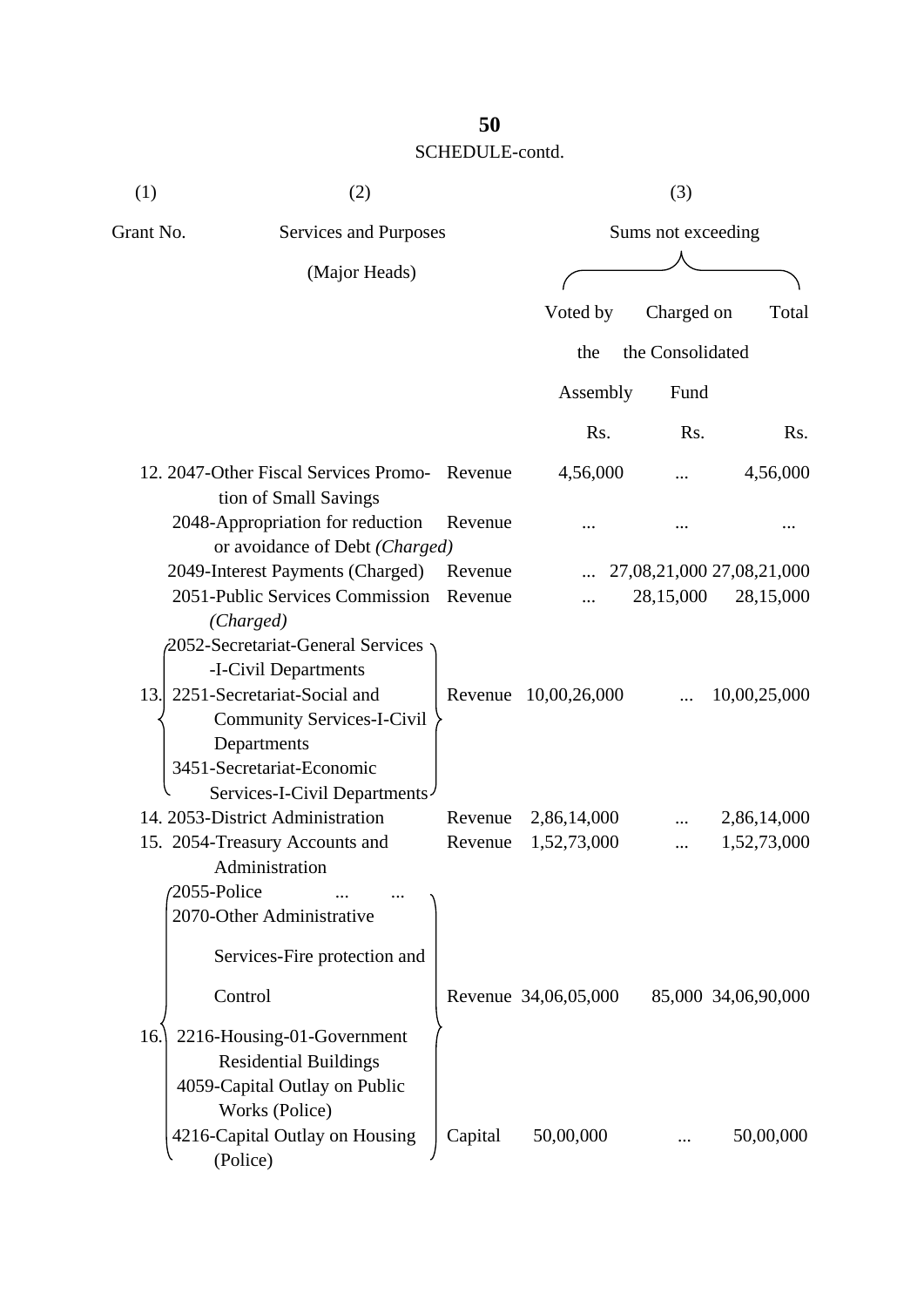| (1)        | (2)                                                                                                                                                                 |         |                      | (3)                |              |
|------------|---------------------------------------------------------------------------------------------------------------------------------------------------------------------|---------|----------------------|--------------------|--------------|
| Grant No.  | Services and Purposes                                                                                                                                               |         |                      | Sums not exceeding |              |
|            | (Major Heads)                                                                                                                                                       |         |                      |                    |              |
|            |                                                                                                                                                                     |         | Voted by             | Charged on         | Total        |
|            |                                                                                                                                                                     |         | the                  | the Consolidated   |              |
|            |                                                                                                                                                                     |         | Assembly             | Fund               |              |
|            |                                                                                                                                                                     |         | Rs.                  | Rs.                | Rs.          |
| 2056-Jails |                                                                                                                                                                     | Revenue | 1,04,69,000          |                    | 1,04,69,000  |
| 172        | 4059-Capital Outlay on Public                                                                                                                                       | Capital |                      |                    |              |
|            | Works (Jails)<br>2058-Stationery and Printing<br>4058-Capital Outlay on Stationery                                                                                  | Revenue | 2,62,95,000          |                    | 2,62,95,000  |
| 18.        | and Printing<br>4216-Capital Outlay on Housing<br>-01-Government Residential<br><b>Buildings</b>                                                                    | Capital | 1,14,00,000          |                    | 1,14,00,000  |
|            | 19. / 2052-Secretariat-General Services                                                                                                                             |         |                      |                    |              |
|            | -II-Public work Department-<br>Secretariat<br>2059-Public Works<br>2202-General Education<br>2203-Technical Education Buil-                                         |         |                      |                    |              |
|            | dings<br>2204-Sports etc Buildings<br>2205-Art and Culture<br>2210-Medical and Public Health<br>2216-Housing-01-Government<br>Residential buildings<br>(i/c. P.W.D) |         | Revenue 19,44,56,000 |                    | 19,44,56,000 |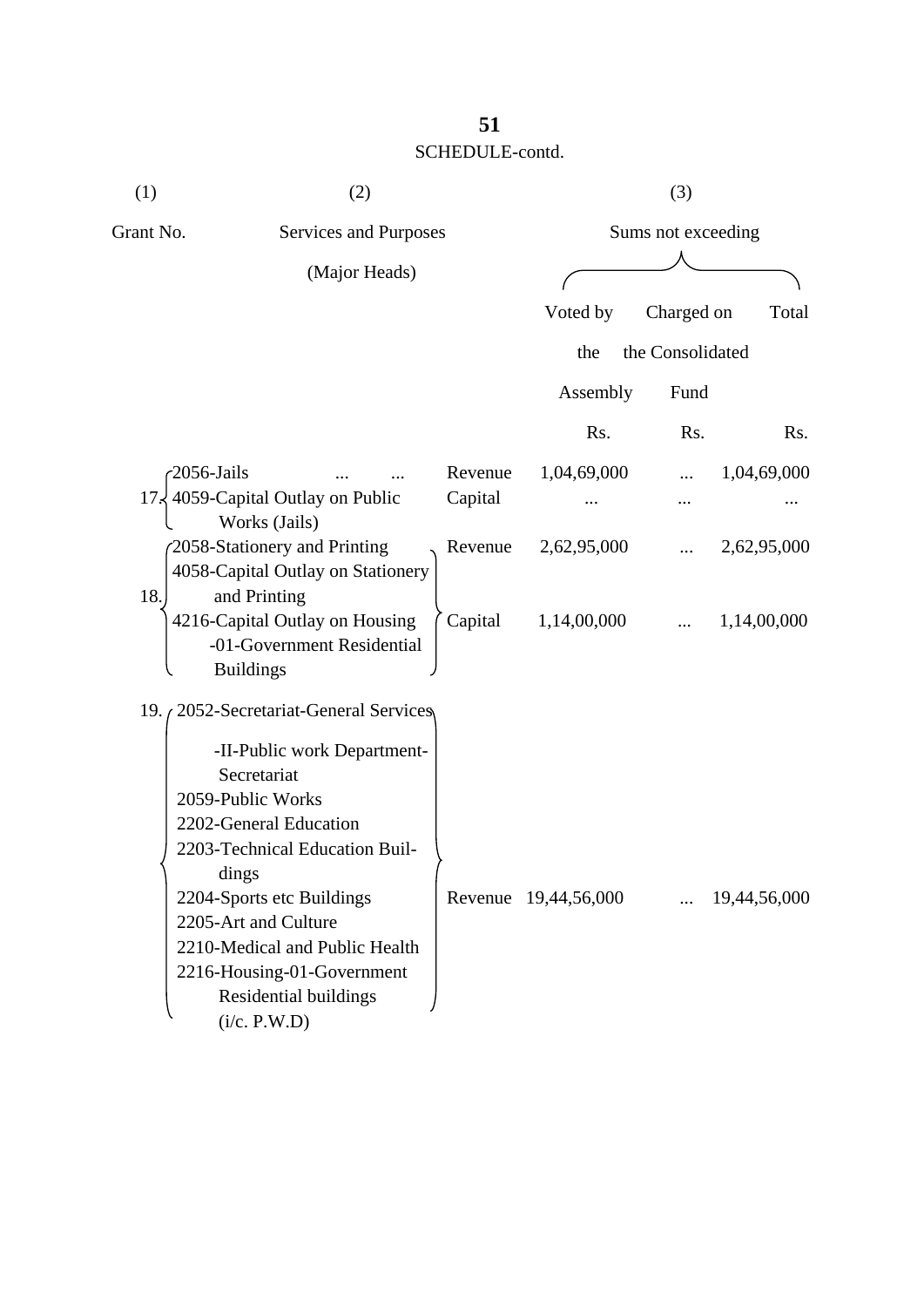| (1)       | (2)                                                                                                                                                                                                                                                                                                                                         |         |              | (3)                |              |
|-----------|---------------------------------------------------------------------------------------------------------------------------------------------------------------------------------------------------------------------------------------------------------------------------------------------------------------------------------------------|---------|--------------|--------------------|--------------|
| Grant No. | Services and Purposes                                                                                                                                                                                                                                                                                                                       |         |              | Sums not exceeding |              |
|           | (Major Heads)                                                                                                                                                                                                                                                                                                                               |         |              |                    |              |
|           |                                                                                                                                                                                                                                                                                                                                             |         | Voted by     | Charged on         | Total        |
|           |                                                                                                                                                                                                                                                                                                                                             |         | the          | the Consolidated   |              |
|           |                                                                                                                                                                                                                                                                                                                                             |         | Assembly     | Fund               |              |
|           |                                                                                                                                                                                                                                                                                                                                             |         | Rs.          | Rs.                | Rs.          |
|           | 19.4059-Capital Outlay on Public<br>Works<br>4202-Capital Outlay on Education,<br>Sports etc.<br>4210-Capital Outlay on Medical<br>and Public Health<br>4216-Capital Outlay on Housing<br>-01-Government Residential<br>Buildings (i/c. P.W.D)<br>4403-Capital Outlay on Animal<br>Husbandry<br>4404-Capital Outlay on Dairy<br>Development | Capital | 13,38,14,000 |                    | 13,38,14,000 |
|           | 2070-Other Administrative<br>Services-Civil Defence and<br><b>Home Guards</b>                                                                                                                                                                                                                                                               | Revenue | 4,04,50,000  |                    | 4,04,50,000  |
| 20.       | 4059-Capital Outlay on Public<br>Works (Civil Defence and<br>Home Guards)                                                                                                                                                                                                                                                                   | Capital |              |                    |              |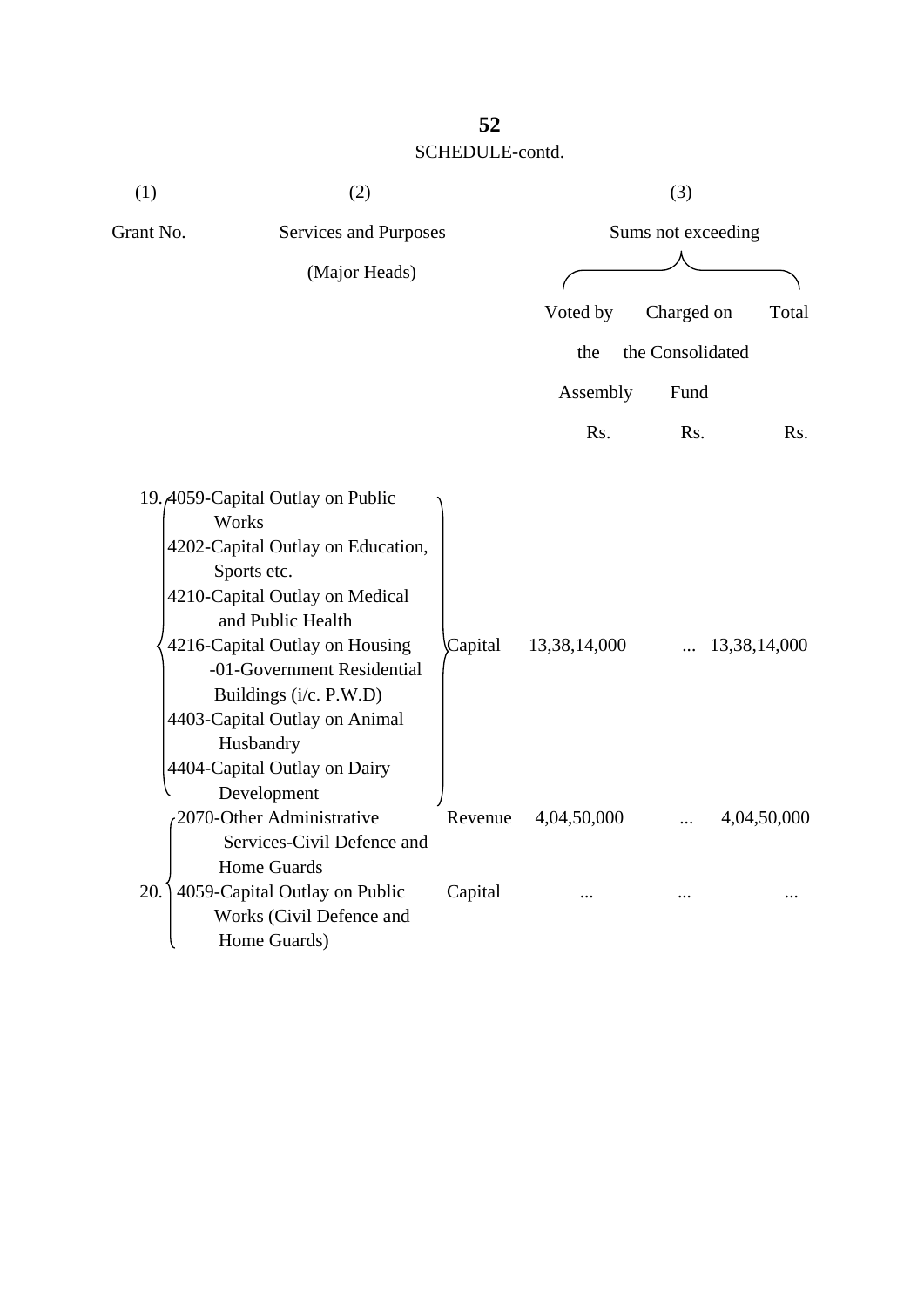| (1)       | (2)                                                                                                            |         |                      | (3)                |                |
|-----------|----------------------------------------------------------------------------------------------------------------|---------|----------------------|--------------------|----------------|
| Grant No. | Services and Purposes                                                                                          |         |                      | Sums not exceeding |                |
|           | (Major Heads)                                                                                                  |         |                      |                    |                |
|           |                                                                                                                |         |                      |                    | Total          |
|           |                                                                                                                |         | Voted by             | Charged on         |                |
|           |                                                                                                                |         | the                  | the Consolidated   |                |
|           |                                                                                                                |         | Assembly             | Fund               |                |
|           |                                                                                                                |         | Rs.                  | Rs.                | Rs.            |
|           | 2075-Miscellaneous General<br>Services-104-Pension and                                                         |         |                      |                    |                |
|           | Awards in consideration of<br>Distinguished Services<br>2202-General Education<br>2203-Technical Education     |         |                      |                    |                |
| 21        | 2204-Sports and Youth Services<br>2205-Art and Culture<br>2236-Nutrition<br>3425-Other Scientific Research     |         | Revenue 82,19,36,000 |                    | 82,19,36,000   |
|           | 3454-Census, Survey and<br><b>Statistics</b><br>4202-Capital Outlay on Education,<br>Sports, Art and Culture   | Capital | 10,00,000            |                    | 10,00,000      |
|           | 6202-Loans for Education, Sports,<br>Art and Culture<br>2070-Other Administrative<br>Services-IV-Guest Houses, |         |                      |                    |                |
| 22.       | Government Hostels etc.<br>2216-Housing-01-Government<br><b>Residential Buildings</b><br>(i/c. G.A.D)          | Revenue | 2,12,76,000          |                    | 2, 12, 76, 000 |
|           | 4059-Total Outlay on Public<br>Works (i/c. G.A.D)                                                              | Capital |                      |                    |                |
| 23.       | 2070-Other Administrative<br>Services-V-Training Vigi-<br>lance, Administration of<br>Citizen ship Act, etc.   | Revenue | 35,10,000            |                    | 35,10,000      |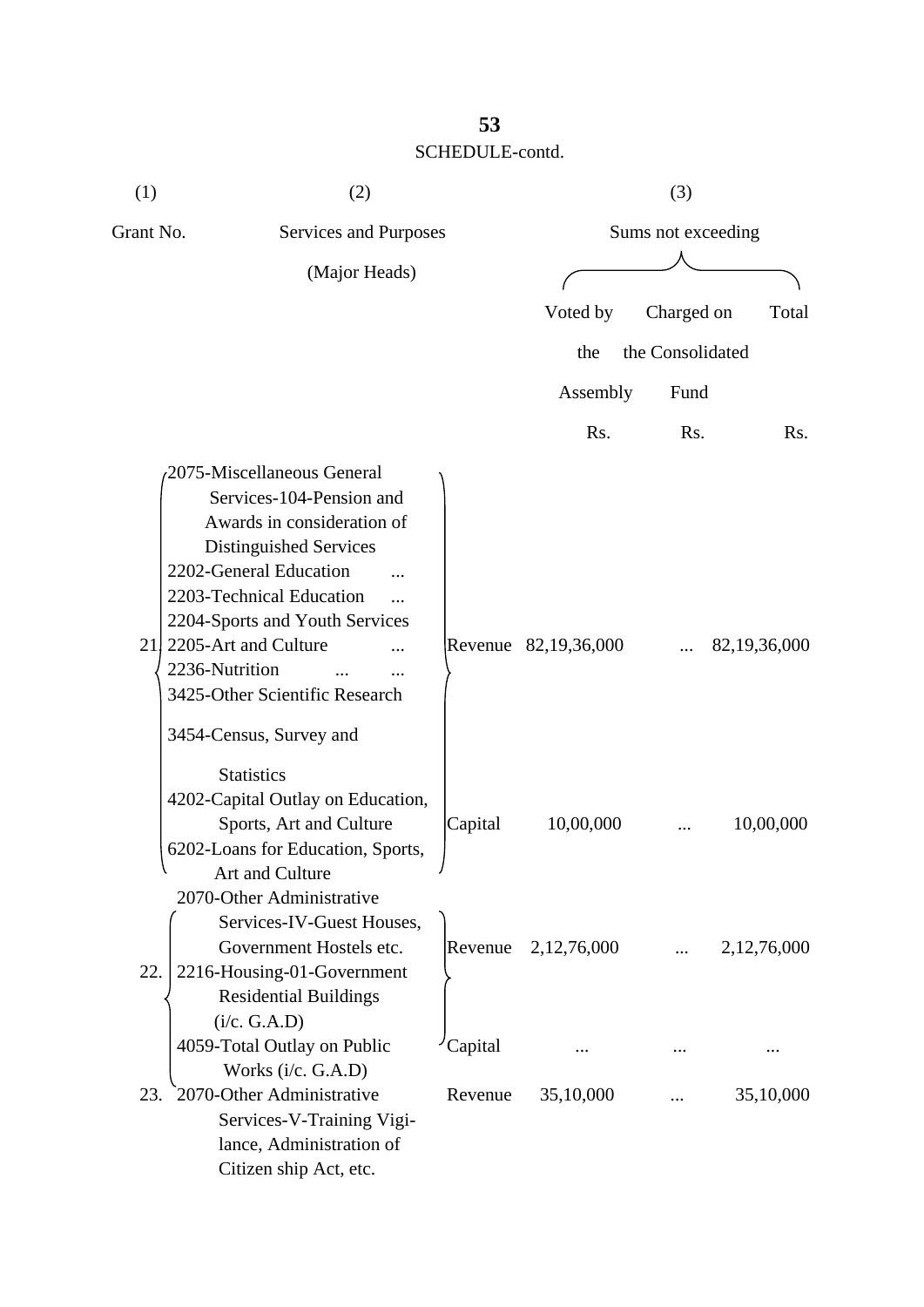| (1)       | (2)                                                                                                         |         |                             | (3)                |              |
|-----------|-------------------------------------------------------------------------------------------------------------|---------|-----------------------------|--------------------|--------------|
| Grant No. | Services and Purposes                                                                                       |         |                             | Sums not exceeding |              |
|           | (Major Heads)                                                                                               |         |                             |                    |              |
|           |                                                                                                             |         | Voted by                    | Charged on         | Total        |
|           |                                                                                                             |         | the                         | the Consolidated   |              |
|           |                                                                                                             |         | Assembly                    | Fund               |              |
|           |                                                                                                             |         |                             |                    |              |
|           |                                                                                                             |         | Rs.                         | Rs.                | Rs.          |
|           | 24. 2071-Pensions and other<br><b>Retirement Benefits</b>                                                   | Revenue | 5,88,50,000                 |                    | 5,88,50,000  |
| 25.       | 2070-Other Administrative Ser-<br>vices-VI-State Lotteries<br>2075-Miscellaneous General<br><b>Services</b> | Revenue | 11,76,000                   |                    | 11,76,000    |
|           | 2210-Medical and Public Health<br>2211-Family Welfare<br>4210-Capital Outlay on Medical                     | Revenue | 28,99,63,800                |                    | 28,99,63,800 |
| 26.       | and Public Health<br>4211-Capital Outlay on Family<br>Welfare                                               | Capital | 3,17,00,000                 |                    | 3,17,00,000  |
| 27.       | 2215-Water Supply and Sanitation<br>2216-Housing<br>4215-Capital Outlay on Water                            |         | $\int$ Revenue 16,80,74,000 |                    | 16,80,74,000 |
|           | Supply and Sanitation<br>4216-Capital Outlay on Housing<br>-01-Government Residential<br><b>Buildings</b>   |         | Capital 27,81,75,000        |                    | 27,81,75,000 |
|           | 6215-Loans for Sanitation and<br><b>Water Supply</b>                                                        |         |                             |                    |              |
|           | 2216-Housing                                                                                                | Revenue | 2,88,64,000                 |                    | 2,88,64,000  |
|           | 28. 4216-Capital Outlay on Housing<br>6216-Loans for Housing                                                | Capital | 76,00,000                   |                    | 76,00,000    |
| 29.       | 2217-Urban Development<br>Municipal Administration                                                          | Revenue |                             |                    |              |
|           | 6217-Loans for Urban Develop-<br>ment                                                                       | Capital |                             |                    |              |

## **54**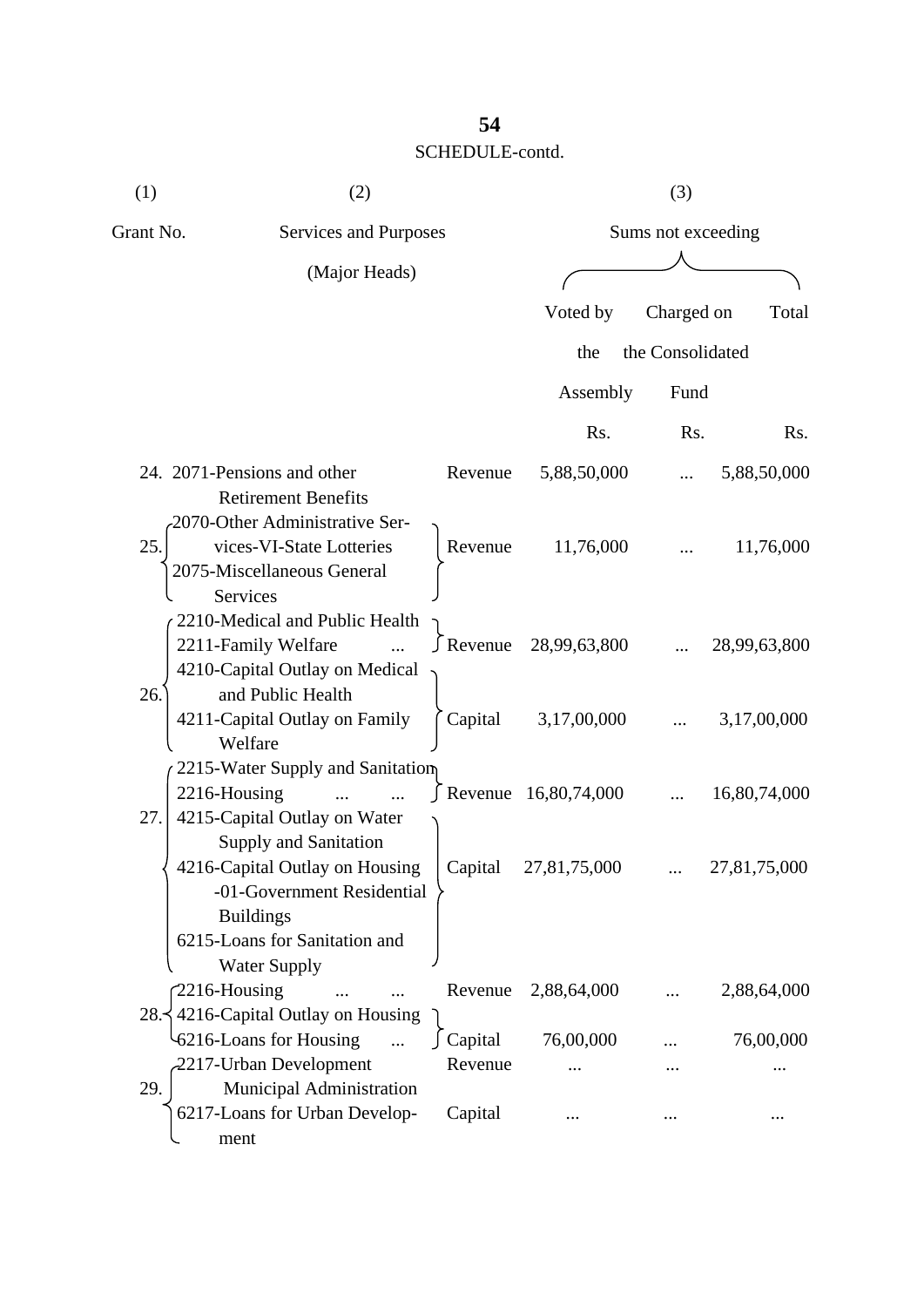| (1)       | (2)                                                                                                                                         |         |             | (3)                |                  |
|-----------|---------------------------------------------------------------------------------------------------------------------------------------------|---------|-------------|--------------------|------------------|
| Grant No. | Services and Purposes                                                                                                                       |         |             | Sums not exceeding |                  |
|           | (Major Heads)                                                                                                                               |         |             |                    |                  |
|           |                                                                                                                                             |         | Voted by    | Charged on         | Total            |
|           |                                                                                                                                             |         | the         | the Consolidated   |                  |
|           |                                                                                                                                             |         | Assembly    | Fund               |                  |
|           |                                                                                                                                             |         | Rs.         | Rs.                | R <sub>s</sub> . |
| 30.       | 2217-Urban Development<br>4216-Capital Outlay on Housing                                                                                    | Revenue | 7,13,81,000 | .                  | 7,13,81,000      |
|           | 4217-Capital Outlay on Urban<br>Development                                                                                                 | Capital | 3,13,50,000 |                    | 3,13,50,000      |
|           | 31. 2220-Information and Publicity<br>32. 2230-Labour and Employment<br>-01-Labour<br>2230-Labour and Employment                            | Revenue | 1,87,15,000 |                    | 1,87,15,000      |
|           | -01-Labour-(A)-Inspectorate<br>of Factories and Steam Boilers Revenue<br>2230-Labour and Employment<br>-02- Employment and -03-<br>Training |         | 2,18,29,000 |                    | 2,18,29,000      |
| 33.       | 3456-Civil Supplies<br>2408-Food Storage and Warehou-<br>sing                                                                               | Revenue | 96,90,000   |                    | 96,90,000        |
|           | 4408-Capital Outlay on Food<br>Storage and Warehousing                                                                                      | Capital |             |                    |                  |
|           | 34. 2235-Social Security and Welfare Revenue<br>-01-Rehabilitation                                                                          |         |             |                    |                  |
|           | 6225-Loans for Social Security<br>and Welfare-60-Other Social<br>Security and Welfare Program-<br>mes                                       | Capital |             |                    |                  |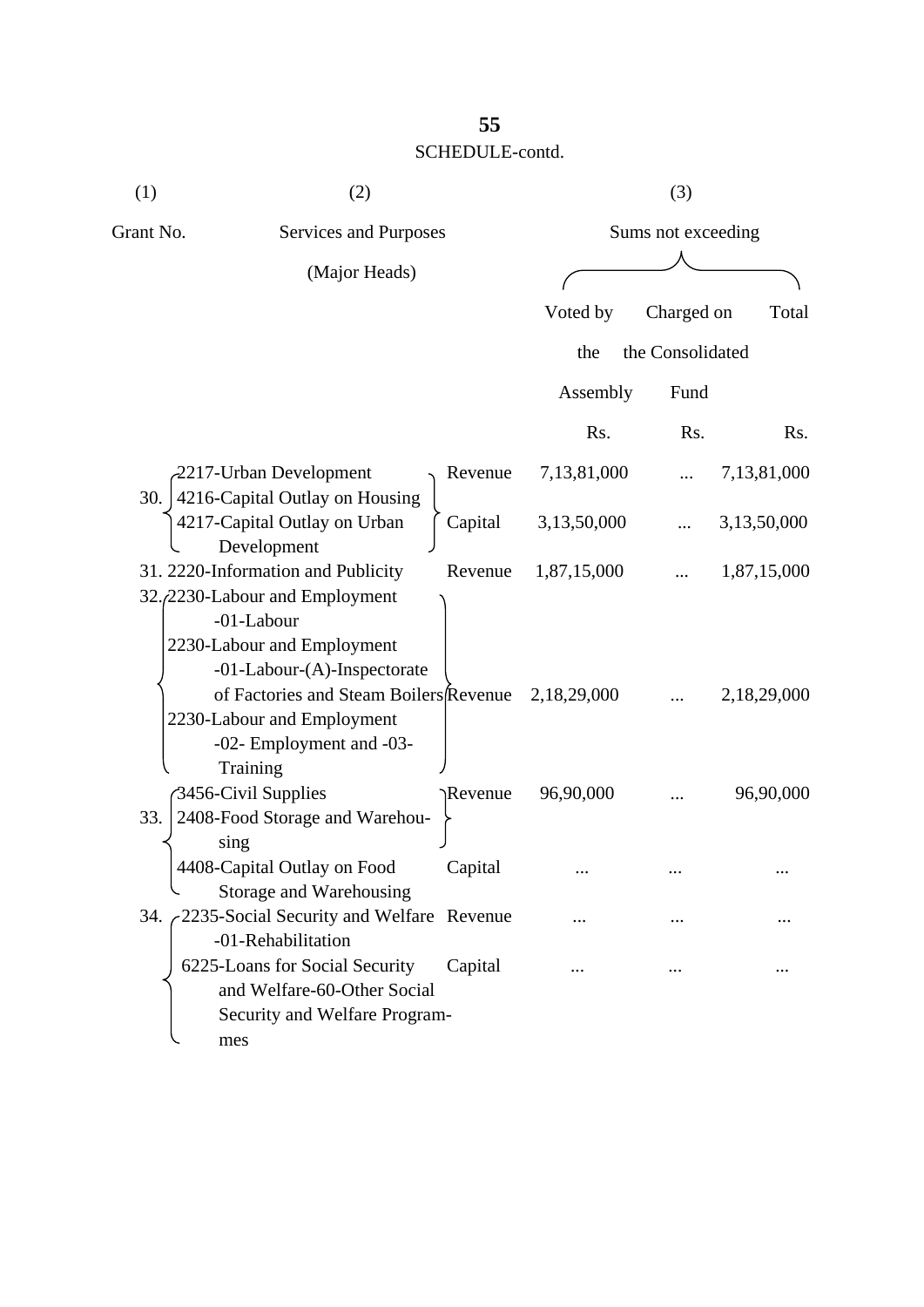| (1)          | (2)                                                                                                                                                                         |         |              | (3)                |              |
|--------------|-----------------------------------------------------------------------------------------------------------------------------------------------------------------------------|---------|--------------|--------------------|--------------|
| Grant No.    | Services and Purposes                                                                                                                                                       |         |              | Sums not exceeding |              |
|              | (Major Heads)                                                                                                                                                               |         |              |                    |              |
|              |                                                                                                                                                                             |         | Voted by     | Charged on         | Total        |
|              |                                                                                                                                                                             |         | the          | the Consolidated   |              |
|              |                                                                                                                                                                             |         | Assembly     | Fund               |              |
|              |                                                                                                                                                                             |         | Rs.          | Rs.                | Rs.          |
| $35\sqrt{ }$ | 2235-Welfare of Scheduled Castes,<br>Schduled Tribes and Other<br><b>Backward Classes.</b><br>2235-Social Security and Welfare                                              | Revenue | 11,70,36,000 |                    | 11,70,36,000 |
|              | 2236-Nutrition (Social Welfare)                                                                                                                                             |         |              |                    |              |
|              | 4059-Capital Outlay on Public                                                                                                                                               | Capital | 11,00,000    |                    | 11,00,000    |
|              | Works (Social Welfare)<br>2235- Social Security and Welfare $\gamma$ Revenue                                                                                                |         | 6,50,000     |                    | 6,50,000     |
| 36/          | -60-Other Social Security and<br><b>Welfare Programmes</b><br>6235-Loans for Social Security and Capital<br>Welfare-60-Other Social<br>Security and Welfare Progra-<br>mmes |         |              |                    |              |
|              | 2235-Social Security and Welfare                                                                                                                                            |         |              |                    |              |
|              | -E-60-Other Social Security                                                                                                                                                 |         |              |                    |              |
|              | and Welfare Programmes                                                                                                                                                      | Revenue | 8,32,000     |                    | 8,32,000     |
|              | 37/2075-Miscellaneous General Ser-                                                                                                                                          |         |              |                    |              |
|              | vices-104-Pension and Awards                                                                                                                                                |         |              |                    |              |
|              | in consideration of Distingui-                                                                                                                                              |         |              |                    |              |
|              | shed services                                                                                                                                                               |         |              |                    |              |
|              | 38. 2250-Other Social Services                                                                                                                                              | Revenue | 35,000       | $\cdots$           | 35,000       |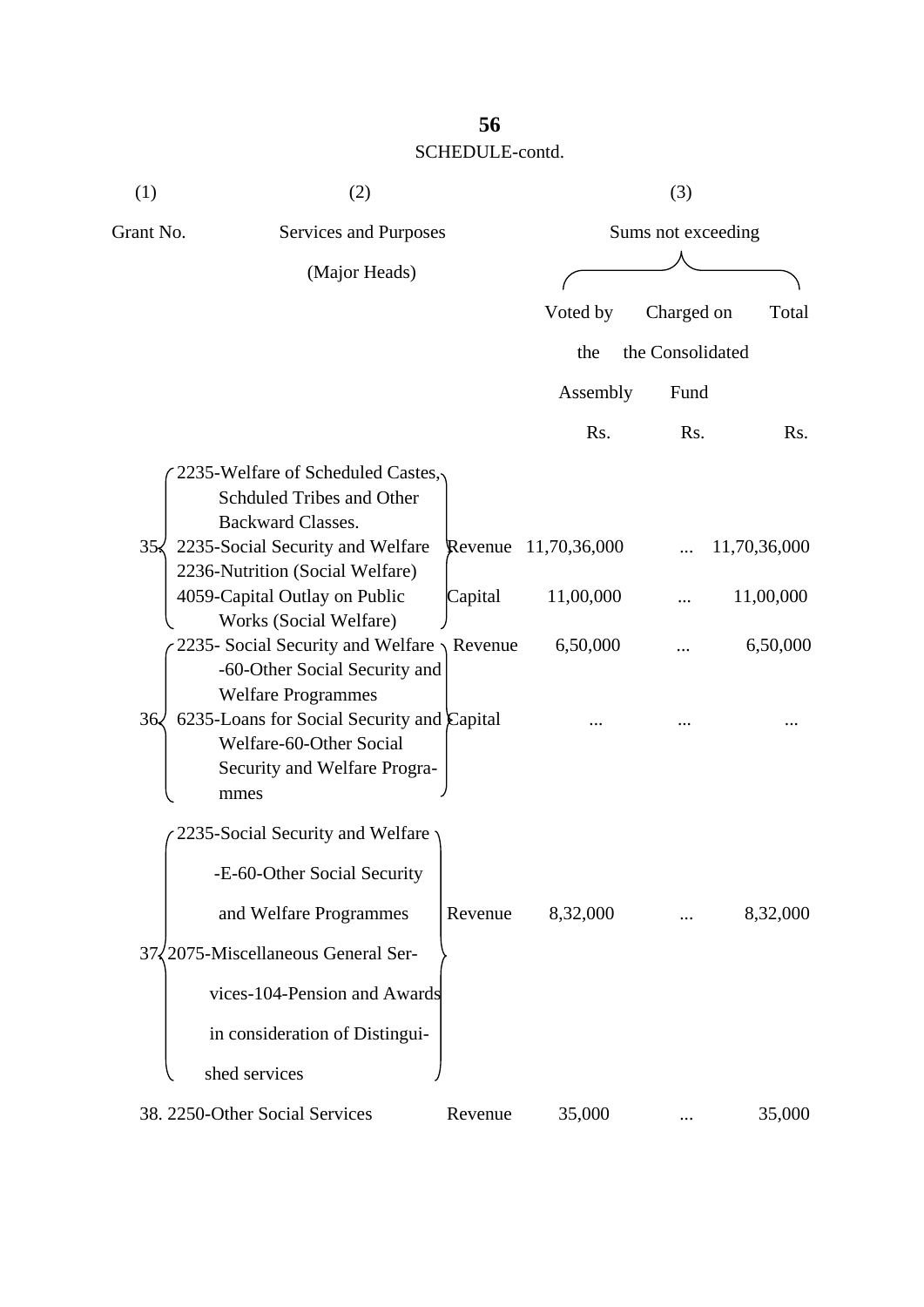| (1)       | (2)                                                                                                                                                |         |                     | (3)                |             |
|-----------|----------------------------------------------------------------------------------------------------------------------------------------------------|---------|---------------------|--------------------|-------------|
| Grant No. | Services and Purposes                                                                                                                              |         |                     | Sums not exceeding |             |
|           | (Major Heads)                                                                                                                                      |         |                     |                    |             |
|           |                                                                                                                                                    |         | Voted by            | Charged on         | Total       |
|           |                                                                                                                                                    |         | the                 | the Consolidated   |             |
|           |                                                                                                                                                    |         | Assembly            | Fund               |             |
|           |                                                                                                                                                    |         | R <sub>s</sub> .    | Rs.                | Rs.         |
|           | 39. 3451-Secretariat Economic<br>Services-II-Planning Board<br>and attached Office                                                                 | Revenue | 1,43,15,000         |                    | 1,43,15,000 |
|           | 40. $\sqrt{2425}$ -Co-operation<br>4425-Capital Outlay on<br>Co-operation                                                                          | Revenue | 3,61,52,500         |                    | 3,61,52,500 |
|           | 4435-Capital Outlay of other<br><b>Agricultural Programmes</b><br>6425-Loans for Co-operation                                                      | Capital | 4,29,42,500         |                    | 4,29,42,500 |
|           | 2552-North Eastern Areas<br>4552-Capital Outlay on North                                                                                           | Revenue | 1,52,00,000         |                    | 1,52,00,000 |
| 41:       | <b>Eastern Areas</b><br>6552-Loans for North Eastern<br>Areas                                                                                      | Capital | 8,00,00,000         |                    | 8,00,00,000 |
|           | 42. 3454-Census, Surveys and<br>Statistics-02-Survey and<br><b>Statistics</b>                                                                      |         | Revenue 1,10,42,000 |                    | 1,10,42,000 |
| 43.       | 3475-Other General Economic<br>Services-Regulation of<br><b>Weights and Measures</b><br>2216-Housing-01-Government<br><b>Residential Buildings</b> | Revenue | 41,85,000           |                    | 41,85,000   |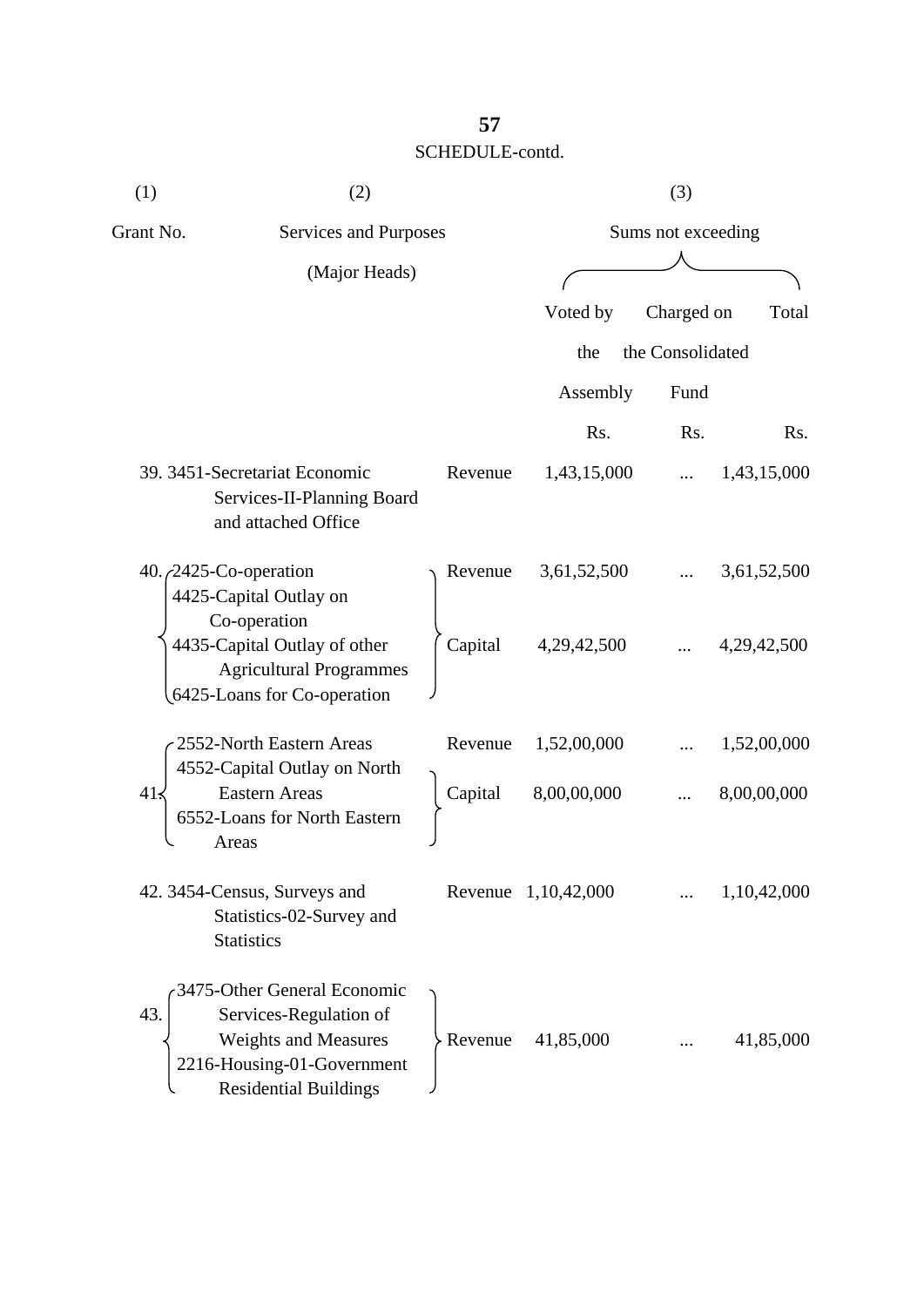| (1)       | (2)                                                                                                                                                                                                                                                                                              |                |                     | (3)                |              |
|-----------|--------------------------------------------------------------------------------------------------------------------------------------------------------------------------------------------------------------------------------------------------------------------------------------------------|----------------|---------------------|--------------------|--------------|
| Grant No. | Services and Purposes                                                                                                                                                                                                                                                                            |                |                     | Sums not exceeding |              |
|           | (Major Heads)                                                                                                                                                                                                                                                                                    |                |                     |                    |              |
|           |                                                                                                                                                                                                                                                                                                  |                | Voted by            | Charged on         | Total        |
|           |                                                                                                                                                                                                                                                                                                  |                | the                 | the Consolidated   |              |
|           |                                                                                                                                                                                                                                                                                                  |                |                     |                    |              |
|           |                                                                                                                                                                                                                                                                                                  |                | Assembly            | Fund               |              |
|           |                                                                                                                                                                                                                                                                                                  |                | Rs.                 | Rs.                | Rs.          |
| 44.       | 2401-Crop Husbandry<br>2415-Agricultural Research and<br>Education<br>2435-Other Agricultural<br>Programmes<br>2702-Minor Irrigation<br>2250-Other Social Services<br>2216-Housing<br>4216-Capital Outlay on Housing<br>4401-Capital Outlay on Crop<br>Husbandry<br>4702-Capital Outlay on Minor | Revenue        | 23,99,04,000        |                    | 23,99,04,000 |
|           | Irrigation<br>4416-Investments in Agricultural<br><b>Financial Institutions</b><br>6401-Loans for Crop Husbandry<br>$\sim$ 2701-Medium Irrigation-II-Works                                                                                                                                       | Capital        | 4,60,80,000         |                    | 4,60,80,000  |
| 45.       | Under Embankment and<br>Drainage Wing P.W.D<br><b>Medium Irrigation Projects</b><br>2711-Irrigation, Navigation,<br>Drainage and Flood Control<br>Projects                                                                                                                                       | <b>Revenue</b> | 35,75,000           |                    | 35,75,000    |
|           | 4701-Capital Outlay on Medium<br>Irrigation<br>4711-Capital Outlay on Flood<br><b>Control Projects</b>                                                                                                                                                                                           |                | Capital 4,49,25,000 |                    | 4,49,25,000  |

**58**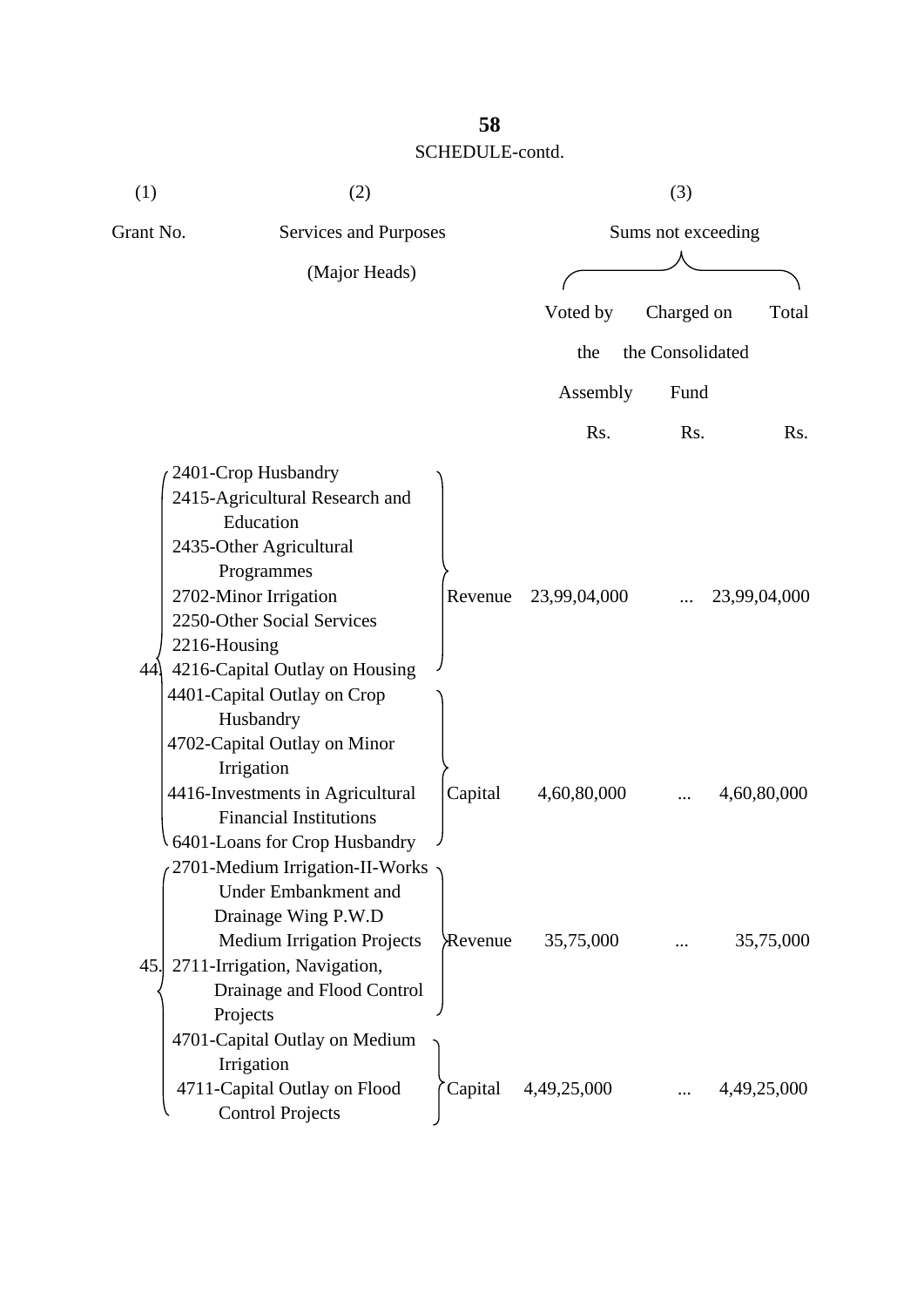| (1)       | (2)                                                     |         |                      | (3)                |              |
|-----------|---------------------------------------------------------|---------|----------------------|--------------------|--------------|
| Grant No. | Services and Purposes                                   |         |                      | Sums not exceeding |              |
|           | (Major Heads)                                           |         |                      |                    |              |
|           |                                                         |         | Voted by             | Charged on         | Total        |
|           |                                                         |         | the                  | the Consolidated   |              |
|           |                                                         |         |                      |                    |              |
|           |                                                         |         | Assembly             | Fund               |              |
|           |                                                         |         | Rs.                  | Rs.                | Rs.          |
|           | 2402-Soil and Water Conservation                        |         |                      |                    |              |
| 46.       | 2415-Agricultural Research and                          |         |                      |                    |              |
|           | Education                                               |         | Revenue 13,83,02,000 |                    | 13,83,02,000 |
|           | 2216-Housing-01-Government                              |         |                      |                    |              |
|           | <b>Residential Buildings</b>                            |         |                      |                    |              |
|           | 47. $\zeta$ 2501-Special Programmes for                 | Revenue | 2,91,30,000          |                    | 2,91,30,000  |
|           | <b>Rural Development</b>                                |         |                      |                    |              |
|           | 6402-Loans for Soil and Water                           | Capital |                      |                    |              |
|           | Conservation                                            |         |                      |                    |              |
|           | 2403-Animal Husbandry                                   |         |                      |                    |              |
|           | 2415-Agricultural Research and                          |         |                      |                    |              |
|           | Education (Animal Husbandry) $\Re$ Revenue 10,76,25,000 |         |                      |                    | 10,76,25,000 |
|           | 2216-Housing-01Government                               |         |                      |                    |              |
|           | <b>Residential Buildings</b>                            |         |                      |                    |              |
| 48.       | 4059-Capital Outlay on Public                           |         |                      |                    |              |
|           | Works                                                   |         |                      |                    |              |
|           | 4403-Capital Outlay on Animal                           | Capital |                      |                    |              |
|           | Husbandry                                               |         |                      |                    |              |
|           | 6403-Loans for Animal Husbandry                         |         |                      |                    |              |
|           | 2404-Dairy Development                                  |         |                      |                    |              |
| 49.       | 2216-Housing-01-Government                              |         |                      |                    |              |
|           | <b>Residential Buildings</b>                            |         | Revenue 1,99,85,000  |                    | 1,99,85,000  |
|           | 2415-Agricultural Research and                          |         |                      |                    |              |
|           | Education                                               |         |                      |                    |              |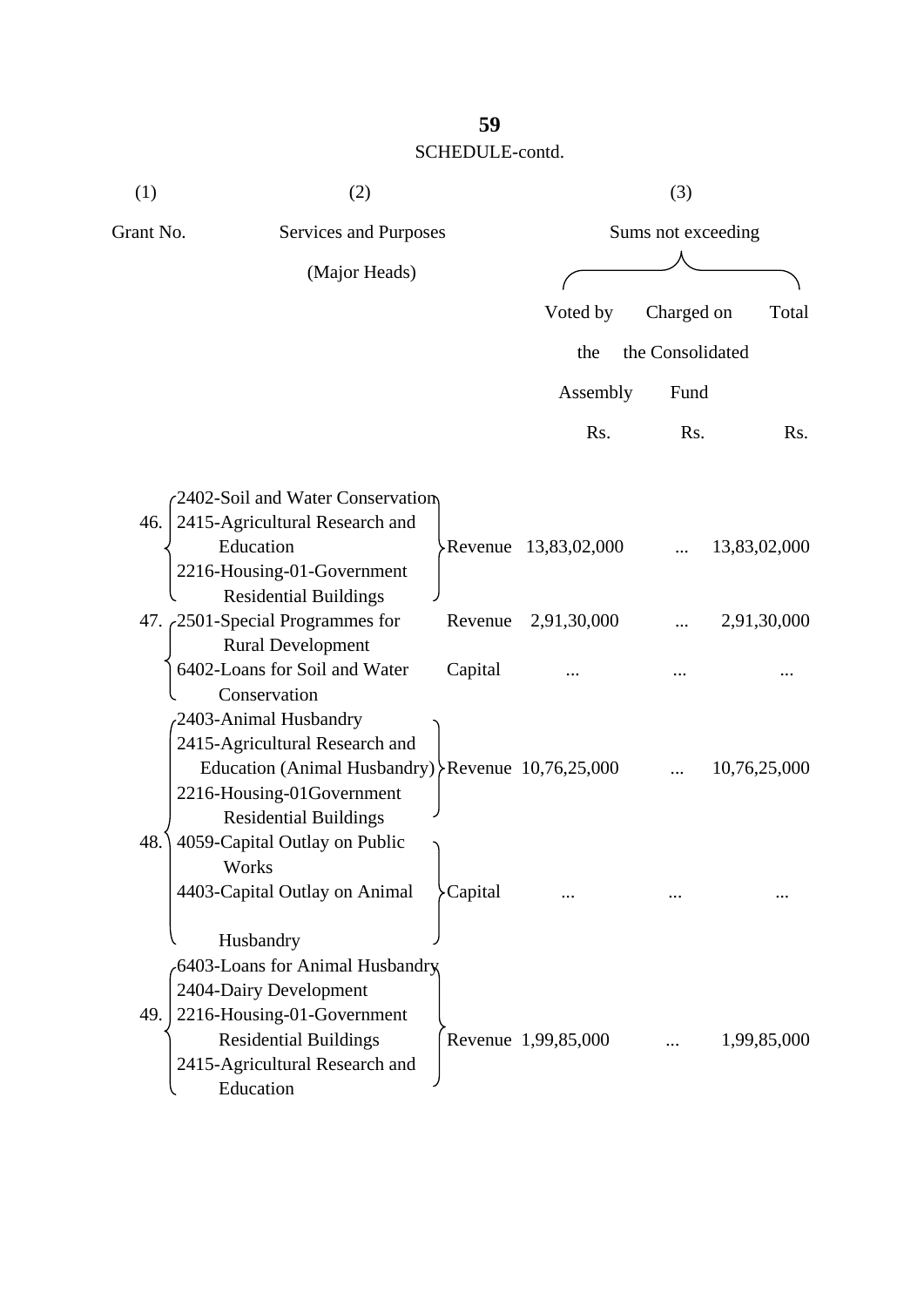| (1)       | (2)                              |         |                      | (3)                |              |
|-----------|----------------------------------|---------|----------------------|--------------------|--------------|
| Grant No. | Services and Purposes            |         |                      | Sums not exceeding |              |
|           | (Major Heads)                    |         |                      |                    |              |
|           |                                  |         | Voted by             | Charged on         | Total        |
|           |                                  |         | the                  | the Consolidated   |              |
|           |                                  |         | Assembly             | Fund               |              |
|           |                                  |         | Rs.                  | Rs.                | Rs.          |
|           | 2405-Fisheries                   |         |                      |                    |              |
| 50.       | 2415-Agricultural Research and   | Revenue | 1,82,29,000          |                    | 1,82,29,000  |
|           | Education                        |         |                      |                    |              |
|           | 2216-Housing-01-Government       |         |                      |                    |              |
|           | <b>Residential Buildings</b>     |         |                      |                    |              |
|           | 4216-Capital Outlay on Housing   |         |                      |                    |              |
|           | 4405-Capital Outlay on Fisheries | Capital | 12,00,000            |                    | 12,00,000    |
|           | 2406-Forestry and Wild Life      |         |                      |                    |              |
| 51.       | 2415-Agricultural Research and   |         | Revenue 28,72,47,000 |                    | 28,72,47,000 |
|           | Education                        |         |                      |                    |              |
|           | 4406-Capital Outlay on Forestry  | Capital | 10,00,000            |                    | 10,00,000    |
|           | 2401-Crop Husbandry              |         |                      |                    |              |
|           | 2501-Special Programmes for      |         | Revenue 15,67,21,000 |                    | 15,67,21,000 |
|           | <b>Rural Development</b>         |         |                      |                    |              |
|           | 2515-Other Rural Development     |         |                      |                    |              |
|           | Programmes                       |         |                      |                    |              |
|           | 2216-Housing-01-Government       |         |                      |                    |              |
|           | <b>Residential Buildings</b>     |         |                      |                    |              |
| 52.       | 2236-Nutrition                   |         |                      |                    |              |
|           | 2505-Rural Employment            |         |                      |                    |              |
|           | 4216-Capital Outlay on Housing   |         |                      |                    |              |
|           | 4515-Capital Outlay on Rural     | Capital | 1,90,00,000          |                    | 1,90,00,000  |
|           | Development                      |         |                      |                    |              |
|           | 6515-Loans for other Rural       |         |                      |                    |              |
|           | <b>Development Programmes</b>    |         |                      |                    |              |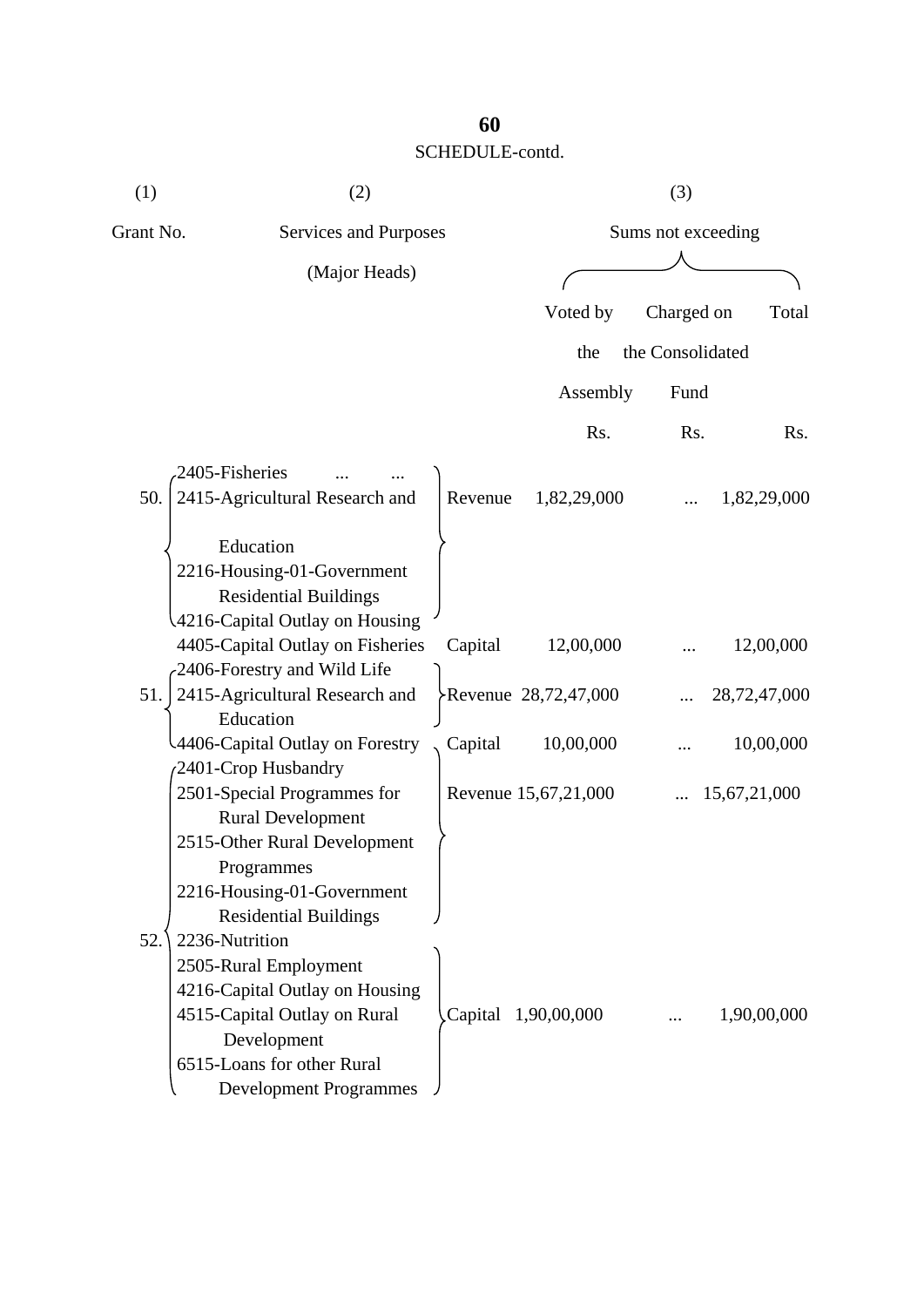| (1)       | (2)                                            |         |                     | (3)                |             |
|-----------|------------------------------------------------|---------|---------------------|--------------------|-------------|
| Grant No. | Services and Purposes                          |         |                     | Sums not exceeding |             |
|           | (Major Heads)                                  |         |                     |                    |             |
|           |                                                |         |                     |                    |             |
|           |                                                |         | Voted by            | Charged on         | Total       |
|           |                                                |         | the                 | the Consolidated   |             |
|           |                                                |         | Assembly            | Fund               |             |
|           |                                                |         | R <sub>s</sub> .    | Rs.                | Rs.         |
|           | 2852-Industries                                | Revenue | 1,25,06,000         |                    | 1,25,06,000 |
| 53.       | 4885-Capital Outlay on Industries.             |         |                     |                    |             |
|           | and Minerals                                   |         |                     |                    |             |
|           | 4858-Capital Outlay on Enginee-                |         |                     |                    |             |
|           | ring Industries                                |         |                     |                    |             |
|           | 4860-Capital Outlay on Consumer <i>Capital</i> |         | 4,21,00,000         |                    | 4,21,00,000 |
|           | Industries                                     |         |                     |                    |             |
|           | 6885-Loans for other Industries                |         |                     |                    |             |
|           | and Mineral                                    |         |                     |                    |             |
|           | 2851-Village and Small Industries-             |         |                     |                    |             |
|           | 2216-Housing-01-Government                     |         |                     |                    |             |
|           | <b>Residential Buildings</b>                   |         | Revenue 3,66,68,000 |                    | 3,66,68,000 |
| 54.       | 4851-Capital Outlay on Village                 |         |                     |                    |             |
|           | and Small Industries                           |         |                     |                    |             |
|           | 6851-Loans for Village and Small   Capital     |         | 19,30,000           |                    | 19,30,000   |
|           | Industries                                     |         |                     |                    |             |
|           | $\sim$ 2851-Village and Small Industries       |         |                     |                    |             |
|           | 2216-Housing-01-Government                     |         | Revenue 5,07,67,000 |                    | 5,07,67,000 |
|           | <b>Residential Buildings</b>                   |         |                     |                    |             |
| 55.       | 4216-Capital Outlay on Housing                 |         |                     |                    |             |
|           | 4851-Capital Outlay on Village                 |         | Capital 2,03,20,000 |                    | 2,03,20,000 |
|           | and Small Industries                           |         |                     |                    |             |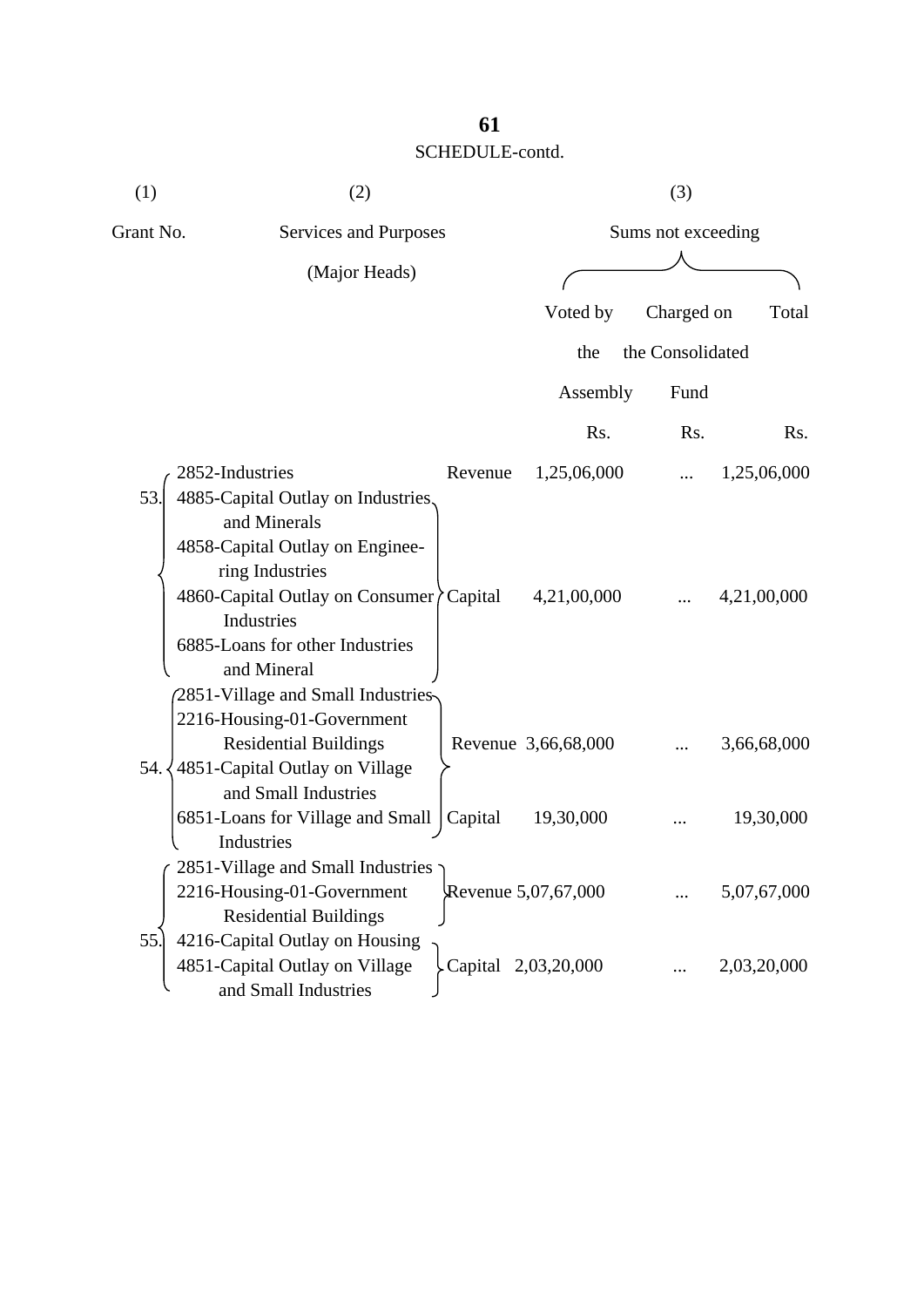| (1)       | (2)                                                                                                                                                                    |                    |                      | (3)              |                           |
|-----------|------------------------------------------------------------------------------------------------------------------------------------------------------------------------|--------------------|----------------------|------------------|---------------------------|
| Grant No. | Services and Purposes                                                                                                                                                  | Sums not exceeding |                      |                  |                           |
|           | (Major Heads)                                                                                                                                                          |                    |                      |                  |                           |
|           |                                                                                                                                                                        |                    | Voted by             | Charged on       | Total                     |
|           |                                                                                                                                                                        |                    |                      |                  |                           |
|           |                                                                                                                                                                        |                    | the                  | the Consolidated |                           |
|           |                                                                                                                                                                        |                    | Assembly             | Fund             |                           |
|           |                                                                                                                                                                        |                    | Rs.                  | Rs.              | R <sub>s</sub> .          |
|           | 2853-Non-Ferrous Mining and<br><b>Metallurgical Industries</b><br><b>Regulation and Development</b><br>of Mines                                                        | Revenue            | 6,45,00,000          |                  | 6,45,00,000               |
|           | 56. A216-Capital Outlay on Housing-<br>01-Government Residential<br><b>Buildings</b><br>4853-Capital Outlay on Non-Ferr-<br>Ous Mining and Metallurgical<br>Industries | Capital            | 16,00,000            |                  | 16,00,000                 |
|           | 3054-Roads and Bridges                                                                                                                                                 |                    | Revenue 21,93,50,000 |                  | 21,93,50,000              |
| 57Į       | 5054-Capital Outlay on Roads<br>and Bridges                                                                                                                            | Capital            | 44,69,42,000         |                  | 44,69,42,000              |
|           | 3452-Tourism<br>4059-Capital Outlay on Public                                                                                                                          |                    | Revenue 1,45,79,000  |                  | 1,45,79,000               |
|           | Works (Tourism)<br>58. $\langle$ 5275-Capital Outlay on other<br><b>Communication Services</b><br>5452-Capital Outlay on Tourism<br>57452-Loans for Tourism            | Capital            | 2,50,00,000          |                  | 2,50,00,000               |
|           | 59. 3606-Aid Materials and Equipment                                                                                                                                   |                    | Revenue 17,75,000    |                  | 17,75,000                 |
|           | 6003-Internal Debt. of the State<br>Government (Charged)                                                                                                               | Capital            | $\dddotsc$           |                  | 23,78,36,900 23,78,36,900 |
|           | 6004-Loans and Advance from<br>the Central Government<br>(Charged)                                                                                                     | Capital            |                      |                  | 13,77,84,000 13,77,84,000 |
|           | 60. 5465-Investment in General<br>Financial and Training<br>Institutions                                                                                               | Capital            |                      |                  |                           |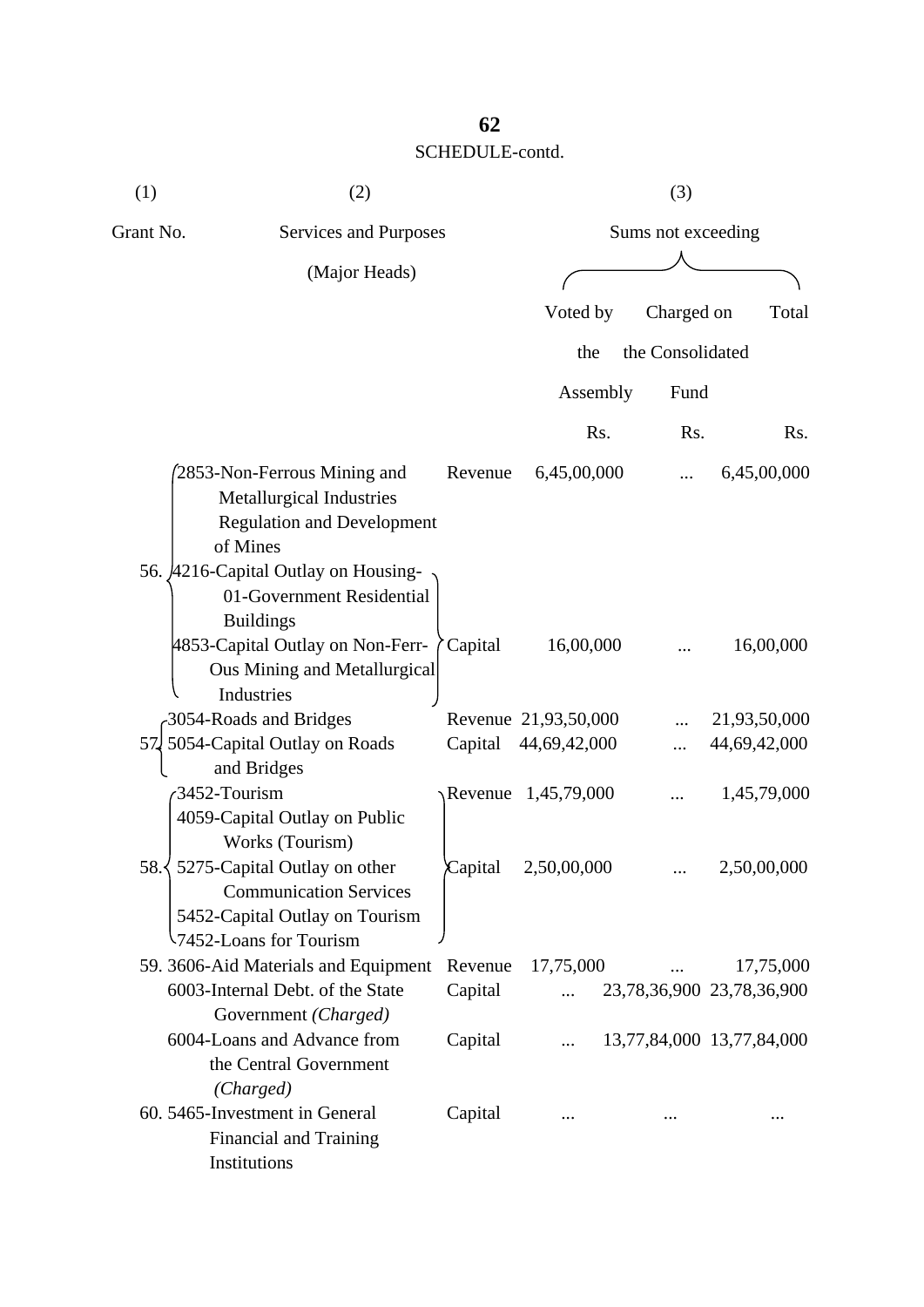| (1)       | (2)                                         |         | (3)                                                 |                  |                  |  |  |
|-----------|---------------------------------------------|---------|-----------------------------------------------------|------------------|------------------|--|--|
| Grant No. | Services and Purposes                       |         | Sums not exceeding                                  |                  |                  |  |  |
|           | (Major Heads)                               |         |                                                     |                  |                  |  |  |
|           |                                             |         | Voted by                                            | Charged on       | Total            |  |  |
|           |                                             |         | the                                                 | the Consolidated |                  |  |  |
|           |                                             |         | Assembly                                            | Fund             |                  |  |  |
|           |                                             |         | Rs.                                                 | Rs.              | R <sub>s</sub> . |  |  |
|           | 61.7610-Loans to Government<br>Servants etc | Capital | 5,00,00,000                                         | .                | 5,00,00,000      |  |  |
|           | 62.7615-Miscellaneous Loans                 | Capital |                                                     |                  |                  |  |  |
|           | 63. 7810-Inter-State Settlement             | Capital | .                                                   | .                |                  |  |  |
|           | 64. 7999-Appropriation to Contingency       | Capital |                                                     | .                |                  |  |  |
|           | Fund                                        |         |                                                     |                  |                  |  |  |
|           | Total                                       |         | $\ldots$ 5,48,43,58,800 65,97,06,900 6,14,40,65,700 |                  |                  |  |  |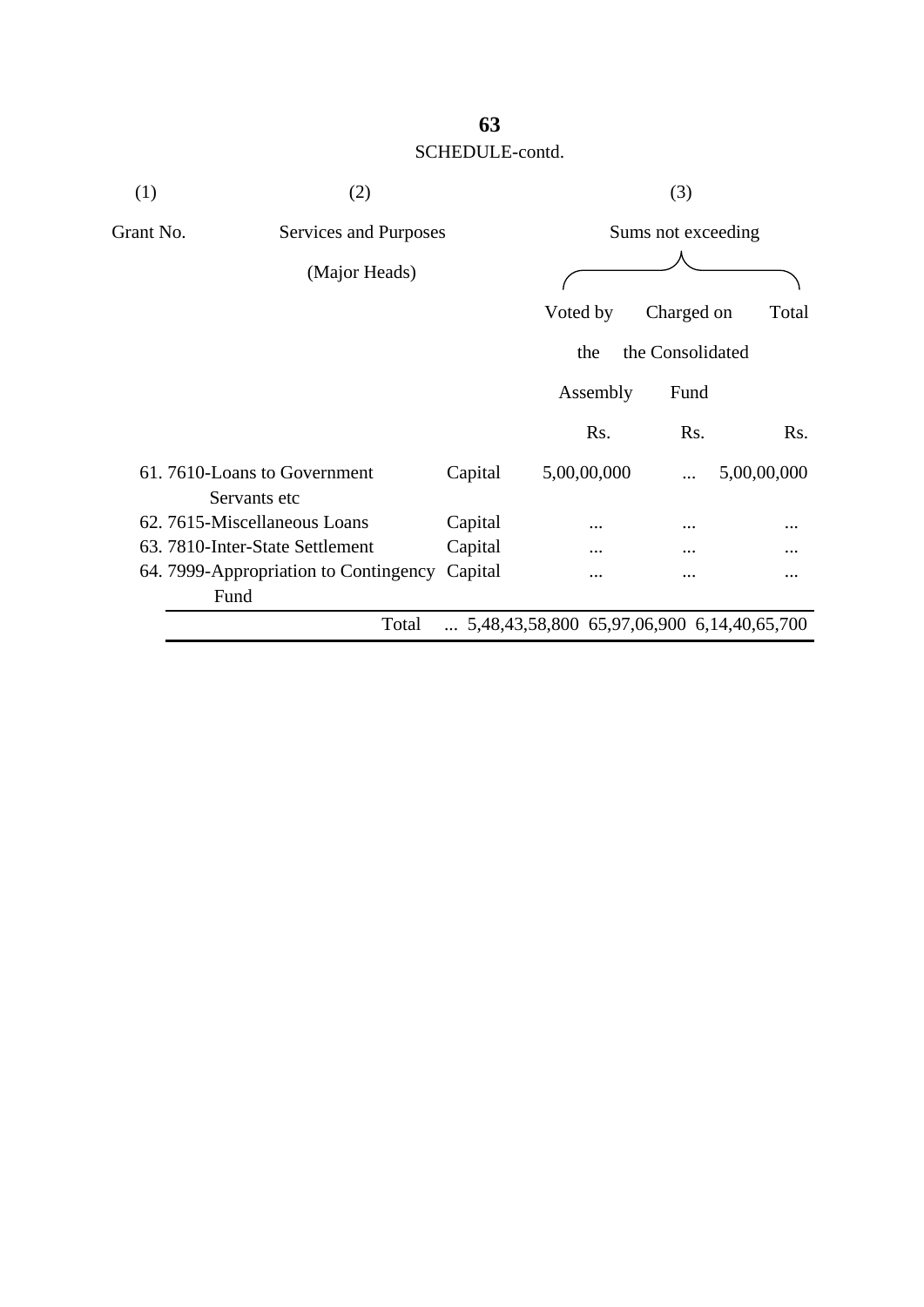### **MEGHALAYA ORDINANCE NO. 1 OF 1992**

(Promulagated by the Governor on the  $11<sup>th</sup>$  February, 1992)

(Published in the Extra-ordinary issue of the *Gazette of* Meghalaya, dated 11<sup>th</sup> February, 1992)

### THE CONTINGENCY FUND OF MEGHALAYA (AMENDMENT) ORDINANCE, 1992

## An

### **Ordinance**

to amend temporarily the Contingency Fund of Meghalaya Act, 1972

Whereas the Legislative Assembly of Meghalaya is not in session and the Governor is satisfied that circumstances exist which render it necessary for him to take immediate action;

Now, therefore, in exercise of the powers conferred by clause (1) of Article 213 of the Constitution, the Governor of Meghalaya is pleased to promulagate in the Forty-third Year of the Republic of India the follow Ordinance, namely::-

| Short title and<br>commencement |    | (1) This Ordinance may be called the Contingency Fund<br>of Meghalaya (Amendment) Ordinance, 1992<br>(2) It shall come into force at once.                                                                                                                                                                                                              |
|---------------------------------|----|---------------------------------------------------------------------------------------------------------------------------------------------------------------------------------------------------------------------------------------------------------------------------------------------------------------------------------------------------------|
| Amendment of section<br>2       | -2 | To section 2 of the Contingency Fund of Meghalaya Act,<br>1972 the following proviso shall be added, namely-                                                                                                                                                                                                                                            |
|                                 |    | Provided that during the period beginning on the<br>date of commencement of the Contingency Fund of<br>Meghalaya (Amendment) Ordinance, 1992 and ending on<br>the $31st$ day of March, 1992, this section shall have subject<br>to the modification that for the words' 'rupees six crores',<br>the words 'rupees twenty crores' shall be substituted". |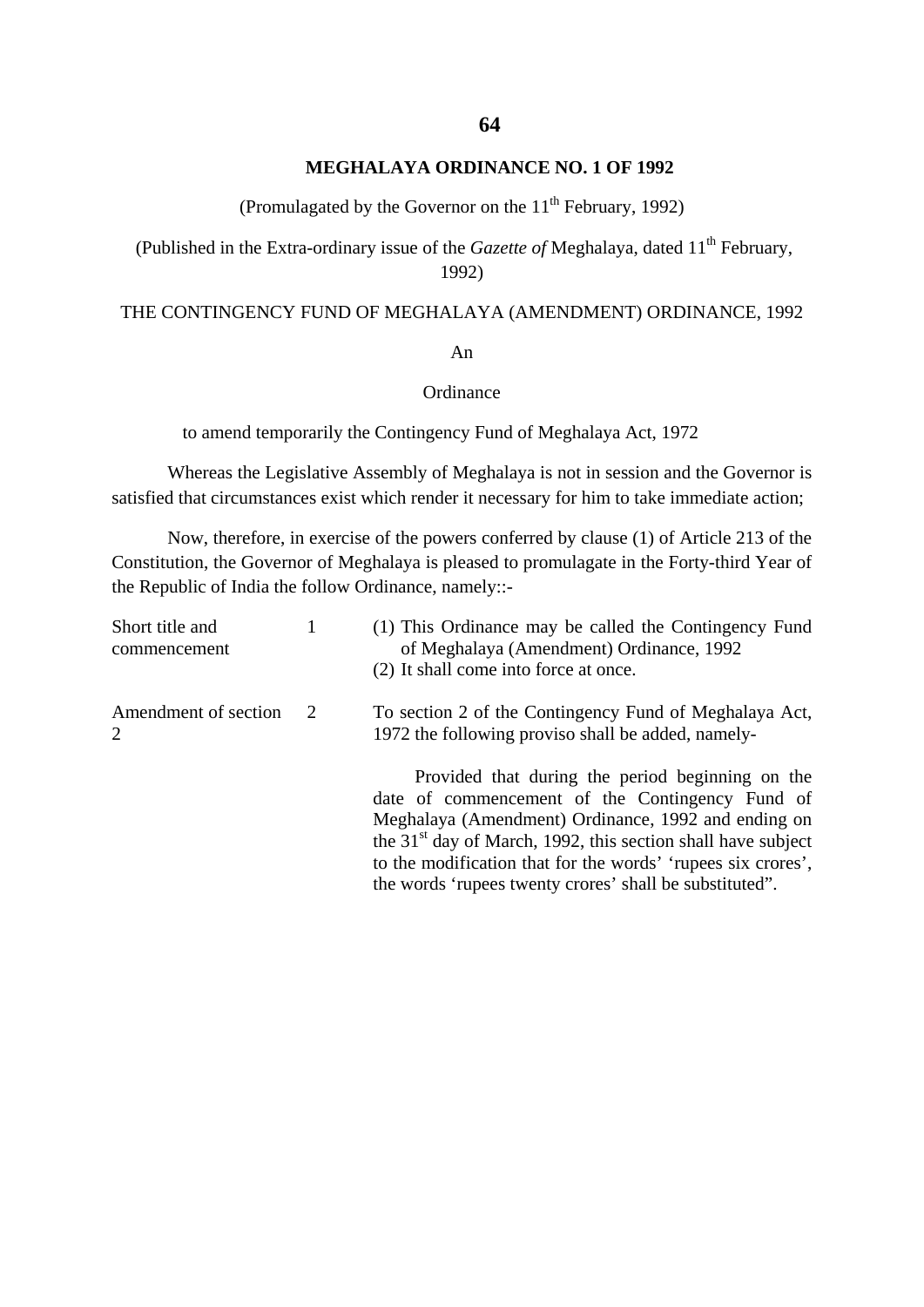### **65**

### **MEGHALAYA ORDINANCE NO. 2 OF 1992**

(Promulagated by the Governor on the  $10^{th}$  June, 1992)

(Published in the Extra-ordinary issue of the *Gazette of* Meghalaya, dated  $10^{th}$  June, 1992)

## THE MEGHALAYA STATE COUNCIL FOR TECHNICAL EDUCATION ORDINANCE, 1992

### An

## **Ordinance**

For the establishment of a State Council for Technical Education for the promotion of Technical Education at polytechnic level and for matters connected therewith.

Whereas the Legislative Assembly of Meghalaya is not in session and the Governor is satisfied that circumstances exist which render it necessary for him to take immediate action;

Now, therefore, in exercise of the powers conferred by clause (1) of Article 213 of the Constitution, the Governor of Meghalaya hereby promulagates in the Forty-third Year of the Republic of India the follow Ordinance, namely::-

| Short title and<br>commencement | $\mathbf{1}$ | (1) This Ordinance may be called the Meghalaya Council<br>for Technical Education Ordinance, 1992<br>(2) It shall come into force at once.   |
|---------------------------------|--------------|----------------------------------------------------------------------------------------------------------------------------------------------|
| Definitions                     | 2            | In this Ordinance unless the context otherwise requires-                                                                                     |
|                                 |              | (a) "Council" means the Council for Technical Education<br>established under section 3;<br>(b) "Chairman" means the Chairman of the Council; |
|                                 |              | (c) "Committee" means a committee appointed under<br>section 11;                                                                             |
|                                 |              | (d) "Member" means a member of the Council;                                                                                                  |
|                                 |              | (e) "Ordinance" means the Meghalaya State Council for                                                                                        |
|                                 |              | <b>Technical Education Ordinance, 1992</b>                                                                                                   |
|                                 |              | (f) "Polytechnic" means an institution where a diploma<br>course of study in engineering or Technical subjects is<br>provided;               |
|                                 |              | (g) "Prescribed" means prescribed by rules or regulations,<br>as the case may be;                                                            |
|                                 |              | (h) "recognised" means recognised by the Council;                                                                                            |
|                                 |              | (i) "regulations" means the regulations made by the                                                                                          |
|                                 |              | Council under this Ordinance;                                                                                                                |
|                                 |              | (i) "rules" means the rules made by the State Government<br>under this Ordinance;                                                            |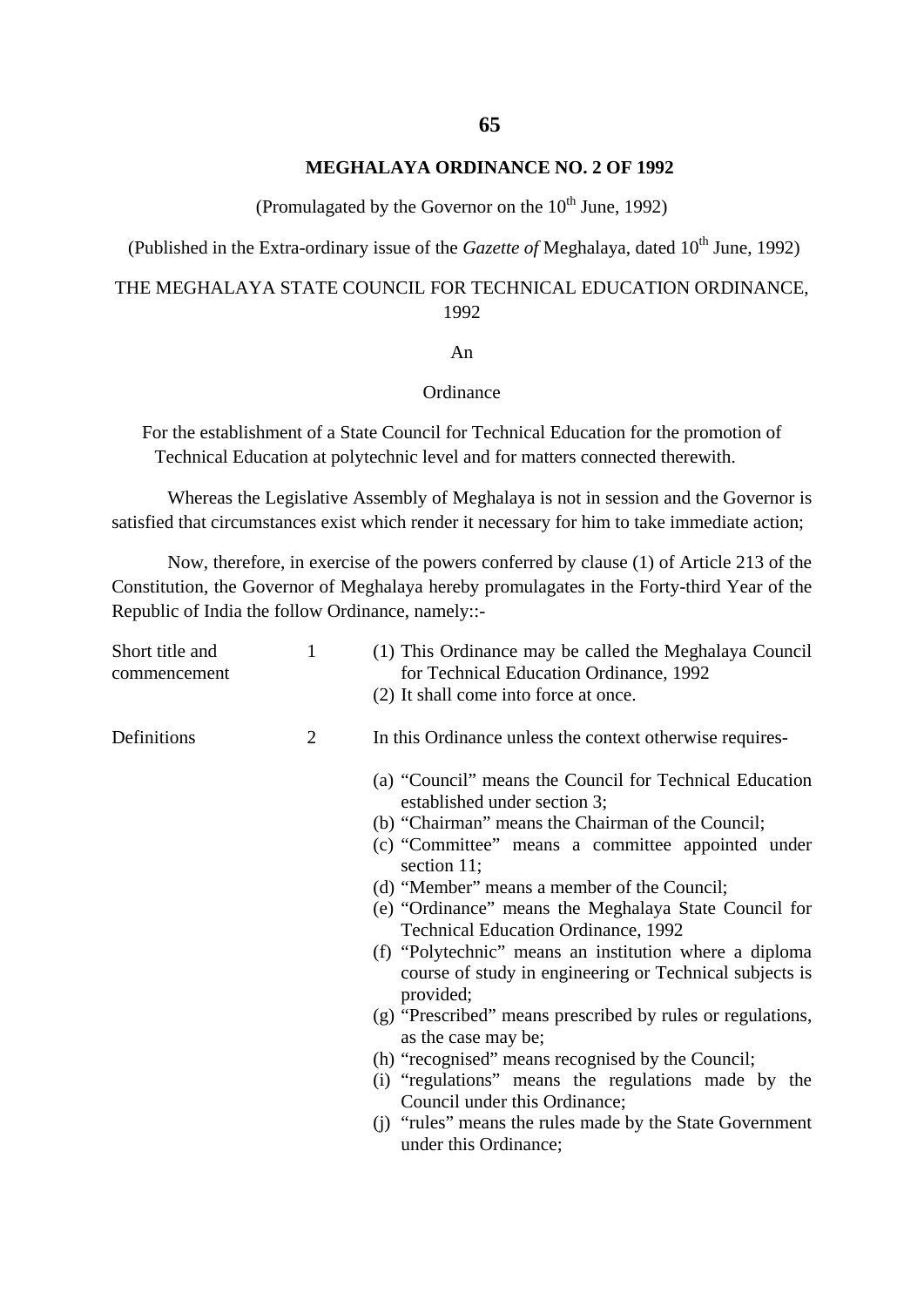- (k) "Secretary" means a Secretary of the Council appointed under sub-section (3) and includes a Member-Secretary referred to in sub-section (4) of section 5;
- (l) "section" means a section of the Ordinance; and
- (m)"State Government" means the Government of the State of Meghalaya.
- (1) The State Government may, by notification in the Official Gazette, establish with effect from a date to be specified in the notification, a Council for Technical Education to be called the Meghalaya State Council for Technical Education.
- (2) The Council shall be a body corporate having perpetual succession and a common seal and shall by the said name sue and be sued.
- On the establishment of the Council (in this section referred to as the Meghalaya Council)-
- (a) The State Council for Technical Education of Assam (thereinafter referred to as the Assam Council) shall cease to have jurisdiction in relation to polytechnics located in Meghalaya;
- (b) Any reference to the Assam Council in any contract or instruments shall be constructed as a reference to the Meghalaya Council;
- (c) Subject to the provisions of this Ordinance, any polytechnic recognised by or affiliated to the Assam Council immediately before the establishment of the Meghalaya Council shall be deemed to be a polytechnic recognised by or, as the case may be, affiliated to the Meghalaya Council;
- (d) Any certificate, diploma or academic distinction awarded by the Assam Council or any competent authority immediately before the establishment of the Meghalaya Council shall be deemed to have been awarded under the provisions of this Ordinance; and
- (e) Any rule, regulation or order made prior to the commencement of this Ordinance by any competent authority in relation to polytechnic or the course of study therein shall be deemed to have been made under the corresponding provisions of this Ordinance.
- Composition of the Council. 5 namely-
	- (1) The Council shall consist of the following members,

Establishment of a Council.

3

4

Consequences of establishment of the Council.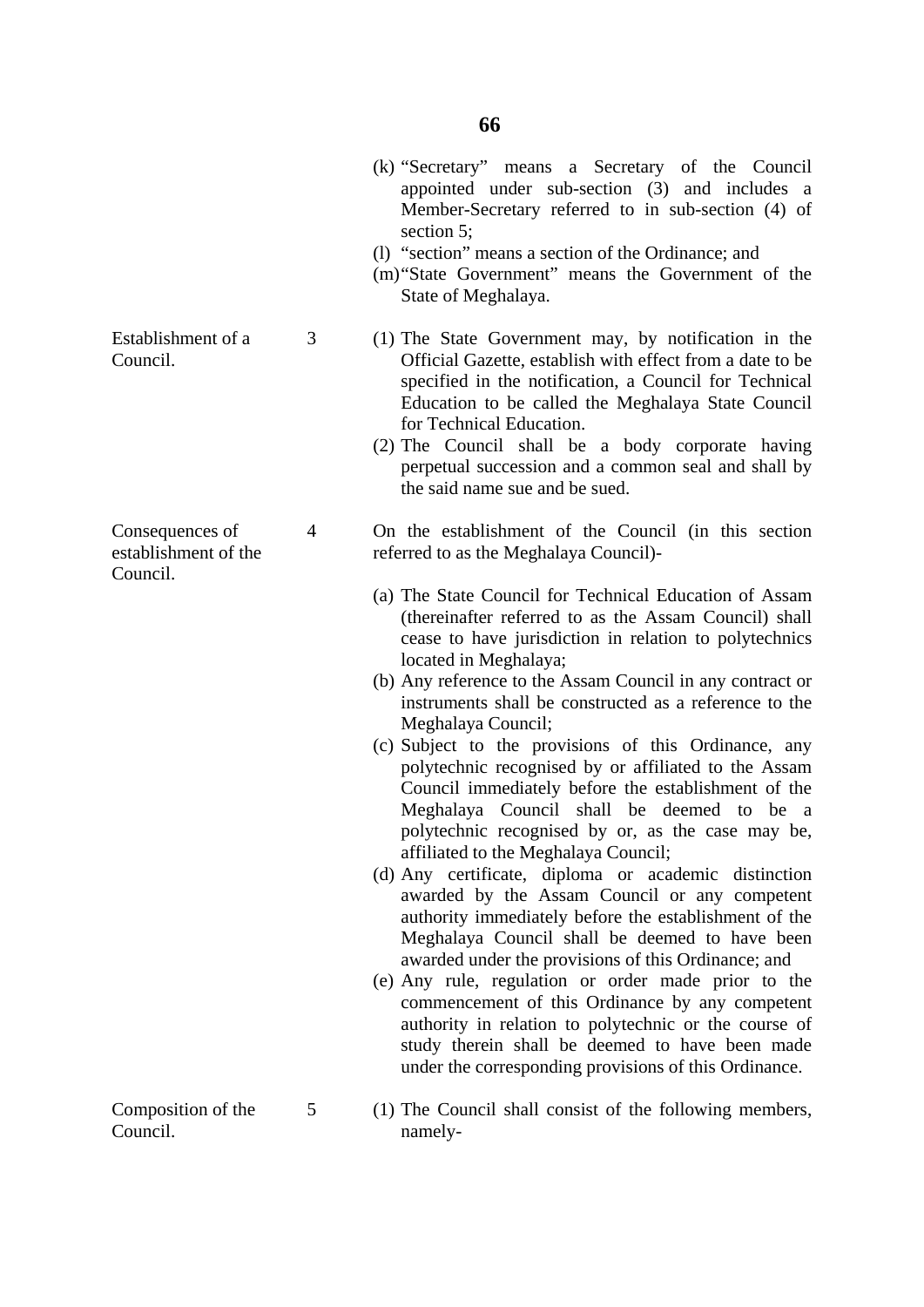- (a) A Chairman to be appointed by the State Government;
- (b) One member of the Meghalaya State Legislative Assembly to be nominated by the Speaker;
- (c) The Director of Public Instruction, Meghalaya;
- (d) The Director of Technical Education, Meghalaya or when there is no Director, the Additional Director;
- (e) The Director of Industries, Meghalaya;
- (f) The Commissioner of Labour, Meghalaya;
- (g) Not more than two representative to be nominated from recognised polytechnics by the State government;
- (h) A representative of the Central Government to be nominated by that Government;
- (i) A representative of All India Council for Technical education;
- (j) The Principal of the technical Teachers' Training Institution of Eastern Region; and
- (k) Two non-official persons to be appointed by the State Government from amongst those who are conversant with technical education of whom one should be a lady;
- (2) The State Government may, if it considers it necessary, also appoint one of the members to be the Vice-Chairman of the Council.
- (3) The State Government may appoint a person to be a Secretary of the Council and on such appointment the person shall become also a member.
- (4) Where a Secretary is not appointed the Director of Technical Education or, when there is no Director, the Additional Director, shall be the Member-Secretary of the Council and shall exercise all the powers and duties of a Secretary.
- (1) The term of office of a member other than an *Ex-Officio* member shall be three years from the date of appointment or for any shorter period as may be specified in the appointment by the State Government:

 Provided that until the Council is re-constituted from time to time a member shall continue to hold office after expiry of his term:

 Provided further that membership of an *ex-officio* member shall cease if he ceases to hold the office by virtue of which he became such a member.

Term of office of a member

6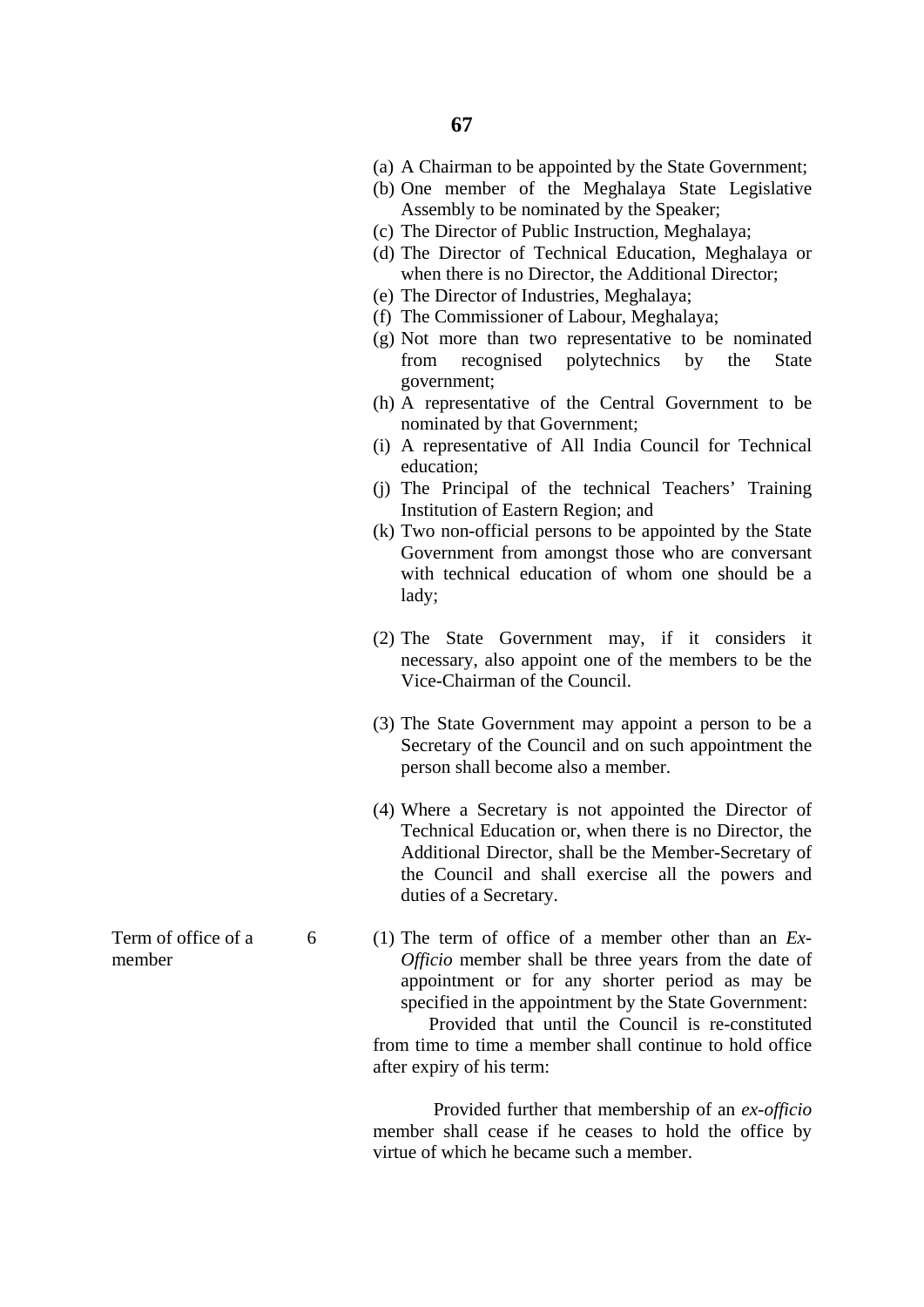|                                                            |    | (2) A member who absents himself from any three<br>consecutive meetings of the Council shall be deemed<br>to have relinquished his membership with effect from<br>the date following the date such a third meeting of the<br>Council ends.                                                                           |
|------------------------------------------------------------|----|----------------------------------------------------------------------------------------------------------------------------------------------------------------------------------------------------------------------------------------------------------------------------------------------------------------------|
| Resignation of a<br>member                                 | 7  | Any member other than an ex-Officio member may resign<br>his membership at any time by tendering his resignation in<br>writing to the Secretary and such member shall be deemed<br>to have relinquished his office on acceptance of his<br>resignation by the State Government.                                      |
| Power of the<br>Government to<br>reconstitute the Council  | 8  | Nothing in this Act shall derogate the power of the State<br>Government to-                                                                                                                                                                                                                                          |
| or terminate<br>membership                                 |    | (a) Dissolve or reconstitute the Council at any time;<br>(b) Terminate the membership of any member for reasons<br>to be recorded in writing; and<br>(c) Re-appoint the same person as member from time to<br>time.                                                                                                  |
| Occurrence of a<br>vacancy                                 | 9  | Any vacancy occurring in the Council shall be filled up as<br>soon as may be by appointment of another person and<br>such person shall hold office for the remainder of the term<br>of the person in whose place has been appointed.                                                                                 |
| Act and proceedings of<br>the Council not to be<br>invalid | 10 | No Act or proceedings of the Council shall be invalid<br>merely by reasons of any-<br>(a) Vacancy or defect in the constitution thereof; or<br>(b) Defect in the election, nomination or appointment of<br>any member; or<br>(c) Irregularity in the procedure of dealing with any<br>matter but effecting its merit |
| Appointment of<br>committees                               | 11 | (1) The Council may appoint and academic Committee, an<br>executive Committee and a standing committee which<br>shall function under the direction and control of the<br>Council, for the efficient discharge of its duties and<br>performance of its functions under this Ordinance.                                |
|                                                            |    | (2) The Committee shall consist of such number of<br>members and carry out such functions and duties as<br>may by regulations be prescribed.                                                                                                                                                                         |
| Power and functions of<br>the Council                      | 12 | Subject to the provisions of this Ordinance, the powers<br>and functions of the Council shall be-                                                                                                                                                                                                                    |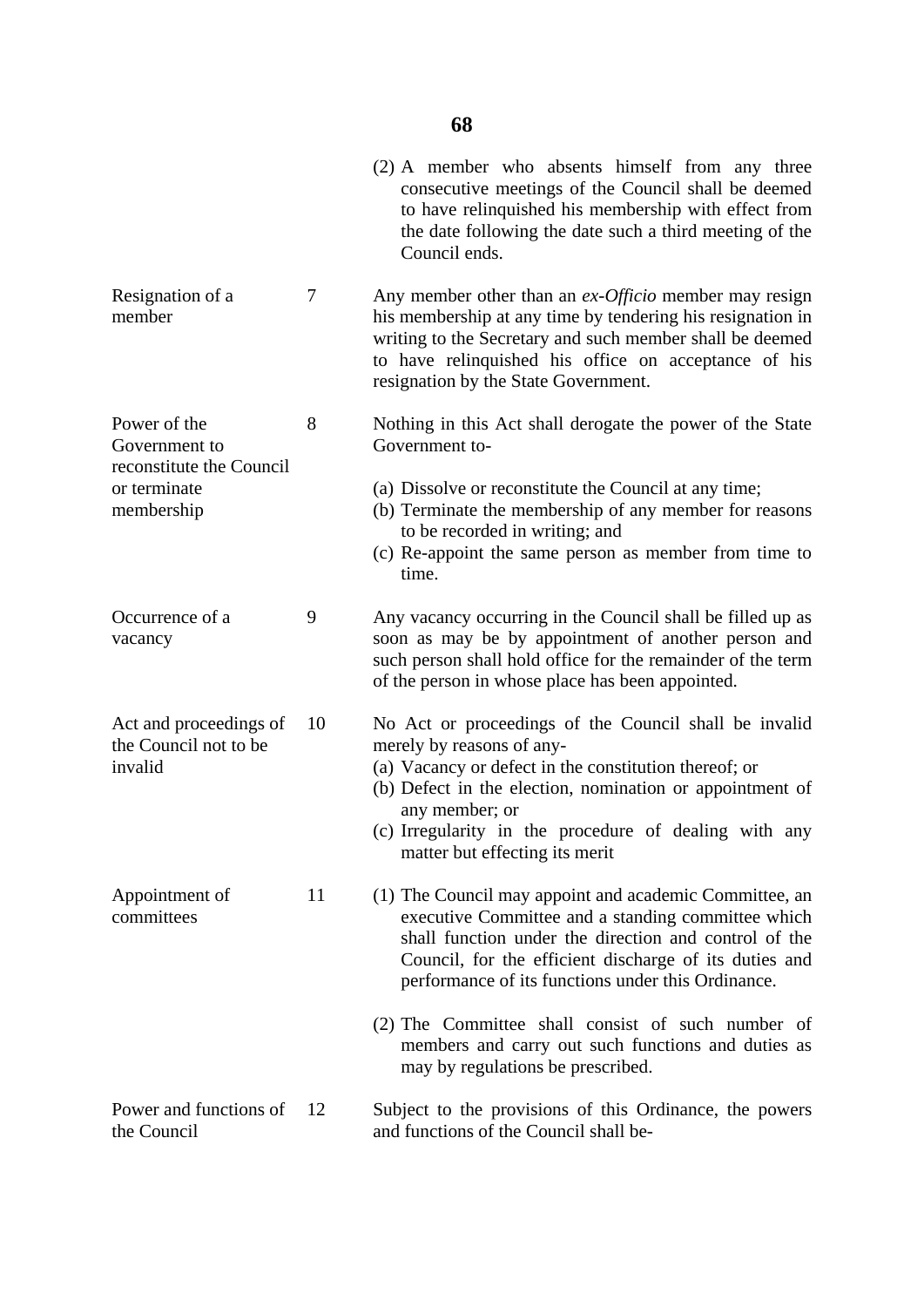- (a) To recognise or grant affiliation to polytechnics in the State.
- (b) To prescribe the syllabus, course of study and examination and the instructional facilities to be provided in a polytechnic;
- (c) To prescribe the educational and other qualifications of the members of the staff of a polytechnic;
- (d) To prescribe the educational and other qualifications of a student and the terms and conditions for his admission to a polytechnic
- (e) To conduct examinations of students of recognised polytechnics and to lay down conditions subject to which students may be permitted to sit in the examination;

 Provided that the Council may authorise polytechnic to conduct examinations of its own students according to such standards and conditions as it may prescribe;

- (f) To publish the results of examinations and to grant certificates and diplomas to the students who have passed the examinations;
- (g) To advise the State, Government on all matter relating to technical education for meeting as far as practicable the need of the State;
- (h) To co-ordinate and maintain the standard of the technical education in polytechnic;
- (i) To institute and award fellowship, including travelling fellowship, scholarship and studentship and to award prizes and district on certificates;
- (j) To co-operate with the All India Council for Technical Education or its branches and other similar organisation for the purpose of effecting as far as possible uniformity of standards in the polytechnics in the State:
- (k) To give direction and guidance to a polytechnic and to make inspections;
- (l) To create post for its purposes of the Council and appoint persons thereto;

 Provided that creation of posts equivalent to those in Group 'A' of the State Government and appointment of person thereto shall be made with prior approval of the Government; and

(m)With prior approval of the State Government to borrow money on its own security for purposes under this Ordinance.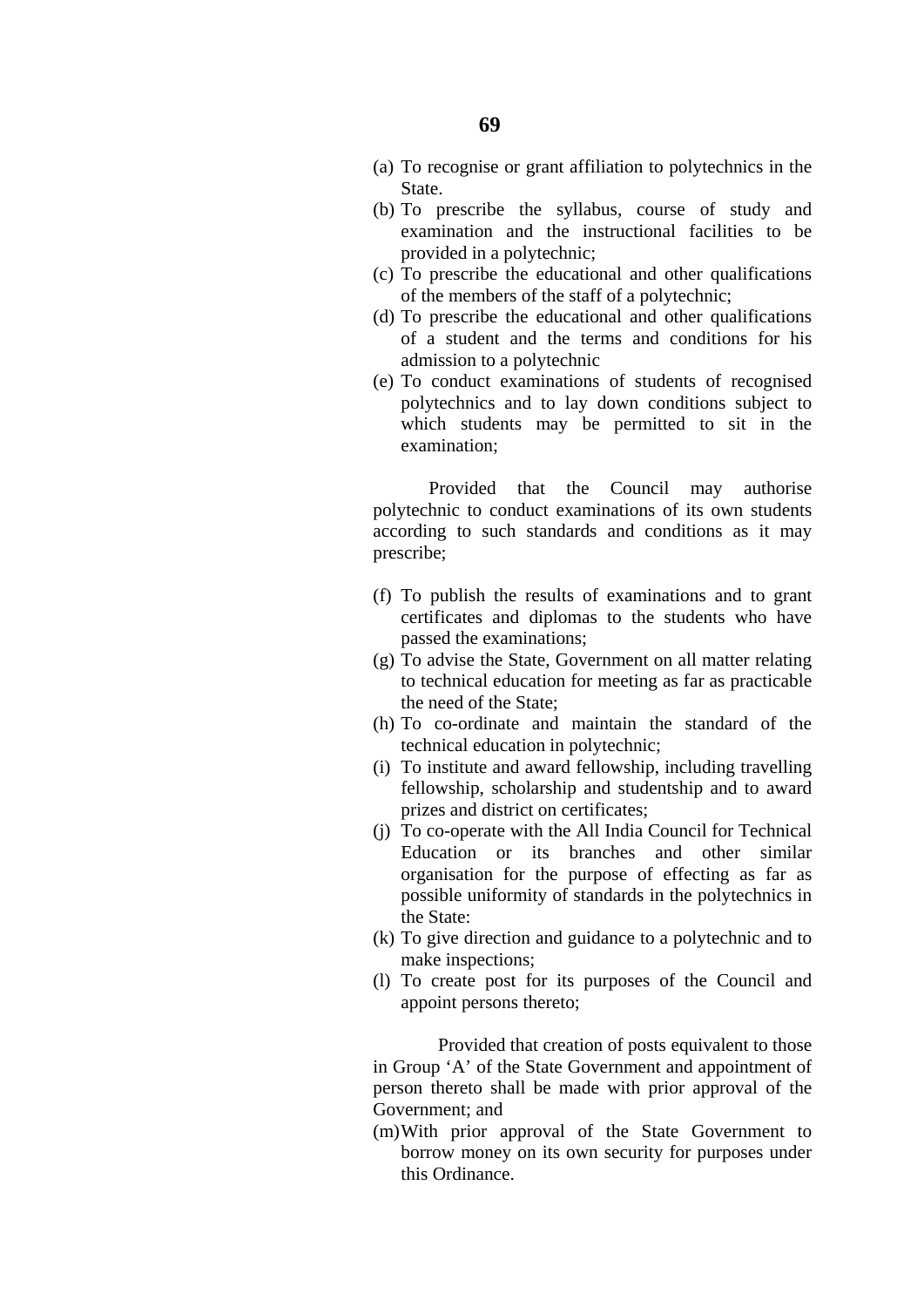| Affiliation of a<br>polytechnic               | 13 | (1) A polytechnic satisfying the conditions and standards<br>as may be prescribed may be affiliated to the Council<br>on terms and conditions as may by regulations be<br>prescribed.<br>(2) Affiliation may be suspended or cancelled if in the<br>opinion of the Council the polytechnic has failed to<br>comply with the condition or directions given by the<br>Council or to maintain the standards required under<br>this Ordinance.                                                                                                                                                                                                                                                                                                                                                                                                                                                                                              |
|-----------------------------------------------|----|-----------------------------------------------------------------------------------------------------------------------------------------------------------------------------------------------------------------------------------------------------------------------------------------------------------------------------------------------------------------------------------------------------------------------------------------------------------------------------------------------------------------------------------------------------------------------------------------------------------------------------------------------------------------------------------------------------------------------------------------------------------------------------------------------------------------------------------------------------------------------------------------------------------------------------------------|
|                                               |    | Provided that before any affiliation is cancelled<br>the Council shall be given an opportunity to the authority<br>managing the polytechnic to state its case.                                                                                                                                                                                                                                                                                                                                                                                                                                                                                                                                                                                                                                                                                                                                                                          |
| Power and functions of<br>the Chairman.       | 14 | (1) The Chairman shall have the power to take all actions<br>necessary for implementing the decisions of the<br>Council.<br>(2) Subject to the general control to the Council the<br>Chairman may pass such order as he may consider<br>necessary on the decision of the Committees.<br>(3) Where any action which normally requires the prior<br>approval of the Council is to be taken urgently, the<br>Chairman may take such action as he considers it<br>necessary and shall apprise the Council of the matter<br>and of the action so taken as soon as may be and the<br>Council may approve or modify it.<br>(4) The Chairman shall preside over meetings of the<br>Council and conventions held by it;<br>Provided that in any meeting when the Chairman<br>is absent and there is no Vice-Chairman to preside over it<br>the meeting shall be prescribed over by a member chosen<br>from amongst those present in the meeting. |
| Power and functions of<br>the Secretariat     | 15 | The Secretary shall subject the control and direction of the<br>Chairman, be the Chief Executive of the Country and his<br>power and functions shall be as may by regulations be<br>prescribed.                                                                                                                                                                                                                                                                                                                                                                                                                                                                                                                                                                                                                                                                                                                                         |
| <b>Conditions of Services</b><br>of employees | 16 | The conditions of service including conditions relating to<br>provident fund, insurance and other retirement or terminal<br>benefits of the employees of the Council shall be as may                                                                                                                                                                                                                                                                                                                                                                                                                                                                                                                                                                                                                                                                                                                                                    |

by rules be prescribed.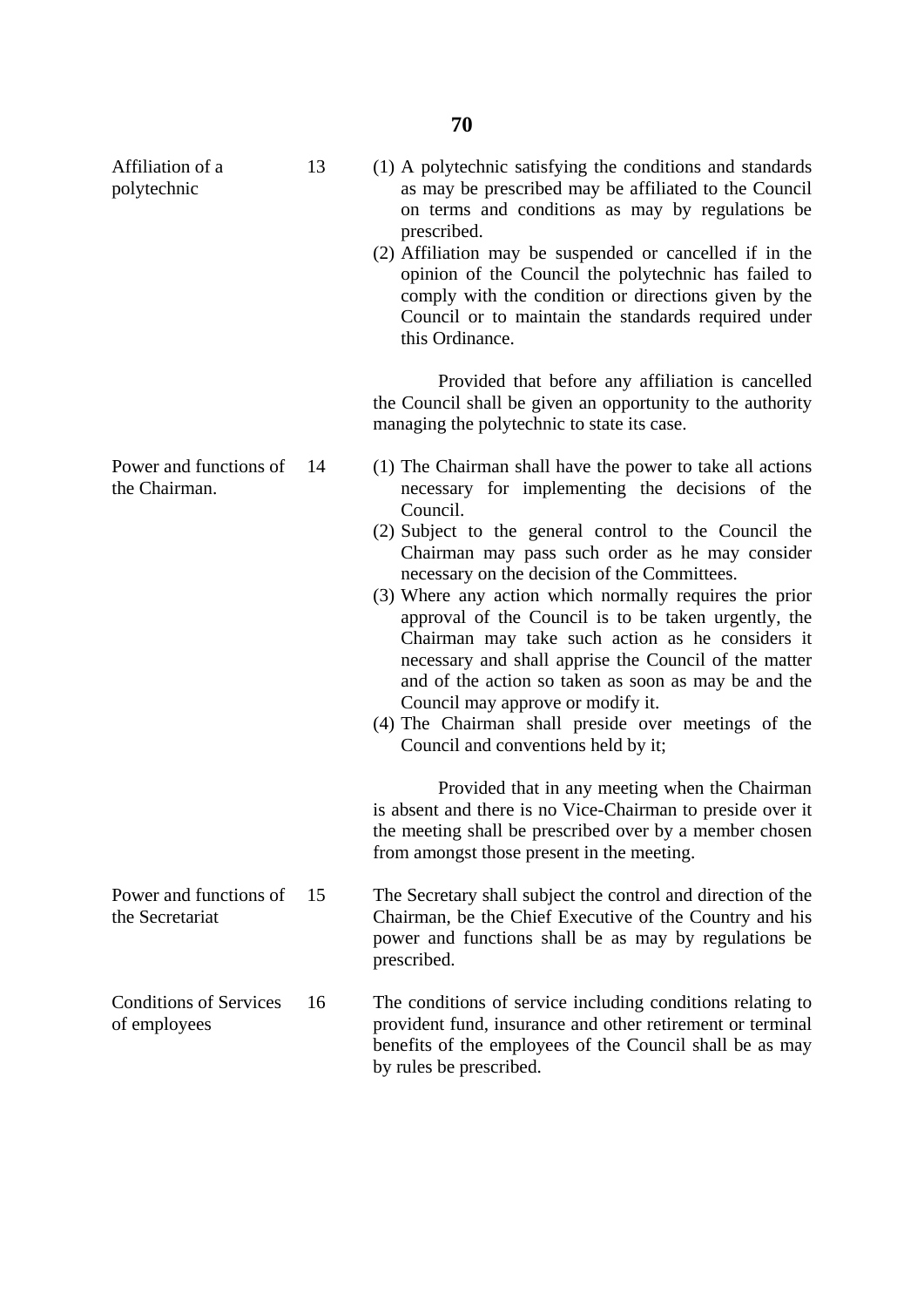| Fund of Council                       | 17 | (1) The Council shall have its own fund into which all<br>moneys received shall be credited and necessary<br>expenditure met from.<br>(2) The fund shall be kept in a nationalised Bark as the<br>Council may decide and shall be operated in such<br>manner as may by regulations be prescribed.                                                                               |
|---------------------------------------|----|---------------------------------------------------------------------------------------------------------------------------------------------------------------------------------------------------------------------------------------------------------------------------------------------------------------------------------------------------------------------------------|
| <b>Annual Report</b>                  | 18 | The annual report of the Council shall be prepared and<br>placed before the Council for consideration at its annual<br>general meeting and after consideration the Council shall<br>submit the report together with its comments to the State<br>Government.                                                                                                                    |
| <b>Annual Accounts</b>                | 19 | The annual accounts of the Council shall be prepared and<br>be audited by the Examiner of Local Accounts of the State<br>Government and the audited accounts along with the<br>auditor's report shall be placed before the Council for<br>consideration and after consideration the Council shall<br>submit the accounts together with its comments to the<br>State Government. |
| Directions by the State<br>Government | 20 | The State Government may issue directions to the<br>Council, including directions modifying or annulling any<br>of its actions or decisions which in the opinion to the State<br>Government is not consistent with the provisions of this<br>Ordinance and the Council shall act according to the<br>decision:                                                                  |
|                                       |    | Provided that direction annulling the action or<br>decision of the Council may be issued only after giving<br>the Council an opportunity to state its case.                                                                                                                                                                                                                     |
| Inspection                            | 21 | The State Government may cause an inspection of the<br>Council or any recognised polytechnic to be conducted by<br>its officers to ensure that the Council or the polytechnic as<br>the case may be, functions in accordance with the<br>provisions of this Ordinance, and the officer shall be<br>afforded all reasonable facilities for the conduct of the<br>inspection.     |
| Appeal                                | 22 | (1) Any person aggrieved by the orders of the Chairman<br>or any officer of the Council or any committee may<br>appeal to the Council within thirty days from the date<br>of receipt of the orders appealed against and the<br>Council shall pass orders as it deems fit.                                                                                                       |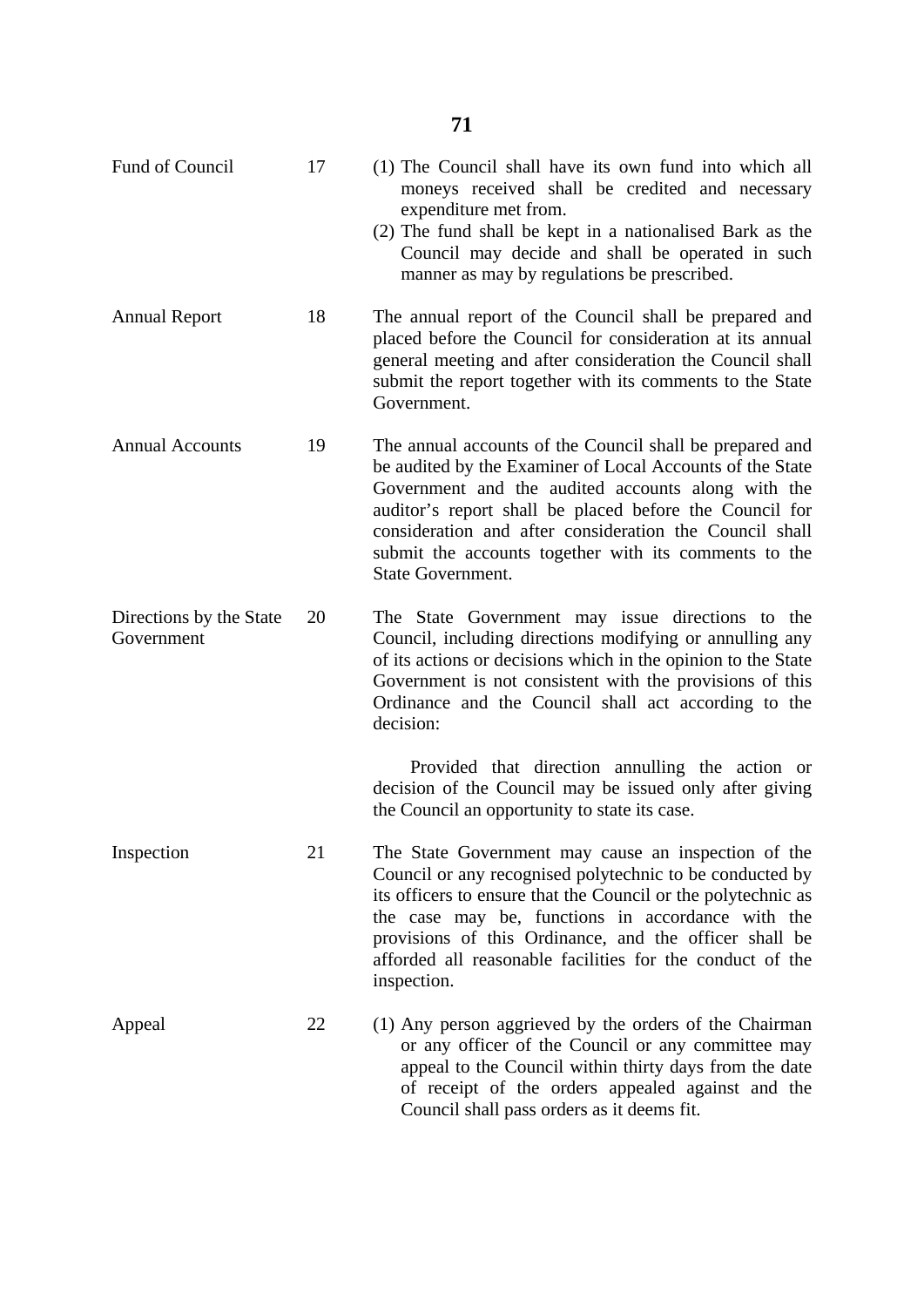(2) Any person aggrieved by an order of the Council may appeal to the State Government within thirty days from the date of receipt of the orders appealed against and the State Government shall pass orders as it considers just and proper and such orders shall be final and binding.

Power to remove difficulties 23 If any difficulty arises in giving effect to the provisions of this Ordinance including provisions relating to the constitution of the Council and its functions, the State Government may make such orders, not inconsistent with the purposes of this Ordinance as may appear to it to be necessary or expedient, for removing the difficulty and such orders may be made to have a retrospective effect.

- (1) The State Government may, by notification in the Official Gazette, make rules to carry out the purposes of this Ordinance.
- (2) Without prejudice to the generality of foregoing power, such rules may provide for the following matters, namely-
	- (a) The salary or honorarium and allowances payable to the Chairman, Vice-Chairman and other members;
	- (b) Any other powers and functions which the Chairman or Vice-Chairman may exercise;
	- (c) The salary, allowances and conditions of service of the Secretary;
	- (d) The manner of preparation and the time within which the annual report and the annual audited accounts of the Council shall be submitted to the State Government; and
	- (e) Any other matter that is to be provided for by rules.
- (1) The Council may, with previous approval of the State Government, make regulations not inconsistent with the provisions of the Ordinance of the rules.
	- (2) Without prejudice to be generality of the foregoing such regulations may provide for the following matters, namely-
		- (a) The procedure for holding meetings, including the determination of quorum for any items of the Council or of the Committees;
		- (b) The conditions required for affiliating a polytechnic;

Power to make rules

24

25

Power to make regulations.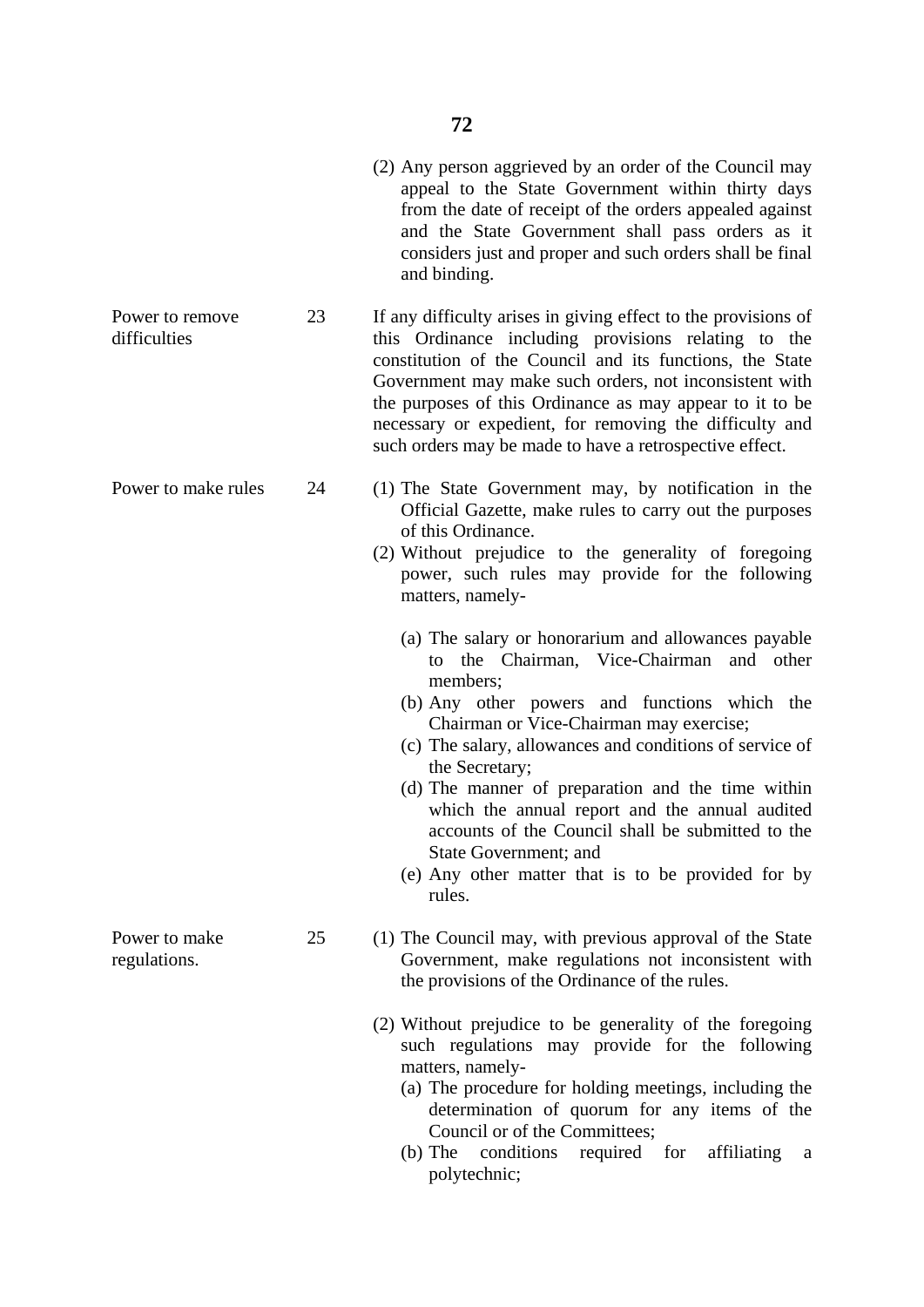- (d) The courses of study or instruction to be provided and the examinations to be conducted by polytechnic;
- (e) The award of diplomas, certificates and other academic distinctions and the conditions thereof or;
- (f) The fees payable for appearing at any examination conducted by the Council;
- (g) The conditions for award of fellowship, travelling fellowship, scholarship or studentship;
- (h) The conduct of examinations appointment of examiners or supervisions and the fees payable to them;
- (i) The composition, duties and functions of the committees;
- (j) The powers and functions of the Secretary;
- (k) The salary, allowances and other conditions of service of the employees of Council;
- (l) The manner of the operation of the funds and Bank accounts of the council; and
- (m)Any other matter which is required to be provided for by regulations.
- (3) The regulations made shall be published in the Official Gazette.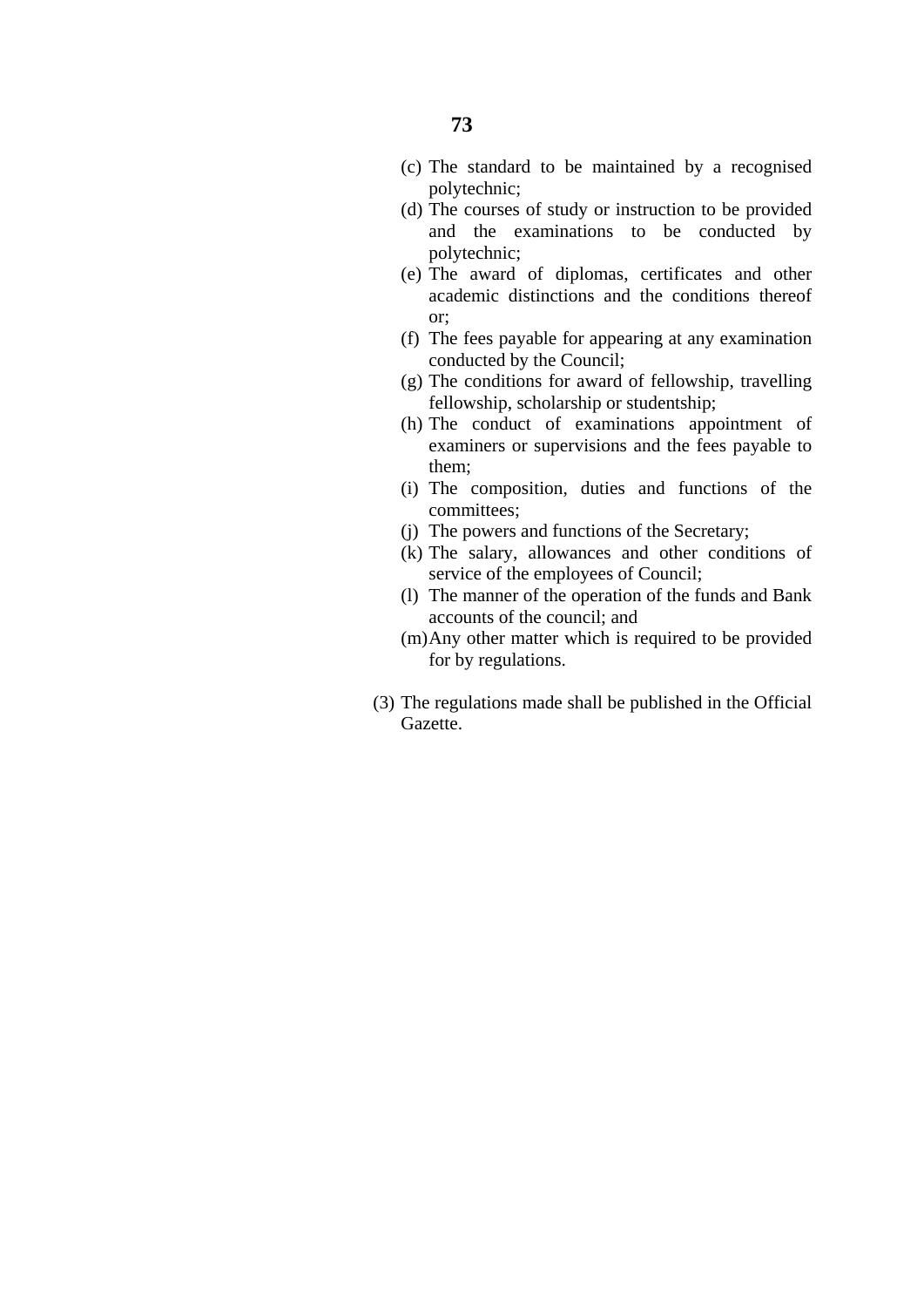## **MEGHALAYA ORDINANCE NO. 3 OF 1992**

(Promulagated by the Governor on the  $10^{th}$  August, 1992)

(Published in the Extra-ordinary issue of the *Gazette of* Meghalaya, dated 10<sup>th</sup> August, 1992)

# THE MEGHALAYA STATE HOUSING BOARD (AMENDMENT) ORDINANCE, 1992

#### An

### Ordinance

Further to amend the Meghalaya State Housing Board Act, 1986

Whereas the Legislative Assembly of Meghalaya is not in session and the Governor is satisfied that circumstances exist which render it necessary for him to take immediate action;

Now, therefore, in exercise of the powers conferred by clause (1) of Article 213 of the Constitution, the Governor of Meghalaya hereby promulagates in the Forty-third Year of the Republic of India the follow Ordinance, namely::-

| Short title and<br>commencement                                  | $\mathbf{1}$ | (1) This Ordinance may be called the Meghalaya State<br>Housing Board (Amendment) Ordinance, 1992<br>(2) It shall come into force at once.                                                                                                                                             |
|------------------------------------------------------------------|--------------|----------------------------------------------------------------------------------------------------------------------------------------------------------------------------------------------------------------------------------------------------------------------------------------|
| Amendment of Section<br>2 of Act 6 of 1986                       | 2            | In section 2 of the Meghalaya State Housing Board Act,<br>1986 (hereinafter referred to as principal Act, for clause<br>(d), the following shall be substituted namely-                                                                                                                |
|                                                                  |              | and "Vice-Chairman" mean<br>"Chairman"<br>" $(d)$<br>the<br>Chairman and the Vice-Chairman of the Board".                                                                                                                                                                              |
| <b>Amendment of Section</b><br>4(1)                              | 3            | In sub-section $(1)$ of section 4 of the principal Act-<br>For the words "a Chairman", the words "a<br>$\mathbf{i}$<br>Chairman and the Vice-Chairman" shall be<br>substituted;<br>In clause (f), for the word "Three", the<br>$\rm ii)$<br>word "Seven" shall be substituted.         |
| <b>Amendment of Section</b><br>$4(2)$ , 5, 6(1), 7, 44 and<br>53 | 4            | In sub-section $(2)$ of section 4, section 5, sub-section $(1)$<br>of section 6, section 7, section 44 and clause (c) of section<br>53 of the principal Act, for the words "the Chairman"<br>wherever they occur the words "the Chairman, the Vice-<br>Chairman" shall be substituted. |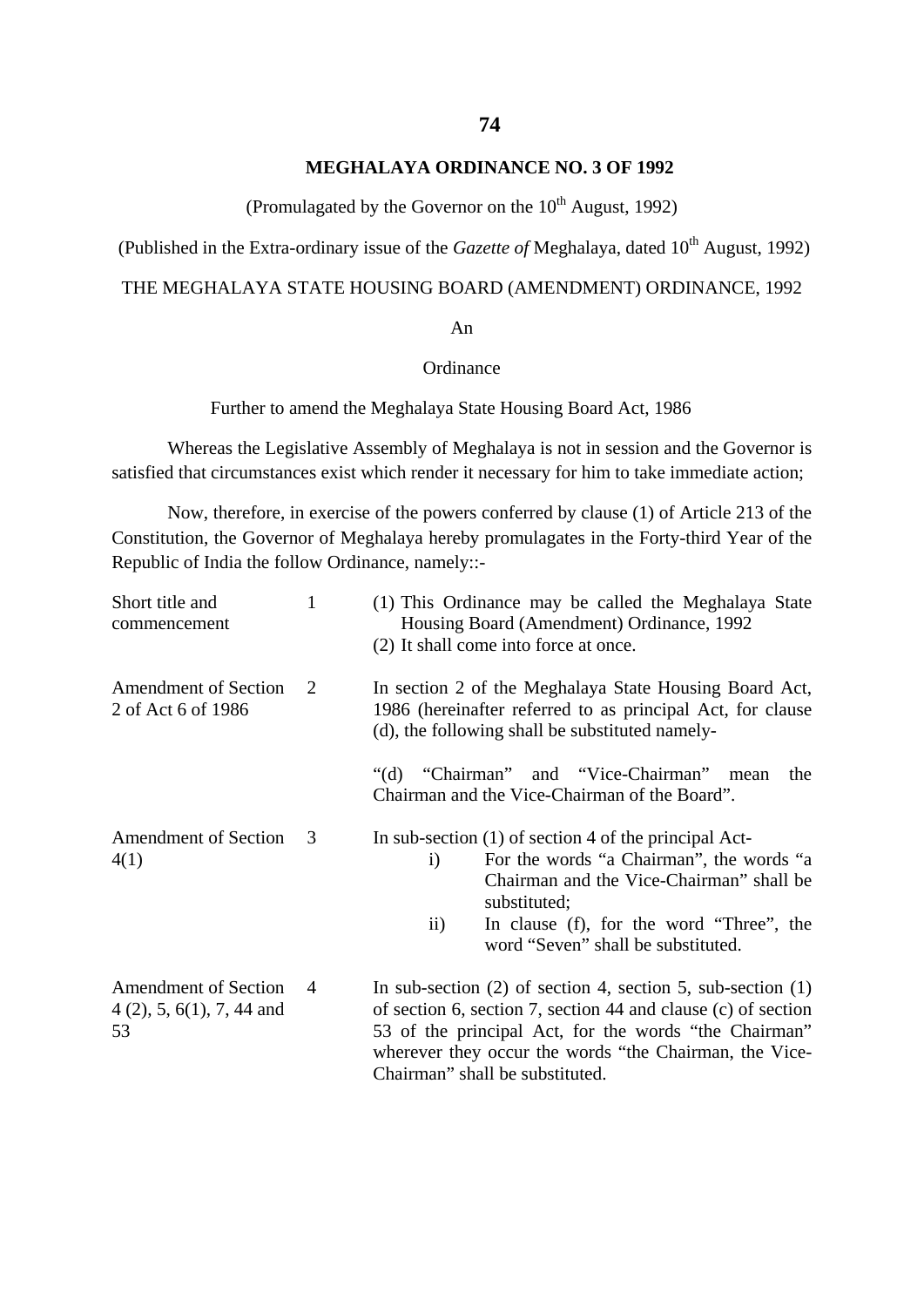| Amendment of Section 5<br>$6(2)$ , 11(3) and 52  |   | In sub-section $(2)$ of section 6, clause $(a)$ of sub-section<br>$(3)$ of section 11 and clause (a) of sub-section $(2)$ , of<br>section 52 of the principal Act, for the words "the<br>Chairman" wherever they occur the words "the Chairman"<br>and the Vice-Chairman" shall be substituted. |
|--------------------------------------------------|---|-------------------------------------------------------------------------------------------------------------------------------------------------------------------------------------------------------------------------------------------------------------------------------------------------|
| Amendment of<br>Sections 11 (2), 17(1)<br>and 19 | 6 | In sub-section $(2)$ of section 11, sub-section $(1)$ of section<br>17 and section 19 of the principal Act, for the words "the<br>Chairman" the words "the Chairman or in absence, the<br>Vice-Chairman" shall be substituted.                                                                  |
| Amendment of<br>Sections 11 $(3)$                | 7 | In clause (b) of sub-section $(3)$ , of section 11 of the<br>principal Act, for the words "the Chairman and in his<br>absence by the Vice-Chairman and in the case both are<br>absent", shall be substituted.                                                                                   |
| Amendment of<br>Sections $38(2)$                 | 8 | For sub-section (2) of section 38 of the principal Act, the<br>following shall be substituted, namely-                                                                                                                                                                                          |
|                                                  |   | "(2) All debentures issued by the Board shall be signed<br>jointly by-                                                                                                                                                                                                                          |
|                                                  |   | (a) The Chairman or, in his absence, the Vice-<br>Chairman; and<br>$\sqrt{1+\text{TH}}$ II $\sqrt{1+\text{H}}$ $\sqrt{1+\text{H}}$ $\sqrt{1+\text{H}}$                                                                                                                                          |

(b) The Housing Commissioner"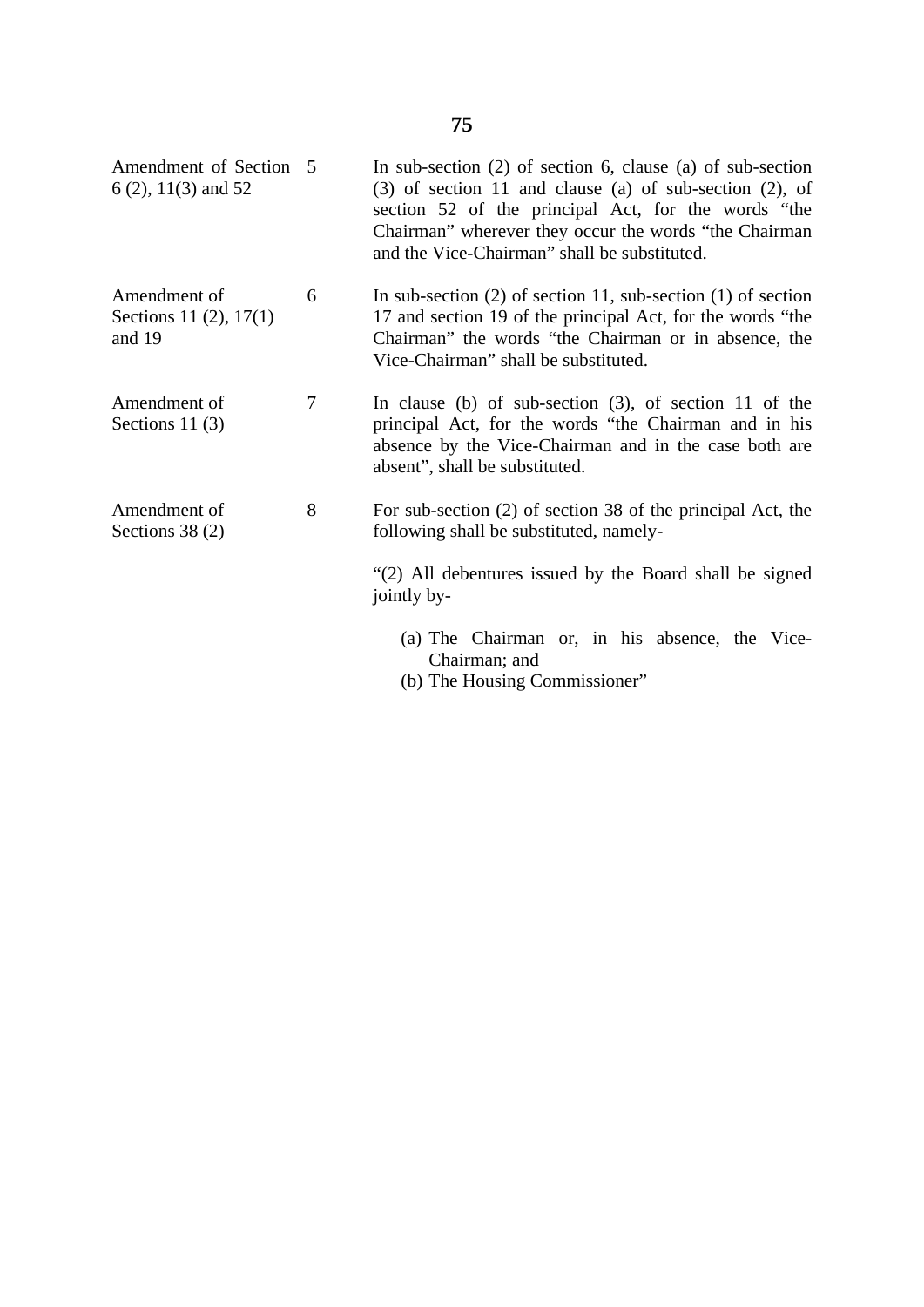# **MEGHALAYA ORDINANCE NO. 4 OF 1992**

### THE MEGHALAYA PREVENTIVE DETENTION ORDINANCE, 1992

#### An

### **Ordinance**

To provide for preventive detention in certain cases for the purposes of internal security of the State and maintenance of public order and for matters connected therewith.

Whereas the Legislative Assembly of the State of Meghalaya is not in session and the Governor is satisfied that circumstances exist which render it necessary for him to take immediate action;

Now, therefore, in exercise of the powers conferred by clause (1) of Article 213 of the Constitution, the Governor is pleased to promulagate the following Ordinance, namely::-

| Short title, extend and<br>commencement               | $\mathbf{1}$ | (1) This Ordinance may be called the Meghalaya<br>Preventive Ordinance, 1992<br>(2) It extends to the whole of the State of Meghalaya<br>(3) It shall come into force at once.                                                                                                                                                                                                                                                                                                                        |
|-------------------------------------------------------|--------------|-------------------------------------------------------------------------------------------------------------------------------------------------------------------------------------------------------------------------------------------------------------------------------------------------------------------------------------------------------------------------------------------------------------------------------------------------------------------------------------------------------|
| Definitions                                           | 2            | In this Ordinance, unless the context otherwise requires<br>(a) "detention order" means an order made under section<br>3;<br>(b) "Government" or "State Government" means the<br>Government of Meghalaya;<br>(c) "Section" means a section of this Ordinance; and                                                                                                                                                                                                                                     |
|                                                       |              | (d) "State" means the State of Meghalaya.                                                                                                                                                                                                                                                                                                                                                                                                                                                             |
| Power to make orders<br>detaining certain<br>persons. | 3            | (1) The State Government or any officer of the State<br>Government not below the rank of a Secretary<br>specially empowered for the purpose of this section by<br>the State Government or a District Magistrate may, if<br>satisfied, with respect to any person that with a view to<br>preventing him from acting in any manner prejudicial<br>to the security of the State or the maintenance of<br>public order it is necessary so to do, make an order<br>directing that such person be detained. |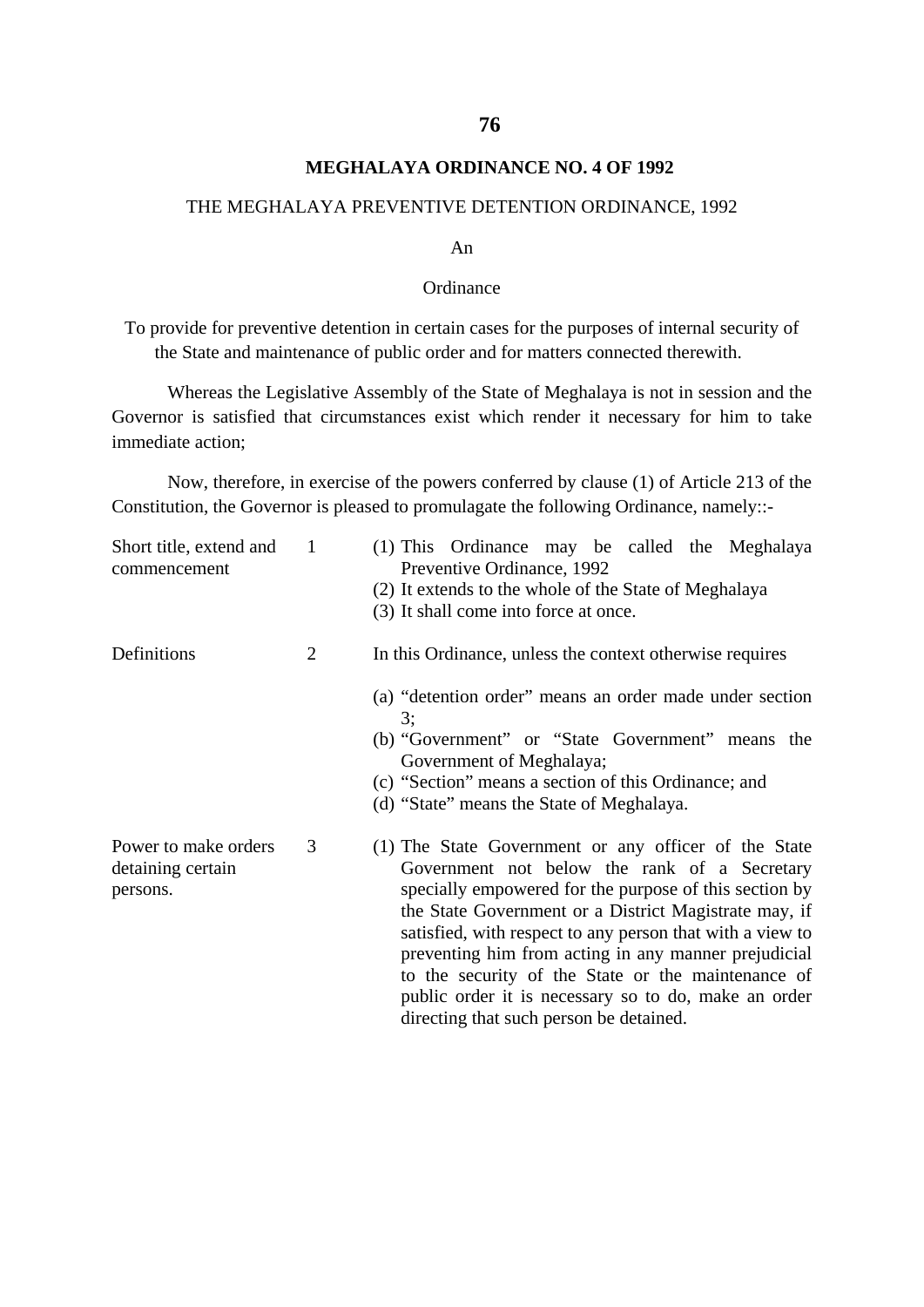(2) When any order is made under this section by an officer mentioned in sub-section (1) or by a District Magistrate he shall forthwith report the fact to the State Government together with the grounds on which the order has been made by an officer particulars as in his opinion have a bearing on the matter and no such order shall remain in force for some than twelve days after the making thereof unless in the meantime it has been approved by the State Government;

 Provided that where under section 8 the grounds of detention are communicated by the authority making the order after five days but not later than ten days from the date of detention, this sub-section shall apply subject to the modification that for words "twelve days" "fifteen days" shall be substituted.

Execution of detention 4 orders. A detention order may be executed at any place in India in the manner provided for the execution of warrants of arrest under the Code of Criminal Procedure, 1973

> Every person in respect of whom a detention order has been made shall be liable.

- (a) To be detained in such place and under such conditions, including conditions as to maintenance, discipline and punishment for the breaches of discipline, as the State Government may be general or special order specify; and
- (b) To be removed from one place of detention to another place of detention within the State or in another State by order of the State Government;

 Provided that no order shall be made under clause (b) for the renewal of a person from the State to another State except with consent of the Government of that other State.

No detention order shall be invalid or inoperative merely by reason-

- (a) That the person to be detained there under is outside the limits of the territorial jurisdiction of the Government or office making the order; or
- (b) That the place of detention of such person is outside the said limits

Power to regulate place 5 and conditions of detention.

Detention orders not be 6 invalid or inoperative on certain grounds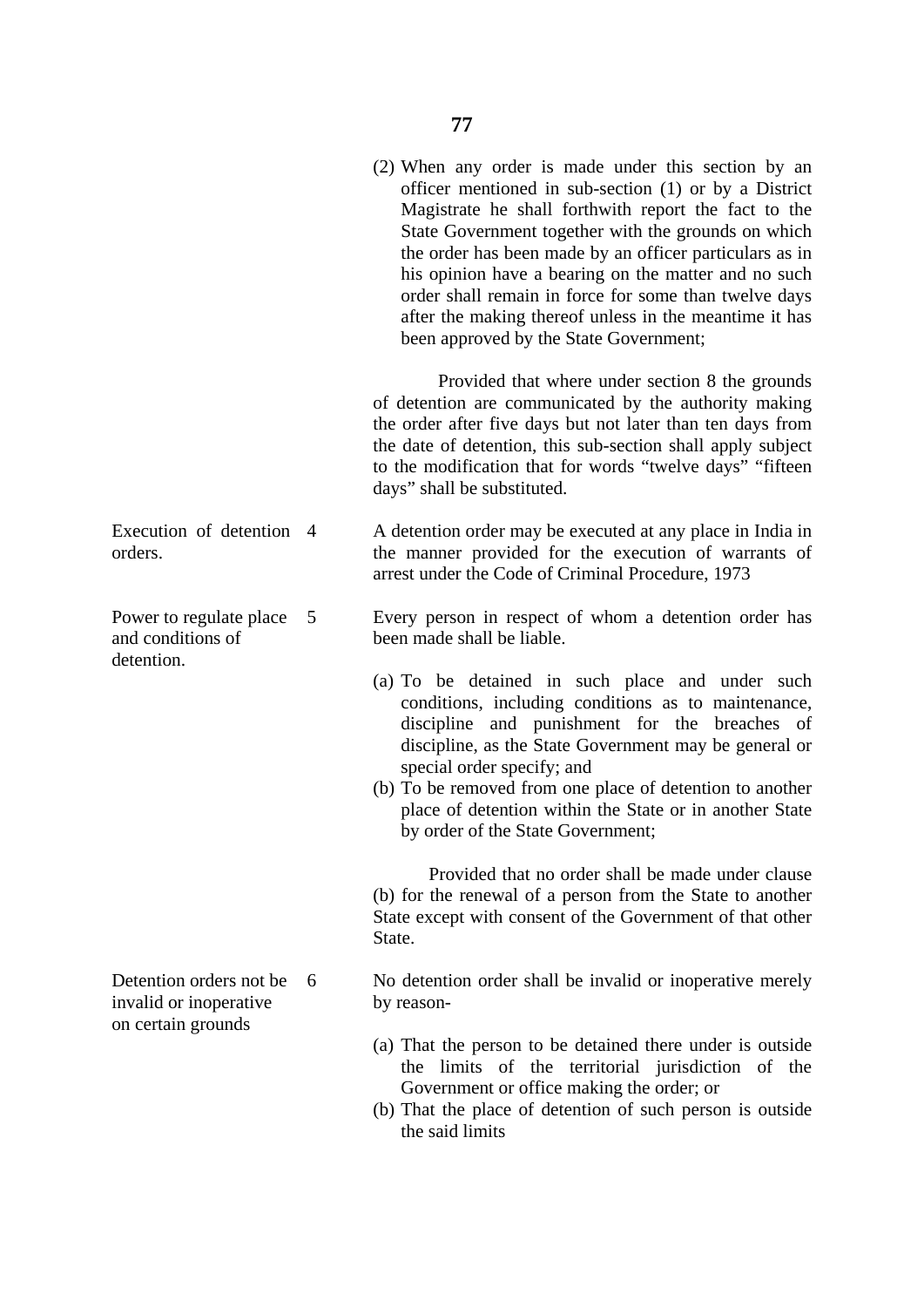Powers in relation to absconding persons

7

- (1) If the Government or officer mentioned in sub-section (1) of section 3, as the case may be, has reason to believe that a person in respect of whom a detention order has been made has absconded or is concealing himself so that the order cannot be executed, the Government or the officer may-
	- (a) Make a report a writing of the fact to Deputy Commissioner or the Chief Judicial Magistrate or a Judicial Magistrate of the first class having jurisdiction in the place where the said person ordinarily resides and thereupon the provisions of section 82, 81, 84 and 85 of the Code of Criminal Procedure, 1973 shall apply in respect of the said person and his property as if the detention order made against him were a warrant issued by the Magistrate;
	- (b) By order notified in the Official Gazette direct the said person to appear before such officer at such place and within such period as may be specified in the order and it the said person fail to comply with such direction he shall unless he proves that it was not possible for him to comply therewith and that he had, within the period specified in the order, informed the officer mentioned in the order of the reason which rendered compliance therewith impossible and of his where bouts, be punishable with imprisonment for a term which may extend to one year or with fine or with both.
- (2) Notwithstanding anything contained in the Code of Criminal Procedure, 1973 every offence under clause (b) of sub-section (1) shall be cognisable
- (1) When a person is detained in pursuance of a detention order the authority making the order shall as soon as may be, but ordinarily not later than five days and in exceptional circumstances and for the reasons to be recorded in writing, not later than ten days from the date of detention communicate to him the grounds on which the order has been made and shall afford him the earliest opportunity of making a representation against the order to the Government;
- (2) Notwithstanding in sub-section (1) shall require the authority to disclosed fact which it considers to be against public interest to disclose.

Grounds of order of detention to be disclosed to person affected by the order.

8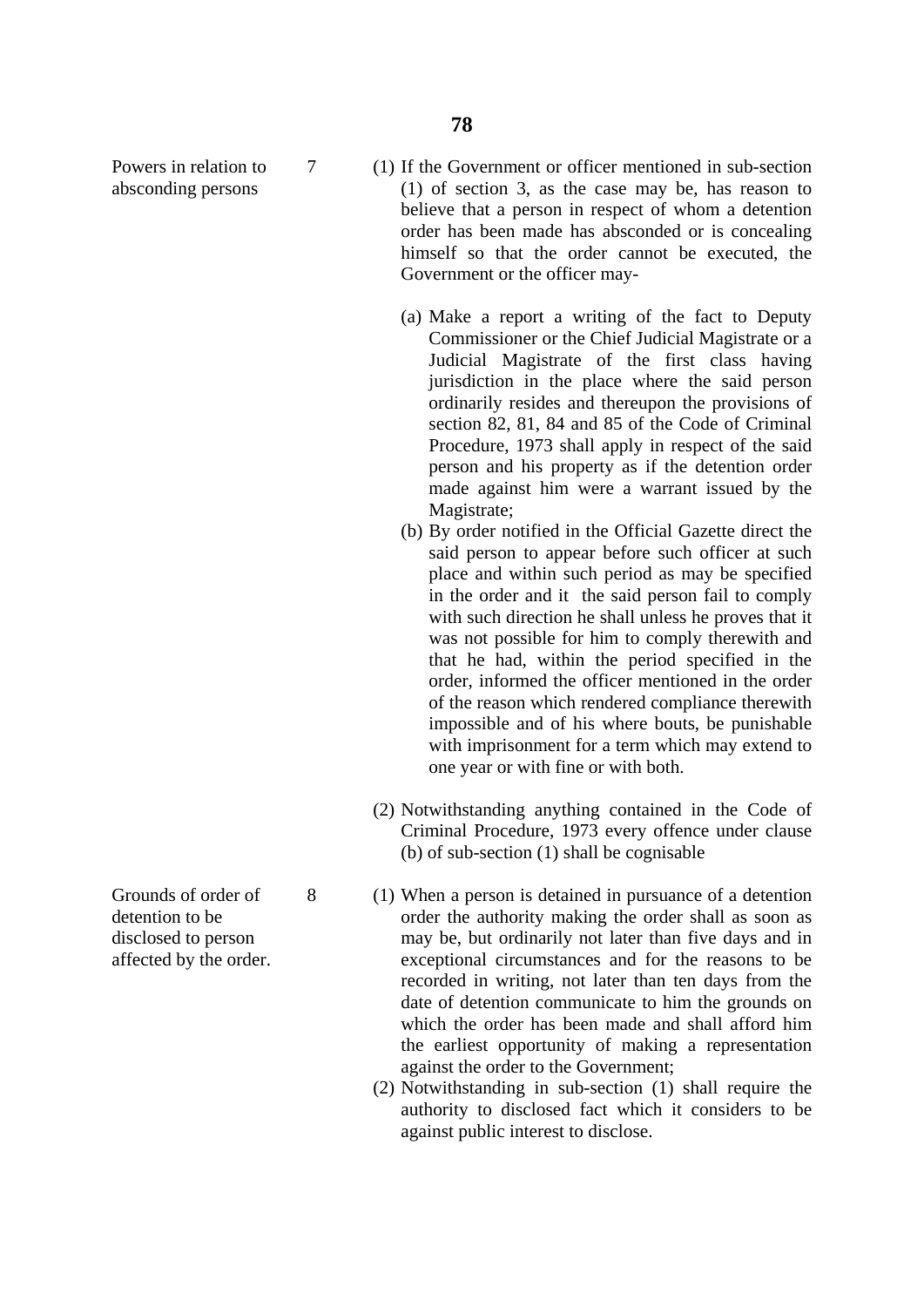Grounds of detention severable

9

Where a person has been detained in pursuance of a detention order under section 3, which has been made on two or more grounds such detention order shall be deemed to have been made separately on each of such grounds and accordingly-

- (a) Such order shall not be deemed to be invalid or inoperative merely because one or some of the grounds is or are
	- i) Vague,
	- ii) Non-existent,
	- iii) Non-relevant,
	- iv) Not connected or not proximately connected with such person, or
	- v) Invalid for any other reason whatsoever, and it is not therefore possible to hold that the Government or officer making such order would have been satisfied as provided in section 3 with reference to the remaining ground or grounds and made the order of detention.
- (b) The Government or officer making the order of detention shall be deemed to have made the order of detention under the said section after being satisfied as provided in that section with reference to the remaining ground or grounds.
- (1) The State Government shall, whenever necessary constitute one or more Advisory Boards for the purposes of this Ordinance.
	- (2) Every such Board shall consist of three persons who are or have been qualified to be appointed as Judge of a High Court and such persons shall be appointed by the State Government.
	- (3) The State Government shall appoint one of the members of the Advisory Board who is or has been a Judge of a High Court to be its Chairman and the appointment as such Chairman of a person who is a judge High Court shall be with previous approval of the Chief Justice of that High Court

Save as otherwise expressly provided in this Ordinance, in every case where a detention order has been made the State Government shall within three weeks from the date of detention of a person, place before the Advisory Board constituted by it under section 10, the grounds on which the order has been made and the representation , if any, made by the person affected by the order and in case where the order has been made by an officer referred to in

Constitution of Advisory Boards.

Reference to Advisory Boards 11

10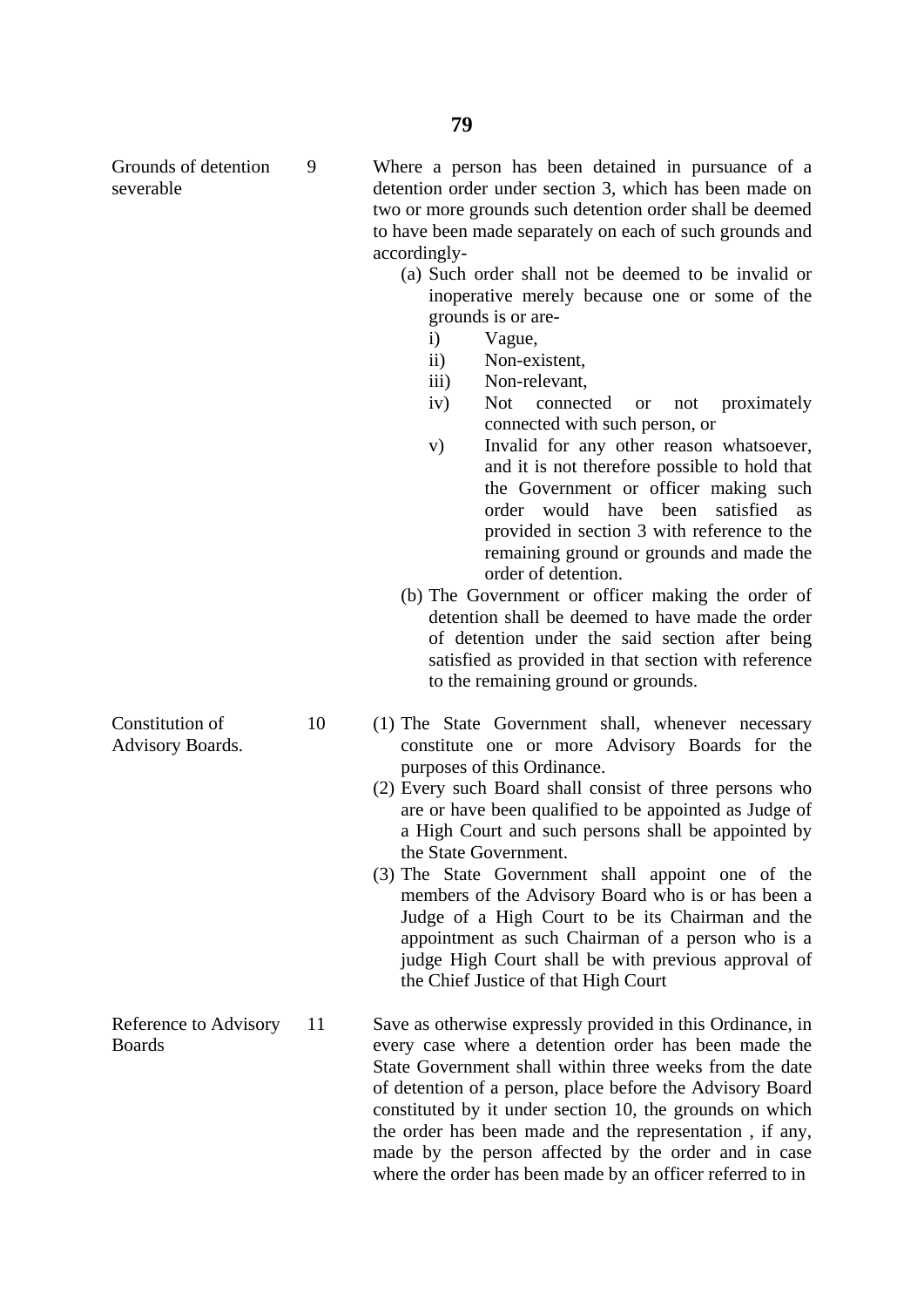Sub-section (1) of section 3, also the report made by such officer under sub-section (2) of that section.

- Procedure of Advisory 12 (1) The Advisory Board shall, after considering the materials placed before it and, after calling for such, further information as it may deem necessary from the Government or from any person called for the purpose through the Government or from the person concerned , and if in any particular case it considers it essential to do so or if the person concerned desires to be heard, after hearing him in person, submit its report to the Government within seven weeks from the date of detention of the person concerned.
	- (2) The report of the Advisory Board shall specify in a separate part thereof the opinion of the Advisory Board as to whether or not there is sufficient cause for the detention of the person concerned.
	- (3) When there is difference of opinion among the members forming the Advisory Board the opinion of the majority of such members shall be deemed to be the opinion of the board.
	- (4) Noting in this section shall entitle any person against whom a detention order has been made to appear by any legal practitioner in any matter connected with the reference to the Advisory Board.
	- (5) The proceedings of the Advisory Board and its reports, excepting that part of the report in which the opinion of the Advisory Board is specified, shall be confidential.
	- (1) In any case where the Advisory Board has reported that there is, in its opinion, sufficient cause for the detention of the person the Government may confirm the detention order and continue the detention of the person concerned for such period as it thinks fit.
		- (2) In any case where the Advisory Board has reported that there is, in its opinion, sufficient cause for the detention of the person the Government shall revoke the detention order and cause the person to be released forthwith.
- Action upon the report of Advisory Board 13

Boards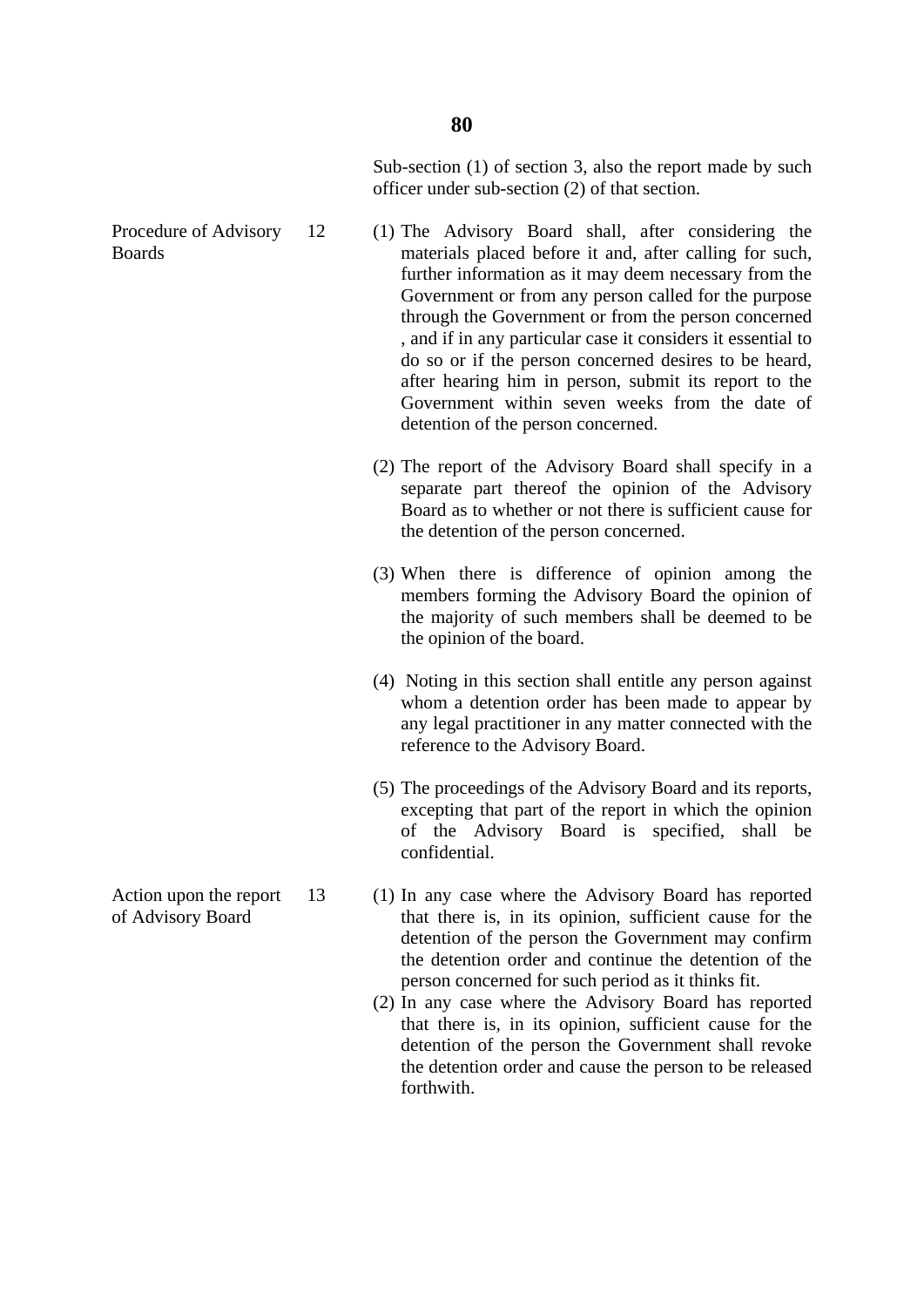Maximum period of detention 14 The maximum period for which any person may be detained in pursuance of any detention order which has been confirmed under sub-section (1) of section 13 shall be ten weeks from the date of detention;

> Provided that nothing contained in this section shall affect the power of the Government to revoke or modify the detention order at any earlier time.

- (1) Without prejudice to the provisions of section 35 of the Meghalaya Interpretation and General Clauses Act, 1972 a detention order made by an officer of this Government mentioned in sub-section (1) of section 3 or by the District Magistrate may, at any time, be revoke or modified by the State Government and in case of a detention order made by the State Government, by the Central Government.
	- (2) The revocation or expiry of a detention order shall not bar the making of a fresh detention order against the same person in any case where fresh facts have arisen after the date of revocation or expiry on which the State Government or an officer or District Magistrate as the case may be, is satisfied that such an order should be made.
	- (1) The Government may, at any time, direct that any person detained in pursuance of a detention order may be released for any specified period either without conditions or upon such conditions specified in the direction as that person accepts and may, at any time, cancel has release.
	- (2) In directing the release of any person under subsection (1) the Government may require him to enter into a bond with or without sureties for the due observance or the conditions specified in the direction
	- (3) Any person released under sub-section (1) shall surrender himself at the time and place and to the authority specified in the order directing his release or cancelling his release as the case may be.
	- (4) If any person fails without sufficient cause to surrender himself in the manner specified in subsection (3), he shall be punishable with imprisonment for a term which may extend to two years or with fine or with both.

Revocation of detention Orders. 15

Temporary release of persons detained 16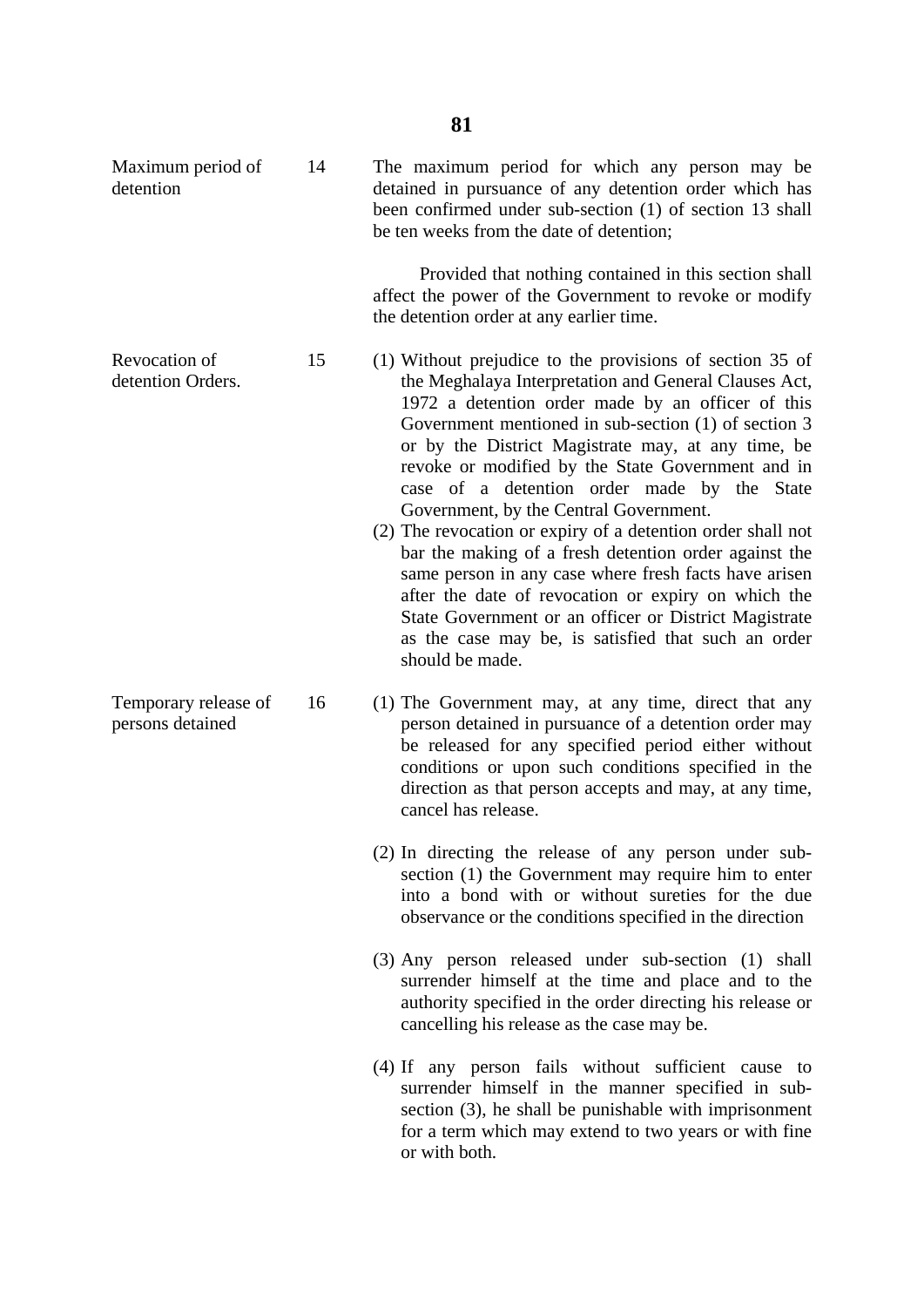- (5) If any person release under sub-section (1) fails to fulfil any of the conditions imposed upon him under the said sub-section or in bond entered into by him, the bond shall be declared to be forfeited and any person bound thereby shall be liable to pay the penalty thereof.
- taken in good faith 17 No suit, prosecution or other legal proceedings shall lie against the State Government or any person for anything which is in good faith done or intended to be done in pursuance of this Ordinance.
- Protection of action